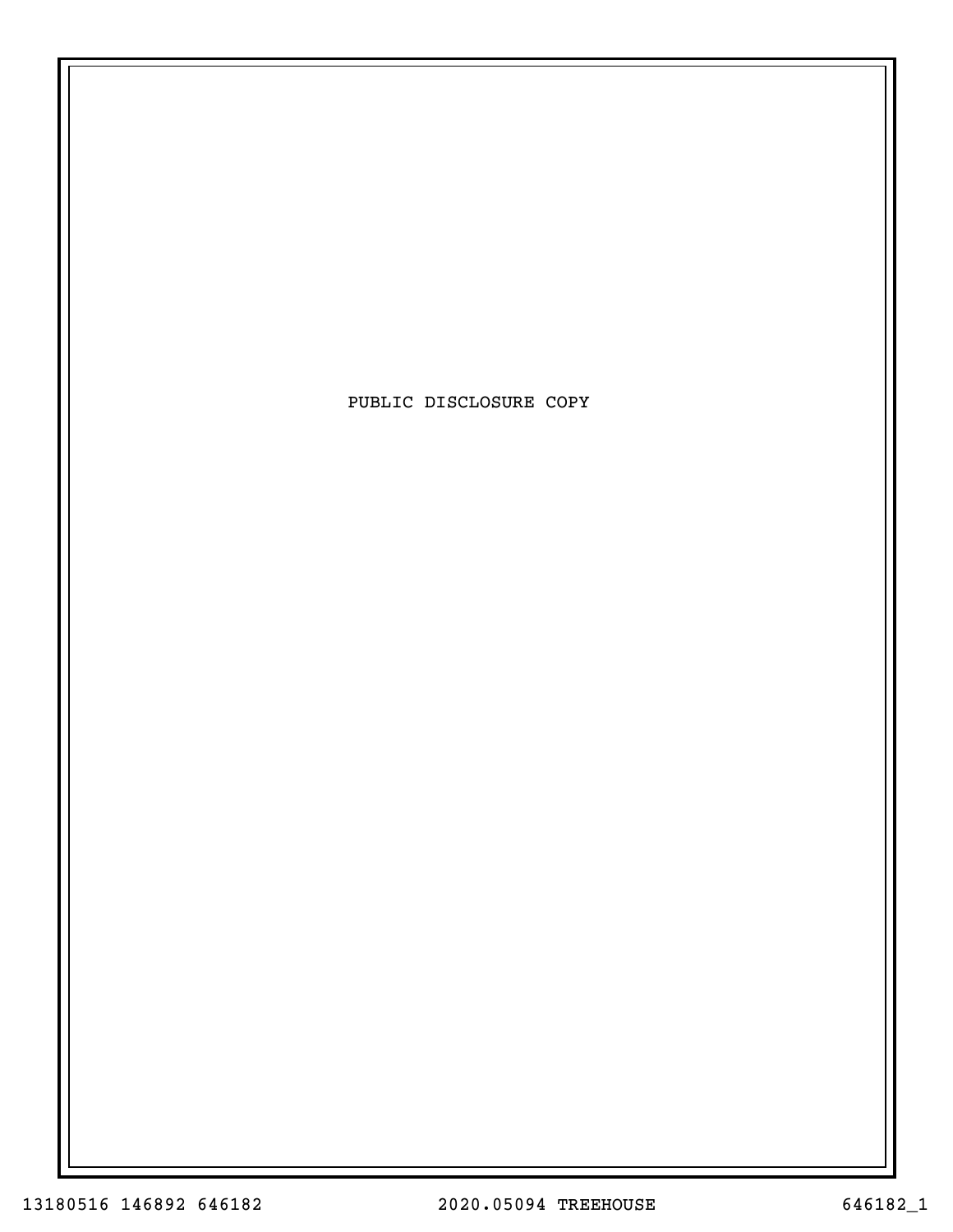(Rev. January 2020)

### **Application for Automatic Extension of Time To File an Exempt Organization Return**

Department of the Treasury Internal Revenue Service

- **| File a separate application for each return.**
- **| Go to www.irs.gov/Form8868 for the latest information.**

**Electronic filing (e-file).**  You can electronically file Form 8868 to request a 6-month automatic extension of time to file any of the filing of this form, visit www.irs.gov/e-file-providers/e-file-for-charities-and-non-profits. forms listed below with the exception of Form 8870, Information Return for Transfers Associated With Certain Personal Benefit Contracts, for which an extension request must be sent to the IRS in paper format (see instructions). For more details on the electronic

#### **Automatic 6-Month Extension of Time.** Only submit original (no copies needed).

All corporations required to file an income tax return other than Form 990-T (including 1120-C filers), partnerships, REMICs, and trusts must use Form 7004 to request an extension of time to file income tax returns.

| Type or                                                                                                                                                                                         | Name of exempt organization or other filer, see instructions.                                                                                                                                                                                                                                                                                                                                                                                                                                                                                                                                                                                                       |            | Taxpayer identification number (TIN)                                                                             |              |    |                                              |  |  |  |
|-------------------------------------------------------------------------------------------------------------------------------------------------------------------------------------------------|---------------------------------------------------------------------------------------------------------------------------------------------------------------------------------------------------------------------------------------------------------------------------------------------------------------------------------------------------------------------------------------------------------------------------------------------------------------------------------------------------------------------------------------------------------------------------------------------------------------------------------------------------------------------|------------|------------------------------------------------------------------------------------------------------------------|--------------|----|----------------------------------------------|--|--|--|
| print                                                                                                                                                                                           | <b>TREEHOUSE</b>                                                                                                                                                                                                                                                                                                                                                                                                                                                                                                                                                                                                                                                    | 91-1425676 |                                                                                                                  |              |    |                                              |  |  |  |
| File by the<br>due date for<br>filing your<br>return. See<br>instructions.                                                                                                                      | Number, street, and room or suite no. If a P.O. box, see instructions.<br>2100 24TH AVENUE SOUTH, NO. 200<br>City, town or post office, state, and ZIP code. For a foreign address, see instructions.                                                                                                                                                                                                                                                                                                                                                                                                                                                               |            |                                                                                                                  |              |    |                                              |  |  |  |
| SEATTLE, WA<br>98144<br>Enter the Return Code for the return that this application is for (file a separate application for each return)                                                         |                                                                                                                                                                                                                                                                                                                                                                                                                                                                                                                                                                                                                                                                     |            |                                                                                                                  |              |    |                                              |  |  |  |
| Application                                                                                                                                                                                     |                                                                                                                                                                                                                                                                                                                                                                                                                                                                                                                                                                                                                                                                     | Return     | Application                                                                                                      |              |    | $\mathbf 0$<br>1<br>Return                   |  |  |  |
| Is For                                                                                                                                                                                          |                                                                                                                                                                                                                                                                                                                                                                                                                                                                                                                                                                                                                                                                     | Code       | Is For                                                                                                           |              |    | Code                                         |  |  |  |
|                                                                                                                                                                                                 | Form 990 or Form 990-EZ                                                                                                                                                                                                                                                                                                                                                                                                                                                                                                                                                                                                                                             | 01         | Form 990-T (corporation)                                                                                         |              |    | 07                                           |  |  |  |
| Form 990-BL                                                                                                                                                                                     |                                                                                                                                                                                                                                                                                                                                                                                                                                                                                                                                                                                                                                                                     | 02         | Form 1041-A                                                                                                      |              |    | 08                                           |  |  |  |
|                                                                                                                                                                                                 | Form 4720 (individual)                                                                                                                                                                                                                                                                                                                                                                                                                                                                                                                                                                                                                                              | 03         | Form 4720 (other than individual)                                                                                |              |    | 09                                           |  |  |  |
| Form 990-PF                                                                                                                                                                                     |                                                                                                                                                                                                                                                                                                                                                                                                                                                                                                                                                                                                                                                                     | 04         | Form 5227                                                                                                        |              |    | 10                                           |  |  |  |
|                                                                                                                                                                                                 | Form 990-T (sec. 401(a) or 408(a) trust)                                                                                                                                                                                                                                                                                                                                                                                                                                                                                                                                                                                                                            | 05         | Form 6069                                                                                                        |              |    | 11                                           |  |  |  |
|                                                                                                                                                                                                 | Form 990-T (trust other than above)                                                                                                                                                                                                                                                                                                                                                                                                                                                                                                                                                                                                                                 | 06         | Form 8870                                                                                                        |              |    | 12                                           |  |  |  |
| $box \blacktriangleright$<br>1<br>$\mathbf{2}$                                                                                                                                                  | If this is for a Group Return, enter the organization's four digit Group Exemption Number (GEN) _________. If this is for the whole group, check this<br>. If it is for part of the group, check this box $\blacktriangleright$<br>I request an automatic 6-month extension of time until<br>the organization named above. The extension is for the organization's return for:<br>calendar year _______ or<br>$\blacktriangleright$ $\boxed{\text{X}}$ tax year beginning $\boxed{\text{OCT}}$ 1, 2020 , and ending JUN 30, 2021<br>If the tax year entered in line 1 is for less than 12 months, check reason:<br>$\boxed{\textbf{X}}$ Change in accounting period |            | and attach a list with the names and TINs of all members the extension is for.<br>MAY 16, 2022<br>Initial return | Final return |    | , to file the exempt organization return for |  |  |  |
| За                                                                                                                                                                                              | If this application is for Forms 990-BL, 990-PF, 990-T, 4720, or 6069, enter the tentative tax, less<br>any nonrefundable credits. See instructions.                                                                                                                                                                                                                                                                                                                                                                                                                                                                                                                |            |                                                                                                                  | За           | \$ | $0$ .                                        |  |  |  |
| b                                                                                                                                                                                               | If this application is for Forms 990-PF, 990-T, 4720, or 6069, enter any refundable credits and                                                                                                                                                                                                                                                                                                                                                                                                                                                                                                                                                                     |            |                                                                                                                  | 3b           | \$ | 0.                                           |  |  |  |
| estimated tax payments made. Include any prior year overpayment allowed as a credit.<br><b>Balance due.</b> Subtract line 3b from line 3a. Include your payment with this form, if required, by |                                                                                                                                                                                                                                                                                                                                                                                                                                                                                                                                                                                                                                                                     |            |                                                                                                                  |              |    |                                              |  |  |  |
| c                                                                                                                                                                                               | using EFTPS (Electronic Federal Tax Payment System). See instructions.                                                                                                                                                                                                                                                                                                                                                                                                                                                                                                                                                                                              |            |                                                                                                                  | 3c           | \$ | 0.                                           |  |  |  |
| instructions.<br>LHA                                                                                                                                                                            | Caution: If you are going to make an electronic funds withdrawal (direct debit) with this Form 8868, see Form 8453-EO and Form 8879-EO for payment<br>For Privacy Act and Paperwork Reduction Act Notice, see instructions.                                                                                                                                                                                                                                                                                                                                                                                                                                         |            |                                                                                                                  |              |    | Form 8868 (Rev. 1-2020)                      |  |  |  |

023841 04-01-20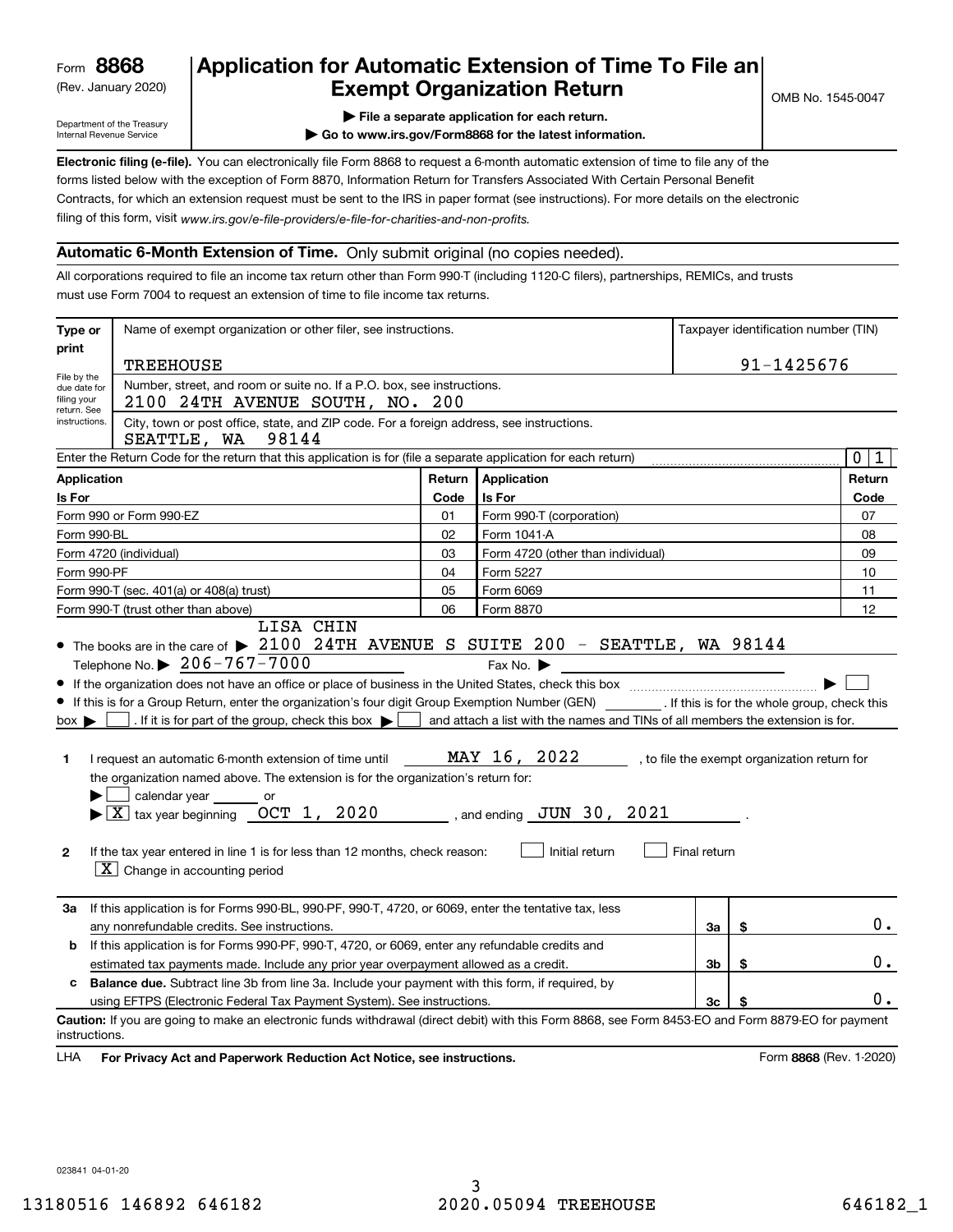|                                                                     |                                                                                                                                                                            |                                                                                                                                                                            |            | Under section 501(c), 527, or 4947(a)(1) of the Internal Revenue Code (except private foundations) |                                                                                                                                                               |  |  |
|---------------------------------------------------------------------|----------------------------------------------------------------------------------------------------------------------------------------------------------------------------|----------------------------------------------------------------------------------------------------------------------------------------------------------------------------|------------|----------------------------------------------------------------------------------------------------|---------------------------------------------------------------------------------------------------------------------------------------------------------------|--|--|
|                                                                     | Department of the Treasury                                                                                                                                                 | Do not enter social security numbers on this form as it may be made public.                                                                                                |            |                                                                                                    | <b>Open to Public</b><br>Inspection                                                                                                                           |  |  |
| Internal Revenue Service                                            | Go to www.irs.gov/Form990 for instructions and the latest information.<br>and ending JUN 30, 2021<br>2020<br>OCT 1,<br>A For the 2020 calendar year, or tax year beginning |                                                                                                                                                                            |            |                                                                                                    |                                                                                                                                                               |  |  |
| <b>B</b> Check if                                                   |                                                                                                                                                                            | <b>C</b> Name of organization                                                                                                                                              |            | D Employer identification number                                                                   |                                                                                                                                                               |  |  |
| applicable:                                                         |                                                                                                                                                                            |                                                                                                                                                                            |            |                                                                                                    |                                                                                                                                                               |  |  |
| Address<br>change                                                   |                                                                                                                                                                            | <b>TREEHOUSE</b>                                                                                                                                                           |            |                                                                                                    |                                                                                                                                                               |  |  |
| Name<br>change                                                      |                                                                                                                                                                            | Doing business as                                                                                                                                                          |            | 91-1425676                                                                                         |                                                                                                                                                               |  |  |
| Initial<br>return                                                   |                                                                                                                                                                            | Number and street (or P.O. box if mail is not delivered to street address)                                                                                                 | Room/suite | E Telephone number                                                                                 |                                                                                                                                                               |  |  |
| Final<br>return/                                                    |                                                                                                                                                                            | 200<br>2100 24TH AVENUE SOUTH                                                                                                                                              |            | $206 - 767 - 7000$                                                                                 |                                                                                                                                                               |  |  |
| termin-<br>ated                                                     |                                                                                                                                                                            | City or town, state or province, country, and ZIP or foreign postal code                                                                                                   |            | G Gross receipts \$                                                                                | 13, 119, 660.                                                                                                                                                 |  |  |
| Amended<br> return                                                  |                                                                                                                                                                            | 98144<br>SEATTLE, WA                                                                                                                                                       |            | H(a) Is this a group return                                                                        |                                                                                                                                                               |  |  |
| Applica-<br>tion                                                    |                                                                                                                                                                            | F Name and address of principal officer: LISA CHIN                                                                                                                         |            | for subordinates?                                                                                  | $\sqrt{}$ Yes $\sqrt{}$ X $\sqrt{}$ No                                                                                                                        |  |  |
| pending                                                             |                                                                                                                                                                            | SAME AS C ABOVE                                                                                                                                                            |            | $H(b)$ Are all subordinates included? $\Box$ Yes                                                   |                                                                                                                                                               |  |  |
|                                                                     | Tax-exempt status: $\boxed{\mathbf{X}}$ 501(c)(3)                                                                                                                          | $501(c)$ (<br>$\sqrt{\frac{1}{1}}$ (insert no.)<br>$4947(a)(1)$ or                                                                                                         | 527        |                                                                                                    | If "No," attach a list. See instructions                                                                                                                      |  |  |
|                                                                     |                                                                                                                                                                            | J Website: WWW.TREEHOUSEFORKIDS.ORG                                                                                                                                        |            | $H(c)$ Group exemption number $\blacktriangleright$                                                |                                                                                                                                                               |  |  |
|                                                                     |                                                                                                                                                                            | K Form of organization: X Corporation<br>Other $\blacktriangleright$<br>Trust<br>Association                                                                               |            | L Year of formation: $1988$ M State of legal domicile: WA                                          |                                                                                                                                                               |  |  |
| Part I                                                              | <b>Summary</b>                                                                                                                                                             |                                                                                                                                                                            |            |                                                                                                    |                                                                                                                                                               |  |  |
| 1.                                                                  |                                                                                                                                                                            | Briefly describe the organization's mission or most significant activities: CREATE A WORLD WHERE EVERY CHILD                                                               |            |                                                                                                    |                                                                                                                                                               |  |  |
|                                                                     |                                                                                                                                                                            | HAS THE OPPORTUNITIES AND SUPPORT TO PURSUE THEIR DREAMS.                                                                                                                  |            |                                                                                                    |                                                                                                                                                               |  |  |
| 2                                                                   |                                                                                                                                                                            | Check this box $\blacktriangleright$ $\Box$ if the organization discontinued its operations or disposed of more than 25% of its net assets.                                |            |                                                                                                    |                                                                                                                                                               |  |  |
| З                                                                   |                                                                                                                                                                            | Number of voting members of the governing body (Part VI, line 1a)                                                                                                          |            | 3                                                                                                  |                                                                                                                                                               |  |  |
| 4                                                                   |                                                                                                                                                                            |                                                                                                                                                                            |            | 4                                                                                                  | 187                                                                                                                                                           |  |  |
| 5                                                                   |                                                                                                                                                                            |                                                                                                                                                                            |            | 5                                                                                                  | 367                                                                                                                                                           |  |  |
| Activities & Governance                                             |                                                                                                                                                                            |                                                                                                                                                                            |            | 6<br>7a                                                                                            | 54,000.                                                                                                                                                       |  |  |
|                                                                     |                                                                                                                                                                            |                                                                                                                                                                            |            | 7 <sub>b</sub>                                                                                     |                                                                                                                                                               |  |  |
|                                                                     |                                                                                                                                                                            |                                                                                                                                                                            |            |                                                                                                    |                                                                                                                                                               |  |  |
|                                                                     |                                                                                                                                                                            |                                                                                                                                                                            |            |                                                                                                    | 17,944.                                                                                                                                                       |  |  |
|                                                                     |                                                                                                                                                                            |                                                                                                                                                                            |            | <b>Prior Year</b>                                                                                  | <b>Current Year</b>                                                                                                                                           |  |  |
| 8                                                                   |                                                                                                                                                                            | Contributions and grants (Part VIII, line 1h)                                                                                                                              |            | $12,550,284$ .                                                                                     |                                                                                                                                                               |  |  |
| 9                                                                   |                                                                                                                                                                            | Program service revenue (Part VIII, line 2g)                                                                                                                               |            | 5,649,439.                                                                                         |                                                                                                                                                               |  |  |
| 10                                                                  |                                                                                                                                                                            |                                                                                                                                                                            |            | 204, 465.                                                                                          |                                                                                                                                                               |  |  |
| 11                                                                  |                                                                                                                                                                            | Other revenue (Part VIII, column (A), lines 5, 6d, 8c, 9c, 10c, and 11e)                                                                                                   |            | $-2,922.$                                                                                          |                                                                                                                                                               |  |  |
| 12                                                                  |                                                                                                                                                                            | Total revenue - add lines 8 through 11 (must equal Part VIII, column (A), line 12)                                                                                         |            | 18,401,266.                                                                                        |                                                                                                                                                               |  |  |
| 13                                                                  |                                                                                                                                                                            | Grants and similar amounts paid (Part IX, column (A), lines 1-3)                                                                                                           |            | 1,200,189.                                                                                         |                                                                                                                                                               |  |  |
| 14                                                                  |                                                                                                                                                                            |                                                                                                                                                                            |            | 0.                                                                                                 |                                                                                                                                                               |  |  |
|                                                                     |                                                                                                                                                                            | 15 Salaries, other compensation, employee benefits (Part IX, column (A), lines 5-10)                                                                                       |            | 10, 864, 083.<br>0.                                                                                |                                                                                                                                                               |  |  |
|                                                                     |                                                                                                                                                                            |                                                                                                                                                                            |            |                                                                                                    |                                                                                                                                                               |  |  |
|                                                                     |                                                                                                                                                                            | $\blacktriangleright$ 1,513,458.<br><b>b</b> Total fundraising expenses (Part IX, column (D), line 25)                                                                     |            |                                                                                                    |                                                                                                                                                               |  |  |
| 17<br>18                                                            |                                                                                                                                                                            | Total expenses. Add lines 13-17 (must equal Part IX, column (A), line 25)                                                                                                  |            | 2,994,604.<br>15,058,876.                                                                          |                                                                                                                                                               |  |  |
| 19                                                                  |                                                                                                                                                                            | Revenue less expenses. Subtract line 18 from line 12                                                                                                                       |            | 3,342,390.                                                                                         |                                                                                                                                                               |  |  |
|                                                                     |                                                                                                                                                                            |                                                                                                                                                                            |            | <b>Beginning of Current Year</b>                                                                   | 9,087,409.<br>3,867,313.<br>106,378.<br>15,972.<br>13,077,072.<br>808,041.<br>7,150,695.<br>2, 271, 217.<br>10, 229, 953.<br>2,847,119.<br><b>End of Year</b> |  |  |
| 20                                                                  |                                                                                                                                                                            | Total assets (Part X, line 16)                                                                                                                                             |            | 16,899,016.                                                                                        | $\overline{21}$ , 107, 002.                                                                                                                                   |  |  |
| 21                                                                  |                                                                                                                                                                            | Total liabilities (Part X, line 26)                                                                                                                                        |            | 969,142.                                                                                           | 1,002,686.                                                                                                                                                    |  |  |
| -22                                                                 |                                                                                                                                                                            |                                                                                                                                                                            |            | 15,929,874.                                                                                        |                                                                                                                                                               |  |  |
|                                                                     | <b>Signature Block</b>                                                                                                                                                     |                                                                                                                                                                            |            |                                                                                                    | 20,104,316.                                                                                                                                                   |  |  |
|                                                                     |                                                                                                                                                                            | Under penalties of perjury, I declare that I have examined this return, including accompanying schedules and statements, and to the best of my knowledge and belief, it is |            |                                                                                                    |                                                                                                                                                               |  |  |
|                                                                     |                                                                                                                                                                            | true, correct, and complete. Declaration of preparer (other than officer) is based on all information of which preparer has any knowledge.                                 |            |                                                                                                    |                                                                                                                                                               |  |  |
|                                                                     |                                                                                                                                                                            |                                                                                                                                                                            |            |                                                                                                    |                                                                                                                                                               |  |  |
| Revenue<br>Expenses<br>t Assets or<br>d Balances<br>Part II<br>Sign | Signature of officer                                                                                                                                                       |                                                                                                                                                                            |            | Date                                                                                               |                                                                                                                                                               |  |  |

|                 | Type or print name and title                                                    |                            |                                              |
|-----------------|---------------------------------------------------------------------------------|----------------------------|----------------------------------------------|
|                 | Print/Type preparer's name                                                      | Preparer's signature       | <b>PTIN</b><br>Date<br>Check                 |
| Paid            | COLLEEN RAMIRES                                                                 | COLLEEN RAMIRES            | P01251320<br>$05/16/22$ self-employed        |
| Preparer        | MOSS ADAMS LLP<br>Firm's name                                                   |                            | $\frac{1}{2}$ Firm's EIN $\geq 91 - 0189318$ |
| <b>Use Only</b> | Firm's address > 2707 COLBY AVENUE, SUITE 801                                   |                            |                                              |
|                 | EVERETT, WA 98201                                                               | Phone no. 425 - 259 - 7227 |                                              |
|                 | May the IRS discuss this return with the preparer shown above? See instructions |                            | X.<br>Yes<br>No                              |
|                 |                                                                                 |                            | $\sim$                                       |

032001 12-23-20 LHA **For Paperwork Reduction Act Notice, see the separate instructions.** Form 990 (2020)

**990**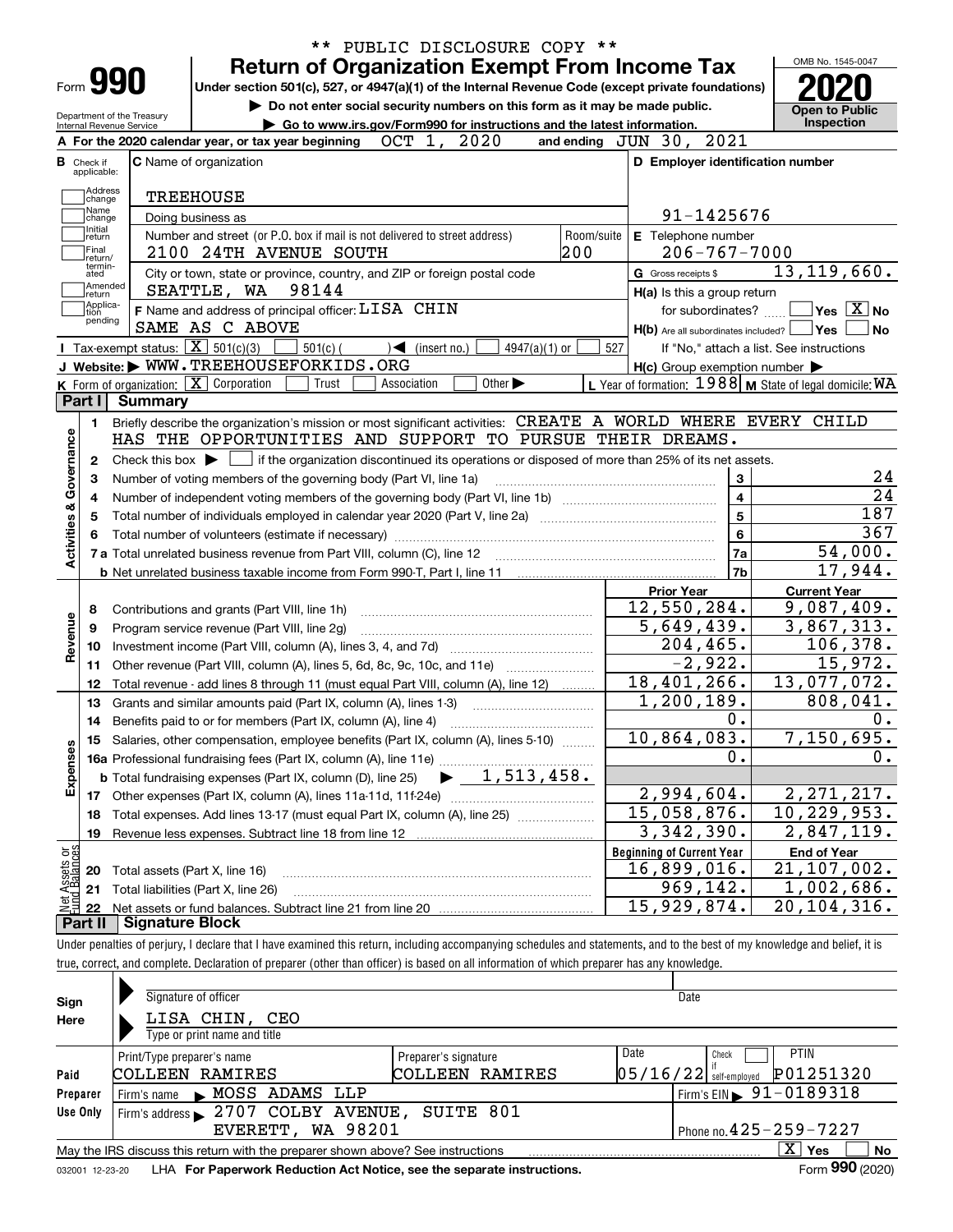|    | $\overline{\mathbf{x}}$                                                                                                                                |
|----|--------------------------------------------------------------------------------------------------------------------------------------------------------|
| 1  | Briefly describe the organization's mission:                                                                                                           |
|    | GIVING FOSTER KIDS A CHILDHOOD AND A FUTURE: WE ENVISION AND STRIVE TO                                                                                 |
|    | CREATE A WORLD WHERE EVERY CHILD THAT HAS EXPERIENCED FOSTER CARE HAS                                                                                  |
|    |                                                                                                                                                        |
|    | THE OPPORTUNITIES AND SUPPORT THEY NEED TO PURSUE THEIR DREAMS AND                                                                                     |
|    | LAUNCH SUCCESSFULLY INTO ADULTHOOD.                                                                                                                    |
| 2  | Did the organization undertake any significant program services during the year which were not listed on the                                           |
|    | $\sqrt{}$ Yes $\sqrt{X}$ No<br>prior Form 990 or 990-EZ?                                                                                               |
|    | If "Yes," describe these new services on Schedule O.                                                                                                   |
| 3  | $\sqrt{}$ Yes $\sqrt{}$ X $\sqrt{}$ No<br>Did the organization cease conducting, or make significant changes in how it conducts, any program services? |
|    | If "Yes," describe these changes on Schedule O.                                                                                                        |
| 4  | Describe the organization's program service accomplishments for each of its three largest program services, as measured by expenses.                   |
|    | Section 501(c)(3) and 501(c)(4) organizations are required to report the amount of grants and allocations to others, the total expenses, and           |
|    | revenue, if any, for each program service reported.                                                                                                    |
| 4a | 155, 263. ) (Revenue \$<br>2,544,756.<br>5,805,216.<br>including grants of \$                                                                          |
|    | (Code:<br>(Expenses \$<br>GRADUATION SUCCESS: YOUTH IN FOSTER CARE FACE AN UPHILL BATTLE TO                                                            |
|    |                                                                                                                                                        |
|    | GRADUATE FROM HIGH SCHOOL DUE TO FREQUENT SCHOOL TRANSITIONS,<br>TRAUMA                                                                                |
|    | AND EMOTIONAL UPHEAVAL. TREEHOUSE'S GRADUATION SUCCESS PROGRAM                                                                                         |
|    | ADDRESSES THE UNIQUE EDUCATION NEEDS OF YOUTH IN CARE, WHILE BUILDING                                                                                  |
|    | PROBLEM SOLVING AND SELF-ADVOCACY SKILLS. PARTNERING WITH SOCIAL                                                                                       |
|    | WORKERS, CAREGIVERS,<br>TEACHERS AND SCHOOL COUNSELORS,<br>TREEHOUSE                                                                                   |
|    | EDUCATION SPECIALISTS PROVIDE ACADEMIC PLANNING, COACHING AND SUPPORT                                                                                  |
|    | TO CULTIVATE EACH YOUTH'S ENGAGEMENT AND INVESTMENT IN THEIR EDUCATION                                                                                 |
|    | THROUGH WEEKLY MONITORING OF RISK INDICATORS, PERSONALIZED<br>AND FUTURE.                                                                              |
|    | INTERVENTIONS, PROACTIVELY REMOVING BARRIERS TO SCHOOL SUCCESS AND                                                                                     |
|    | TREEHOUSE PAVES THE WAY TO HIGH SCHOOL<br>COORDINATING NEEDED SUPPORT,                                                                                 |
|    | GRADUATION, HOPE AND OPPORTUNITY. GRADUATION SUCCESS IS IN MOST HIGH                                                                                   |
| 4b | 1, 042, 022. including grants of \$<br>388, 216. ) (Revenue \$<br>410,934.<br>) (Expenses \$<br>(Code:                                                 |
|    | THE TREEHOUSE STORE ENSURES THAT YOUTH IN FOSTER CARE<br>TREEHOUSE STORE:                                                                              |
|    | HAVE ACCESS TO THE ITEMS THEY NEED TO FEEL CONFIDENT AND READY TO LEARN                                                                                |
|    |                                                                                                                                                        |
|    | THE STORE ACCEPTS DONATIONS OF NEW AND LIKE-NEW CLOTHING,<br>AT SCHOOL.                                                                                |
|    | SCHOOL SUPPLIES AND HOUSEHOLD GOODS, AND DISTRIBUTES THEM<br>TOYS, BOOKS,                                                                              |
|    | AT NO CHARGE. WHEN NECESSARY TO MEET DEMAND, TREEHOUSE MAY PURCHASE                                                                                    |
|    | ITEMS FOR DISTRIBUTION.                                                                                                                                |
|    |                                                                                                                                                        |
|    |                                                                                                                                                        |
|    |                                                                                                                                                        |
|    |                                                                                                                                                        |
|    |                                                                                                                                                        |
|    |                                                                                                                                                        |
| 4с | $\overline{605}$ , $081$ . including grants of \$<br>499,126.<br>) (Expenses \$<br>) (Revenue \$<br>(Code:                                             |
|    | EDUCATIONAL ADVOCACY:<br>TREEHOUSE EDUCATION ADVOCATES WORK ACROSS THE                                                                                 |
|    | STATE AND PARTNER WITH SCHOOLS, SOCIAL WORKERS, FOSTER FAMILIES AND                                                                                    |
|    | YOUTH IN FOSTER CARE TO RESOLVE DIFFICULT ISSUES AND REMOVE BARRIERS TO                                                                                |
|    | SCHOOL SUCCESS.                                                                                                                                        |
|    |                                                                                                                                                        |
|    |                                                                                                                                                        |
|    |                                                                                                                                                        |
|    |                                                                                                                                                        |
|    |                                                                                                                                                        |
|    |                                                                                                                                                        |
|    |                                                                                                                                                        |
|    |                                                                                                                                                        |
|    |                                                                                                                                                        |
| 4d | Other program services (Describe on Schedule O.)                                                                                                       |
|    | 412, 497.<br>334,964. including grants of \$<br>$264, 562.$ (Revenue \$<br>(Expenses \$                                                                |
|    | 7,787,283.<br>4e Total program service expenses                                                                                                        |
|    |                                                                                                                                                        |
|    |                                                                                                                                                        |
|    | Form 990 (2020)                                                                                                                                        |
|    | SEE SCHEDULE O FOR CONTINUATION(S)<br>032002 12-23-20<br>5                                                                                             |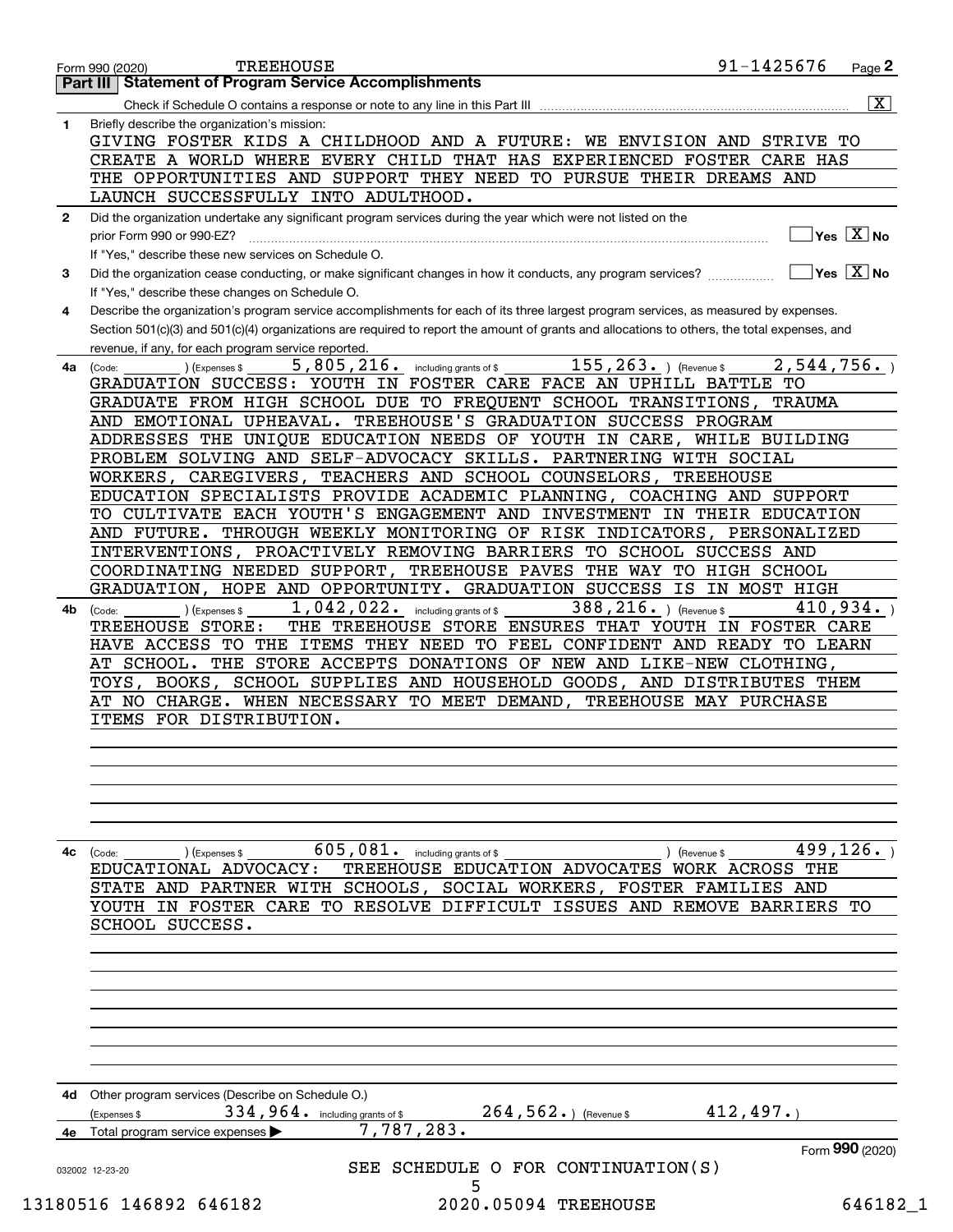|     | <b>TREEHOUSE</b><br>91-1425676<br>Form 990 (2020)                                                                                     |                 |                         | $Page$ <sup>3</sup>     |
|-----|---------------------------------------------------------------------------------------------------------------------------------------|-----------------|-------------------------|-------------------------|
|     | <b>Part IV   Checklist of Required Schedules</b>                                                                                      |                 |                         |                         |
|     |                                                                                                                                       |                 | Yes                     | No                      |
| 1   | Is the organization described in section $501(c)(3)$ or $4947(a)(1)$ (other than a private foundation)?                               |                 |                         |                         |
|     |                                                                                                                                       | 1               | x                       |                         |
| 2   |                                                                                                                                       | $\mathbf{2}$    | $\overline{\textbf{X}}$ |                         |
| 3   | Did the organization engage in direct or indirect political campaign activities on behalf of or in opposition to candidates for       |                 |                         |                         |
|     |                                                                                                                                       | 3               |                         | x                       |
| 4   | Section 501(c)(3) organizations. Did the organization engage in lobbying activities, or have a section 501(h) election in effect      |                 |                         |                         |
|     |                                                                                                                                       | 4               | х                       |                         |
| 5   | Is the organization a section 501(c)(4), 501(c)(5), or 501(c)(6) organization that receives membership dues, assessments, or          |                 |                         |                         |
|     |                                                                                                                                       | 5               |                         | x                       |
| 6   | Did the organization maintain any donor advised funds or any similar funds or accounts for which donors have the right to             |                 |                         |                         |
|     | provide advice on the distribution or investment of amounts in such funds or accounts? If "Yes," complete Schedule D, Part I          | 6               |                         | x                       |
|     |                                                                                                                                       |                 |                         |                         |
| 7   | Did the organization receive or hold a conservation easement, including easements to preserve open space,                             | $\overline{7}$  |                         | X                       |
|     |                                                                                                                                       |                 |                         |                         |
| 8   | Did the organization maintain collections of works of art, historical treasures, or other similar assets? If "Yes," complete          |                 |                         |                         |
|     |                                                                                                                                       | 8               |                         | x                       |
| 9   | Did the organization report an amount in Part X, line 21, for escrow or custodial account liability, serve as a custodian for         |                 |                         |                         |
|     | amounts not listed in Part X; or provide credit counseling, debt management, credit repair, or debt negotiation services?             |                 |                         |                         |
|     |                                                                                                                                       | 9               |                         | X                       |
| 10  | Did the organization, directly or through a related organization, hold assets in donor-restricted endowments                          |                 |                         |                         |
|     |                                                                                                                                       | 10              | х                       |                         |
| 11  | If the organization's answer to any of the following questions is "Yes," then complete Schedule D, Parts VI, VII, VIII, IX, or X      |                 |                         |                         |
|     | as applicable.                                                                                                                        |                 |                         |                         |
|     | a Did the organization report an amount for land, buildings, and equipment in Part X, line 10? If "Yes," complete Schedule D,         |                 |                         |                         |
|     |                                                                                                                                       | 11a             | Х                       |                         |
|     | <b>b</b> Did the organization report an amount for investments - other securities in Part X, line 12, that is 5% or more of its total |                 |                         |                         |
|     |                                                                                                                                       | 11b             |                         | x                       |
|     | c Did the organization report an amount for investments - program related in Part X, line 13, that is 5% or more of its total         |                 |                         |                         |
|     |                                                                                                                                       | 11c             |                         | x                       |
|     | d Did the organization report an amount for other assets in Part X, line 15, that is 5% or more of its total assets reported in       |                 |                         |                         |
|     |                                                                                                                                       | 11d             |                         | x                       |
|     | e Did the organization report an amount for other liabilities in Part X, line 25? If "Yes," complete Schedule D, Part X               | <b>11e</b>      |                         | $\overline{\mathtt{x}}$ |
| f   | Did the organization's separate or consolidated financial statements for the tax year include a footnote that addresses               |                 |                         |                         |
|     | the organization's liability for uncertain tax positions under FIN 48 (ASC 740)? If "Yes," complete Schedule D, Part X                | 11f             | x                       |                         |
|     | 12a Did the organization obtain separate, independent audited financial statements for the tax year? If "Yes," complete               |                 |                         |                         |
|     |                                                                                                                                       | 12a             | X                       |                         |
|     | b Was the organization included in consolidated, independent audited financial statements for the tax year?                           |                 |                         |                         |
|     |                                                                                                                                       |                 |                         | X                       |
| 13  | If "Yes," and if the organization answered "No" to line 12a, then completing Schedule D, Parts XI and XII is optional manum           | 12b<br>13       |                         | $\overline{\textbf{x}}$ |
|     |                                                                                                                                       |                 |                         | X                       |
| 14a | Did the organization maintain an office, employees, or agents outside of the United States?                                           | 14a             |                         |                         |
| b   | Did the organization have aggregate revenues or expenses of more than \$10,000 from grantmaking, fundraising, business,               |                 |                         |                         |
|     | investment, and program service activities outside the United States, or aggregate foreign investments valued at \$100,000            |                 |                         |                         |
|     |                                                                                                                                       | 14b             |                         | x                       |
| 15  | Did the organization report on Part IX, column (A), line 3, more than \$5,000 of grants or other assistance to or for any             |                 |                         |                         |
|     |                                                                                                                                       | 15              |                         | x                       |
| 16  | Did the organization report on Part IX, column (A), line 3, more than \$5,000 of aggregate grants or other assistance to              |                 |                         |                         |
|     |                                                                                                                                       | 16              |                         | x                       |
| 17  | Did the organization report a total of more than \$15,000 of expenses for professional fundraising services on Part IX,               |                 |                         |                         |
|     |                                                                                                                                       | 17              |                         | x                       |
| 18  | Did the organization report more than \$15,000 total of fundraising event gross income and contributions on Part VIII, lines          |                 |                         |                         |
|     |                                                                                                                                       | 18              | x                       |                         |
| 19  | Did the organization report more than \$15,000 of gross income from gaming activities on Part VIII, line 9a? If "Yes."                |                 |                         |                         |
|     |                                                                                                                                       | 19              |                         | X,                      |
|     |                                                                                                                                       | 20a             |                         | $\overline{\mathbf{X}}$ |
|     | b If "Yes" to line 20a, did the organization attach a copy of its audited financial statements to this return?                        | 20 <sub>b</sub> |                         |                         |
| 21  | Did the organization report more than \$5,000 of grants or other assistance to any domestic organization or                           |                 |                         |                         |
|     |                                                                                                                                       | 21              |                         | x                       |
|     | 032003 12-23-20                                                                                                                       |                 |                         | Form 990 (2020)         |

032003 12-23-20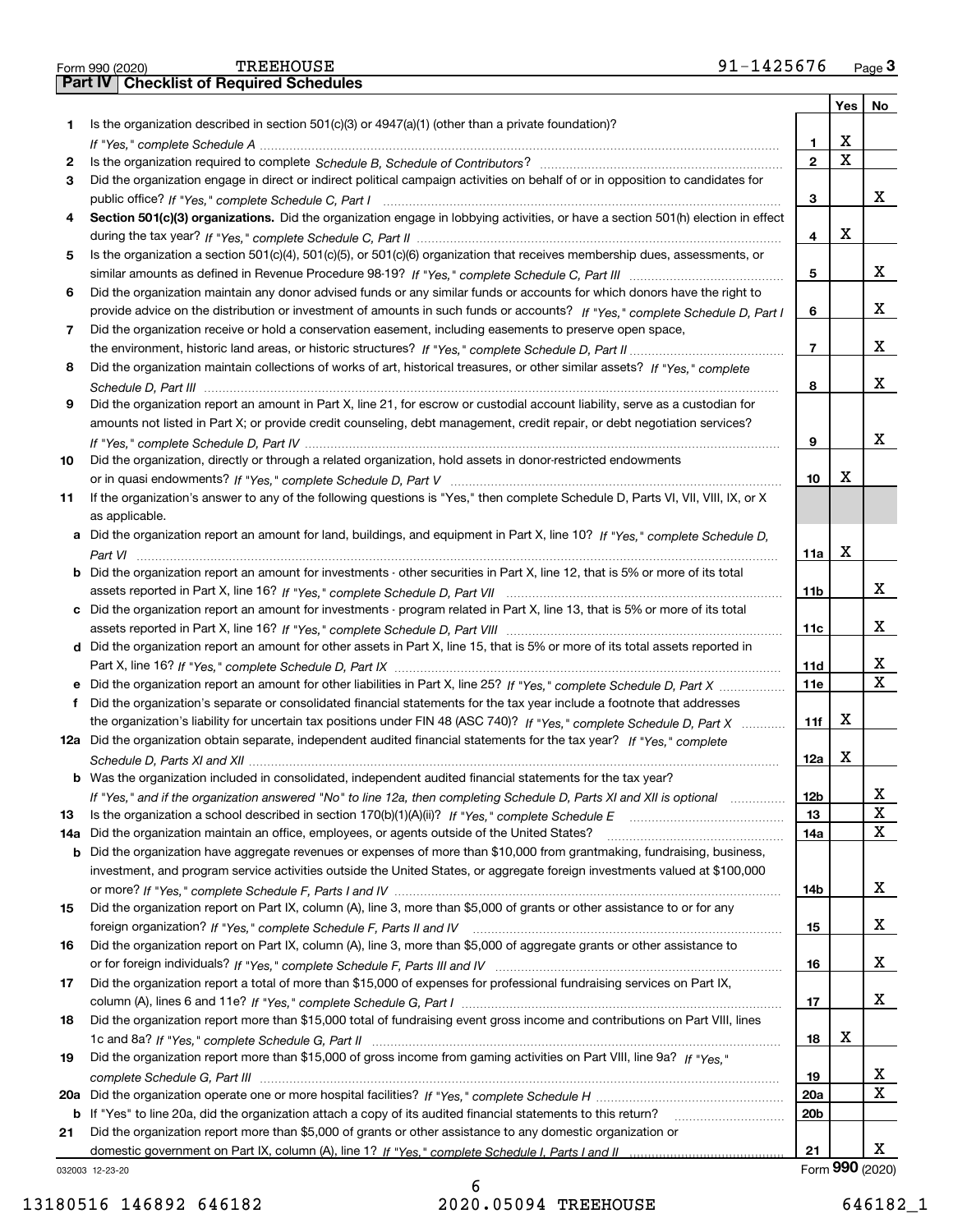|        | 91-1425676<br><b>TREEHOUSE</b><br>Form 990 (2020)                                                                            |                 |     | Page 4                  |
|--------|------------------------------------------------------------------------------------------------------------------------------|-----------------|-----|-------------------------|
|        | Part IV   Checklist of Required Schedules (continued)                                                                        |                 |     |                         |
|        |                                                                                                                              |                 | Yes | No                      |
| 22     | Did the organization report more than \$5,000 of grants or other assistance to or for domestic individuals on                |                 |     |                         |
|        |                                                                                                                              | 22              | х   |                         |
| 23     | Did the organization answer "Yes" to Part VII, Section A, line 3, 4, or 5 about compensation of the organization's current   |                 |     |                         |
|        | and former officers, directors, trustees, key employees, and highest compensated employees? If "Yes," complete               |                 |     |                         |
|        |                                                                                                                              | 23              | Х   |                         |
|        | 24a Did the organization have a tax-exempt bond issue with an outstanding principal amount of more than \$100,000 as of the  |                 |     |                         |
|        | last day of the year, that was issued after December 31, 2002? If "Yes," answer lines 24b through 24d and complete           |                 |     |                         |
|        |                                                                                                                              | 24a             |     | x                       |
|        |                                                                                                                              | 24 <sub>b</sub> |     |                         |
|        | c Did the organization maintain an escrow account other than a refunding escrow at any time during the year to defease       |                 |     |                         |
|        |                                                                                                                              | 24c             |     |                         |
|        |                                                                                                                              | 24d             |     |                         |
|        | 25a Section 501(c)(3), 501(c)(4), and 501(c)(29) organizations. Did the organization engage in an excess benefit             |                 |     |                         |
|        |                                                                                                                              | 25a             |     | X                       |
|        | b Is the organization aware that it engaged in an excess benefit transaction with a disqualified person in a prior year, and |                 |     |                         |
|        | that the transaction has not been reported on any of the organization's prior Forms 990 or 990-EZ? If "Yes," complete        |                 |     |                         |
|        | Schedule L, Part I                                                                                                           | 25b             |     | x                       |
| 26     | Did the organization report any amount on Part X, line 5 or 22, for receivables from or payables to any current              |                 |     |                         |
|        | or former officer, director, trustee, key employee, creator or founder, substantial contributor, or 35%                      |                 |     |                         |
|        |                                                                                                                              | 26              |     | x                       |
| 27     | Did the organization provide a grant or other assistance to any current or former officer, director, trustee, key employee,  |                 |     |                         |
|        | creator or founder, substantial contributor or employee thereof, a grant selection committee member, or to a 35% controlled  |                 |     |                         |
|        | entity (including an employee thereof) or family member of any of these persons? If "Yes," complete Schedule L, Part III     | 27              |     | х                       |
|        | Was the organization a party to a business transaction with one of the following parties (see Schedule L, Part IV            |                 |     |                         |
| 28     |                                                                                                                              |                 |     |                         |
|        | instructions, for applicable filing thresholds, conditions, and exceptions):                                                 |                 |     |                         |
|        | a A current or former officer, director, trustee, key employee, creator or founder, or substantial contributor? If           |                 |     | х                       |
|        |                                                                                                                              | 28a             |     | $\mathbf{x}$            |
|        |                                                                                                                              | 28b             |     |                         |
|        | c A 35% controlled entity of one or more individuals and/or organizations described in lines 28a or 28b? If                  |                 |     |                         |
|        |                                                                                                                              | 28c             |     | x                       |
| 29     |                                                                                                                              | 29              | Х   |                         |
| 30     | Did the organization receive contributions of art, historical treasures, or other similar assets, or qualified conservation  |                 |     |                         |
|        |                                                                                                                              | 30              |     | X                       |
| 31     | Did the organization liquidate, terminate, or dissolve and cease operations? If "Yes," complete Schedule N, Part I           | 31              |     | $\overline{\mathbf{X}}$ |
|        | Did the organization sell, exchange, dispose of, or transfer more than 25% of its net assets? If "Yes," complete             |                 |     |                         |
|        |                                                                                                                              | 32              |     | X                       |
| 33     | Did the organization own 100% of an entity disregarded as separate from the organization under Regulations                   |                 |     |                         |
|        |                                                                                                                              | 33              |     | x                       |
| 34     | Was the organization related to any tax-exempt or taxable entity? If "Yes," complete Schedule R, Part II, III, or IV, and    |                 |     |                         |
|        |                                                                                                                              | 34              |     | x                       |
|        | 35a Did the organization have a controlled entity within the meaning of section 512(b)(13)?                                  | <b>35a</b>      |     | $\overline{\mathbf{X}}$ |
|        | b If "Yes" to line 35a, did the organization receive any payment from or engage in any transaction with a controlled entity  |                 |     |                         |
|        |                                                                                                                              | 35b             |     |                         |
| 36     | Section 501(c)(3) organizations. Did the organization make any transfers to an exempt non-charitable related organization?   |                 |     |                         |
|        |                                                                                                                              | 36              |     | x                       |
| 37     | Did the organization conduct more than 5% of its activities through an entity that is not a related organization             |                 |     |                         |
|        |                                                                                                                              | 37              |     | x                       |
| 38     | Did the organization complete Schedule O and provide explanations in Schedule O for Part VI, lines 11b and 19?               |                 |     |                         |
|        |                                                                                                                              | 38              | х   |                         |
| Part V | <b>Statements Regarding Other IRS Filings and Tax Compliance</b>                                                             |                 |     |                         |
|        | Check if Schedule O contains a response or note to any line in this Part V                                                   |                 |     |                         |
|        |                                                                                                                              |                 | Yes | No                      |
|        | 1a Enter the number reported in Box 3 of Form 1096. Enter -0- if not applicable<br>1a                                        | 71              |     |                         |
|        | <b>b</b> Enter the number of Forms W-2G included in line 1a. Enter -0- if not applicable<br>1b                               | 0               |     |                         |
|        | c Did the organization comply with backup withholding rules for reportable payments to vendors and reportable gaming         |                 |     |                         |
|        |                                                                                                                              | 1c              | х   |                         |
|        | 032004 12-23-20                                                                                                              |                 |     | Form 990 (2020)         |
|        |                                                                                                                              |                 |     |                         |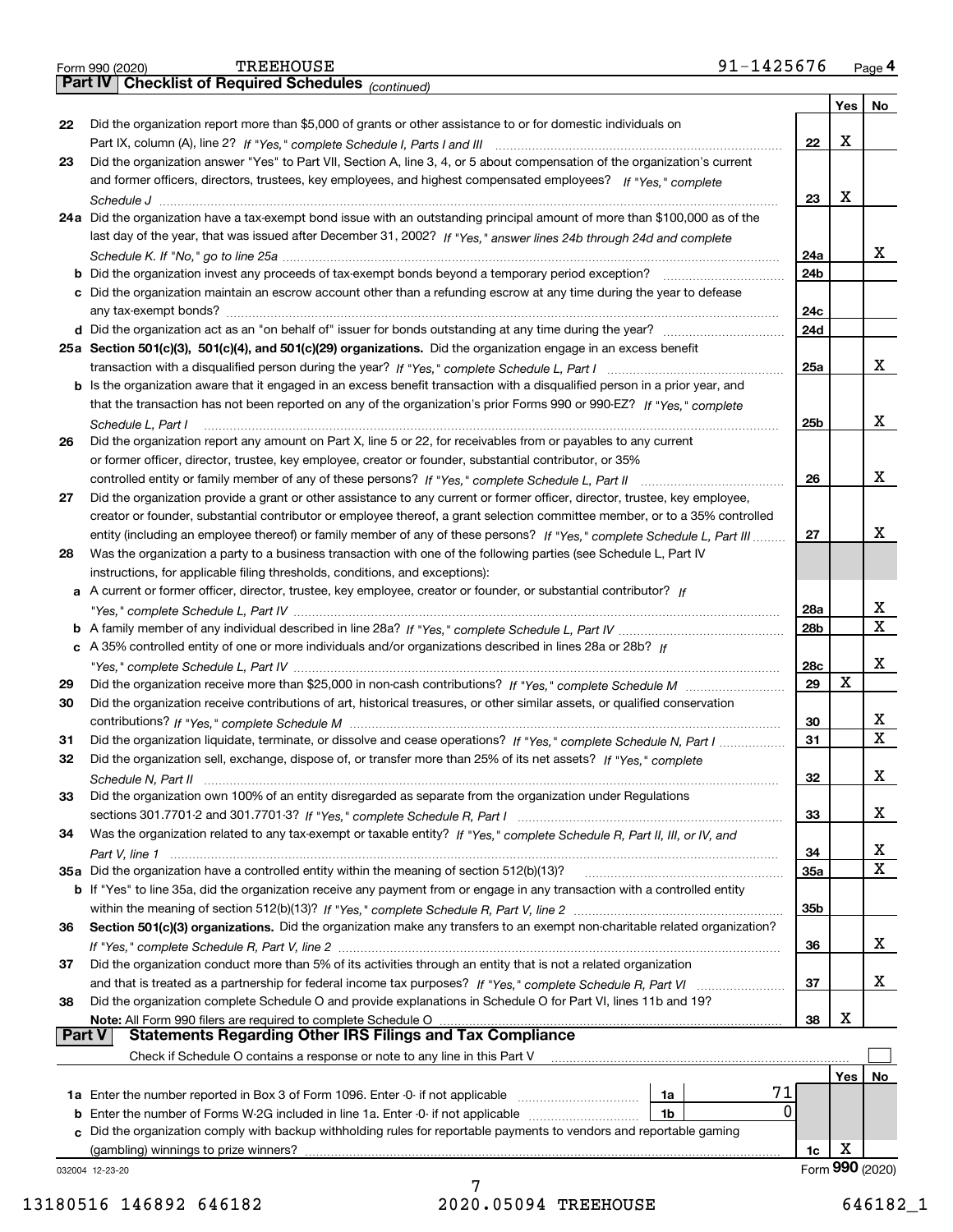|               | 91-1425676<br><b>TREEHOUSE</b><br>Form 990 (2020)                                                                                               |                |     | $Page$ <sup>5</sup> |  |  |  |  |  |  |
|---------------|-------------------------------------------------------------------------------------------------------------------------------------------------|----------------|-----|---------------------|--|--|--|--|--|--|
| <b>Part V</b> | Statements Regarding Other IRS Filings and Tax Compliance (continued)                                                                           |                |     |                     |  |  |  |  |  |  |
|               |                                                                                                                                                 |                | Yes | No                  |  |  |  |  |  |  |
|               | 2a Enter the number of employees reported on Form W-3, Transmittal of Wage and Tax Statements,                                                  |                |     |                     |  |  |  |  |  |  |
|               | 187<br>filed for the calendar year ending with or within the year covered by this return<br>2a                                                  |                |     |                     |  |  |  |  |  |  |
|               | <b>b</b> If at least one is reported on line 2a, did the organization file all required federal employment tax returns?                         |                |     |                     |  |  |  |  |  |  |
|               | <b>Note:</b> If the sum of lines 1a and 2a is greater than 250, you may be required to $e$ -file (see instructions) <i>manimummmmmm</i>         |                |     |                     |  |  |  |  |  |  |
|               | 3a Did the organization have unrelated business gross income of \$1,000 or more during the year?                                                |                |     |                     |  |  |  |  |  |  |
|               |                                                                                                                                                 | 3 <sub>b</sub> | X   |                     |  |  |  |  |  |  |
|               | 4a At any time during the calendar year, did the organization have an interest in, or a signature or other authority over, a                    |                |     |                     |  |  |  |  |  |  |
|               |                                                                                                                                                 | 4a             |     | X                   |  |  |  |  |  |  |
|               | <b>b</b> If "Yes," enter the name of the foreign country $\triangleright$                                                                       |                |     |                     |  |  |  |  |  |  |
|               | See instructions for filing requirements for FinCEN Form 114, Report of Foreign Bank and Financial Accounts (FBAR).                             |                |     |                     |  |  |  |  |  |  |
|               | 5a Was the organization a party to a prohibited tax shelter transaction at any time during the tax year?                                        | 5a             |     | х                   |  |  |  |  |  |  |
|               |                                                                                                                                                 | 5 <sub>b</sub> |     | х                   |  |  |  |  |  |  |
| c             |                                                                                                                                                 | 5 <sub>c</sub> |     |                     |  |  |  |  |  |  |
|               | 6a Does the organization have annual gross receipts that are normally greater than \$100,000, and did the organization solicit                  |                |     |                     |  |  |  |  |  |  |
|               | any contributions that were not tax deductible as charitable contributions?                                                                     | 6a             |     | x                   |  |  |  |  |  |  |
|               | <b>b</b> If "Yes," did the organization include with every solicitation an express statement that such contributions or gifts                   |                |     |                     |  |  |  |  |  |  |
|               | were not tax deductible?                                                                                                                        | 6b             |     |                     |  |  |  |  |  |  |
| 7             | Organizations that may receive deductible contributions under section 170(c).                                                                   |                |     |                     |  |  |  |  |  |  |
| a             | Did the organization receive a payment in excess of \$75 made partly as a contribution and partly for goods and services provided to the payor? | 7a             |     | x                   |  |  |  |  |  |  |
| b             | If "Yes," did the organization notify the donor of the value of the goods or services provided?                                                 | 7b             |     |                     |  |  |  |  |  |  |
|               | c Did the organization sell, exchange, or otherwise dispose of tangible personal property for which it was required                             |                |     |                     |  |  |  |  |  |  |
|               | to file Form 8282?                                                                                                                              | 7c             |     | x                   |  |  |  |  |  |  |
|               | 7d                                                                                                                                              |                |     |                     |  |  |  |  |  |  |
| е             | Did the organization receive any funds, directly or indirectly, to pay premiums on a personal benefit contract?                                 | 7e             |     | х                   |  |  |  |  |  |  |
| Ť.            | Did the organization, during the year, pay premiums, directly or indirectly, on a personal benefit contract?                                    | 7f             |     | X                   |  |  |  |  |  |  |
| g             | If the organization received a contribution of qualified intellectual property, did the organization file Form 8899 as required?                |                |     |                     |  |  |  |  |  |  |
| h.            | If the organization received a contribution of cars, boats, airplanes, or other vehicles, did the organization file a Form 1098-C?              |                |     |                     |  |  |  |  |  |  |
| 8             | Sponsoring organizations maintaining donor advised funds. Did a donor advised fund maintained by the                                            |                |     |                     |  |  |  |  |  |  |
|               | sponsoring organization have excess business holdings at any time during the year?                                                              | 8              |     |                     |  |  |  |  |  |  |
| 9             | Sponsoring organizations maintaining donor advised funds.                                                                                       |                |     |                     |  |  |  |  |  |  |
| а             | Did the sponsoring organization make any taxable distributions under section 4966?                                                              | 9a             |     |                     |  |  |  |  |  |  |
| b             | Did the sponsoring organization make a distribution to a donor, donor advisor, or related person?                                               | 9b             |     |                     |  |  |  |  |  |  |
| 10            | Section 501(c)(7) organizations. Enter:                                                                                                         |                |     |                     |  |  |  |  |  |  |
|               | 10a                                                                                                                                             |                |     |                     |  |  |  |  |  |  |
| b             | Gross receipts, included on Form 990, Part VIII, line 12, for public use of club facilities<br>10b                                              |                |     |                     |  |  |  |  |  |  |
| 11            | Section 501(c)(12) organizations. Enter:                                                                                                        |                |     |                     |  |  |  |  |  |  |
| а             | 11a                                                                                                                                             |                |     |                     |  |  |  |  |  |  |
| b             | Gross income from other sources (Do not net amounts due or paid to other sources against                                                        |                |     |                     |  |  |  |  |  |  |
|               | amounts due or received from them.)<br>11b                                                                                                      |                |     |                     |  |  |  |  |  |  |
|               | 12a Section 4947(a)(1) non-exempt charitable trusts. Is the organization filing Form 990 in lieu of Form 1041?                                  | 12a            |     |                     |  |  |  |  |  |  |
| b             | If "Yes," enter the amount of tax-exempt interest received or accrued during the year<br>12b                                                    |                |     |                     |  |  |  |  |  |  |
| 13            | Section 501(c)(29) qualified nonprofit health insurance issuers.                                                                                |                |     |                     |  |  |  |  |  |  |
|               | <b>a</b> Is the organization licensed to issue qualified health plans in more than one state?                                                   | 13а            |     |                     |  |  |  |  |  |  |
|               | <b>Note:</b> See the instructions for additional information the organization must report on Schedule O.                                        |                |     |                     |  |  |  |  |  |  |
|               | <b>b</b> Enter the amount of reserves the organization is required to maintain by the states in which the                                       |                |     |                     |  |  |  |  |  |  |
|               | 13 <sub>b</sub>                                                                                                                                 |                |     |                     |  |  |  |  |  |  |
|               | 13 <sub>c</sub>                                                                                                                                 |                |     |                     |  |  |  |  |  |  |
| 14a           | Did the organization receive any payments for indoor tanning services during the tax year?                                                      | 14a            |     | x                   |  |  |  |  |  |  |
| b             |                                                                                                                                                 | 14b            |     |                     |  |  |  |  |  |  |
| 15            | Is the organization subject to the section 4960 tax on payment(s) of more than \$1,000,000 in remuneration or                                   |                |     |                     |  |  |  |  |  |  |
|               |                                                                                                                                                 | 15             |     | х                   |  |  |  |  |  |  |
|               | If "Yes," see instructions and file Form 4720, Schedule N.                                                                                      |                |     |                     |  |  |  |  |  |  |
| 16            | Is the organization an educational institution subject to the section 4968 excise tax on net investment income?<br>.                            | 16             |     | х                   |  |  |  |  |  |  |
|               | If "Yes," complete Form 4720, Schedule O.                                                                                                       |                |     |                     |  |  |  |  |  |  |

|  | Form 990 (2020) |
|--|-----------------|
|--|-----------------|

032005 12-23-20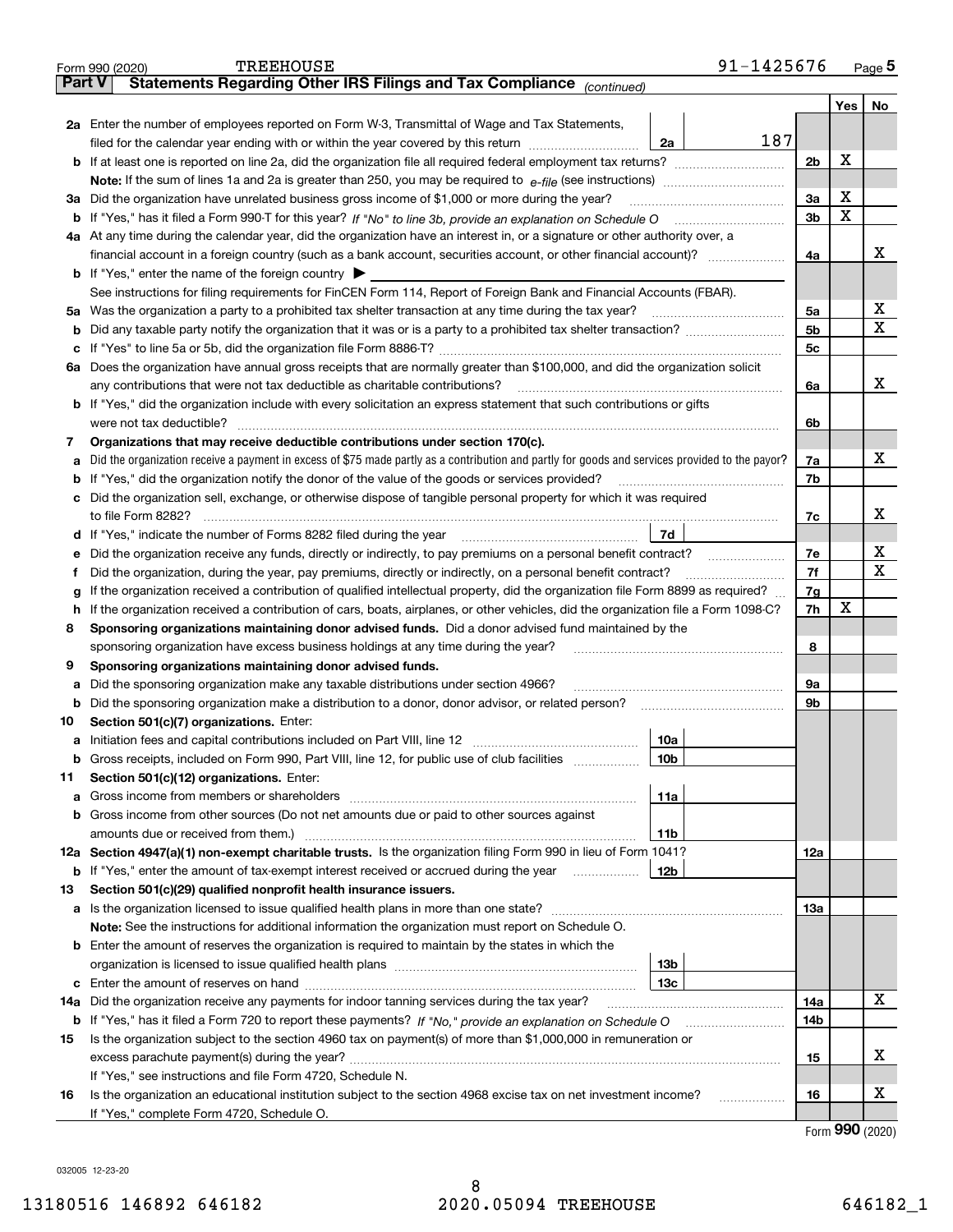|     | <b>TREEHOUSE</b><br>Form 990 (2020)<br>Part VI                                                                                                   | 91-1425676 |                  |                   | Page $6$                   |
|-----|--------------------------------------------------------------------------------------------------------------------------------------------------|------------|------------------|-------------------|----------------------------|
|     | Governance, Management, and Disclosure For each "Yes" response to lines 2 through 7b below, and for a "No" response                              |            |                  |                   |                            |
|     | to line 8a, 8b, or 10b below, describe the circumstances, processes, or changes on Schedule O. See instructions.                                 |            |                  |                   |                            |
|     |                                                                                                                                                  |            |                  |                   | $\boxed{\text{X}}$         |
|     | <b>Section A. Governing Body and Management</b>                                                                                                  |            |                  |                   |                            |
|     |                                                                                                                                                  | 24         |                  | Yes               | No                         |
|     | <b>1a</b> Enter the number of voting members of the governing body at the end of the tax year<br>1a                                              |            |                  |                   |                            |
|     | If there are material differences in voting rights among members of the governing body, or if the governing                                      |            |                  |                   |                            |
|     | body delegated broad authority to an executive committee or similar committee, explain on Schedule O.                                            | 24         |                  |                   |                            |
|     | Enter the number of voting members included on line 1a, above, who are independent<br>1b                                                         |            |                  |                   |                            |
| 2   | Did any officer, director, trustee, or key employee have a family relationship or a business relationship with any other                         |            |                  |                   |                            |
|     | officer, director, trustee, or key employee?                                                                                                     |            | $\mathbf{2}$     |                   | X                          |
| 3   | Did the organization delegate control over management duties customarily performed by or under the direct supervision                            |            |                  |                   |                            |
|     | of officers, directors, trustees, or key employees to a management company or other person?                                                      |            | 3                | X                 | X                          |
| 4   | Did the organization make any significant changes to its governing documents since the prior Form 990 was filed?                                 |            | 4                |                   |                            |
| 5   |                                                                                                                                                  |            | 5                |                   | $\mathbf X$<br>$\mathbf X$ |
| 6   | Did the organization have members or stockholders?                                                                                               |            | 6                |                   |                            |
| 7a  | Did the organization have members, stockholders, or other persons who had the power to elect or appoint one or                                   |            |                  |                   |                            |
|     |                                                                                                                                                  |            | 7a               |                   | X                          |
|     | b Are any governance decisions of the organization reserved to (or subject to approval by) members, stockholders, or                             |            |                  |                   |                            |
|     | persons other than the governing body?                                                                                                           |            | 7b               |                   | х                          |
| 8   | Did the organization contemporaneously document the meetings held or written actions undertaken during the year by the following:                |            |                  |                   |                            |
| a   |                                                                                                                                                  |            | 8а               | х                 |                            |
| b   |                                                                                                                                                  |            | 8b               | X                 |                            |
| 9   | Is there any officer, director, trustee, or key employee listed in Part VII, Section A, who cannot be reached at the                             |            |                  |                   |                            |
|     |                                                                                                                                                  |            | 9                |                   | X                          |
|     | Section B. Policies (This Section B requests information about policies not required by the Internal Revenue Code.)                              |            |                  |                   |                            |
|     |                                                                                                                                                  |            |                  | Yes               | No                         |
|     |                                                                                                                                                  |            | 10a              |                   | X                          |
|     | b If "Yes," did the organization have written policies and procedures governing the activities of such chapters, affiliates,                     |            |                  |                   |                            |
|     |                                                                                                                                                  |            | 10b              |                   |                            |
|     | 11a Has the organization provided a complete copy of this Form 990 to all members of its governing body before filing the form?                  |            | 11a              | x                 |                            |
|     | <b>b</b> Describe in Schedule O the process, if any, used by the organization to review this Form 990.                                           |            |                  |                   |                            |
| 12a |                                                                                                                                                  |            | 12a              | Х                 |                            |
| b   | Were officers, directors, or trustees, and key employees required to disclose annually interests that could give rise to conflicts?              |            | 12 <sub>b</sub>  | X                 |                            |
| c   | Did the organization regularly and consistently monitor and enforce compliance with the policy? If "Yes," describe                               |            |                  |                   |                            |
|     | in Schedule O how this was done <i>maching and a content of the series</i> and the series of the series of the series o                          |            | 12c              | X<br>$\, {\rm X}$ |                            |
|     |                                                                                                                                                  |            | 13 <sup>13</sup> |                   |                            |
| 14  | Did the organization have a written document retention and destruction policy? [11] manufaction: manufaction policy?                             |            | 14               | х                 |                            |
| 15  | Did the process for determining compensation of the following persons include a review and approval by independent                               |            |                  |                   |                            |
|     | persons, comparability data, and contemporaneous substantiation of the deliberation and decision?                                                |            |                  | X                 |                            |
|     |                                                                                                                                                  |            | 15a              | х                 |                            |
|     |                                                                                                                                                  |            | 15b              |                   |                            |
|     | If "Yes" to line 15a or 15b, describe the process in Schedule O (see instructions).                                                              |            |                  |                   |                            |
|     | 16a Did the organization invest in, contribute assets to, or participate in a joint venture or similar arrangement with a                        |            |                  |                   | х                          |
|     | taxable entity during the year?                                                                                                                  |            | 16a              |                   |                            |
|     | b If "Yes," did the organization follow a written policy or procedure requiring the organization to evaluate its participation                   |            |                  |                   |                            |
|     | in joint venture arrangements under applicable federal tax law, and take steps to safeguard the organization's                                   |            |                  |                   |                            |
|     | <b>Section C. Disclosure</b>                                                                                                                     |            | 16b              |                   |                            |
|     |                                                                                                                                                  |            |                  |                   |                            |
| 17  | List the states with which a copy of this Form 990 is required to be filed $\blacktriangleright\text{WA}$                                        |            |                  |                   |                            |
| 18  | Section 6104 requires an organization to make its Forms 1023 (1024 or 1024-A, if applicable), 990, and 990-T (Section 501(c)(3)s only) available |            |                  |                   |                            |
|     | for public inspection. Indicate how you made these available. Check all that apply.                                                              |            |                  |                   |                            |
|     | X   Own website<br>$\lfloor x \rfloor$ Upon request<br>Another's website<br>Other (explain on Schedule O)                                        |            |                  |                   |                            |
| 19  | Describe on Schedule O whether (and if so, how) the organization made its governing documents, conflict of interest policy, and financial        |            |                  |                   |                            |
|     | statements available to the public during the tax year.                                                                                          |            |                  |                   |                            |
| 20  | State the name, address, and telephone number of the person who possesses the organization's books and records                                   |            |                  |                   |                            |
|     | LISA CHIN - 206-767-7000<br>2100 24TH AVENUE S SUITE 200, SEATTLE,<br>98144<br>WA                                                                |            |                  |                   |                            |
|     |                                                                                                                                                  |            |                  |                   |                            |
|     | 032006 12-23-20<br>9                                                                                                                             |            |                  | Form 990 (2020)   |                            |
|     |                                                                                                                                                  |            |                  |                   |                            |
|     | 2020.05094 TREEHOUSE<br>13180516 146892 646182                                                                                                   |            |                  |                   | 646182_1                   |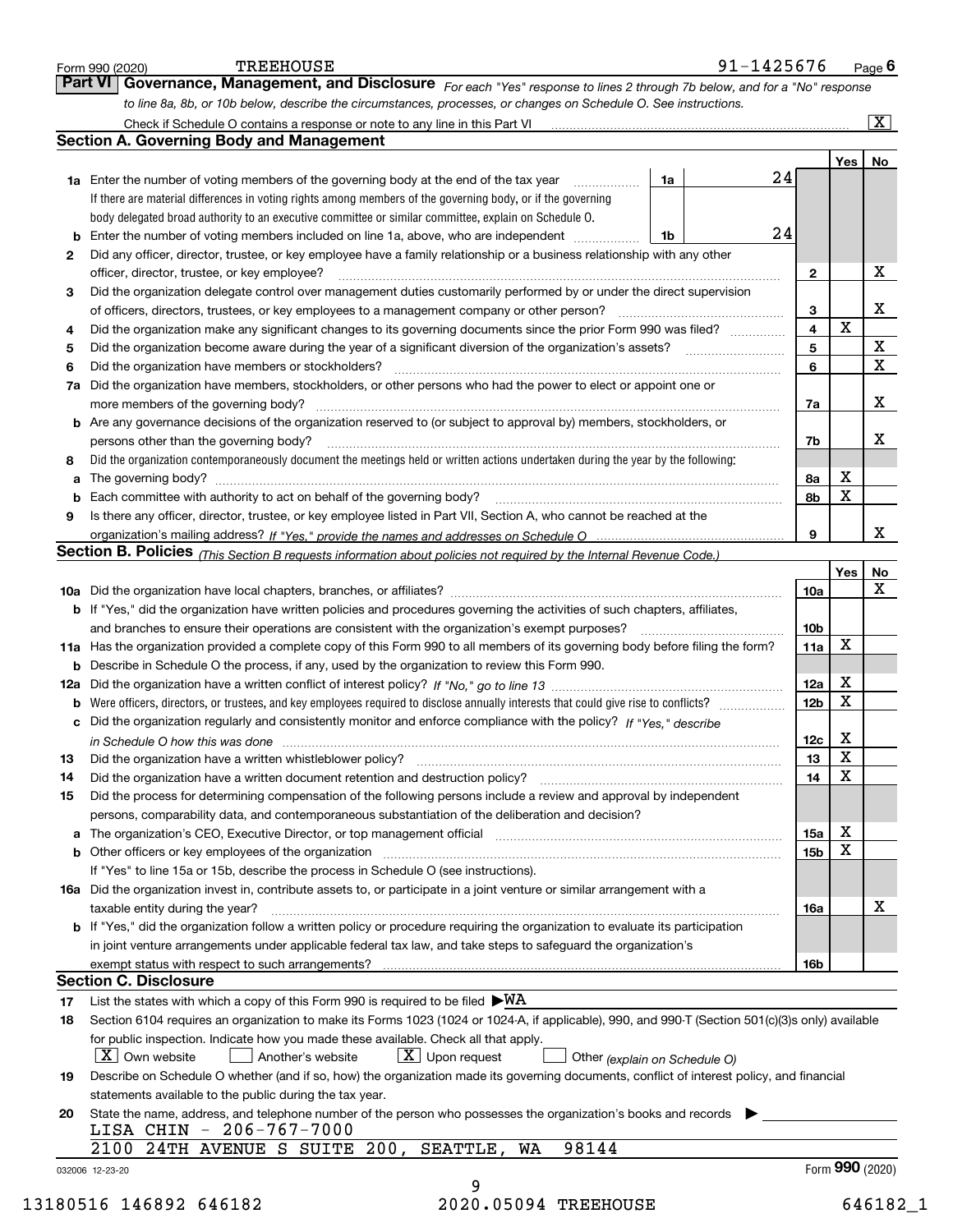$\mathcal{L}^{\text{max}}$ 

| orm 990 (2020) <sup>.</sup> | <b>TREEHOUSE</b>                                                                           | 91-1425676 | Page <i>I</i> |
|-----------------------------|--------------------------------------------------------------------------------------------|------------|---------------|
|                             | Part VII Compensation of Officers, Directors, Trustees, Key Employees, Highest Compensated |            |               |
|                             | <b>Employees, and Independent Contractors</b>                                              |            |               |

Check if Schedule O contains a response or note to any line in this Part VII

**Section A. Officers, Directors, Trustees, Key Employees, and Highest Compensated Employees**

**1a**  Complete this table for all persons required to be listed. Report compensation for the calendar year ending with or within the organization's tax year. **•** List all of the organization's current officers, directors, trustees (whether individuals or organizations), regardless of amount of compensation.

Enter -0- in columns (D), (E), and (F) if no compensation was paid.

 $\bullet$  List all of the organization's  $\,$ current key employees, if any. See instructions for definition of "key employee."

**•** List the organization's five current highest compensated employees (other than an officer, director, trustee, or key employee) who received reportable compensation (Box 5 of Form W-2 and/or Box 7 of Form 1099-MISC) of more than \$100,000 from the organization and any related organizations.

**•** List all of the organization's former officers, key employees, and highest compensated employees who received more than \$100,000 of reportable compensation from the organization and any related organizations.

**former directors or trustees**  ¥ List all of the organization's that received, in the capacity as a former director or trustee of the organization, more than \$10,000 of reportable compensation from the organization and any related organizations.

See instructions for the order in which to list the persons above.

Check this box if neither the organization nor any related organization compensated any current officer, director, or trustee.  $\mathcal{L}^{\text{max}}$ 

| (A)                                         | (B)                      |                                |                       |          | (C)          |                                  |        | (D)             | (E)             | (F)                         |
|---------------------------------------------|--------------------------|--------------------------------|-----------------------|----------|--------------|----------------------------------|--------|-----------------|-----------------|-----------------------------|
| Name and title                              | Average                  |                                |                       | Position |              | (do not check more than one      |        | Reportable      | Reportable      | Estimated                   |
|                                             | hours per                |                                |                       |          |              | box, unless person is both an    |        | compensation    | compensation    | amount of                   |
|                                             | week                     |                                |                       |          |              | officer and a director/trustee)  |        | from            | from related    | other                       |
|                                             | (list any                |                                |                       |          |              |                                  |        | the             | organizations   | compensation                |
|                                             | hours for                |                                |                       |          |              |                                  |        | organization    | (W-2/1099-MISC) | from the                    |
|                                             | related<br>organizations |                                |                       |          |              |                                  |        | (W-2/1099-MISC) |                 | organization<br>and related |
|                                             | below                    |                                |                       |          |              |                                  |        |                 |                 | organizations               |
|                                             | line)                    | Individual trustee or director | Institutional trustee | Officer  | Key employee | Highest compensated<br> employee | Former |                 |                 |                             |
| NICHOLAS BROWN<br>(1)                       | $\overline{4}$ .00       |                                |                       |          |              |                                  |        |                 |                 |                             |
| <b>BOARD CHAIR</b>                          |                          | X                              |                       | X        |              |                                  |        | 0.              | $\mathbf 0$ .   | 0.                          |
| JOHN HOLT<br>(2)                            | 4.00                     |                                |                       |          |              |                                  |        |                 |                 |                             |
| TREASURER AND BOARD CHAIR ELECT             |                          | X                              |                       | X        |              |                                  |        | 0.              | $\mathbf 0$ .   | 0.                          |
| AMBER BUSCH<br>(3)                          | 2.00                     |                                |                       |          |              |                                  |        |                 |                 |                             |
| <b>SECRETARY</b>                            |                          | $\mathbf X$                    |                       | X        |              |                                  |        | 0.              | $\mathbf 0$ .   | $0$ .                       |
| JILL ASHTON<br>(4)                          | $\overline{2.00}$        |                                |                       |          |              |                                  |        |                 |                 |                             |
| <b>DIRECTOR</b>                             |                          | X                              |                       |          |              |                                  |        | 0.              | $\mathbf 0$ .   | $\mathbf 0$ .               |
| ALEXANDRA 'ZAN'<br><b>BROOKSHIRE</b><br>(5) | 1.00                     |                                |                       |          |              |                                  |        |                 |                 |                             |
| <b>DIRECTOR</b>                             |                          | X                              |                       |          |              |                                  |        | 0.              | $\mathbf 0$ .   | $\mathbf 0$ .               |
| ERICA BUCKLEY<br>(6)                        | 1.00                     |                                |                       |          |              |                                  |        |                 |                 |                             |
| <b>DIRECTOR</b>                             |                          | X                              |                       |          |              |                                  |        | 0.              | $\mathbf 0$ .   | $\mathbf 0$ .               |
| <b>SARAH BUHAYAR</b><br>(7)                 | 1.00                     |                                |                       |          |              |                                  |        |                 |                 |                             |
| <b>DIRECTOR</b>                             |                          | X                              |                       |          |              |                                  |        | 0.              | $\mathbf 0$ .   | $\mathbf 0$ .               |
| RYAN BUMRUNGKITTIKUL<br>(8)                 | 1.00                     |                                |                       |          |              |                                  |        |                 |                 |                             |
| <b>DIRECTOR</b>                             |                          | X                              |                       |          |              |                                  |        | 0.              | $\mathbf 0$ .   | $\mathbf 0$ .               |
| <b>JENNIFER RITCHIE</b><br>(9)              | 1.00                     |                                |                       |          |              |                                  |        |                 |                 |                             |
| <b>DIRECTOR</b>                             |                          | X                              |                       |          |              |                                  |        | 0.              | $\mathbf 0$ .   | $\mathbf 0$ .               |
| (10) MEGAN WASHINGTON                       | 1.00                     |                                |                       |          |              |                                  |        |                 |                 |                             |
| <b>DIRECTOR</b>                             |                          | X                              |                       |          |              |                                  |        | 0.              | $\mathbf 0$ .   | $\mathbf 0$ .               |
| (11) TERRI OLSEN MILLER                     | $\overline{2.00}$        |                                |                       |          |              |                                  |        |                 |                 |                             |
| <b>DIRECTOR</b>                             |                          | X                              |                       |          |              |                                  |        | 0.              | $\mathbf 0$ .   | $\mathbf 0$ .               |
| (12) LINDA HUNTER                           | $\overline{2.00}$        |                                |                       |          |              |                                  |        |                 |                 |                             |
| <b>DIRECTOR</b>                             |                          | X                              |                       |          |              |                                  |        | 0.              | 0.              | $\mathbf 0$ .               |
| (13) DEREK KALLES                           | 1.00                     |                                |                       |          |              |                                  |        |                 |                 |                             |
| <b>DIRECTOR</b>                             |                          | X                              |                       |          |              |                                  |        | 0.              | 0.              | 0.                          |
| (14) CHIP KELLY                             | 2.00                     |                                |                       |          |              |                                  |        |                 |                 |                             |
| <b>DIRECTOR</b>                             |                          | X                              |                       |          |              |                                  |        | 0.              | $\mathbf 0$ .   | 0.                          |
| (15) ASHLEY MATHEWS                         | 1.00                     |                                |                       |          |              |                                  |        |                 |                 |                             |
| <b>DIRECTOR</b>                             |                          | x                              |                       |          |              |                                  |        | $\mathbf 0$ .   | $\mathbf 0$ .   | 0.                          |
| (16) ANDI SMITH                             | 1.00                     |                                |                       |          |              |                                  |        |                 |                 |                             |
| <b>DIRECTOR</b>                             |                          | X                              |                       |          |              |                                  |        | $\mathbf 0$ .   | $\mathbf 0$ .   | 0.                          |
| (17) LINDA SPAIN                            | 1.00                     |                                |                       |          |              |                                  |        |                 |                 |                             |
| <b>DIRECTOR</b>                             |                          | x                              |                       |          |              |                                  |        | $\mathbf 0$ .   | $\mathbf 0$ .   | 0.                          |
| 032007 12-23-20                             |                          |                                |                       |          |              |                                  |        |                 |                 | Form 990 (2020)             |

Form (2020) **990**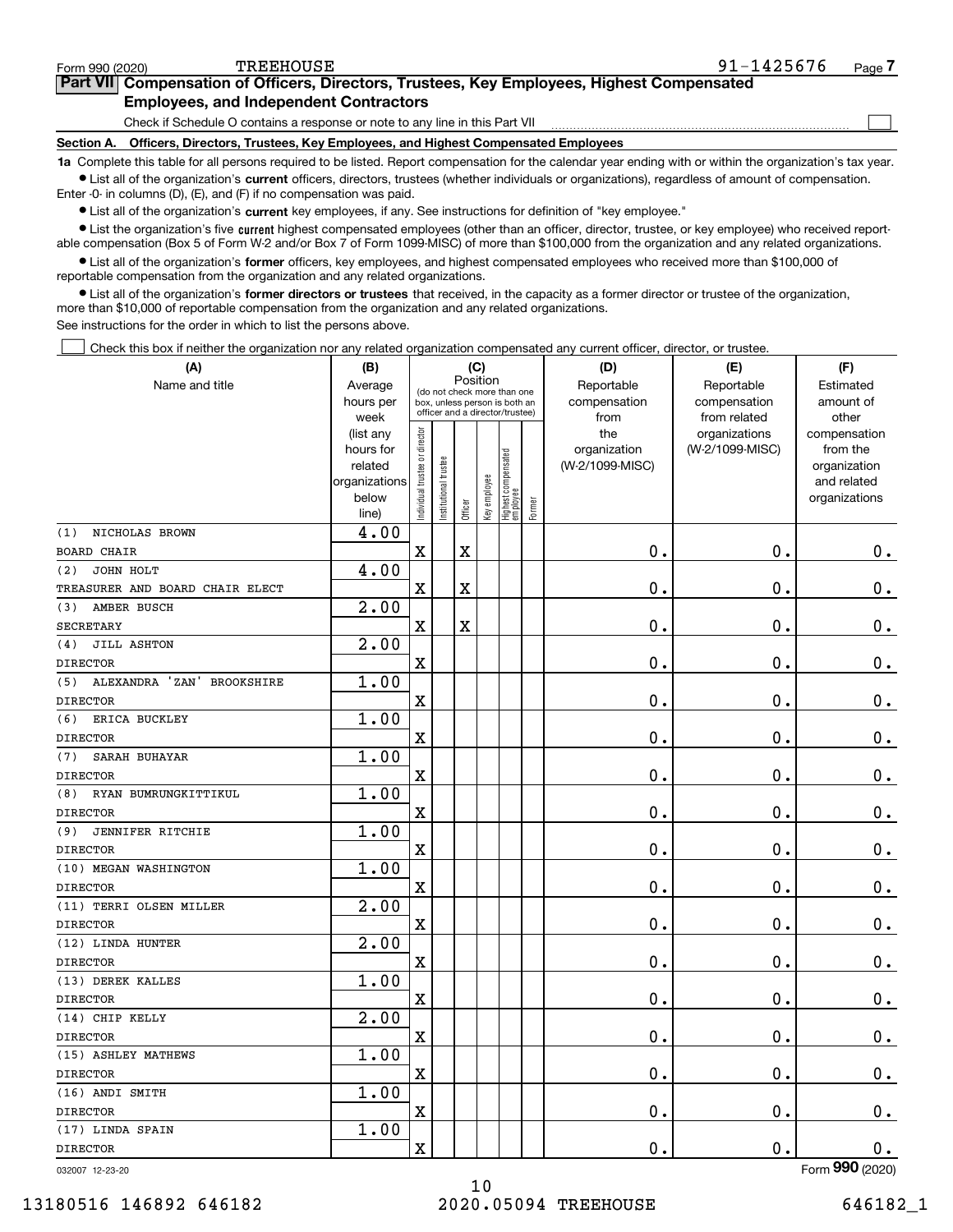| <b>TREEHOUSE</b><br>Form 990 (2020)                                                                                                                                                                                                                         |                    |                                |                                                                  |             |              |                                  |        |                                 | 91-1425676                       |          |              | Page 8                           |
|-------------------------------------------------------------------------------------------------------------------------------------------------------------------------------------------------------------------------------------------------------------|--------------------|--------------------------------|------------------------------------------------------------------|-------------|--------------|----------------------------------|--------|---------------------------------|----------------------------------|----------|--------------|----------------------------------|
| <b>Part VII</b><br>Section A. Officers, Directors, Trustees, Key Employees, and Highest Compensated Employees (continued)                                                                                                                                   |                    |                                |                                                                  |             |              |                                  |        |                                 |                                  |          |              |                                  |
| (A)                                                                                                                                                                                                                                                         | (B)                | (C)                            |                                                                  |             |              |                                  |        | (D)                             | (E)                              |          |              | (F)                              |
| Name and title                                                                                                                                                                                                                                              | Average            |                                | (do not check more than one                                      |             | Position     |                                  |        | Reportable                      | Reportable                       |          |              | Estimated                        |
|                                                                                                                                                                                                                                                             | hours per          |                                | box, unless person is both an<br>officer and a director/trustee) |             |              |                                  |        | compensation                    | compensation                     |          |              | amount of                        |
|                                                                                                                                                                                                                                                             | week<br>(list any  |                                |                                                                  |             |              |                                  |        | from                            | from related                     |          |              | other                            |
|                                                                                                                                                                                                                                                             | hours for          |                                |                                                                  |             |              |                                  |        | the                             | organizations<br>(W-2/1099-MISC) |          |              | compensation<br>from the         |
|                                                                                                                                                                                                                                                             | related            |                                |                                                                  |             |              |                                  |        | organization<br>(W-2/1099-MISC) |                                  |          |              | organization                     |
|                                                                                                                                                                                                                                                             | organizations      |                                |                                                                  |             |              |                                  |        |                                 |                                  |          |              | and related                      |
|                                                                                                                                                                                                                                                             | below              | Individual trustee or director | Institutional trustee                                            |             | Key employee |                                  |        |                                 |                                  |          |              | organizations                    |
|                                                                                                                                                                                                                                                             | line)              |                                |                                                                  | Officer     |              | Highest compensated<br> employee | Former |                                 |                                  |          |              |                                  |
| (18) SHARMILA SWENSON                                                                                                                                                                                                                                       | $\overline{2}$ .00 |                                |                                                                  |             |              |                                  |        |                                 |                                  |          |              |                                  |
| <b>DIRECTOR</b>                                                                                                                                                                                                                                             |                    | X                              |                                                                  |             |              |                                  |        | 0.                              |                                  | 0.       |              | 0.                               |
| (19) SEHEE THOMAS<br><b>DIRECTOR</b>                                                                                                                                                                                                                        | $\overline{2}$ .00 | $\mathbf X$                    |                                                                  |             |              |                                  |        | 0.                              |                                  | 0.       |              | 0.                               |
| (20) AFFSHIN VALJI                                                                                                                                                                                                                                          | $\overline{2}$ .00 |                                |                                                                  |             |              |                                  |        |                                 |                                  |          |              |                                  |
| <b>DIRECTOR</b>                                                                                                                                                                                                                                             |                    | X                              |                                                                  |             |              |                                  |        | 0.                              |                                  | 0.       |              | 0.                               |
| (21) LARRY WARD                                                                                                                                                                                                                                             | 1.00               |                                |                                                                  |             |              |                                  |        |                                 |                                  |          |              |                                  |
| <b>DIRECTOR</b>                                                                                                                                                                                                                                             |                    | X                              |                                                                  |             |              |                                  |        | 0.                              |                                  | 0.       |              | 0.                               |
| (22) DAVE WILNER                                                                                                                                                                                                                                            | $\overline{2}$ .00 |                                |                                                                  |             |              |                                  |        |                                 |                                  |          |              |                                  |
| <b>DIRECTOR</b>                                                                                                                                                                                                                                             |                    | X                              |                                                                  |             |              |                                  |        | 0.                              |                                  | 0.       |              | 0.                               |
| (23) CHARISSE WILLIAMS                                                                                                                                                                                                                                      | 1.00               |                                |                                                                  |             |              |                                  |        |                                 |                                  |          |              |                                  |
| <b>DIRECTOR</b>                                                                                                                                                                                                                                             |                    | X                              |                                                                  |             |              |                                  |        | 0.                              |                                  | 0.       |              | 0.                               |
| (24) CJ ALLEN                                                                                                                                                                                                                                               | 1.00               |                                |                                                                  |             |              |                                  |        |                                 |                                  |          |              |                                  |
| <b>DIRECTOR</b>                                                                                                                                                                                                                                             |                    | X                              |                                                                  |             |              |                                  |        | 0.                              |                                  | 0.       |              | 0.                               |
| (25) LISA CHIN                                                                                                                                                                                                                                              | 40.00              |                                |                                                                  |             |              |                                  |        |                                 |                                  |          |              |                                  |
| CEO                                                                                                                                                                                                                                                         |                    |                                |                                                                  | x           |              |                                  |        | 249,350.                        |                                  | 0.       |              | 13,263.                          |
| (26) DAWN RAINS<br>CPSO                                                                                                                                                                                                                                     | 40.00              |                                |                                                                  | $\mathbf X$ |              |                                  |        |                                 |                                  |          |              |                                  |
|                                                                                                                                                                                                                                                             |                    |                                |                                                                  |             |              |                                  |        | 187,872.<br>437,222.            |                                  | 0.<br>0. |              | 12,947.<br>$\overline{26, 210.}$ |
| 1b Subtotal                                                                                                                                                                                                                                                 |                    |                                |                                                                  |             |              |                                  |        | 993,753.                        |                                  | 0.       |              | 72,785.                          |
|                                                                                                                                                                                                                                                             |                    |                                |                                                                  |             |              |                                  |        | 1,430,975.                      |                                  | 0.       |              | 98,995.                          |
| Total number of individuals (including but not limited to those listed above) who received more than \$100,000 of reportable<br>$\mathbf{2}$                                                                                                                |                    |                                |                                                                  |             |              |                                  |        |                                 |                                  |          |              |                                  |
| compensation from the organization $\blacktriangleright$                                                                                                                                                                                                    |                    |                                |                                                                  |             |              |                                  |        |                                 |                                  |          |              | 11                               |
|                                                                                                                                                                                                                                                             |                    |                                |                                                                  |             |              |                                  |        |                                 |                                  |          |              | Yes<br>No                        |
| Did the organization list any former officer, director, trustee, key employee, or highest compensated employee on<br>3                                                                                                                                      |                    |                                |                                                                  |             |              |                                  |        |                                 |                                  |          |              |                                  |
| line 1a? If "Yes," complete Schedule J for such individual manufactured contained and the 1a? If "Yes," complete Schedule J for such individual                                                                                                             |                    |                                |                                                                  |             |              |                                  |        |                                 |                                  |          | 3            | X                                |
| For any individual listed on line 1a, is the sum of reportable compensation and other compensation from the organization<br>4                                                                                                                               |                    |                                |                                                                  |             |              |                                  |        |                                 |                                  |          |              |                                  |
|                                                                                                                                                                                                                                                             |                    |                                |                                                                  |             |              |                                  |        |                                 |                                  |          | 4            | х                                |
| Did any person listed on line 1a receive or accrue compensation from any unrelated organization or individual for services<br>5                                                                                                                             |                    |                                |                                                                  |             |              |                                  |        |                                 |                                  |          |              |                                  |
|                                                                                                                                                                                                                                                             |                    |                                |                                                                  |             |              |                                  |        |                                 |                                  |          | 5            | x                                |
| <b>Section B. Independent Contractors</b>                                                                                                                                                                                                                   |                    |                                |                                                                  |             |              |                                  |        |                                 |                                  |          |              |                                  |
| Complete this table for your five highest compensated independent contractors that received more than \$100,000 of compensation from<br>1<br>the organization. Report compensation for the calendar year ending with or within the organization's tax year. |                    |                                |                                                                  |             |              |                                  |        |                                 |                                  |          |              |                                  |
| (A)                                                                                                                                                                                                                                                         |                    |                                |                                                                  |             |              |                                  |        | (B)                             |                                  |          | (C)          |                                  |
| Name and business address                                                                                                                                                                                                                                   |                    |                                |                                                                  |             |              |                                  |        | Description of services         |                                  |          | Compensation |                                  |
| VALTAS GROUP WASHINGTON LLC, 3150 RICHARDS                                                                                                                                                                                                                  |                    |                                |                                                                  |             |              |                                  |        |                                 |                                  |          |              |                                  |
| RD STE 150, BELLEVUE, WA 98005                                                                                                                                                                                                                              |                    |                                |                                                                  |             |              |                                  |        | CONSULTING                      |                                  |          |              | <u>140,101.</u>                  |
| ALI FIREDMAN CONSULTING LLC                                                                                                                                                                                                                                 |                    |                                |                                                                  |             |              |                                  |        |                                 |                                  |          |              |                                  |
| 2035 FEDERAL AVENUE EAST, SEATTLE, WA 98102 MARKETING CONSULTING                                                                                                                                                                                            |                    |                                |                                                                  |             |              |                                  |        |                                 |                                  |          |              | 123,263.                         |
|                                                                                                                                                                                                                                                             |                    |                                |                                                                  |             |              |                                  |        |                                 |                                  |          |              |                                  |
|                                                                                                                                                                                                                                                             |                    |                                |                                                                  |             |              |                                  |        |                                 |                                  |          |              |                                  |
|                                                                                                                                                                                                                                                             |                    |                                |                                                                  |             |              |                                  |        |                                 |                                  |          |              |                                  |
|                                                                                                                                                                                                                                                             |                    |                                |                                                                  |             |              |                                  |        |                                 |                                  |          |              |                                  |
|                                                                                                                                                                                                                                                             |                    |                                |                                                                  |             |              |                                  |        |                                 |                                  |          |              |                                  |
| Total number of independent contractors (including but not limited to those listed above) who received more than<br>2                                                                                                                                       |                    |                                |                                                                  |             |              |                                  |        |                                 |                                  |          |              |                                  |
| \$100,000 of compensation from the organization >                                                                                                                                                                                                           |                    |                                |                                                                  |             | 2            |                                  |        |                                 |                                  |          |              |                                  |
| SEE PART VII, SECTION A CONTINUATION SHEETS                                                                                                                                                                                                                 |                    |                                |                                                                  |             |              |                                  |        |                                 |                                  |          |              | Form 990 (2020)                  |

032008 12-23-20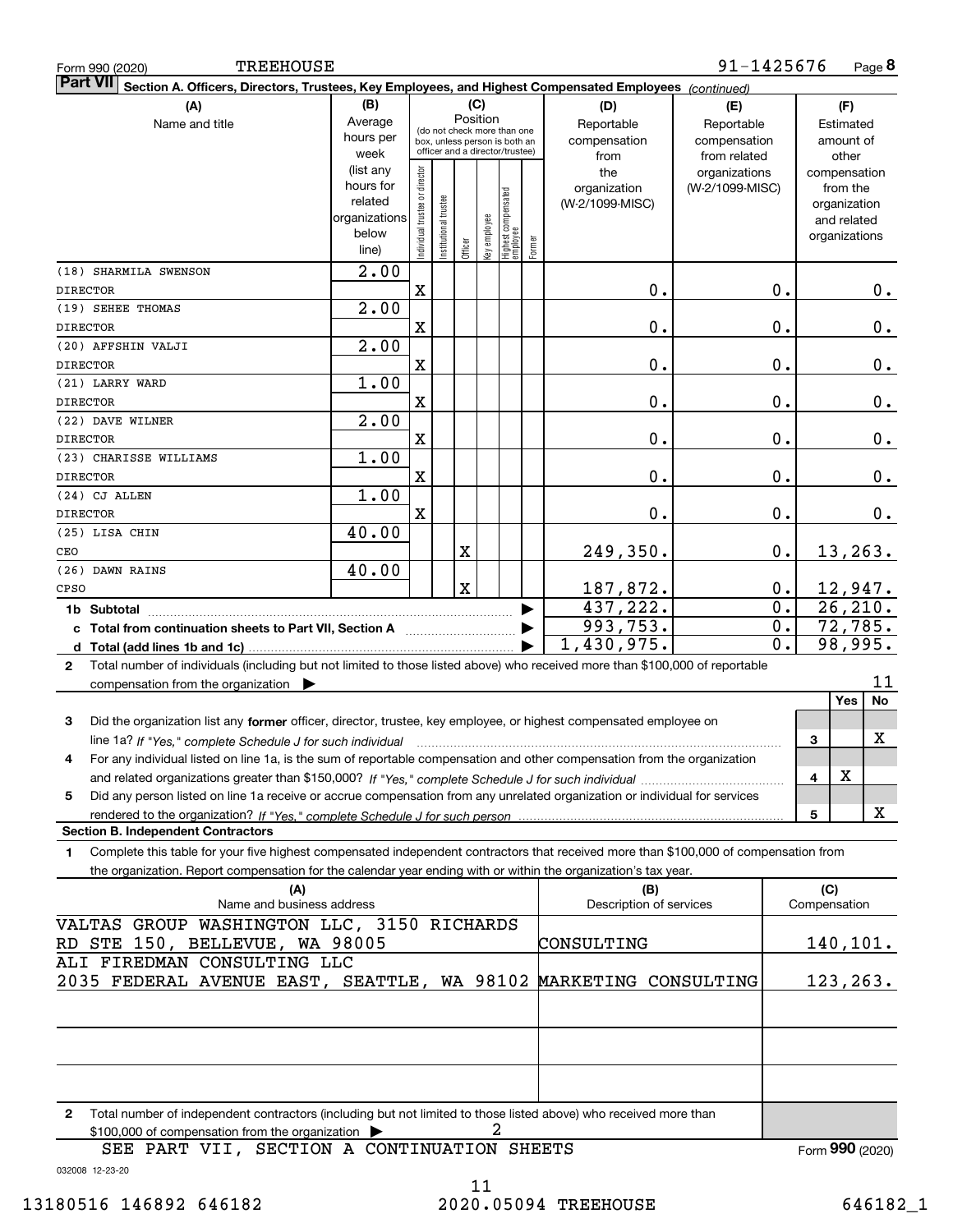| <b>TREEHOUSE</b><br>Form 990                                                                                                 |                   | 91-1425676                     |                       |             |              |                              |        |                     |                                  |                          |
|------------------------------------------------------------------------------------------------------------------------------|-------------------|--------------------------------|-----------------------|-------------|--------------|------------------------------|--------|---------------------|----------------------------------|--------------------------|
| Part VII<br><b>Section A.</b><br>Officers, Directors, Trustees, Key Employees, and Highest Compensated Employees (continued) |                   |                                |                       |             |              |                              |        |                     |                                  |                          |
| (A)                                                                                                                          | (B)               |                                |                       |             | (C)          |                              |        | (D)                 | (E)                              | (F)                      |
| Name and title                                                                                                               | Average           |                                |                       | Position    |              |                              |        | Reportable          | Reportable                       | Estimated                |
|                                                                                                                              | hours             |                                |                       |             |              | (check all that apply)       |        | compensation        | compensation                     | amount of                |
|                                                                                                                              | per               |                                |                       |             |              |                              |        | from                | from related                     | other                    |
|                                                                                                                              | week<br>(list any |                                |                       |             |              |                              |        | the<br>organization | organizations<br>(W-2/1099-MISC) | compensation<br>from the |
|                                                                                                                              | hours for         |                                |                       |             |              |                              |        | (W-2/1099-MISC)     |                                  | organization             |
|                                                                                                                              | related           |                                |                       |             |              |                              |        |                     |                                  | and related              |
|                                                                                                                              | organizations     | Individual trustee or director | Institutional trustee |             |              | Highest compensated employee |        |                     |                                  | organizations            |
|                                                                                                                              | below             |                                |                       | Officer     | Key employee |                              | Former |                     |                                  |                          |
|                                                                                                                              | line)             |                                |                       |             |              |                              |        |                     |                                  |                          |
| (27) STEFANI COVERSON                                                                                                        | 40.00             |                                |                       |             |              |                              |        |                     |                                  |                          |
| CHRO (THRU 11/21)                                                                                                            |                   |                                |                       | $\mathbf X$ |              |                              |        | 170,424.            | $\mathbf 0$ .                    | 13,033.                  |
| (28) AHMED BUR                                                                                                               | 40.00             |                                |                       |             |              |                              |        |                     |                                  |                          |
| CFO (THRU 9/21)                                                                                                              |                   |                                |                       | X           |              |                              |        | 142, 147.           | 0.                               | <u>1,761.</u>            |
| (29) MAYA HEMACHANDRA                                                                                                        | 40.00             |                                |                       |             |              |                              |        |                     |                                  |                          |
| CDO                                                                                                                          |                   |                                |                       | X           |              |                              |        | 116,679.            | 0.                               | 9,876.                   |
| (30) JESS LEWIS                                                                                                              | 40.00             |                                |                       |             |              |                              |        |                     |                                  |                          |
| CPO                                                                                                                          |                   |                                |                       | X           |              |                              |        | 28,408.             | 0.                               | 2,604.                   |
| (31) ERNEST HENDERSON                                                                                                        | 40.00             |                                |                       |             |              |                              |        |                     |                                  |                          |
| STATEWIDE DIRECTOR, HIGH SCHOOL PROG                                                                                         |                   |                                |                       |             |              | X                            |        | 109,385.            | 0.                               | <u>10,952.</u>           |
| (32) EILEEN GRAHAM                                                                                                           | 40.00             |                                |                       |             |              |                              |        |                     |                                  |                          |
| DIRECTOR POLICY & STRATEGY<br>(33) MARILYN KREFT                                                                             |                   |                                |                       |             |              | X                            |        | 109,412.            | 0.                               | 10,768.                  |
| CONTROLLER (THRU 12/21)                                                                                                      | 40.00             |                                |                       |             |              | X                            |        |                     | 0.                               |                          |
| (34) MEAGHAN QUINLAN                                                                                                         | 40.00             |                                |                       |             |              |                              |        | 104,939.            |                                  | <u>10,853.</u>           |
| DIRECTOR, MAJOR GIFTS                                                                                                        |                   |                                |                       |             |              | $\mathbf X$                  |        | 104, 420.           | 0.                               |                          |
| (35) VANESSA NEAL                                                                                                            | 40.00             |                                |                       |             |              |                              |        |                     |                                  | 11, 113.                 |
| DIRECTOR, HR PRACTICES (THRU 12/21)                                                                                          |                   |                                |                       |             |              | $\mathbf X$                  |        | 107,939.            | $\mathbf 0$ .                    | 1,825.                   |
|                                                                                                                              |                   |                                |                       |             |              |                              |        |                     |                                  |                          |
|                                                                                                                              |                   |                                |                       |             |              |                              |        |                     |                                  |                          |
|                                                                                                                              |                   |                                |                       |             |              |                              |        |                     |                                  |                          |
|                                                                                                                              |                   |                                |                       |             |              |                              |        |                     |                                  |                          |
|                                                                                                                              |                   |                                |                       |             |              |                              |        |                     |                                  |                          |
|                                                                                                                              |                   |                                |                       |             |              |                              |        |                     |                                  |                          |
|                                                                                                                              |                   |                                |                       |             |              |                              |        |                     |                                  |                          |
|                                                                                                                              |                   |                                |                       |             |              |                              |        |                     |                                  |                          |
|                                                                                                                              |                   |                                |                       |             |              |                              |        |                     |                                  |                          |
|                                                                                                                              |                   |                                |                       |             |              |                              |        |                     |                                  |                          |
|                                                                                                                              |                   |                                |                       |             |              |                              |        |                     |                                  |                          |
|                                                                                                                              |                   |                                |                       |             |              |                              |        |                     |                                  |                          |
|                                                                                                                              |                   |                                |                       |             |              |                              |        |                     |                                  |                          |
|                                                                                                                              |                   |                                |                       |             |              |                              |        |                     |                                  |                          |
|                                                                                                                              |                   |                                |                       |             |              |                              |        |                     |                                  |                          |
|                                                                                                                              |                   |                                |                       |             |              |                              |        |                     |                                  |                          |
|                                                                                                                              |                   |                                |                       |             |              |                              |        |                     |                                  |                          |
|                                                                                                                              |                   |                                |                       |             |              |                              |        |                     |                                  |                          |
|                                                                                                                              |                   |                                |                       |             |              |                              |        |                     |                                  |                          |
|                                                                                                                              |                   |                                |                       |             |              |                              |        |                     |                                  |                          |
|                                                                                                                              |                   |                                |                       |             |              |                              |        |                     |                                  |                          |
|                                                                                                                              |                   |                                |                       |             |              |                              |        |                     |                                  |                          |
| Total to Part VII, Section A, line 1c                                                                                        |                   |                                |                       |             |              |                              |        | 993,753.            |                                  | 72,785.                  |

032201 04-01-20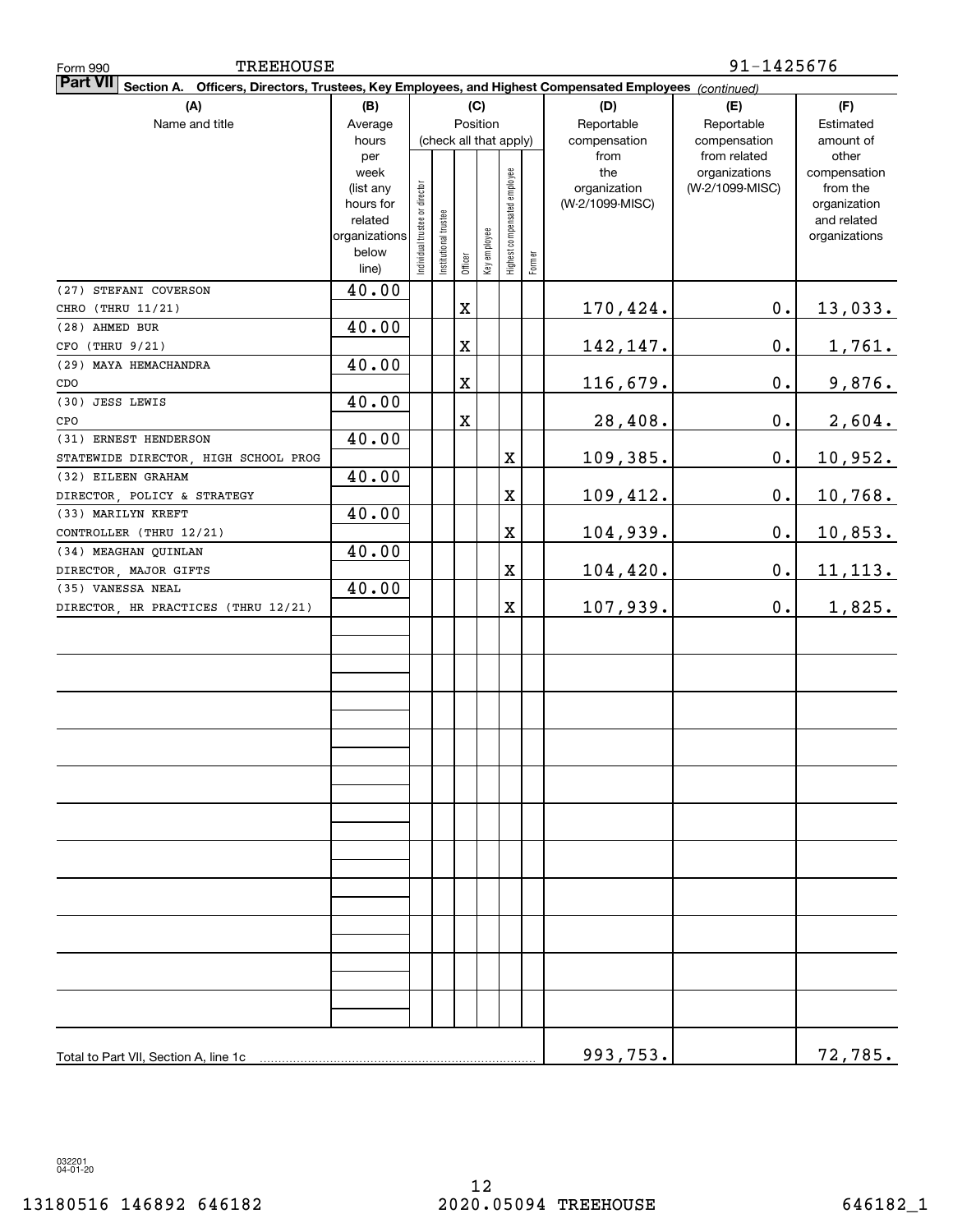|                                                           |                         |                                                    | Form 990 (2020)                                                                                                      |          | <b>TREEHOUSE</b> |                        |                      |                      |                                              | 91-1425676                                        | Page 9                                                          |
|-----------------------------------------------------------|-------------------------|----------------------------------------------------|----------------------------------------------------------------------------------------------------------------------|----------|------------------|------------------------|----------------------|----------------------|----------------------------------------------|---------------------------------------------------|-----------------------------------------------------------------|
|                                                           | <b>Part VIII</b>        |                                                    | <b>Statement of Revenue</b>                                                                                          |          |                  |                        |                      |                      |                                              |                                                   |                                                                 |
|                                                           |                         |                                                    | Check if Schedule O contains a response or note to any line in this Part VIII                                        |          |                  |                        |                      |                      |                                              |                                                   |                                                                 |
|                                                           |                         |                                                    |                                                                                                                      |          |                  |                        |                      | (A)<br>Total revenue | (B)<br>Related or exempt<br>function revenue | $\overline{(C)}$<br>Unrelated<br>business revenue | (D)<br>Revenue excluded<br>from tax under<br>sections 512 - 514 |
|                                                           |                         |                                                    | 1 a Federated campaigns                                                                                              |          | 1a               |                        |                      |                      |                                              |                                                   |                                                                 |
| Contributions, Gifts, Grants<br>and Other Similar Amounts |                         | b                                                  | Membership dues                                                                                                      |          | 1 <sub>b</sub>   |                        |                      |                      |                                              |                                                   |                                                                 |
|                                                           |                         | с                                                  | Fundraising events                                                                                                   |          | 1 <sub>c</sub>   |                        | 517,397.             |                      |                                              |                                                   |                                                                 |
|                                                           |                         | d                                                  | Related organizations                                                                                                |          | 1 <sub>d</sub>   |                        |                      |                      |                                              |                                                   |                                                                 |
|                                                           |                         | е                                                  | Government grants (contributions)                                                                                    |          | 1e               |                        |                      |                      |                                              |                                                   |                                                                 |
|                                                           |                         |                                                    | f All other contributions, gifts, grants, and                                                                        |          |                  |                        |                      |                      |                                              |                                                   |                                                                 |
|                                                           |                         |                                                    | similar amounts not included above                                                                                   |          | 1f               |                        | 8,570,012.           |                      |                                              |                                                   |                                                                 |
|                                                           |                         | g                                                  | Noncash contributions included in lines 1a-1f                                                                        |          | $1g$ \$          |                        | 615,787.             |                      |                                              |                                                   |                                                                 |
|                                                           |                         |                                                    |                                                                                                                      |          |                  |                        |                      | 9,087,409.           |                                              |                                                   |                                                                 |
|                                                           | FAMILY SERVICE PROJECTS |                                                    |                                                                                                                      |          |                  |                        | <b>Business Code</b> |                      |                                              |                                                   |                                                                 |
|                                                           |                         | 2a                                                 |                                                                                                                      |          |                  |                        | 611710               | 3,867,313.           | 3,867,313.                                   |                                                   |                                                                 |
|                                                           |                         | b                                                  | <u> 1980 - Johann Barbara, martxa alemaniar a</u>                                                                    |          |                  |                        |                      |                      |                                              |                                                   |                                                                 |
|                                                           |                         | c<br>d                                             | <u> 1980 - Johann Barn, amerikan bestemannten bestemannten bestemannten bestemannten bestemannten bestemannten b</u> |          |                  |                        |                      |                      |                                              |                                                   |                                                                 |
| Program Service<br>Revenue                                |                         | е                                                  | <u> 1989 - Johann Stein, mars an deus Amerikaansk kommunister (</u>                                                  |          |                  |                        |                      |                      |                                              |                                                   |                                                                 |
|                                                           |                         |                                                    |                                                                                                                      |          |                  |                        |                      |                      |                                              |                                                   |                                                                 |
|                                                           |                         | f All other program service revenue<br>g           |                                                                                                                      |          |                  |                        |                      | 3,867,313.           |                                              |                                                   |                                                                 |
|                                                           | 3                       |                                                    | Investment income (including dividends, interest, and                                                                |          |                  |                        |                      |                      |                                              |                                                   |                                                                 |
|                                                           |                         |                                                    |                                                                                                                      |          |                  |                        |                      | 110,252.             |                                              |                                                   | 110, 252.                                                       |
|                                                           | 4                       | Income from investment of tax-exempt bond proceeds |                                                                                                                      |          |                  |                        |                      |                      |                                              |                                                   |                                                                 |
|                                                           | 5                       |                                                    |                                                                                                                      |          |                  |                        |                      |                      |                                              |                                                   |                                                                 |
|                                                           |                         |                                                    |                                                                                                                      |          | (i) Real         |                        | (ii) Personal        |                      |                                              |                                                   |                                                                 |
|                                                           |                         |                                                    | 6 a Gross rents<br>.                                                                                                 | 6а       |                  |                        |                      |                      |                                              |                                                   |                                                                 |
|                                                           |                         | b                                                  | Less: rental expenses                                                                                                | 6b       |                  |                        |                      |                      |                                              |                                                   |                                                                 |
|                                                           |                         | c                                                  | Rental income or (loss)                                                                                              | 6c       |                  |                        |                      |                      |                                              |                                                   |                                                                 |
|                                                           |                         | d                                                  | Net rental income or (loss)                                                                                          |          |                  |                        |                      |                      |                                              |                                                   |                                                                 |
|                                                           |                         |                                                    | 7 a Gross amount from sales of                                                                                       |          | (i) Securities   | 686.                   | (ii) Other           |                      |                                              |                                                   |                                                                 |
|                                                           |                         |                                                    | assets other than inventory                                                                                          | 7a       |                  |                        |                      |                      |                                              |                                                   |                                                                 |
|                                                           |                         |                                                    | <b>b</b> Less: cost or other basis                                                                                   |          |                  | $\mathbf{0}$ .         | 4,560.               |                      |                                              |                                                   |                                                                 |
| anueve                                                    |                         |                                                    | and sales expenses<br>c Gain or (loss)                                                                               | 7b<br>7c |                  | 686.                   | $-4,560.$            |                      |                                              |                                                   |                                                                 |
|                                                           |                         |                                                    |                                                                                                                      |          |                  |                        |                      | $-3,874.$            |                                              |                                                   | $-3,874.$                                                       |
| Other R                                                   |                         |                                                    | 8 a Gross income from fundraising events (not                                                                        |          |                  |                        |                      |                      |                                              |                                                   |                                                                 |
|                                                           |                         |                                                    | including \$<br>$517,397.$ of                                                                                        |          |                  |                        |                      |                      |                                              |                                                   |                                                                 |
|                                                           |                         |                                                    | contributions reported on line 1c). See                                                                              |          |                  |                        |                      |                      |                                              |                                                   |                                                                 |
|                                                           |                         |                                                    |                                                                                                                      |          |                  | 8a                     | 0.                   |                      |                                              |                                                   |                                                                 |
|                                                           |                         |                                                    |                                                                                                                      |          |                  | 8b                     | 38,028.              |                      |                                              |                                                   |                                                                 |
|                                                           |                         | c                                                  | Net income or (loss) from fundraising events                                                                         |          |                  |                        |                      | $-38,028.$           |                                              |                                                   | $-38,028.$                                                      |
|                                                           |                         |                                                    | 9 a Gross income from gaming activities. See                                                                         |          |                  |                        |                      |                      |                                              |                                                   |                                                                 |
|                                                           |                         |                                                    |                                                                                                                      |          |                  | 9a                     |                      |                      |                                              |                                                   |                                                                 |
|                                                           |                         |                                                    |                                                                                                                      |          |                  | 9 <sub>b</sub>         |                      |                      |                                              |                                                   |                                                                 |
|                                                           |                         |                                                    | c Net income or (loss) from gaming activities                                                                        |          |                  |                        |                      |                      |                                              |                                                   |                                                                 |
|                                                           |                         |                                                    | 10 a Gross sales of inventory, less returns                                                                          |          |                  |                        |                      |                      |                                              |                                                   |                                                                 |
|                                                           |                         |                                                    |                                                                                                                      |          |                  | 10a<br>10 <sub>b</sub> |                      |                      |                                              |                                                   |                                                                 |
|                                                           |                         |                                                    | <b>b</b> Less: cost of goods sold<br>c Net income or (loss) from sales of inventory                                  |          |                  |                        |                      |                      |                                              |                                                   |                                                                 |
|                                                           |                         |                                                    |                                                                                                                      |          |                  |                        | <b>Business Code</b> |                      |                                              |                                                   |                                                                 |
|                                                           | 11 a                    |                                                    | MANAGEMENT SERVICES INCOME                                                                                           |          |                  |                        | 531310               | 54,000.              |                                              | 54,000.                                           |                                                                 |
|                                                           |                         | b                                                  |                                                                                                                      |          |                  |                        |                      |                      |                                              |                                                   |                                                                 |
|                                                           |                         | c                                                  |                                                                                                                      |          |                  |                        |                      |                      |                                              |                                                   |                                                                 |
| Miscellaneous<br>Revenue                                  |                         |                                                    |                                                                                                                      |          |                  |                        |                      |                      |                                              |                                                   |                                                                 |
|                                                           |                         |                                                    |                                                                                                                      |          |                  |                        | ▶                    | 54,000.              |                                              |                                                   |                                                                 |
|                                                           | 12                      |                                                    |                                                                                                                      |          |                  |                        |                      | 13,077,072.          | 3,867,313.                                   | 54,000.                                           | 68,350.                                                         |

032009 12-23-20

Form (2020) **990**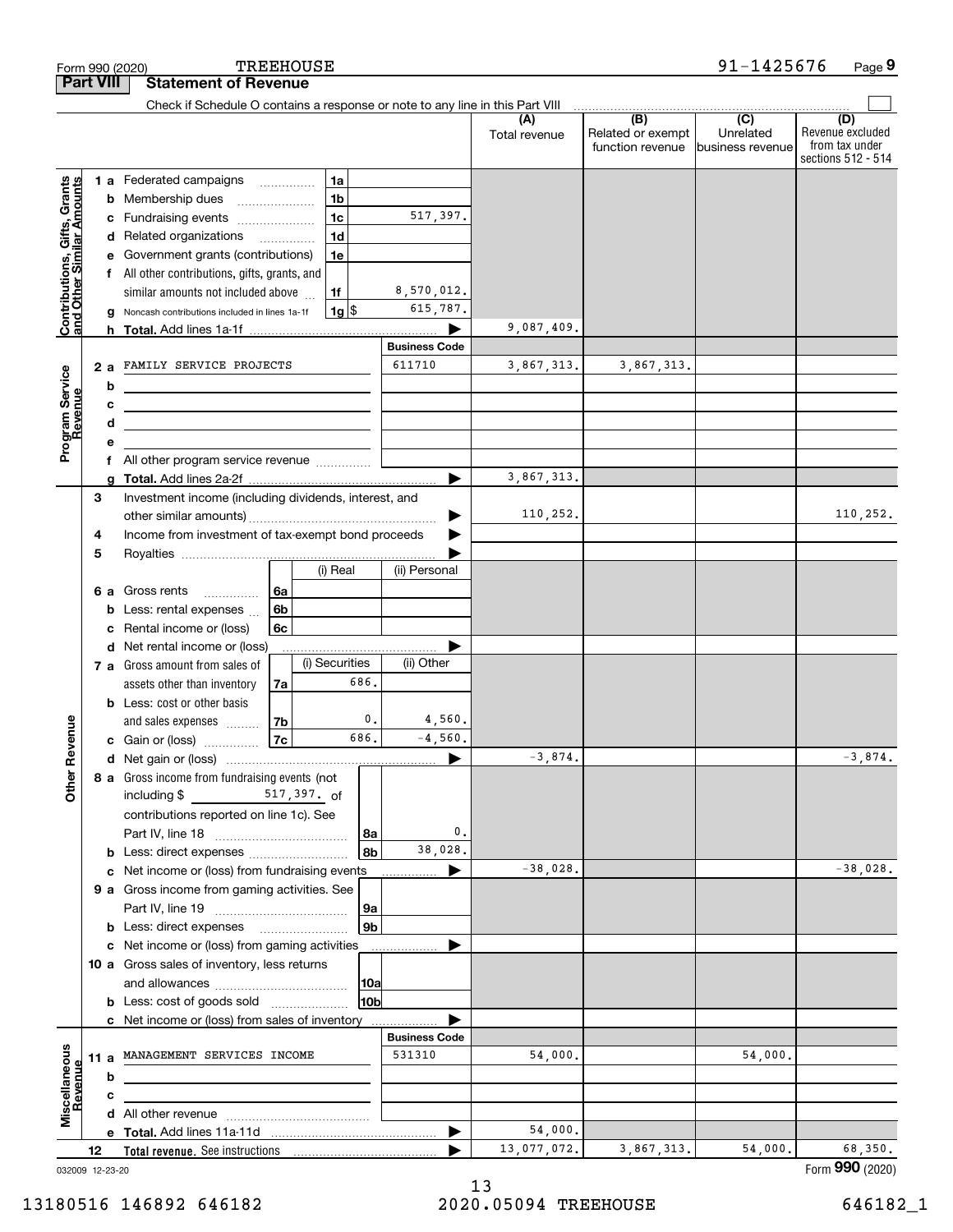| 1  | Grants and other assistance to domestic organizations<br>and domestic governments. See Part IV, line 21  |                            |                          |                        |                          |
|----|----------------------------------------------------------------------------------------------------------|----------------------------|--------------------------|------------------------|--------------------------|
|    |                                                                                                          |                            |                          |                        |                          |
| 2  | Grants and other assistance to domestic<br>individuals. See Part IV, line 22                             | 808,041.                   | 808,041.                 |                        |                          |
| 3  | Grants and other assistance to foreign                                                                   |                            |                          |                        |                          |
|    | organizations, foreign governments, and foreign                                                          |                            |                          |                        |                          |
|    | individuals. See Part IV, lines 15 and 16                                                                |                            |                          |                        |                          |
| 4  | Benefits paid to or for members                                                                          |                            |                          |                        |                          |
| 5  | Compensation of current officers, directors,                                                             |                            |                          |                        |                          |
|    | trustees, and key employees                                                                              | 606,187.                   | 296,692.                 | 206,746.               | 102,749.                 |
| 6  | Compensation not included above to disqualified                                                          |                            |                          |                        |                          |
|    | persons (as defined under section 4958(f)(1)) and                                                        |                            |                          |                        |                          |
|    | persons described in section 4958(c)(3)(B)<br><u>.</u><br>.                                              |                            |                          |                        |                          |
| 7  |                                                                                                          | $\overline{5,169,899.}$    | 4,473,625.               |                        | 696, 274.                |
| 8  | Pension plan accruals and contributions (include                                                         |                            |                          |                        |                          |
|    | section 401(k) and 403(b) employer contributions)                                                        |                            |                          |                        |                          |
| 9  |                                                                                                          | $\frac{71,801}{796,880}$ . | $\frac{59,743}{638,715}$ | $\frac{2,191}{89,255}$ | $\frac{9,867.}{68,910.}$ |
| 10 |                                                                                                          | 505,928.                   | 418, 438.                | 17,513.                | 69,977.                  |
| 11 | Fees for services (nonemployees):                                                                        |                            |                          |                        |                          |
| a  |                                                                                                          |                            |                          |                        |                          |
| b  |                                                                                                          | 2,999.                     | 2,999.                   |                        |                          |
|    |                                                                                                          | 53,793.                    |                          | 53,793.                |                          |
| d  |                                                                                                          | 33,000.                    | 33,000.                  |                        |                          |
| е  | Professional fundraising services. See Part IV, line 17                                                  |                            |                          |                        |                          |
| f  | Investment management fees                                                                               |                            |                          |                        |                          |
| g  | Other. (If line 11g amount exceeds 10% of line 25,                                                       |                            |                          |                        |                          |
|    | column (A) amount, list line 11g expenses on Sch O.)                                                     | 93,324.                    |                          | 6,637.                 | <u>86,687.</u>           |
| 12 |                                                                                                          | 14,450.                    |                          |                        | 14,450.                  |
| 13 |                                                                                                          | 114, 242.                  | 59,608.                  | 4,105.                 | 50,529.                  |
| 14 |                                                                                                          | 244, 283.                  | 65,599.                  | 148,047.               | 30,637.                  |
| 15 |                                                                                                          |                            |                          |                        |                          |
| 16 |                                                                                                          | 2,527.                     | 2,124.                   | 186.                   | $\overline{217}$ .       |
| 17 | Travel                                                                                                   | 11,423.                    | 11, 293.                 | 43.                    | 87.                      |
| 18 | Payments of travel or entertainment expenses                                                             |                            |                          |                        |                          |
|    | for any federal, state, or local public officials                                                        |                            |                          |                        |                          |
| 19 | Conferences, conventions, and meetings                                                                   | 1,438.                     | 747.                     |                        | $\overline{691}$ .       |
| 20 | $Interest$                                                                                               |                            |                          |                        |                          |
| 21 |                                                                                                          |                            |                          |                        |                          |
| 22 | Depreciation, depletion, and amortization                                                                | 287, 117.                  | 173,044.                 | 90,993.                | 23,080.                  |
| 23 | Insurance                                                                                                | 50,966.                    |                          | 50,966.                |                          |
| 24 | Other expenses. Itemize expenses not covered                                                             |                            |                          |                        |                          |
|    | above (List miscellaneous expenses on line 24e. If<br>line 24e amount exceeds 10% of line 25, column (A) |                            |                          |                        |                          |
|    | amount, list line 24e expenses on Schedule O.)                                                           |                            |                          |                        |                          |
| a  | CONTRACTUAL SERVICES                                                                                     | 554,382.                   | 225,790.                 | 87, 877.               | 240, 715.                |
|    | <b>b DONATED CLOTHING</b>                                                                                | 451,373.                   | 437,535.                 | $\mathbf 0$ .          | 13,838.                  |
| c  | STAFF TRAINING/RECOGNIT                                                                                  | 204, 364.                  | 54,869.                  | 142,693.               | 6,802.                   |
| d  |                                                                                                          |                            |                          |                        |                          |
|    | e All other expenses                                                                                     | 151,536.                   | 25,421.                  | 28,167.                | 97,948.                  |
| 25 | Total functional expenses. Add lines 1 through 24e                                                       | 10, 229, 953.              | 7,787,283.               | 929, 212.              | 1,513,458.               |
| 26 | Joint costs. Complete this line only if the organization                                                 |                            |                          |                        |                          |
|    | reported in column (B) joint costs from a combined                                                       |                            |                          |                        |                          |
|    | educational campaign and fundraising solicitation.                                                       |                            |                          |                        |                          |
|    | Check here $\blacktriangleright$<br>if following SOP 98-2 (ASC 958-720)                                  |                            |                          |                        |                          |

**Part IX Statement of Functional Expenses**

*Do not include amounts reported on lines 6b,*

*7b, 8b, 9b, and 10b of Part VIII.*

*Section 501(c)(3) and 501(c)(4) organizations must complete all columns. All other organizations must complete column (A).*

Check if Schedule O contains a response or note to any line in this Part IX

**(A)**<br>Total expenses

Total expenses Program service expenses

032010 12-23-20

Fundraising expenses

 $\mathcal{L}^{\text{max}}$ 

**(C)** (C) (C)<br>
penses Program service Management and Fundrai<br>
expenses general expenses expen

Form (2020) **990**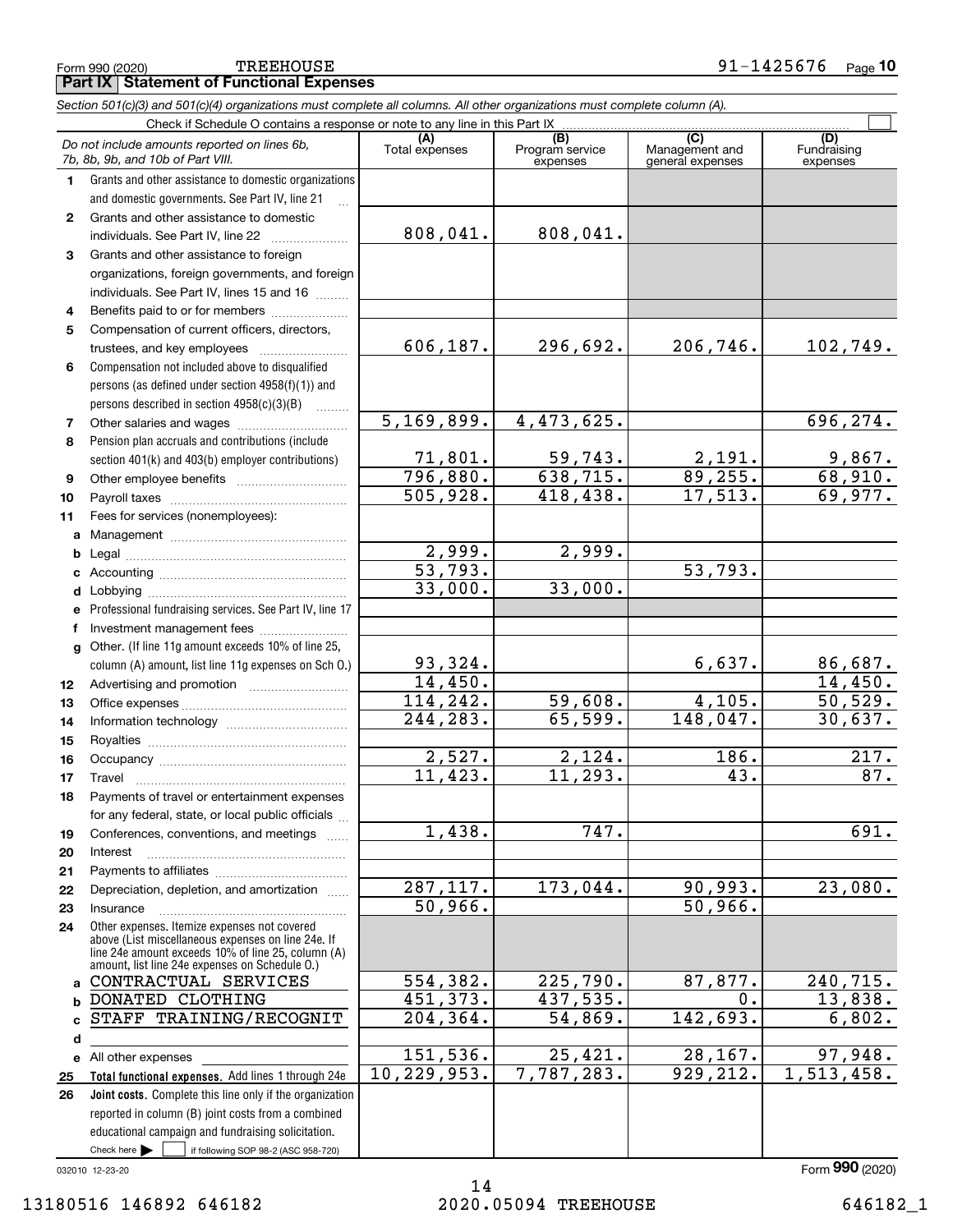**123**

**Part X** | Balance Sheet

Check if Schedule O contains a response or note to any line in this Part X

Cash - non-interest-bearing ~~~~~~~~~~~~~~~~~~~~~~~~~ Savings and temporary cash investments ~~~~~~~~~~~~~~~~~~ Pledges and grants receivable, net ~~~~~~~~~~~~~~~~~~~~~

|                             | 4  |                                                                                            |          |                     | 776,741.    | 4                    | $1,141,268$ .                               |  |
|-----------------------------|----|--------------------------------------------------------------------------------------------|----------|---------------------|-------------|----------------------|---------------------------------------------|--|
|                             | 5  | Loans and other receivables from any current or former officer, director,                  |          |                     |             |                      |                                             |  |
|                             |    | trustee, key employee, creator or founder, substantial contributor, or 35%                 |          |                     |             |                      |                                             |  |
|                             |    | controlled entity or family member of any of these persons                                 |          |                     |             | 5                    |                                             |  |
|                             | 6  | Loans and other receivables from other disqualified persons (as defined                    |          |                     |             |                      |                                             |  |
|                             |    | under section $4958(f)(1)$ , and persons described in section $4958(c)(3)(B)$              |          | $\ldots$            |             | 6                    |                                             |  |
|                             | 7  |                                                                                            |          |                     |             | $\overline{7}$       |                                             |  |
| Assets                      | 8  |                                                                                            |          | 442,736.<br>25,978. | 8           | 393,462.<br>46, 213. |                                             |  |
|                             | 9  | Prepaid expenses and deferred charges                                                      |          |                     |             |                      |                                             |  |
|                             |    | <b>10a</b> Land, buildings, and equipment: cost or other                                   |          |                     |             |                      |                                             |  |
|                             |    |                                                                                            |          | <u>2,867,443.</u>   |             |                      |                                             |  |
|                             |    |                                                                                            |          |                     | 1,427,433.  | 10 <sub>c</sub>      | 1,227,762.                                  |  |
|                             | 11 |                                                                                            |          |                     | 6,359,018.  | 11                   | 9,440,629.                                  |  |
|                             | 12 |                                                                                            |          |                     | 777, 292.   | 12                   | 911,983.                                    |  |
|                             | 13 | Investments - program-related. See Part IV, line 11                                        |          |                     |             | 13                   |                                             |  |
|                             | 14 |                                                                                            |          |                     |             | 14                   |                                             |  |
|                             | 15 |                                                                                            |          |                     | 101, 312.   | 15                   | 302,309.                                    |  |
|                             | 16 |                                                                                            |          |                     | 16,899,016. | 16                   | 21,107,002.                                 |  |
|                             | 17 |                                                                                            |          |                     | 969, 142.   | 17                   | 1,002,686.                                  |  |
|                             | 18 |                                                                                            |          |                     |             | 18                   |                                             |  |
|                             | 19 |                                                                                            |          |                     |             | 19                   |                                             |  |
|                             | 20 |                                                                                            |          |                     |             | 20                   |                                             |  |
|                             | 21 | Escrow or custodial account liability. Complete Part IV of Schedule D                      | $\cdots$ |                     | 21          |                      |                                             |  |
|                             | 22 | Loans and other payables to any current or former officer, director,                       |          |                     |             |                      |                                             |  |
| Liabilities                 |    | trustee, key employee, creator or founder, substantial contributor, or 35%                 |          |                     |             |                      |                                             |  |
|                             |    | controlled entity or family member of any of these persons                                 |          |                     |             | 22                   |                                             |  |
|                             | 23 | Secured mortgages and notes payable to unrelated third parties                             |          |                     |             | 23                   |                                             |  |
|                             | 24 |                                                                                            |          |                     |             | 24                   |                                             |  |
|                             | 25 | Other liabilities (including federal income tax, payables to related third                 |          |                     |             |                      |                                             |  |
|                             |    | parties, and other liabilities not included on lines 17-24). Complete Part X               |          |                     |             |                      |                                             |  |
|                             |    | of Schedule D                                                                              |          |                     |             | 25                   |                                             |  |
|                             | 26 |                                                                                            |          |                     | 969, 142.   | 26                   | 1,002,686.                                  |  |
|                             |    | Organizations that follow FASB ASC 958, check here $\blacktriangleright \lfloor X \rfloor$ |          |                     |             |                      |                                             |  |
|                             |    | and complete lines 27, 28, 32, and 33.                                                     |          |                     |             |                      |                                             |  |
|                             | 27 |                                                                                            |          |                     | 9,379,979.  | 27                   | 12,564,684.                                 |  |
|                             | 28 |                                                                                            |          |                     | 6,549,895.  | 28                   | 7,539,632.                                  |  |
|                             |    | Organizations that do not follow FASB ASC 958, check here $\blacktriangleright$ $\Box$     |          |                     |             |                      |                                             |  |
|                             |    | and complete lines 29 through 33.                                                          |          |                     |             |                      |                                             |  |
| Net Assets or Fund Balances | 29 |                                                                                            |          |                     | 29          |                      |                                             |  |
|                             | 30 | Paid-in or capital surplus, or land, building, or equipment fund                           |          |                     | 30          |                      |                                             |  |
|                             | 31 | Retained earnings, endowment, accumulated income, or other funds                           |          |                     |             | 31                   |                                             |  |
|                             | 32 |                                                                                            |          | 15,929,874.         | 32          | 20, 104, 316.        |                                             |  |
|                             | 33 |                                                                                            |          |                     | 16,899,016. | 33                   | $\overline{21}$ , 107, 002.<br>$\mathbf{a}$ |  |

(B)<br>End of year

 $\mathcal{L}^{\text{max}}$ 

**(A) (B)**

Beginning of year | | End of year

**123**

490,516. 746,541.

 $2,100,975.$   $3 \mid 1,925,569.$ 

 $4,397,015. | 2 | 4,971,266.$ 

Form (2020) **990**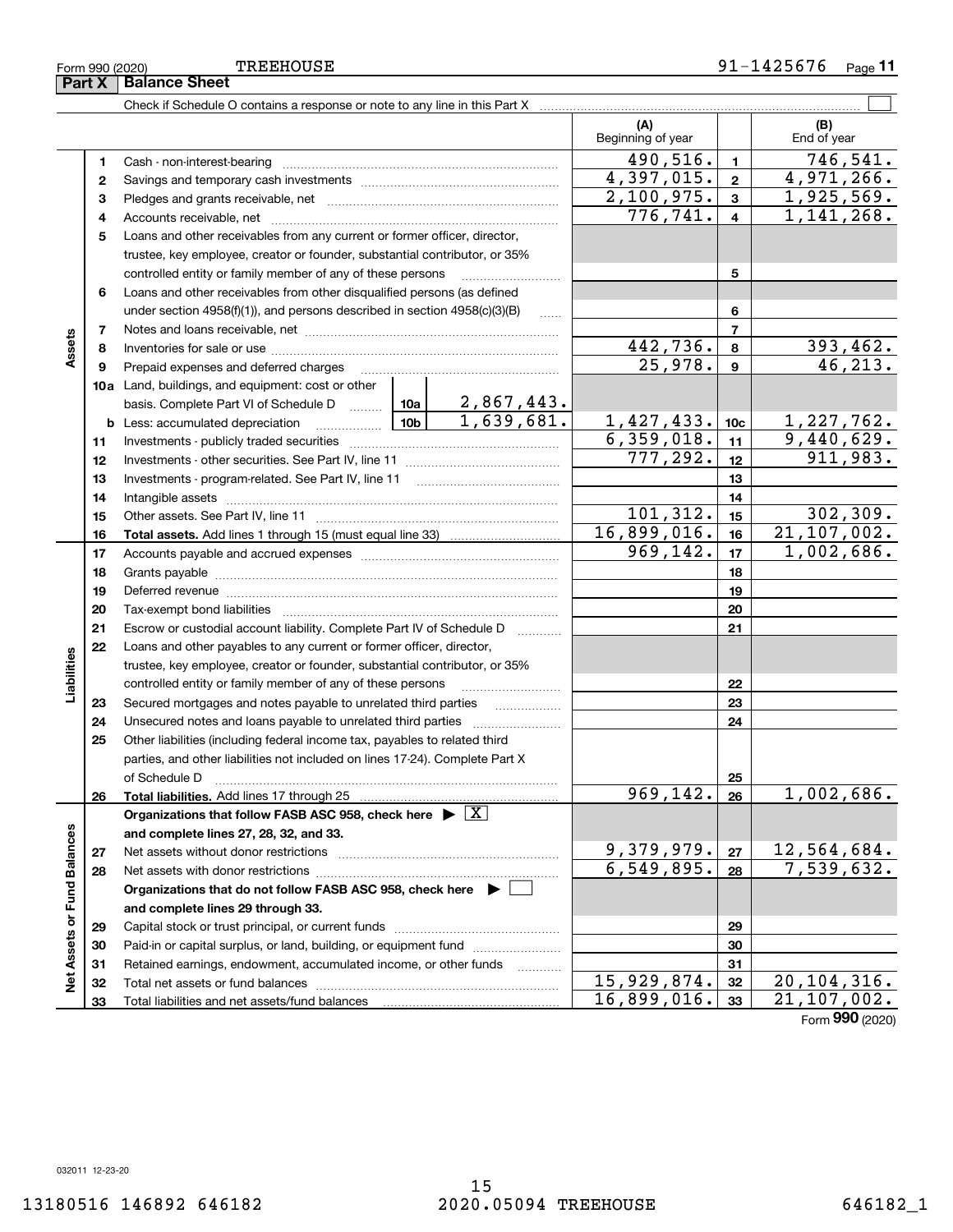|    | <b>TREEHOUSE</b><br>Form 990 (2020)                                                                                                                                                                                            |                         | 91-1425676    |                |     | Page 12    |
|----|--------------------------------------------------------------------------------------------------------------------------------------------------------------------------------------------------------------------------------|-------------------------|---------------|----------------|-----|------------|
|    | <b>Reconciliation of Net Assets</b><br>Part XI                                                                                                                                                                                 |                         |               |                |     |            |
|    |                                                                                                                                                                                                                                |                         |               |                |     |            |
|    |                                                                                                                                                                                                                                |                         |               |                |     |            |
| 1  | Total revenue (must equal Part VIII, column (A), line 12)                                                                                                                                                                      | 1.                      | 13,077,072.   |                |     |            |
| 2  |                                                                                                                                                                                                                                | $\mathbf{2}$            | 10, 229, 953. |                |     |            |
| з  | Revenue less expenses. Subtract line 2 from line 1                                                                                                                                                                             | $\mathbf{a}$            |               |                |     | 2,847,119. |
| 4  |                                                                                                                                                                                                                                | $\overline{\mathbf{4}}$ | 15,929,874.   |                |     |            |
| 5  | Net unrealized gains (losses) on investments [11] matter contracts and the state of the state of the state of the state of the state of the state of the state of the state of the state of the state of the state of the stat | 5                       | 1,263,040.    |                |     |            |
| 6  |                                                                                                                                                                                                                                | 6                       |               |                |     | 64,283.    |
| 7  |                                                                                                                                                                                                                                | $\overline{7}$          |               |                |     |            |
| 8  | Prior period adjustments                                                                                                                                                                                                       | 8                       |               |                |     |            |
| 9  | Other changes in net assets or fund balances (explain on Schedule O)                                                                                                                                                           | 9                       |               |                |     | 0.         |
| 10 | Net assets or fund balances at end of year. Combine lines 3 through 9 (must equal Part X, line 32,                                                                                                                             |                         |               |                |     |            |
|    |                                                                                                                                                                                                                                | 10                      | 20, 104, 316. |                |     |            |
|    | <b>Part XII</b> Financial Statements and Reporting                                                                                                                                                                             |                         |               |                |     |            |
|    |                                                                                                                                                                                                                                |                         |               |                |     |            |
|    |                                                                                                                                                                                                                                |                         |               |                | Yes | <b>No</b>  |
| 1  | $\boxed{\mathbf{X}}$ Accrual<br>Accounting method used to prepare the Form 990: <u>June</u> Cash<br>Other                                                                                                                      |                         |               |                |     |            |
|    | If the organization changed its method of accounting from a prior year or checked "Other," explain in Schedule O.                                                                                                              |                         |               |                |     |            |
|    | 2a Were the organization's financial statements compiled or reviewed by an independent accountant?                                                                                                                             |                         |               | 2a             |     | х          |
|    | If "Yes," check a box below to indicate whether the financial statements for the year were compiled or reviewed on a                                                                                                           |                         |               |                |     |            |
|    | separate basis, consolidated basis, or both:                                                                                                                                                                                   |                         |               |                |     |            |
|    | Separate basis<br>Both consolidated and separate basis<br>Consolidated basis                                                                                                                                                   |                         |               |                |     |            |
|    | <b>b</b> Were the organization's financial statements audited by an independent accountant?                                                                                                                                    |                         |               | 2 <sub>b</sub> | X   |            |
|    | If "Yes," check a box below to indicate whether the financial statements for the year were audited on a separate basis,                                                                                                        |                         |               |                |     |            |
|    | consolidated basis, or both:                                                                                                                                                                                                   |                         |               |                |     |            |
|    | $ \mathbf{X} $ Separate basis<br><b>Consolidated basis</b><br>Both consolidated and separate basis                                                                                                                             |                         |               |                |     |            |
|    | c If "Yes" to line 2a or 2b, does the organization have a committee that assumes responsibility for oversight of the audit,                                                                                                    |                         |               |                |     |            |
|    |                                                                                                                                                                                                                                |                         |               | 2c             | x   |            |
|    | If the organization changed either its oversight process or selection process during the tax year, explain on Schedule O.                                                                                                      |                         |               |                |     |            |
|    | 3a As a result of a federal award, was the organization required to undergo an audit or audits as set forth in the Single Audit                                                                                                |                         |               |                |     |            |
|    |                                                                                                                                                                                                                                |                         |               | 3a             |     | x          |
|    | b If "Yes," did the organization undergo the required audit or audits? If the organization did not undergo the required audit                                                                                                  |                         |               |                |     |            |
|    |                                                                                                                                                                                                                                |                         |               | 3 <sub>b</sub> | 000 |            |

Form (2020) **990**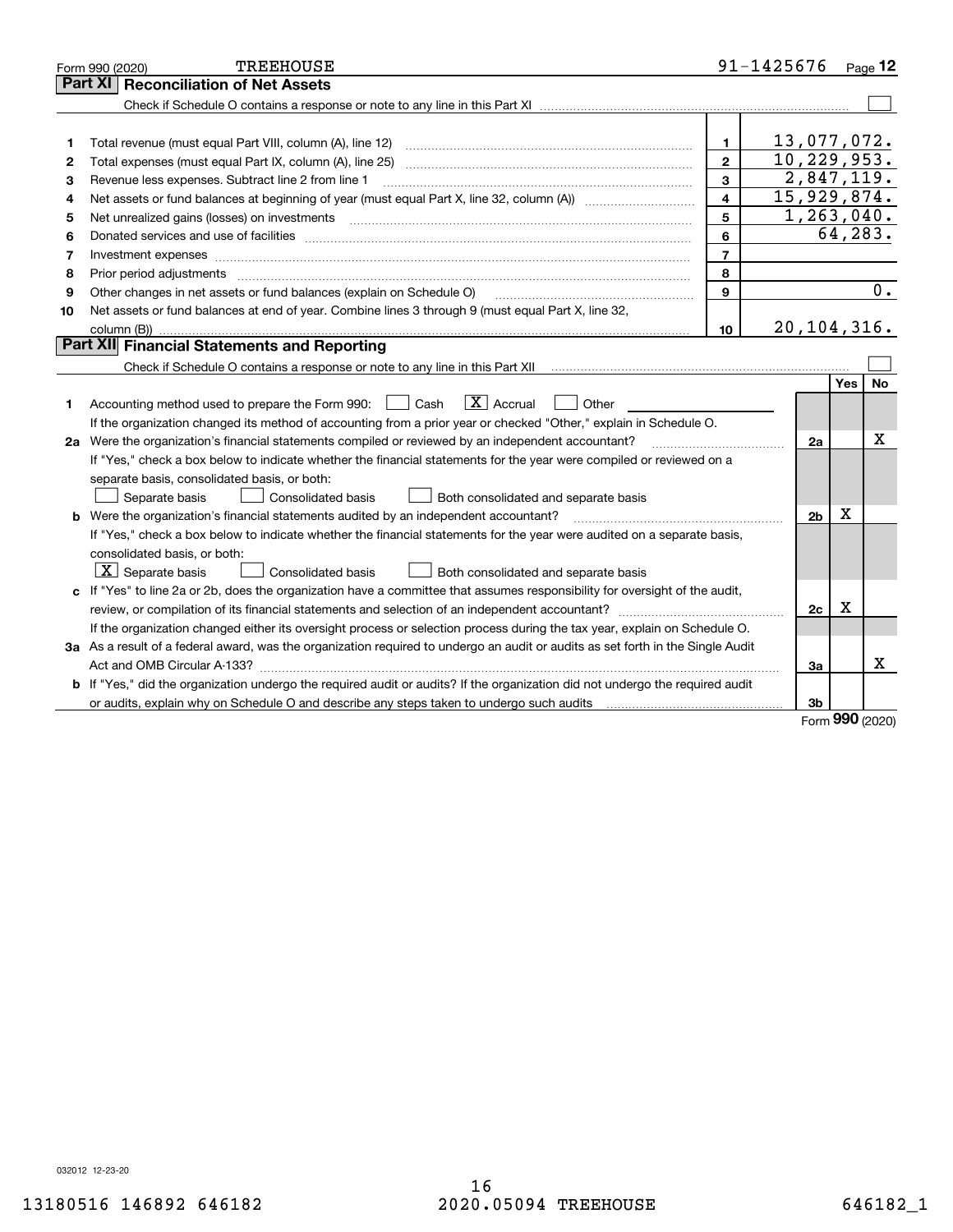| <b>SCHEDULE A</b> |
|-------------------|
|-------------------|

Department of the Treasury

**(Form 990 or 990-EZ)**

# **Public Charity Status and Public Support**

**Complete if the organization is a section 501(c)(3) organization or a section 4947(a)(1) nonexempt charitable trust. | Attach to Form 990 or Form 990-EZ.** 

| OMB No. 1545-0047                   |
|-------------------------------------|
| 2020                                |
| <b>Open to Public</b><br>Inspection |
|                                     |

|    |        | Internal Revenue Service                                                     |  | $\blacktriangleright$ Go to www.irs.gov/Form990 for instructions and the latest information. |                                                                                                                                              | <b>Inspection</b> |                                                                |                            |  |                                       |  |  |
|----|--------|------------------------------------------------------------------------------|--|----------------------------------------------------------------------------------------------|----------------------------------------------------------------------------------------------------------------------------------------------|-------------------|----------------------------------------------------------------|----------------------------|--|---------------------------------------|--|--|
|    |        | Name of the organization                                                     |  |                                                                                              |                                                                                                                                              |                   |                                                                |                            |  | <b>Employer identification number</b> |  |  |
|    |        |                                                                              |  | <b>TREEHOUSE</b>                                                                             |                                                                                                                                              |                   |                                                                |                            |  | 91-1425676                            |  |  |
|    | Part I |                                                                              |  |                                                                                              | Reason for Public Charity Status. (All organizations must complete this part.) See instructions.                                             |                   |                                                                |                            |  |                                       |  |  |
|    |        |                                                                              |  |                                                                                              | The organization is not a private foundation because it is: (For lines 1 through 12, check only one box.)                                    |                   |                                                                |                            |  |                                       |  |  |
| 1  |        |                                                                              |  |                                                                                              | A church, convention of churches, or association of churches described in section 170(b)(1)(A)(i).                                           |                   |                                                                |                            |  |                                       |  |  |
| 2  |        |                                                                              |  |                                                                                              | A school described in section 170(b)(1)(A)(ii). (Attach Schedule E (Form 990 or 990-EZ).)                                                    |                   |                                                                |                            |  |                                       |  |  |
| 3  |        |                                                                              |  |                                                                                              | A hospital or a cooperative hospital service organization described in section 170(b)(1)(A)(iii).                                            |                   |                                                                |                            |  |                                       |  |  |
| 4  |        |                                                                              |  |                                                                                              | A medical research organization operated in conjunction with a hospital described in section 170(b)(1)(A)(iii). Enter the hospital's name,   |                   |                                                                |                            |  |                                       |  |  |
|    |        | city, and state:                                                             |  |                                                                                              |                                                                                                                                              |                   |                                                                |                            |  |                                       |  |  |
| 5  |        |                                                                              |  |                                                                                              | An organization operated for the benefit of a college or university owned or operated by a governmental unit described in                    |                   |                                                                |                            |  |                                       |  |  |
|    |        |                                                                              |  | section 170(b)(1)(A)(iv). (Complete Part II.)                                                |                                                                                                                                              |                   |                                                                |                            |  |                                       |  |  |
| 6  |        |                                                                              |  |                                                                                              | A federal, state, or local government or governmental unit described in section 170(b)(1)(A)(v).                                             |                   |                                                                |                            |  |                                       |  |  |
|    | 7   X  |                                                                              |  |                                                                                              | An organization that normally receives a substantial part of its support from a governmental unit or from the general public described in    |                   |                                                                |                            |  |                                       |  |  |
|    |        | section 170(b)(1)(A)(vi). (Complete Part II.)                                |  |                                                                                              |                                                                                                                                              |                   |                                                                |                            |  |                                       |  |  |
| 8  |        | A community trust described in section 170(b)(1)(A)(vi). (Complete Part II.) |  |                                                                                              |                                                                                                                                              |                   |                                                                |                            |  |                                       |  |  |
| 9  |        |                                                                              |  |                                                                                              | An agricultural research organization described in section 170(b)(1)(A)(ix) operated in conjunction with a land-grant college                |                   |                                                                |                            |  |                                       |  |  |
|    |        |                                                                              |  |                                                                                              | or university or a non-land-grant college of agriculture (see instructions). Enter the name, city, and state of the college or               |                   |                                                                |                            |  |                                       |  |  |
|    |        | university:                                                                  |  |                                                                                              |                                                                                                                                              |                   |                                                                |                            |  |                                       |  |  |
| 10 |        |                                                                              |  |                                                                                              | An organization that normally receives (1) more than 33 1/3% of its support from contributions, membership fees, and gross receipts from     |                   |                                                                |                            |  |                                       |  |  |
|    |        |                                                                              |  |                                                                                              | activities related to its exempt functions, subject to certain exceptions; and (2) no more than 33 1/3% of its support from gross investment |                   |                                                                |                            |  |                                       |  |  |
|    |        |                                                                              |  |                                                                                              | income and unrelated business taxable income (less section 511 tax) from businesses acquired by the organization after June 30, 1975.        |                   |                                                                |                            |  |                                       |  |  |
|    |        |                                                                              |  | See section 509(a)(2). (Complete Part III.)                                                  |                                                                                                                                              |                   |                                                                |                            |  |                                       |  |  |
| 11 |        |                                                                              |  |                                                                                              | An organization organized and operated exclusively to test for public safety. See section 509(a)(4).                                         |                   |                                                                |                            |  |                                       |  |  |
| 12 |        |                                                                              |  |                                                                                              | An organization organized and operated exclusively for the benefit of, to perform the functions of, or to carry out the purposes of one or   |                   |                                                                |                            |  |                                       |  |  |
|    |        |                                                                              |  |                                                                                              | more publicly supported organizations described in section 509(a)(1) or section 509(a)(2). See section 509(a)(3). Check the box in           |                   |                                                                |                            |  |                                       |  |  |
|    |        |                                                                              |  |                                                                                              | lines 12a through 12d that describes the type of supporting organization and complete lines 12e, 12f, and 12g.                               |                   |                                                                |                            |  |                                       |  |  |
| a  |        |                                                                              |  |                                                                                              | Type I. A supporting organization operated, supervised, or controlled by its supported organization(s), typically by giving                  |                   |                                                                |                            |  |                                       |  |  |
|    |        |                                                                              |  |                                                                                              | the supported organization(s) the power to regularly appoint or elect a majority of the directors or trustees of the supporting              |                   |                                                                |                            |  |                                       |  |  |
|    |        |                                                                              |  | organization. You must complete Part IV, Sections A and B.                                   |                                                                                                                                              |                   |                                                                |                            |  |                                       |  |  |
| b  |        |                                                                              |  |                                                                                              | Type II. A supporting organization supervised or controlled in connection with its supported organization(s), by having                      |                   |                                                                |                            |  |                                       |  |  |
|    |        |                                                                              |  |                                                                                              | control or management of the supporting organization vested in the same persons that control or manage the supported                         |                   |                                                                |                            |  |                                       |  |  |
|    |        |                                                                              |  | organization(s). You must complete Part IV, Sections A and C.                                |                                                                                                                                              |                   |                                                                |                            |  |                                       |  |  |
| c  |        |                                                                              |  |                                                                                              | Type III functionally integrated. A supporting organization operated in connection with, and functionally integrated with,                   |                   |                                                                |                            |  |                                       |  |  |
|    |        |                                                                              |  |                                                                                              | its supported organization(s) (see instructions). You must complete Part IV, Sections A, D, and E.                                           |                   |                                                                |                            |  |                                       |  |  |
| d  |        |                                                                              |  |                                                                                              | Type III non-functionally integrated. A supporting organization operated in connection with its supported organization(s)                    |                   |                                                                |                            |  |                                       |  |  |
|    |        |                                                                              |  |                                                                                              | that is not functionally integrated. The organization generally must satisfy a distribution requirement and an attentiveness                 |                   |                                                                |                            |  |                                       |  |  |
|    |        |                                                                              |  |                                                                                              | requirement (see instructions). You must complete Part IV, Sections A and D, and Part V.                                                     |                   |                                                                |                            |  |                                       |  |  |
| е  |        |                                                                              |  |                                                                                              | Check this box if the organization received a written determination from the IRS that it is a Type I, Type II, Type III                      |                   |                                                                |                            |  |                                       |  |  |
|    |        |                                                                              |  |                                                                                              | functionally integrated, or Type III non-functionally integrated supporting organization.                                                    |                   |                                                                |                            |  |                                       |  |  |
| f  |        | Enter the number of supported organizations                                  |  |                                                                                              |                                                                                                                                              |                   |                                                                |                            |  |                                       |  |  |
|    |        |                                                                              |  | Provide the following information about the supported organization(s).                       |                                                                                                                                              |                   |                                                                |                            |  |                                       |  |  |
|    |        | (i) Name of supported                                                        |  | (ii) EIN                                                                                     | (iii) Type of organization                                                                                                                   |                   | (iv) Is the organization listed<br>in your governing document? | (v) Amount of monetary     |  | (vi) Amount of other                  |  |  |
|    |        | organization                                                                 |  |                                                                                              | (described on lines 1-10<br>above (see instructions))                                                                                        | Yes               | No                                                             | support (see instructions) |  | support (see instructions)            |  |  |
|    |        |                                                                              |  |                                                                                              |                                                                                                                                              |                   |                                                                |                            |  |                                       |  |  |
|    |        |                                                                              |  |                                                                                              |                                                                                                                                              |                   |                                                                |                            |  |                                       |  |  |
|    |        |                                                                              |  |                                                                                              |                                                                                                                                              |                   |                                                                |                            |  |                                       |  |  |
|    |        |                                                                              |  |                                                                                              |                                                                                                                                              |                   |                                                                |                            |  |                                       |  |  |
|    |        |                                                                              |  |                                                                                              |                                                                                                                                              |                   |                                                                |                            |  |                                       |  |  |
|    |        |                                                                              |  |                                                                                              |                                                                                                                                              |                   |                                                                |                            |  |                                       |  |  |
|    |        |                                                                              |  |                                                                                              |                                                                                                                                              |                   |                                                                |                            |  |                                       |  |  |
|    |        |                                                                              |  |                                                                                              |                                                                                                                                              |                   |                                                                |                            |  |                                       |  |  |
|    |        |                                                                              |  |                                                                                              |                                                                                                                                              |                   |                                                                |                            |  |                                       |  |  |
|    |        |                                                                              |  |                                                                                              |                                                                                                                                              |                   |                                                                |                            |  |                                       |  |  |
|    |        |                                                                              |  |                                                                                              |                                                                                                                                              |                   |                                                                |                            |  |                                       |  |  |

**Total**

LHA For Paperwork Reduction Act Notice, see the Instructions for Form 990 or 990-EZ. <sub>032021</sub> o1-25-21 Schedule A (Form 990 or 990-EZ) 2020 17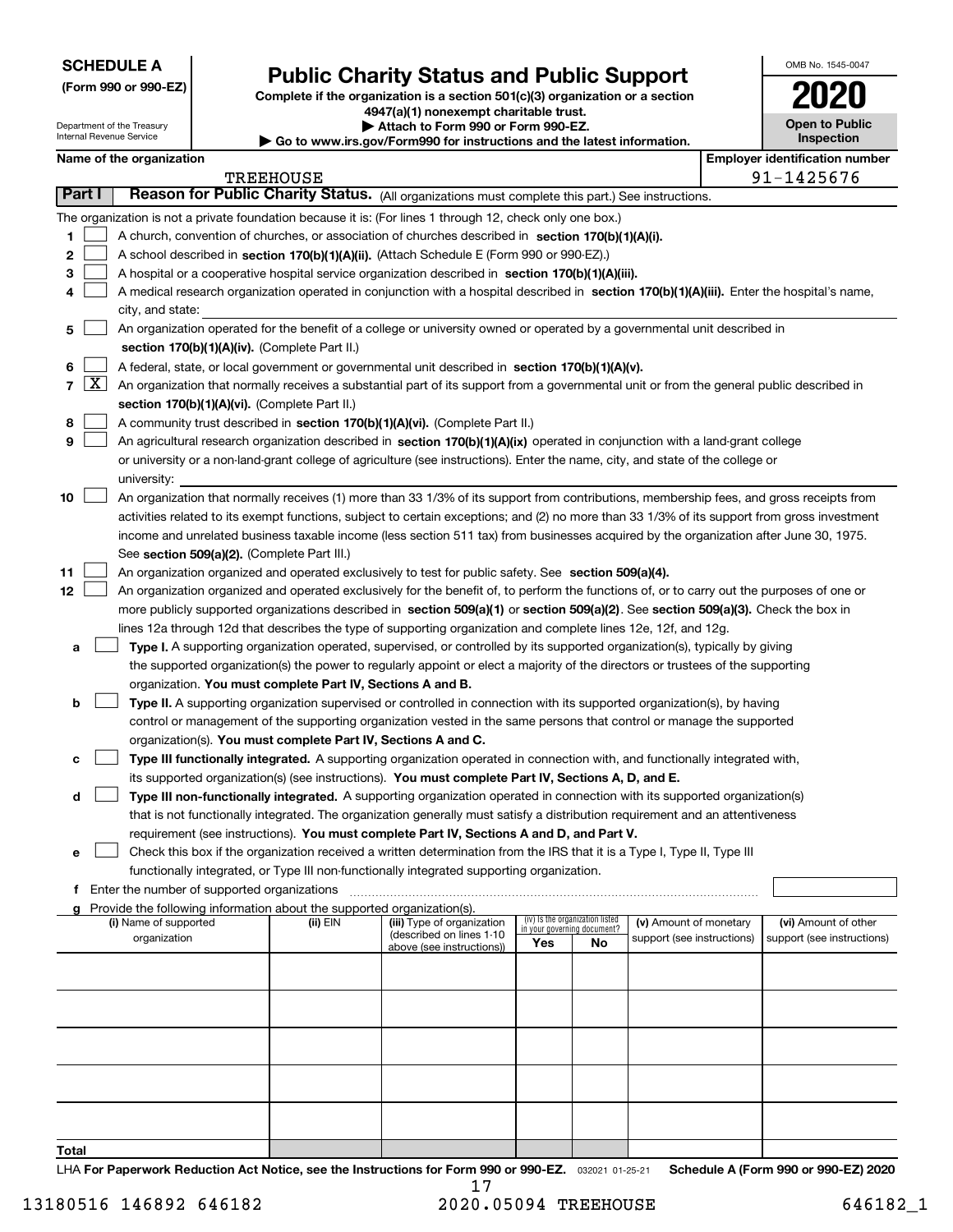#### Schedule A (Form 990 or 990-EZ) 2020 TREEHOUSE

**2** TREEHOUSE 91-1425676

(Complete only if you checked the box on line 5, 7, or 8 of Part I or if the organization failed to qualify under Part III. If the organization fails to qualify under the tests listed below, please complete Part III.) **Part II Support Schedule for Organizations Described in Sections 170(b)(1)(A)(iv) and 170(b)(1)(A)(vi)**

| <b>Section A. Public Support</b>                                                                                                                                                                                               |          |                   |            |                   |          |                                          |
|--------------------------------------------------------------------------------------------------------------------------------------------------------------------------------------------------------------------------------|----------|-------------------|------------|-------------------|----------|------------------------------------------|
| Calendar year (or fiscal year beginning in)                                                                                                                                                                                    | (a) 2016 | (b) 2017          | $(c)$ 2018 | $(d)$ 2019        | (e) 2020 | (f) Total                                |
| 1 Gifts, grants, contributions, and                                                                                                                                                                                            |          |                   |            |                   |          |                                          |
| membership fees received. (Do not                                                                                                                                                                                              |          |                   |            |                   |          |                                          |
| include any "unusual grants.")                                                                                                                                                                                                 |          | 8645082.11840627. |            | 9305855.12550284. |          | 9087409.51429257.                        |
| 2 Tax revenues levied for the organ-                                                                                                                                                                                           |          |                   |            |                   |          |                                          |
| ization's benefit and either paid to                                                                                                                                                                                           |          |                   |            |                   |          |                                          |
| or expended on its behalf                                                                                                                                                                                                      |          |                   |            |                   |          |                                          |
| 3 The value of services or facilities                                                                                                                                                                                          |          |                   |            |                   |          |                                          |
| furnished by a governmental unit to                                                                                                                                                                                            |          |                   |            |                   |          |                                          |
| the organization without charge                                                                                                                                                                                                |          |                   |            |                   |          |                                          |
| 4 Total. Add lines 1 through 3                                                                                                                                                                                                 |          | 8645082.11840627. |            | 9305855.12550284. |          | 9087409.51429257.                        |
| The portion of total contributions                                                                                                                                                                                             |          |                   |            |                   |          |                                          |
| by each person (other than a                                                                                                                                                                                                   |          |                   |            |                   |          |                                          |
| governmental unit or publicly                                                                                                                                                                                                  |          |                   |            |                   |          |                                          |
|                                                                                                                                                                                                                                |          |                   |            |                   |          |                                          |
| supported organization) included<br>on line 1 that exceeds 2% of the                                                                                                                                                           |          |                   |            |                   |          |                                          |
|                                                                                                                                                                                                                                |          |                   |            |                   |          |                                          |
| amount shown on line 11,                                                                                                                                                                                                       |          |                   |            |                   |          |                                          |
| column (f)                                                                                                                                                                                                                     |          |                   |            |                   |          | 2330202.                                 |
| 6 Public support. Subtract line 5 from line 4.                                                                                                                                                                                 |          |                   |            |                   |          | 49099055.                                |
| <b>Section B. Total Support</b>                                                                                                                                                                                                |          |                   |            |                   |          |                                          |
| Calendar year (or fiscal year beginning in)                                                                                                                                                                                    | (a) 2016 | (b) 2017          | $(c)$ 2018 | $(d)$ 2019        | (e) 2020 | (f) Total                                |
| 7 Amounts from line 4                                                                                                                                                                                                          |          | 8645082.11840627. |            | 9305855.12550284. |          | 9087409.51429257.                        |
| 8 Gross income from interest,                                                                                                                                                                                                  |          |                   |            |                   |          |                                          |
| dividends, payments received on                                                                                                                                                                                                |          |                   |            |                   |          |                                          |
| securities loans, rents, royalties,                                                                                                                                                                                            |          |                   |            |                   |          |                                          |
| and income from similar sources                                                                                                                                                                                                | 123,689. | 161, 209.         | 303, 182.  | 210,919.          | 110,254. | 909, 253.                                |
| <b>9</b> Net income from unrelated business                                                                                                                                                                                    |          |                   |            |                   |          |                                          |
| activities, whether or not the                                                                                                                                                                                                 |          |                   |            |                   |          |                                          |
| business is regularly carried on                                                                                                                                                                                               |          |                   |            |                   | 18,944.  | 18,944.                                  |
| 10 Other income. Do not include gain                                                                                                                                                                                           |          |                   |            |                   |          |                                          |
| or loss from the sale of capital                                                                                                                                                                                               |          |                   |            |                   |          |                                          |
| assets (Explain in Part VI.)                                                                                                                                                                                                   |          |                   |            |                   |          |                                          |
| 11 Total support. Add lines 7 through 10                                                                                                                                                                                       |          |                   |            |                   |          | 52357454.                                |
| 12 Gross receipts from related activities, etc. (see instructions)                                                                                                                                                             |          |                   |            |                   | 12       | 18,041,815.                              |
| 13 First 5 years. If the Form 990 is for the organization's first, second, third, fourth, or fifth tax year as a section 501(c)(3)                                                                                             |          |                   |            |                   |          |                                          |
| organization, check this box and stop here manufactured and according to the state of the state of the state of the state of the state of the state of the state of the state of the state of the state of the state of the st |          |                   |            |                   |          |                                          |
| Section C. Computation of Public Support Percentage                                                                                                                                                                            |          |                   |            |                   |          |                                          |
| 14 Public support percentage for 2020 (line 6, column (f), divided by line 11, column (f) <i>mummumumum</i>                                                                                                                    |          |                   |            |                   | 14       | 93.78<br>%                               |
| 15 Public support percentage from 2019 Schedule A, Part II, line 14                                                                                                                                                            |          |                   |            |                   | 15       | 95.22<br>%                               |
| 16a 33 1/3% support test - 2020. If the organization did not check the box on line 13, and line 14 is 33 1/3% or more, check this box and                                                                                      |          |                   |            |                   |          |                                          |
| stop here. The organization qualifies as a publicly supported organization                                                                                                                                                     |          |                   |            |                   |          | $\blacktriangleright$ $\boxed{\text{X}}$ |
| b 33 1/3% support test - 2019. If the organization did not check a box on line 13 or 16a, and line 15 is 33 1/3% or more, check this box                                                                                       |          |                   |            |                   |          |                                          |
| and stop here. The organization qualifies as a publicly supported organization                                                                                                                                                 |          |                   |            |                   |          |                                          |
| 17a 10% -facts-and-circumstances test - 2020. If the organization did not check a box on line 13, 16a, or 16b, and line 14 is 10% or more,                                                                                     |          |                   |            |                   |          |                                          |
|                                                                                                                                                                                                                                |          |                   |            |                   |          |                                          |
| and if the organization meets the facts-and-circumstances test, check this box and stop here. Explain in Part VI how the organization                                                                                          |          |                   |            |                   |          |                                          |
| meets the facts-and-circumstances test. The organization qualifies as a publicly supported organization                                                                                                                        |          |                   |            |                   |          |                                          |
| <b>b 10% -facts-and-circumstances test - 2019.</b> If the organization did not check a box on line 13, 16a, 16b, or 17a, and line 15 is 10% or                                                                                 |          |                   |            |                   |          |                                          |
| more, and if the organization meets the facts-and-circumstances test, check this box and stop here. Explain in Part VI how the                                                                                                 |          |                   |            |                   |          |                                          |
| organization meets the facts-and-circumstances test. The organization qualifies as a publicly supported organization                                                                                                           |          |                   |            |                   |          |                                          |
| 18 Private foundation. If the organization did not check a box on line 13, 16a, 16b, 17a, or 17b, check this box and see instructions                                                                                          |          |                   |            |                   |          |                                          |

**Schedule A (Form 990 or 990-EZ) 2020**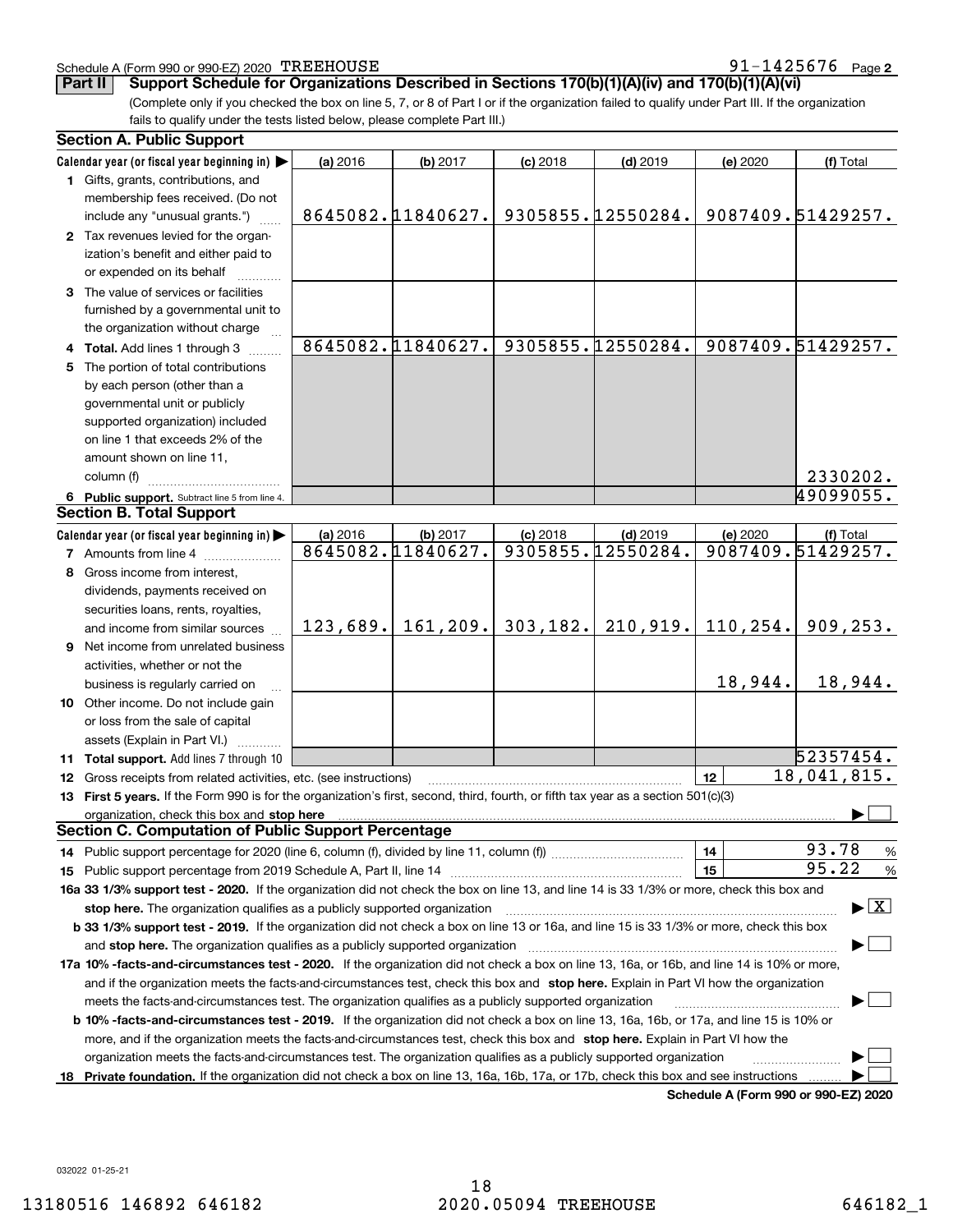#### Schedule A (Form 990 or 990-EZ) 2020 TREEHOUSE

#### **Part III Support Schedule for Organizations Described in Section 509(a)(2)**

(Complete only if you checked the box on line 10 of Part I or if the organization failed to qualify under Part II. If the organization fails to qualify under the tests listed below, please complete Part II.)

|     | <b>Section A. Public Support</b>                                                                                                                                                                |          |          |                 |            |          |                                      |
|-----|-------------------------------------------------------------------------------------------------------------------------------------------------------------------------------------------------|----------|----------|-----------------|------------|----------|--------------------------------------|
|     | Calendar year (or fiscal year beginning in) $\blacktriangleright$                                                                                                                               | (a) 2016 | (b) 2017 | <b>(c)</b> 2018 | $(d)$ 2019 | (e) 2020 | (f) Total                            |
|     | 1 Gifts, grants, contributions, and                                                                                                                                                             |          |          |                 |            |          |                                      |
|     | membership fees received. (Do not                                                                                                                                                               |          |          |                 |            |          |                                      |
|     | include any "unusual grants.")                                                                                                                                                                  |          |          |                 |            |          |                                      |
|     | <b>2</b> Gross receipts from admissions,<br>merchandise sold or services per-<br>formed, or facilities furnished in<br>any activity that is related to the<br>organization's tax-exempt purpose |          |          |                 |            |          |                                      |
|     | 3 Gross receipts from activities that<br>are not an unrelated trade or bus-<br>iness under section 513                                                                                          |          |          |                 |            |          |                                      |
|     | 4 Tax revenues levied for the organ-<br>ization's benefit and either paid to<br>or expended on its behalf<br>.                                                                                  |          |          |                 |            |          |                                      |
|     | 5 The value of services or facilities<br>furnished by a governmental unit to<br>the organization without charge                                                                                 |          |          |                 |            |          |                                      |
|     | <b>6 Total.</b> Add lines 1 through 5 $\dots$                                                                                                                                                   |          |          |                 |            |          |                                      |
|     | 7a Amounts included on lines 1, 2, and                                                                                                                                                          |          |          |                 |            |          |                                      |
|     | 3 received from disqualified persons<br><b>b</b> Amounts included on lines 2 and 3 received<br>from other than disqualified persons that<br>exceed the greater of \$5,000 or 1% of the          |          |          |                 |            |          |                                      |
|     | amount on line 13 for the year                                                                                                                                                                  |          |          |                 |            |          |                                      |
|     | c Add lines 7a and 7b                                                                                                                                                                           |          |          |                 |            |          |                                      |
|     | 8 Public support. (Subtract line 7c from line 6.)                                                                                                                                               |          |          |                 |            |          |                                      |
|     | <b>Section B. Total Support</b>                                                                                                                                                                 |          |          |                 |            |          |                                      |
|     | Calendar year (or fiscal year beginning in)                                                                                                                                                     | (a) 2016 | (b) 2017 | <b>(c)</b> 2018 | $(d)$ 2019 | (e) 2020 | (f) Total                            |
|     | 9 Amounts from line 6                                                                                                                                                                           |          |          |                 |            |          |                                      |
|     | 10a Gross income from interest,<br>dividends, payments received on<br>securities loans, rents, royalties,<br>and income from similar sources                                                    |          |          |                 |            |          |                                      |
|     | <b>b</b> Unrelated business taxable income                                                                                                                                                      |          |          |                 |            |          |                                      |
|     | (less section 511 taxes) from businesses<br>acquired after June 30, 1975 [10001]                                                                                                                |          |          |                 |            |          |                                      |
|     | c Add lines 10a and 10b<br>11 Net income from unrelated business<br>activities not included in line 10b,<br>whether or not the business is<br>regularly carried on                              |          |          |                 |            |          |                                      |
|     | 12 Other income. Do not include gain<br>or loss from the sale of capital<br>assets (Explain in Part VI.)                                                                                        |          |          |                 |            |          |                                      |
|     | 13 Total support. (Add lines 9, 10c, 11, and 12.)                                                                                                                                               |          |          |                 |            |          |                                      |
|     | 14 First 5 years. If the Form 990 is for the organization's first, second, third, fourth, or fifth tax year as a section 501(c)(3) organization,                                                |          |          |                 |            |          |                                      |
|     |                                                                                                                                                                                                 |          |          |                 |            |          |                                      |
|     | <b>Section C. Computation of Public Support Percentage</b>                                                                                                                                      |          |          |                 |            |          |                                      |
|     | 15 Public support percentage for 2020 (line 8, column (f), divided by line 13, column (f))                                                                                                      |          |          |                 |            | 15       | %                                    |
| 16. | Public support percentage from 2019 Schedule A, Part III, line 15                                                                                                                               |          |          |                 |            | 16       | %                                    |
|     | <b>Section D. Computation of Investment Income Percentage</b>                                                                                                                                   |          |          |                 |            |          |                                      |
|     | 17 Investment income percentage for 2020 (line 10c, column (f), divided by line 13, column (f))                                                                                                 |          |          |                 |            | 17       | %                                    |
|     | 18 Investment income percentage from 2019 Schedule A, Part III, line 17                                                                                                                         |          |          |                 |            | 18       | %                                    |
|     | 19a 33 1/3% support tests - 2020. If the organization did not check the box on line 14, and line 15 is more than 33 1/3%, and line 17 is not                                                    |          |          |                 |            |          |                                      |
|     | more than 33 1/3%, check this box and stop here. The organization qualifies as a publicly supported organization                                                                                |          |          |                 |            |          | $\sim$ 1                             |
|     | b 33 1/3% support tests - 2019. If the organization did not check a box on line 14 or line 19a, and line 16 is more than 33 1/3%, and                                                           |          |          |                 |            |          |                                      |
|     | line 18 is not more than 33 1/3%, check this box and stop here. The organization qualifies as a publicly supported organization                                                                 |          |          |                 |            |          |                                      |
| 20  | Private foundation. If the organization did not check a box on line 14, 19a, or 19b, check this box and see instructions                                                                        |          |          |                 |            |          |                                      |
|     | 032023 01-25-21                                                                                                                                                                                 |          |          |                 |            |          | Schedule A (Form 990 or 990-EZ) 2020 |

19 13180516 146892 646182 2020.05094 TREEHOUSE 646182\_1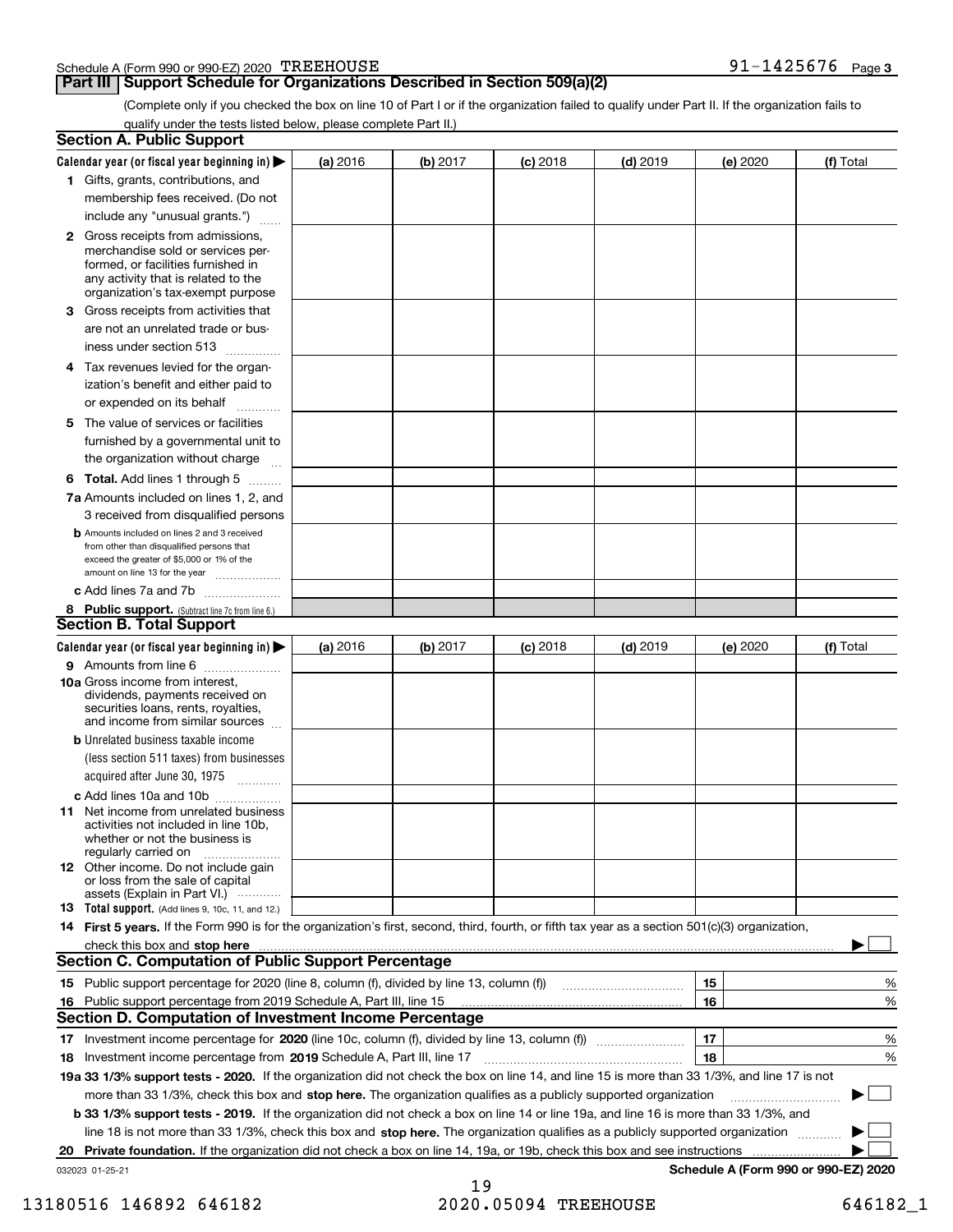**1**

**2**

**3a**

**3b**

**3c**

**4a**

**4b**

**4c**

**5a**

**5b5c**

**6**

**7**

**8**

**9a**

**9b**

**9c**

**10a**

**10b**

**YesNo**

### **Part IV Supporting Organizations**

(Complete only if you checked a box in line 12 on Part I. If you checked box 12a, Part I, complete Sections A and B. If you checked box 12b, Part I, complete Sections A and C. If you checked box 12c, Part I, complete Sections A, D, and E. If you checked box 12d, Part I, complete Sections A and D, and complete Part V.)

#### **Section A. All Supporting Organizations**

- **1** Are all of the organization's supported organizations listed by name in the organization's governing documents? If "No," describe in **Part VI** how the supported organizations are designated. If designated by *class or purpose, describe the designation. If historic and continuing relationship, explain.*
- **2** Did the organization have any supported organization that does not have an IRS determination of status under section 509(a)(1) or (2)? If "Yes," explain in Part VI how the organization determined that the supported *organization was described in section 509(a)(1) or (2).*
- **3a** Did the organization have a supported organization described in section 501(c)(4), (5), or (6)? If "Yes," answer *lines 3b and 3c below.*
- **b** Did the organization confirm that each supported organization qualified under section 501(c)(4), (5), or (6) and satisfied the public support tests under section 509(a)(2)? If "Yes," describe in **Part VI** when and how the *organization made the determination.*
- **c**Did the organization ensure that all support to such organizations was used exclusively for section 170(c)(2)(B) purposes? If "Yes," explain in **Part VI** what controls the organization put in place to ensure such use.
- **4a***If* Was any supported organization not organized in the United States ("foreign supported organization")? *"Yes," and if you checked box 12a or 12b in Part I, answer lines 4b and 4c below.*
- **b** Did the organization have ultimate control and discretion in deciding whether to make grants to the foreign supported organization? If "Yes," describe in **Part VI** how the organization had such control and discretion *despite being controlled or supervised by or in connection with its supported organizations.*
- **c** Did the organization support any foreign supported organization that does not have an IRS determination under sections 501(c)(3) and 509(a)(1) or (2)? If "Yes," explain in **Part VI** what controls the organization used *to ensure that all support to the foreign supported organization was used exclusively for section 170(c)(2)(B) purposes.*
- **5a** Did the organization add, substitute, or remove any supported organizations during the tax year? If "Yes," answer lines 5b and 5c below (if applicable). Also, provide detail in **Part VI,** including (i) the names and EIN *numbers of the supported organizations added, substituted, or removed; (ii) the reasons for each such action; (iii) the authority under the organization's organizing document authorizing such action; and (iv) how the action was accomplished (such as by amendment to the organizing document).*
- **b** Type I or Type II only. Was any added or substituted supported organization part of a class already designated in the organization's organizing document?
- **cSubstitutions only.**  Was the substitution the result of an event beyond the organization's control?
- **6** Did the organization provide support (whether in the form of grants or the provision of services or facilities) to **Part VI.** *If "Yes," provide detail in* support or benefit one or more of the filing organization's supported organizations? anyone other than (i) its supported organizations, (ii) individuals that are part of the charitable class benefited by one or more of its supported organizations, or (iii) other supporting organizations that also
- **7**Did the organization provide a grant, loan, compensation, or other similar payment to a substantial contributor *If "Yes," complete Part I of Schedule L (Form 990 or 990-EZ).* regard to a substantial contributor? (as defined in section 4958(c)(3)(C)), a family member of a substantial contributor, or a 35% controlled entity with
- **8** Did the organization make a loan to a disqualified person (as defined in section 4958) not described in line 7? *If "Yes," complete Part I of Schedule L (Form 990 or 990-EZ).*
- **9a** Was the organization controlled directly or indirectly at any time during the tax year by one or more in section 509(a)(1) or (2))? If "Yes," *provide detail in* <code>Part VI.</code> disqualified persons, as defined in section 4946 (other than foundation managers and organizations described
- **b**the supporting organization had an interest? If "Yes," provide detail in P**art VI**. Did one or more disqualified persons (as defined in line 9a) hold a controlling interest in any entity in which
- **c**Did a disqualified person (as defined in line 9a) have an ownership interest in, or derive any personal benefit from, assets in which the supporting organization also had an interest? If "Yes," provide detail in P**art VI.**
- **10a** Was the organization subject to the excess business holdings rules of section 4943 because of section supporting organizations)? If "Yes," answer line 10b below. 4943(f) (regarding certain Type II supporting organizations, and all Type III non-functionally integrated
- **b** Did the organization have any excess business holdings in the tax year? (Use Schedule C, Form 4720, to *determine whether the organization had excess business holdings.)*

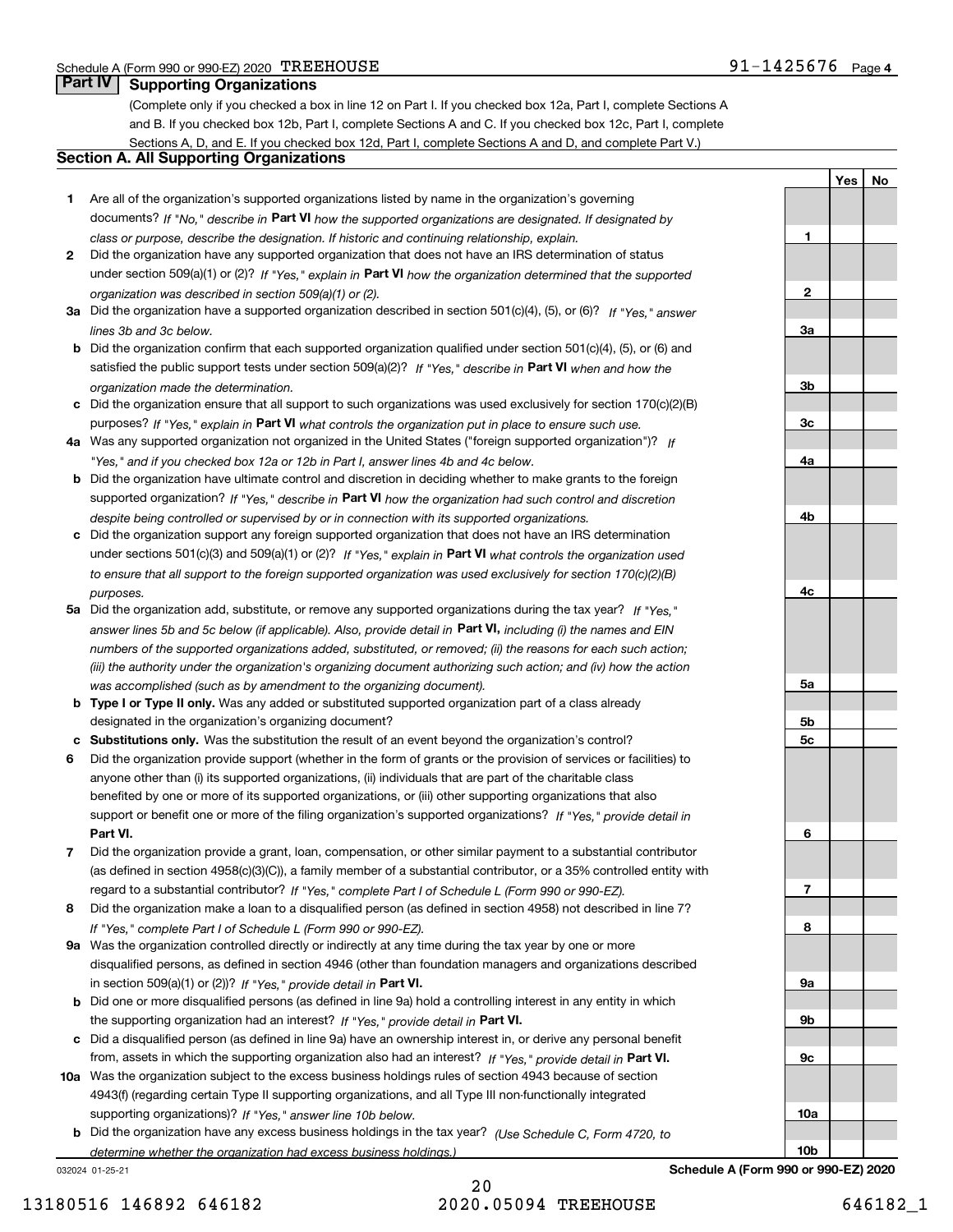|  | 1425676- | Page 5 |
|--|----------|--------|
|  |          |        |

|    |                                                                                                                                                                                                                                                            |     | Yes | No |
|----|------------------------------------------------------------------------------------------------------------------------------------------------------------------------------------------------------------------------------------------------------------|-----|-----|----|
| 11 | Has the organization accepted a gift or contribution from any of the following persons?                                                                                                                                                                    |     |     |    |
|    | a A person who directly or indirectly controls, either alone or together with persons described in lines 11b and                                                                                                                                           |     |     |    |
|    | 11c below, the governing body of a supported organization?                                                                                                                                                                                                 | 11a |     |    |
|    | <b>b</b> A family member of a person described in line 11a above?                                                                                                                                                                                          | 11b |     |    |
|    | c A 35% controlled entity of a person described in line 11a or 11b above? If "Yes" to line 11a, 11b, or 11c, provide                                                                                                                                       |     |     |    |
|    | detail in Part VI.                                                                                                                                                                                                                                         | 11c |     |    |
|    | <b>Section B. Type I Supporting Organizations</b>                                                                                                                                                                                                          |     |     |    |
|    |                                                                                                                                                                                                                                                            |     | Yes | No |
| 1  | Did the governing body, members of the governing body, officers acting in their official capacity, or membership of one or                                                                                                                                 |     |     |    |
|    | more supported organizations have the power to regularly appoint or elect at least a majority of the organization's officers,                                                                                                                              |     |     |    |
|    | directors, or trustees at all times during the tax year? If "No." describe in Part VI how the supported organization(s)                                                                                                                                    |     |     |    |
|    | effectively operated, supervised, or controlled the organization's activities. If the organization had more than one supported<br>organization, describe how the powers to appoint and/or remove officers, directors, or trustees were allocated among the |     |     |    |
|    | supported organizations and what conditions or restrictions, if any, applied to such powers during the tax year.                                                                                                                                           | 1   |     |    |
| 2  | Did the organization operate for the benefit of any supported organization other than the supported                                                                                                                                                        |     |     |    |
|    | organization(s) that operated, supervised, or controlled the supporting organization? If "Yes," explain in                                                                                                                                                 |     |     |    |
|    | Part VI how providing such benefit carried out the purposes of the supported organization(s) that operated,                                                                                                                                                |     |     |    |
|    | supervised, or controlled the supporting organization.                                                                                                                                                                                                     | 2   |     |    |
|    | Section C. Type II Supporting Organizations                                                                                                                                                                                                                |     |     |    |
|    |                                                                                                                                                                                                                                                            |     | Yes | No |
| 1. | Were a majority of the organization's directors or trustees during the tax year also a majority of the directors                                                                                                                                           |     |     |    |
|    | or trustees of each of the organization's supported organization(s)? If "No," describe in Part VI how control                                                                                                                                              |     |     |    |
|    | or management of the supporting organization was vested in the same persons that controlled or managed                                                                                                                                                     |     |     |    |
|    | the supported organization(s).                                                                                                                                                                                                                             | 1   |     |    |
|    | Section D. All Type III Supporting Organizations                                                                                                                                                                                                           |     |     |    |
|    |                                                                                                                                                                                                                                                            |     | Yes | No |
| 1  | Did the organization provide to each of its supported organizations, by the last day of the fifth month of the                                                                                                                                             |     |     |    |
|    | organization's tax year, (i) a written notice describing the type and amount of support provided during the prior tax                                                                                                                                      |     |     |    |
|    | year, (ii) a copy of the Form 990 that was most recently filed as of the date of notification, and (iii) copies of the                                                                                                                                     |     |     |    |
|    | organization's governing documents in effect on the date of notification, to the extent not previously provided?                                                                                                                                           | 1   |     |    |
| 2  | Were any of the organization's officers, directors, or trustees either (i) appointed or elected by the supported                                                                                                                                           |     |     |    |
|    | organization(s) or (ii) serving on the governing body of a supported organization? If "No," explain in Part VI how                                                                                                                                         |     |     |    |
|    | the organization maintained a close and continuous working relationship with the supported organization(s).                                                                                                                                                | 2   |     |    |
| 3  | By reason of the relationship described in line 2, above, did the organization's supported organizations have a                                                                                                                                            |     |     |    |
|    | significant voice in the organization's investment policies and in directing the use of the organization's                                                                                                                                                 |     |     |    |
|    | income or assets at all times during the tax year? If "Yes," describe in Part VI the role the organization's                                                                                                                                               |     |     |    |
|    | supported organizations played in this regard.                                                                                                                                                                                                             | 3   |     |    |
|    | Section E. Type III Functionally Integrated Supporting Organizations                                                                                                                                                                                       |     |     |    |
| 1  | Check the box next to the method that the organization used to satisfy the Integral Part Test during the year (see instructions).                                                                                                                          |     |     |    |
| а  | The organization satisfied the Activities Test. Complete line 2 below.                                                                                                                                                                                     |     |     |    |
| b  | The organization is the parent of each of its supported organizations. Complete line 3 below.                                                                                                                                                              |     |     |    |
| c  | The organization supported a governmental entity. Describe in Part VI how you supported a governmental entity (see instructions).                                                                                                                          |     |     |    |
| 2  | Activities Test. Answer lines 2a and 2b below.                                                                                                                                                                                                             |     | Yes | No |
| а  | Did substantially all of the organization's activities during the tax year directly further the exempt purposes of                                                                                                                                         |     |     |    |
|    | the supported organization(s) to which the organization was responsive? If "Yes," then in Part VI identify                                                                                                                                                 |     |     |    |
|    | those supported organizations and explain how these activities directly furthered their exempt purposes,                                                                                                                                                   |     |     |    |
|    | how the organization was responsive to those supported organizations, and how the organization determined                                                                                                                                                  |     |     |    |
|    | that these activities constituted substantially all of its activities.                                                                                                                                                                                     | 2a  |     |    |
| b  | Did the activities described in line 2a, above, constitute activities that, but for the organization's involvement,                                                                                                                                        |     |     |    |
|    | one or more of the organization's supported organization(s) would have been engaged in? If "Yes," explain in                                                                                                                                               |     |     |    |
|    | Part VI the reasons for the organization's position that its supported organization(s) would have engaged in                                                                                                                                               |     |     |    |
|    | these activities but for the organization's involvement.                                                                                                                                                                                                   | 2b  |     |    |
| 3  | Parent of Supported Organizations. Answer lines 3a and 3b below.                                                                                                                                                                                           |     |     |    |
| а  | Did the organization have the power to regularly appoint or elect a majority of the officers, directors, or                                                                                                                                                |     |     |    |
|    | trustees of each of the supported organizations? If "Yes" or "No" provide details in Part VI.                                                                                                                                                              | За  |     |    |
|    | <b>b</b> Did the organization exercise a substantial degree of direction over the policies, programs, and activities of each                                                                                                                               |     |     |    |

of its supported organizations? If "Yes," describe in Part VI the role played by the organization in this regard. **Schedule A (Form 990 or 990-EZ) 2020**

032025 01-25-21

21 13180516 146892 646182 2020.05094 TREEHOUSE 646182\_1

**3b**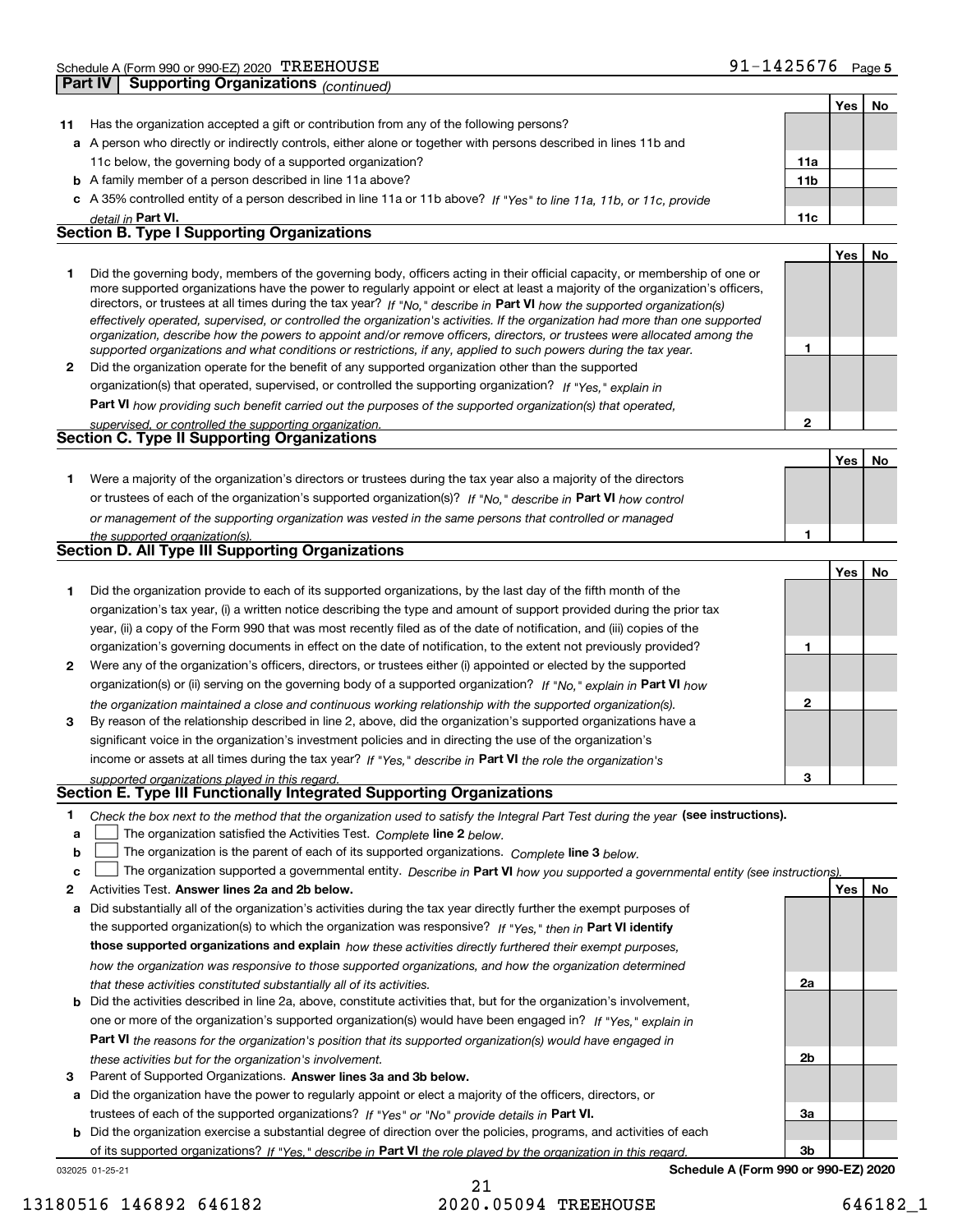| Schedule A (Form 990 or 990-EZ) 2020 TREEHOUSE<br>91<br>-1425676<br>Page<br>$-1$<br><b>J⊥</b> ∃ |
|-------------------------------------------------------------------------------------------------|
|-------------------------------------------------------------------------------------------------|

**Part V Type III Non-Functionally Integrated 509(a)(3) Supporting Organizations** 

| 1            | Check here if the organization satisfied the Integral Part Test as a qualifying trust on Nov. 20, 1970 (explain in Part VI). See instructions. |                |                |                                |  |  |
|--------------|------------------------------------------------------------------------------------------------------------------------------------------------|----------------|----------------|--------------------------------|--|--|
|              | All other Type III non-functionally integrated supporting organizations must complete Sections A through E.                                    |                |                |                                |  |  |
|              | Section A - Adjusted Net Income                                                                                                                |                | (A) Prior Year | (B) Current Year<br>(optional) |  |  |
| 1            | Net short-term capital gain                                                                                                                    | 1              |                |                                |  |  |
| $\mathbf{2}$ | Recoveries of prior-year distributions                                                                                                         | $\overline{2}$ |                |                                |  |  |
| 3            | Other gross income (see instructions)                                                                                                          | 3              |                |                                |  |  |
| 4            | Add lines 1 through 3.                                                                                                                         | 4              |                |                                |  |  |
| 5            | Depreciation and depletion                                                                                                                     | 5              |                |                                |  |  |
| 6            | Portion of operating expenses paid or incurred for production or                                                                               |                |                |                                |  |  |
|              | collection of gross income or for management, conservation, or                                                                                 |                |                |                                |  |  |
|              | maintenance of property held for production of income (see instructions)                                                                       | 6              |                |                                |  |  |
| $\mathbf{7}$ | Other expenses (see instructions)                                                                                                              | $\overline{7}$ |                |                                |  |  |
| 8            | Adjusted Net Income (subtract lines 5, 6, and 7 from line 4)                                                                                   | 8              |                |                                |  |  |
|              | <b>Section B - Minimum Asset Amount</b>                                                                                                        |                | (A) Prior Year | (B) Current Year<br>(optional) |  |  |
| 1            | Aggregate fair market value of all non-exempt-use assets (see                                                                                  |                |                |                                |  |  |
|              | instructions for short tax year or assets held for part of year):                                                                              |                |                |                                |  |  |
|              | <b>a</b> Average monthly value of securities                                                                                                   | 1a             |                |                                |  |  |
|              | <b>b</b> Average monthly cash balances                                                                                                         | 1 <sub>b</sub> |                |                                |  |  |
|              | c Fair market value of other non-exempt-use assets                                                                                             | 1 <sub>c</sub> |                |                                |  |  |
|              | d Total (add lines 1a, 1b, and 1c)                                                                                                             | 1d             |                |                                |  |  |
|              | <b>e</b> Discount claimed for blockage or other factors                                                                                        |                |                |                                |  |  |
|              | (explain in detail in Part VI):                                                                                                                |                |                |                                |  |  |
| 2            | Acquisition indebtedness applicable to non-exempt-use assets                                                                                   | $\mathbf{2}$   |                |                                |  |  |
| 3            | Subtract line 2 from line 1d.                                                                                                                  | 3              |                |                                |  |  |
| 4            | Cash deemed held for exempt use. Enter 0.015 of line 3 (for greater amount,                                                                    |                |                |                                |  |  |
|              | see instructions).                                                                                                                             | 4              |                |                                |  |  |
| 5            | Net value of non-exempt-use assets (subtract line 4 from line 3)                                                                               | 5              |                |                                |  |  |
| 6            | Multiply line 5 by 0.035.                                                                                                                      | 6              |                |                                |  |  |
| 7            | Recoveries of prior-year distributions                                                                                                         | $\overline{7}$ |                |                                |  |  |
| 8            | Minimum Asset Amount (add line 7 to line 6)                                                                                                    | 8              |                |                                |  |  |
|              | <b>Section C - Distributable Amount</b>                                                                                                        |                |                | <b>Current Year</b>            |  |  |
| 1            | Adjusted net income for prior year (from Section A, line 8, column A)                                                                          | 1              |                |                                |  |  |
| $\mathbf{2}$ | Enter 0.85 of line 1.                                                                                                                          | $\mathbf 2$    |                |                                |  |  |
| 3            | Minimum asset amount for prior year (from Section B, line 8, column A)                                                                         | 3              |                |                                |  |  |
| 4            | Enter greater of line 2 or line 3.                                                                                                             | 4              |                |                                |  |  |
| 5            | Income tax imposed in prior year                                                                                                               | 5              |                |                                |  |  |
| 6            | <b>Distributable Amount.</b> Subtract line 5 from line 4, unless subject to                                                                    |                |                |                                |  |  |
|              | emergency temporary reduction (see instructions).                                                                                              | 6              |                |                                |  |  |
| 7            | Check here if the current year is the organization's first as a non-functionally integrated Type III supporting organization (see              |                |                |                                |  |  |

instructions).

**Schedule A (Form 990 or 990-EZ) 2020**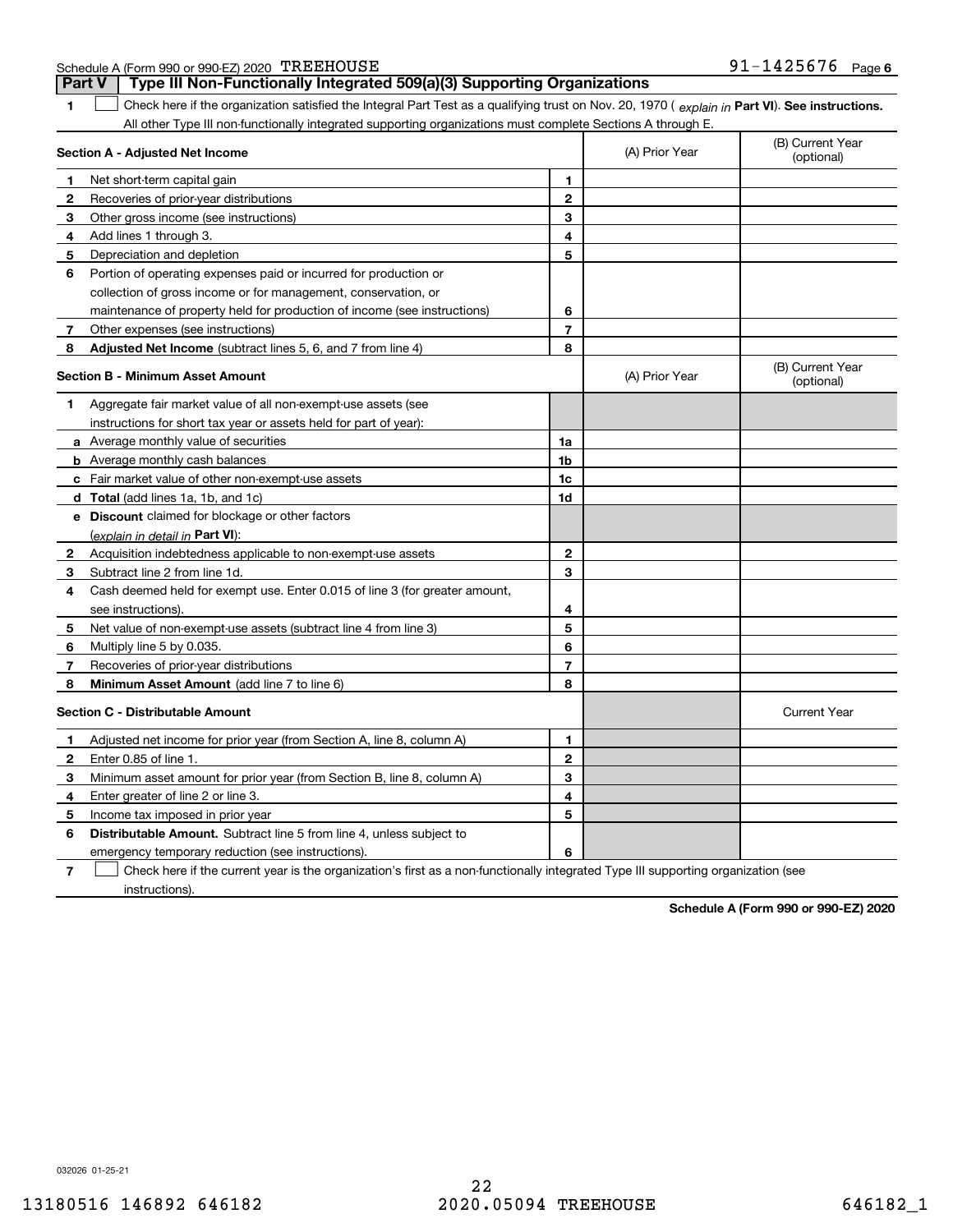| Schedule A (Form 990 or 990-EZ) 2020 $\rm \,TREFOUSE$ |  | 91-1425676 | Page |
|-------------------------------------------------------|--|------------|------|
|                                                       |  |            |      |

| <b>Part V</b> | Type III Non-Functionally Integrated 509(a)(3) Supporting Organizations                    |                             | (continued)                           |                                         |  |
|---------------|--------------------------------------------------------------------------------------------|-----------------------------|---------------------------------------|-----------------------------------------|--|
|               | <b>Section D - Distributions</b>                                                           |                             |                                       | <b>Current Year</b>                     |  |
| 1             | Amounts paid to supported organizations to accomplish exempt purposes                      |                             |                                       | 1                                       |  |
| 2             | Amounts paid to perform activity that directly furthers exempt purposes of supported       |                             |                                       |                                         |  |
|               | organizations, in excess of income from activity                                           |                             | 2                                     |                                         |  |
| 3             | Administrative expenses paid to accomplish exempt purposes of supported organizations      |                             |                                       | 3                                       |  |
| 4             | Amounts paid to acquire exempt-use assets                                                  |                             |                                       | 4                                       |  |
| 5             | Qualified set-aside amounts (prior IRS approval required - provide details in Part VI)     |                             |                                       | 5                                       |  |
| 6             | Other distributions (describe in Part VI). See instructions.                               |                             |                                       | 6                                       |  |
| 7             | Total annual distributions. Add lines 1 through 6.                                         |                             |                                       | 7                                       |  |
| 8             | Distributions to attentive supported organizations to which the organization is responsive |                             |                                       |                                         |  |
|               | (provide details in Part VI). See instructions.                                            |                             |                                       | 8                                       |  |
| 9             | Distributable amount for 2020 from Section C, line 6                                       |                             |                                       | 9                                       |  |
| 10            | Line 8 amount divided by line 9 amount                                                     |                             | 10                                    |                                         |  |
|               |                                                                                            | (i)                         | (ii)                                  | (iii)                                   |  |
|               | <b>Section E - Distribution Allocations</b> (see instructions)                             | <b>Excess Distributions</b> | <b>Underdistributions</b><br>Pre-2020 | <b>Distributable</b><br>Amount for 2020 |  |
| 1             | Distributable amount for 2020 from Section C, line 6                                       |                             |                                       |                                         |  |
| 2             | Underdistributions, if any, for years prior to 2020 (reason-                               |                             |                                       |                                         |  |
|               | able cause required - explain in Part VI). See instructions.                               |                             |                                       |                                         |  |
| 3             | Excess distributions carryover, if any, to 2020                                            |                             |                                       |                                         |  |
|               | <b>a</b> From 2015                                                                         |                             |                                       |                                         |  |
|               | <b>b</b> From 2016                                                                         |                             |                                       |                                         |  |
|               | c From 2017                                                                                |                             |                                       |                                         |  |
|               | <b>d</b> From 2018                                                                         |                             |                                       |                                         |  |
|               | e From 2019                                                                                |                             |                                       |                                         |  |
|               | f Total of lines 3a through 3e                                                             |                             |                                       |                                         |  |
|               | g Applied to underdistributions of prior years                                             |                             |                                       |                                         |  |
|               | <b>h</b> Applied to 2020 distributable amount                                              |                             |                                       |                                         |  |
|               | Carryover from 2015 not applied (see instructions)                                         |                             |                                       |                                         |  |
|               | Remainder. Subtract lines 3g, 3h, and 3i from line 3f.                                     |                             |                                       |                                         |  |
| 4             | Distributions for 2020 from Section D,                                                     |                             |                                       |                                         |  |
|               | line $7:$                                                                                  |                             |                                       |                                         |  |
|               | a Applied to underdistributions of prior years                                             |                             |                                       |                                         |  |
|               | <b>b</b> Applied to 2020 distributable amount                                              |                             |                                       |                                         |  |
|               | c Remainder. Subtract lines 4a and 4b from line 4.                                         |                             |                                       |                                         |  |
| 5             | Remaining underdistributions for years prior to 2020, if                                   |                             |                                       |                                         |  |
|               | any. Subtract lines 3g and 4a from line 2. For result greater                              |                             |                                       |                                         |  |
|               | than zero, explain in Part VI. See instructions.                                           |                             |                                       |                                         |  |
| 6             | Remaining underdistributions for 2020. Subtract lines 3h                                   |                             |                                       |                                         |  |
|               | and 4b from line 1. For result greater than zero, explain in                               |                             |                                       |                                         |  |
|               | Part VI. See instructions.                                                                 |                             |                                       |                                         |  |
| 7             | Excess distributions carryover to 2021. Add lines 3j                                       |                             |                                       |                                         |  |
|               | and 4c.                                                                                    |                             |                                       |                                         |  |
| 8             | Breakdown of line 7:                                                                       |                             |                                       |                                         |  |
|               | a Excess from 2016                                                                         |                             |                                       |                                         |  |
|               | <b>b</b> Excess from 2017                                                                  |                             |                                       |                                         |  |
|               | c Excess from 2018                                                                         |                             |                                       |                                         |  |
|               | d Excess from 2019                                                                         |                             |                                       |                                         |  |
|               | e Excess from 2020                                                                         |                             |                                       |                                         |  |

**Schedule A (Form 990 or 990-EZ) 2020**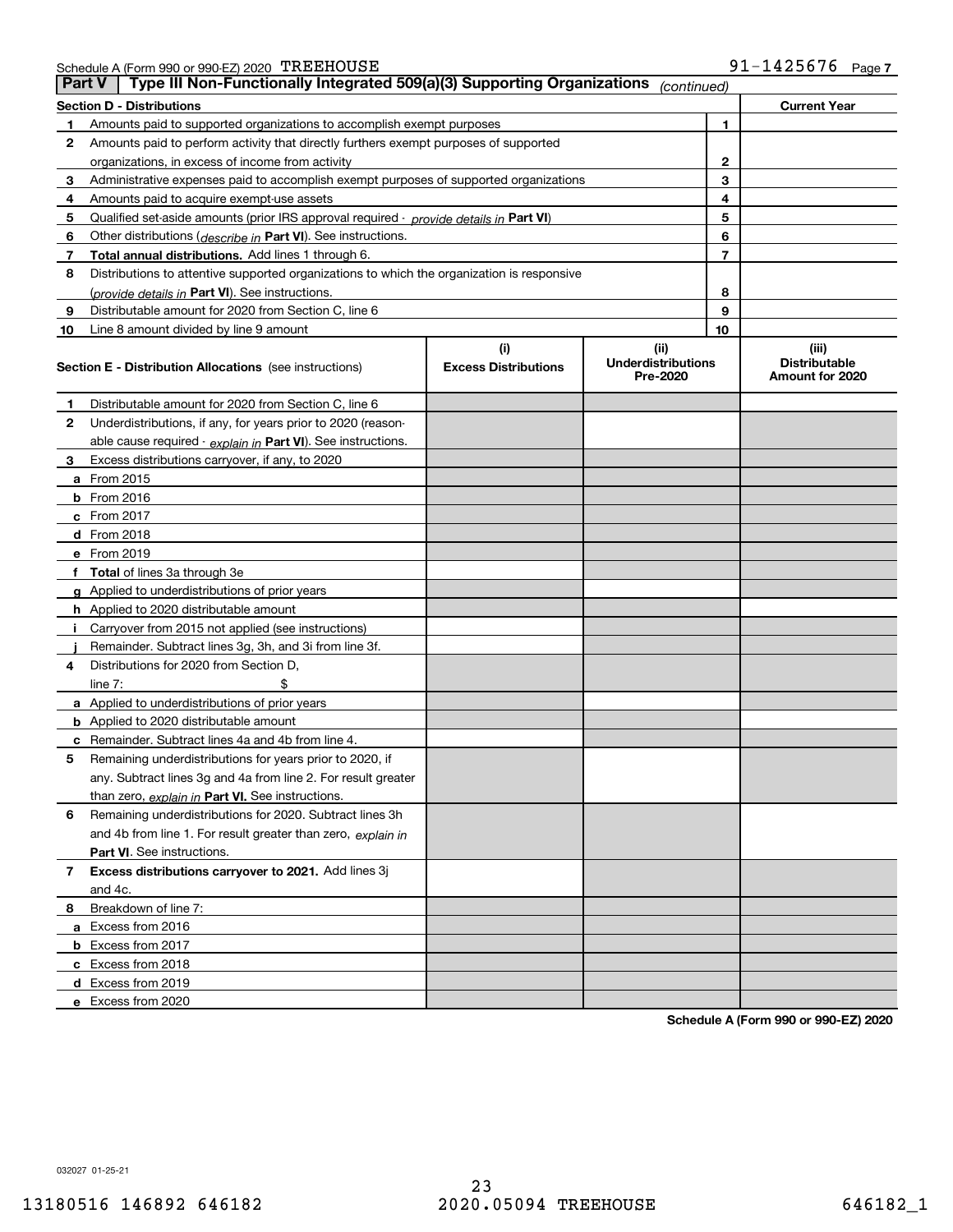**8**91-1425676

Part VI | Supplemental Information. Provide the explanations required by Part II, line 10; Part II, line 17a or 17b; Part III, line 12; Part IV, Section A, lines 1, 2, 3b, 3c, 4b, 4c, 5a, 6, 9a, 9b, 9c, 11a, 11b, and 11c; Part IV, Section B, lines 1 and 2; Part IV, Section C, line 1; Part IV, Section D, lines 2 and 3; Part IV, Section E, lines 1c, 2a, 2b, 3a, and 3b; Part V, line 1; Part V, Section B, line 1e; Part V, Section D, lines 5, 6, and 8; and Part V, Section E, lines 2, 5, and 6. Also complete this part for any additional information. (See instructions.)

#### PART II, SHORT YEAR EXPLANATION:

CURRENT TAX YEAR IS A SHORT YEAR (OCTOBER 1,2020 TO JUNE 30, 2021).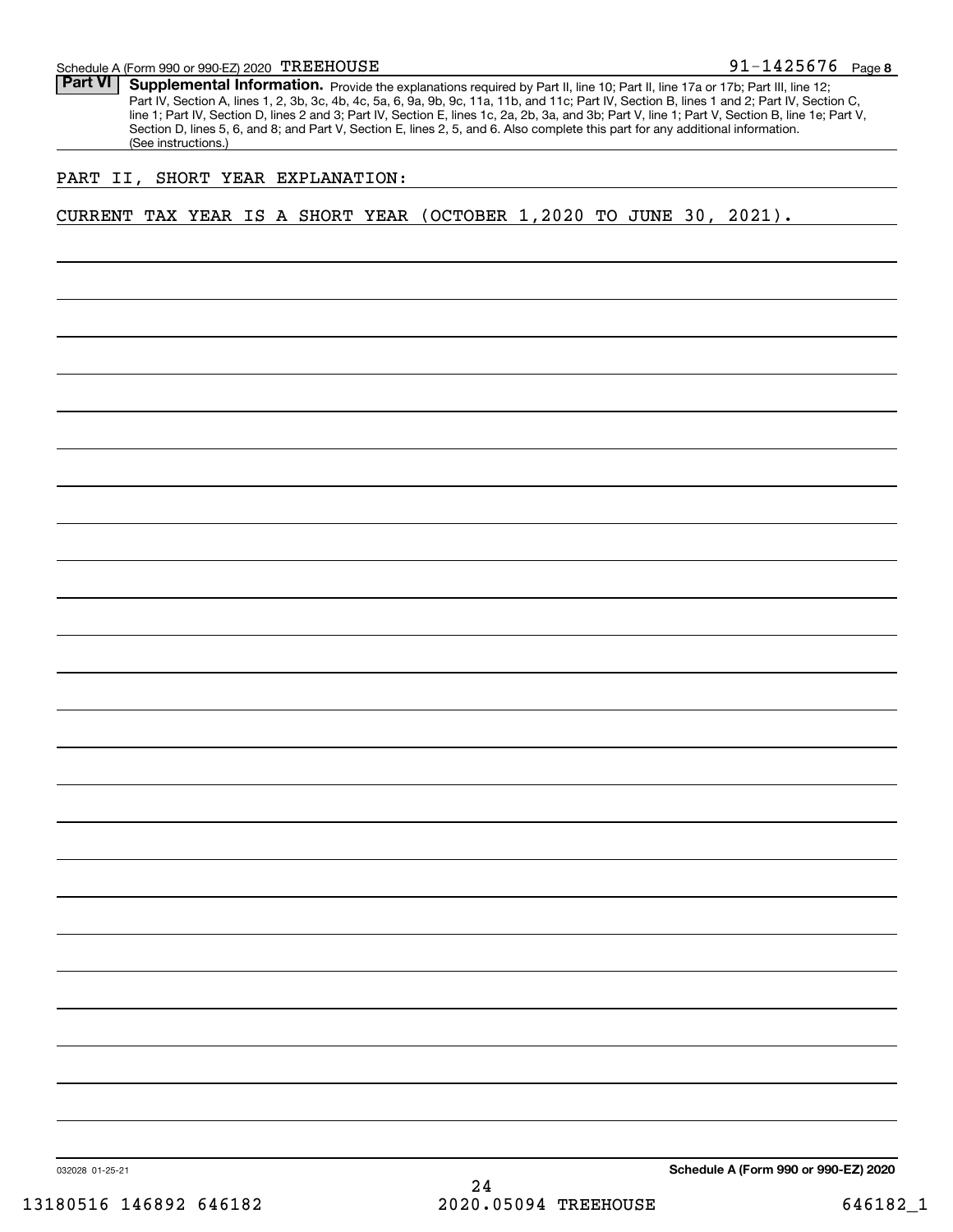Department of the Treasury Internal Revenue Service **(Form 990, 990-EZ, or 990-PF)**

Name of the organization

#### \*\* PUBLIC DISCLOSURE COPY \*\*

## **Schedule B Schedule of Contributors**

**| Attach to Form 990, Form 990-EZ, or Form 990-PF. | Go to www.irs.gov/Form990 for the latest information.** OMB No. 1545-0047

**2020**

**Employer identification number**

| 1425676- |  |
|----------|--|
|----------|--|

#### TREEHOUSE 2014 12:00 12:00 12:00 12:00 12:00 12:00 12:00 12:00 12:00 12:00 12:00 12:00 12:00 12:00 12:00 12:00

| <b>Organization type (check one):</b> |                                                                             |  |  |  |  |  |  |
|---------------------------------------|-----------------------------------------------------------------------------|--|--|--|--|--|--|
| Filers of:                            | Section:                                                                    |  |  |  |  |  |  |
| Form 990 or 990-EZ                    | $\boxed{\text{X}}$ 501(c)( 3) (enter number) organization                   |  |  |  |  |  |  |
|                                       | $4947(a)(1)$ nonexempt charitable trust not treated as a private foundation |  |  |  |  |  |  |
|                                       | 527 political organization                                                  |  |  |  |  |  |  |
| Form 990-PF                           | 501(c)(3) exempt private foundation                                         |  |  |  |  |  |  |
|                                       | 4947(a)(1) nonexempt charitable trust treated as a private foundation       |  |  |  |  |  |  |
|                                       | 501(c)(3) taxable private foundation                                        |  |  |  |  |  |  |

Check if your organization is covered by the **General Rule** or a **Special Rule. Note:**  Only a section 501(c)(7), (8), or (10) organization can check boxes for both the General Rule and a Special Rule. See instructions.

#### **General Rule**

 $\mathcal{L}^{\text{max}}$ 

For an organization filing Form 990, 990-EZ, or 990-PF that received, during the year, contributions totaling \$5,000 or more (in money or property) from any one contributor. Complete Parts I and II. See instructions for determining a contributor's total contributions.

#### **Special Rules**

any one contributor, during the year, total contributions of the greater of  $\,$  (1) \$5,000; or **(2)** 2% of the amount on (i) Form 990, Part VIII, line 1h;  $\boxed{\textbf{X}}$  For an organization described in section 501(c)(3) filing Form 990 or 990-EZ that met the 33 1/3% support test of the regulations under sections 509(a)(1) and 170(b)(1)(A)(vi), that checked Schedule A (Form 990 or 990-EZ), Part II, line 13, 16a, or 16b, and that received from or (ii) Form 990-EZ, line 1. Complete Parts I and II.

For an organization described in section 501(c)(7), (8), or (10) filing Form 990 or 990-EZ that received from any one contributor, during the year, total contributions of more than \$1,000 exclusively for religious, charitable, scientific, literary, or educational purposes, or for the prevention of cruelty to children or animals. Complete Parts I (entering "N/A" in column (b) instead of the contributor name and address), II, and III.  $\mathcal{L}^{\text{max}}$ 

purpose. Don't complete any of the parts unless the **General Rule** applies to this organization because it received *nonexclusively* year, contributions <sub>exclusively</sub> for religious, charitable, etc., purposes, but no such contributions totaled more than \$1,000. If this box is checked, enter here the total contributions that were received during the year for an  $\;$ exclusively religious, charitable, etc., For an organization described in section 501(c)(7), (8), or (10) filing Form 990 or 990-EZ that received from any one contributor, during the religious, charitable, etc., contributions totaling \$5,000 or more during the year  $\Box$ — $\Box$   $\Box$  $\mathcal{L}^{\text{max}}$ 

**Caution:**  An organization that isn't covered by the General Rule and/or the Special Rules doesn't file Schedule B (Form 990, 990-EZ, or 990-PF),  **must** but it answer "No" on Part IV, line 2, of its Form 990; or check the box on line H of its Form 990-EZ or on its Form 990-PF, Part I, line 2, to certify that it doesn't meet the filing requirements of Schedule B (Form 990, 990-EZ, or 990-PF).

**For Paperwork Reduction Act Notice, see the instructions for Form 990, 990-EZ, or 990-PF. Schedule B (Form 990, 990-EZ, or 990-PF) (2020)** LHA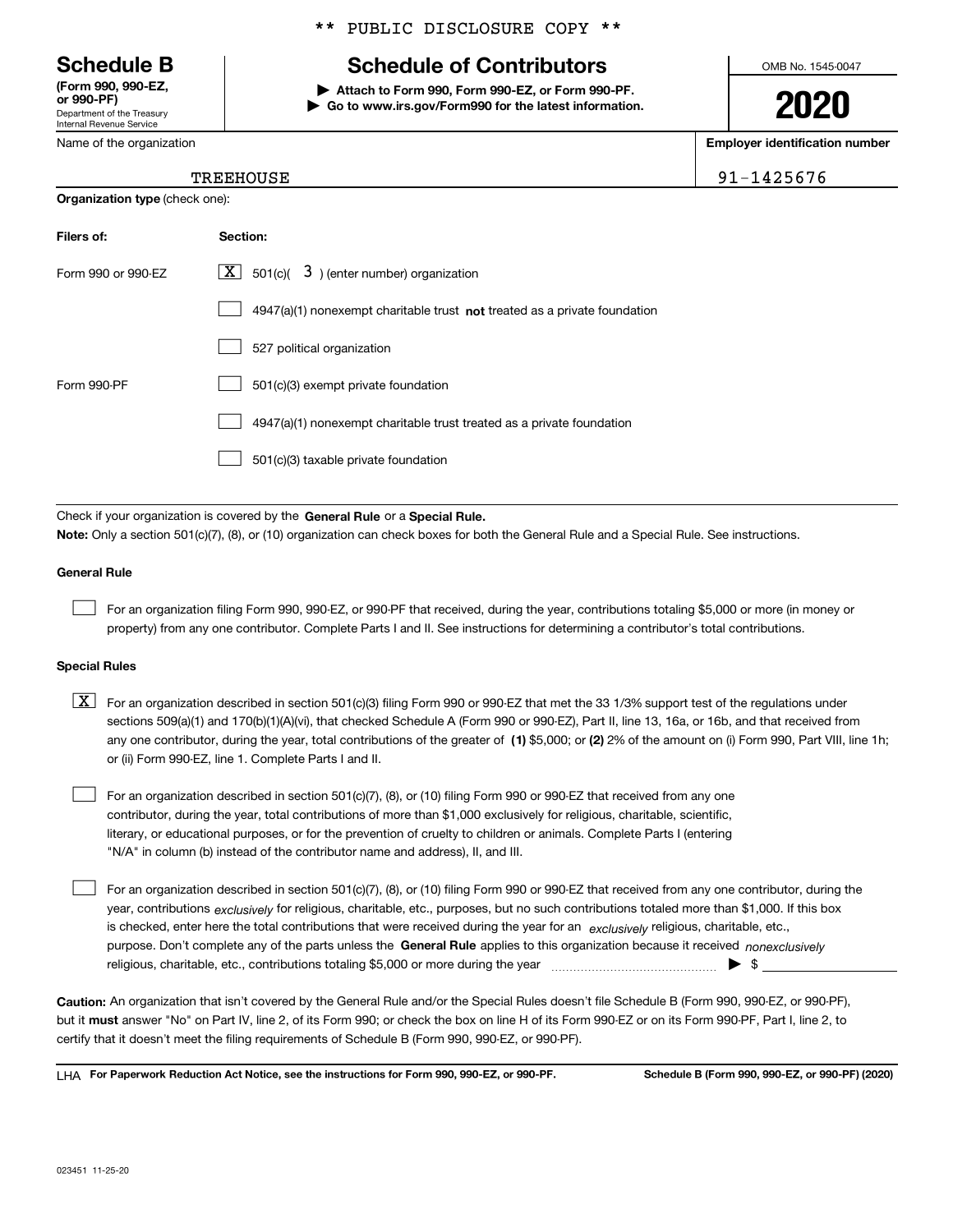### Schedule B (Form 990, 990-EZ, or 990-PF) (2020) Page 2

#### TREEHOUSE 91-1425676

|                  | Schedule B (Form 990, 990-EZ, or 990-PF) (2020)                                                       |                                   | Page 2                                                                                                    |
|------------------|-------------------------------------------------------------------------------------------------------|-----------------------------------|-----------------------------------------------------------------------------------------------------------|
|                  | Name of organization                                                                                  |                                   | <b>Employer identification number</b>                                                                     |
| <b>TREEHOUSE</b> |                                                                                                       |                                   | 91-1425676                                                                                                |
| Part I           | <b>Contributors</b> (see instructions). Use duplicate copies of Part I if additional space is needed. |                                   |                                                                                                           |
| (a)<br>No.       | (b)<br>Name, address, and ZIP + 4                                                                     | (c)<br><b>Total contributions</b> | (d)<br>Type of contribution                                                                               |
| 1                |                                                                                                       | 1,000,000.<br>\$                  | $\overline{\text{X}}$<br>Person<br>Payroll<br>Noncash<br>(Complete Part II for<br>noncash contributions.) |
| (a)<br>No.       | (b)<br>Name, address, and ZIP + 4                                                                     | (c)<br><b>Total contributions</b> | (d)<br>Type of contribution                                                                               |
| $\boldsymbol{2}$ |                                                                                                       | 335,406.<br>\$                    | $\overline{\text{X}}$<br>Person<br>Payroll<br>Noncash<br>(Complete Part II for<br>noncash contributions.) |
| (a)<br>No.       | (b)<br>Name, address, and ZIP + 4                                                                     | (c)<br><b>Total contributions</b> | (d)<br>Type of contribution                                                                               |
| 3                |                                                                                                       | 285, 100.<br>\$                   | $\overline{\text{X}}$<br>Person<br>Payroll<br>Noncash<br>(Complete Part II for<br>noncash contributions.) |
| (a)<br>No.       | (b)<br>Name, address, and ZIP + 4                                                                     | (c)<br><b>Total contributions</b> | (d)<br>Type of contribution                                                                               |
| 4                |                                                                                                       | 280,000.<br>\$                    | $\mathbf{X}$<br>Person<br>Payroll<br>Noncash<br>(Complete Part II for<br>noncash contributions.)          |
| (a)<br>No.       | (b)<br>Name, address, and ZIP + 4                                                                     | (c)<br><b>Total contributions</b> | (d)<br>Type of contribution                                                                               |
|                  |                                                                                                       | \$                                | Person<br>Payroll<br>Noncash<br>(Complete Part II for<br>noncash contributions.)                          |
| (a)<br>No.       | (b)<br>Name, address, and ZIP + 4                                                                     | (c)<br><b>Total contributions</b> | (d)<br>Type of contribution                                                                               |
|                  |                                                                                                       | \$                                | Person<br>Payroll<br>Noncash<br>(Complete Part II for<br>noncash contributions.)                          |

023452 11-25-20 **Schedule B (Form 990, 990-EZ, or 990-PF) (2020)**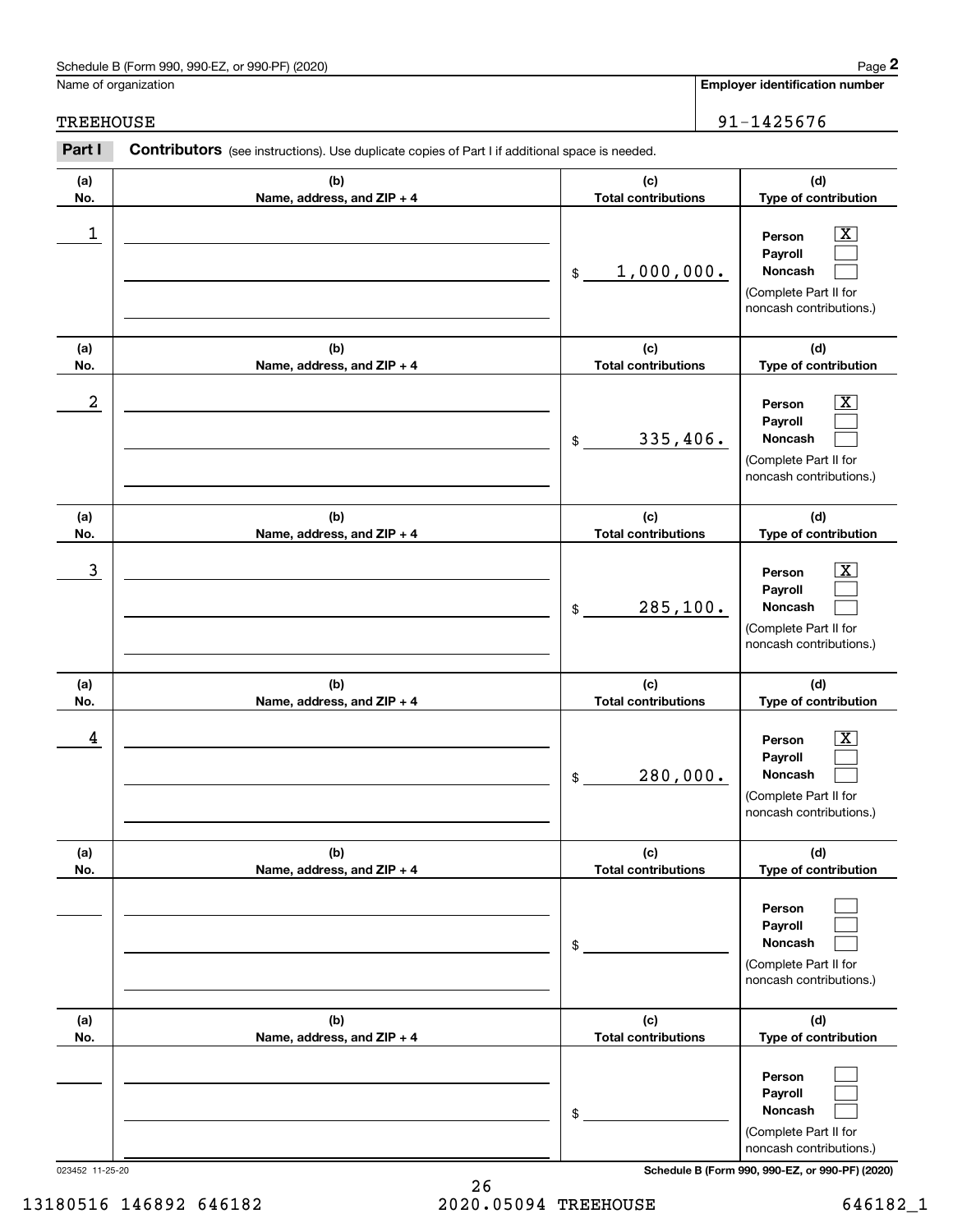| Schedule B (Form 990, 990-EZ,<br>or 990-PF) (2020) | Page |
|----------------------------------------------------|------|
|----------------------------------------------------|------|

|                              | Schedule B (Form 990, 990-EZ, or 990-PF) (2020)                                                     |                                                 | Page 3                                          |
|------------------------------|-----------------------------------------------------------------------------------------------------|-------------------------------------------------|-------------------------------------------------|
|                              | Name of organization                                                                                |                                                 | <b>Employer identification number</b>           |
| <b>TREEHOUSE</b>             |                                                                                                     |                                                 | 91-1425676                                      |
| Part II                      | Noncash Property (see instructions). Use duplicate copies of Part II if additional space is needed. |                                                 |                                                 |
| (a)<br>No.<br>from<br>Part I | (b)<br>Description of noncash property given                                                        | (c)<br>FMV (or estimate)<br>(See instructions.) | (d)<br>Date received                            |
|                              |                                                                                                     | \$                                              |                                                 |
| (a)<br>No.<br>from<br>Part I | (b)<br>Description of noncash property given                                                        | (c)<br>FMV (or estimate)<br>(See instructions.) | (d)<br>Date received                            |
|                              |                                                                                                     | \$                                              |                                                 |
| (a)<br>No.<br>from<br>Part I | (b)<br>Description of noncash property given                                                        | (c)<br>FMV (or estimate)<br>(See instructions.) | (d)<br>Date received                            |
|                              |                                                                                                     | \$                                              |                                                 |
| (a)<br>No.<br>from<br>Part I | (b)<br>Description of noncash property given                                                        | (c)<br>FMV (or estimate)<br>(See instructions.) | (d)<br>Date received                            |
|                              |                                                                                                     | \$                                              |                                                 |
| (a)<br>No.<br>from<br>Part I | (b)<br>Description of noncash property given                                                        | (c)<br>FMV (or estimate)<br>(See instructions.) | (d)<br>Date received                            |
|                              |                                                                                                     | \$                                              |                                                 |
| (a)<br>No.<br>from<br>Part I | (b)<br>Description of noncash property given                                                        | (c)<br>FMV (or estimate)<br>(See instructions.) | (d)<br>Date received                            |
|                              |                                                                                                     | \$                                              |                                                 |
| 023453 11-25-20              |                                                                                                     |                                                 | Schedule B (Form 990, 990-EZ, or 990-PF) (2020) |

27 13180516 146892 646182 2020.05094 TREEHOUSE 646182\_1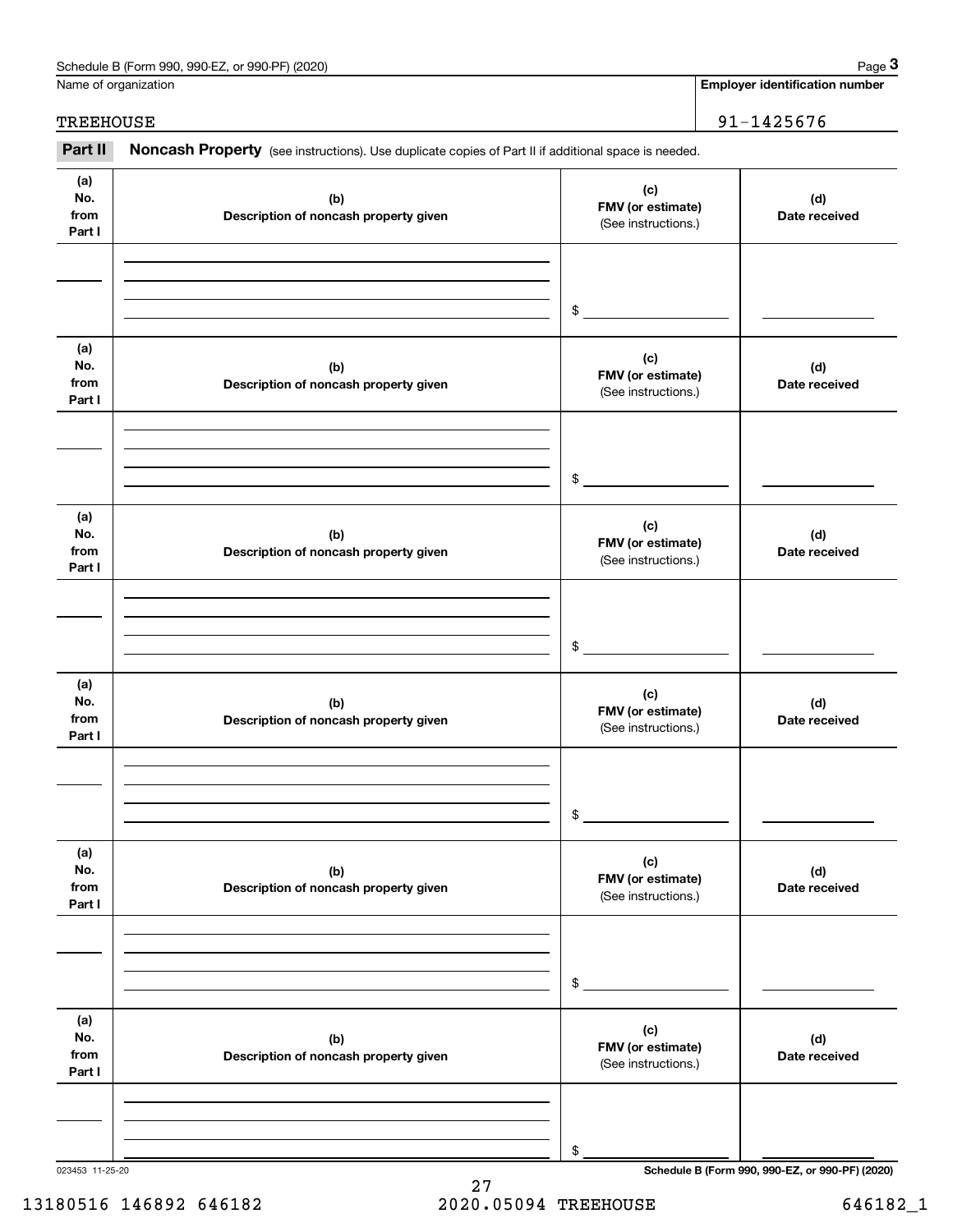|                  | Schedule B (Form 990, 990-EZ, or 990-PF) (2020)                                                                                                                                                                                                                              |                      |  | Page 4                                          |  |  |  |
|------------------|------------------------------------------------------------------------------------------------------------------------------------------------------------------------------------------------------------------------------------------------------------------------------|----------------------|--|-------------------------------------------------|--|--|--|
|                  | Name of organization                                                                                                                                                                                                                                                         |                      |  | <b>Employer identification number</b>           |  |  |  |
| <b>TREEHOUSE</b> |                                                                                                                                                                                                                                                                              |                      |  | 91-1425676                                      |  |  |  |
| Part III         | Exclusively religious, charitable, etc., contributions to organizations described in section 501(c)(7), (8), or (10) that total more than \$1,000 for the year<br>from any one contributor. Complete columns (a) through (e) and the following line entry. For organizations |                      |  |                                                 |  |  |  |
|                  | completing Part III, enter the total of exclusively religious, charitable, etc., contributions of \$1,000 or less for the year. (Enter this info. once.) \\$                                                                                                                 |                      |  |                                                 |  |  |  |
| $(a)$ No.        | Use duplicate copies of Part III if additional space is needed.                                                                                                                                                                                                              |                      |  |                                                 |  |  |  |
| from<br>Part I   | (b) Purpose of gift<br>(c) Use of gift                                                                                                                                                                                                                                       |                      |  | (d) Description of how gift is held             |  |  |  |
|                  |                                                                                                                                                                                                                                                                              |                      |  |                                                 |  |  |  |
|                  |                                                                                                                                                                                                                                                                              |                      |  |                                                 |  |  |  |
|                  |                                                                                                                                                                                                                                                                              |                      |  |                                                 |  |  |  |
|                  |                                                                                                                                                                                                                                                                              | (e) Transfer of gift |  |                                                 |  |  |  |
|                  |                                                                                                                                                                                                                                                                              |                      |  |                                                 |  |  |  |
|                  | Transferee's name, address, and ZIP + 4                                                                                                                                                                                                                                      |                      |  | Relationship of transferor to transferee        |  |  |  |
|                  |                                                                                                                                                                                                                                                                              |                      |  |                                                 |  |  |  |
|                  |                                                                                                                                                                                                                                                                              |                      |  |                                                 |  |  |  |
| (a) No.          |                                                                                                                                                                                                                                                                              |                      |  |                                                 |  |  |  |
| from<br>Part I   | (b) Purpose of gift                                                                                                                                                                                                                                                          | (c) Use of gift      |  | (d) Description of how gift is held             |  |  |  |
|                  |                                                                                                                                                                                                                                                                              |                      |  |                                                 |  |  |  |
|                  |                                                                                                                                                                                                                                                                              |                      |  |                                                 |  |  |  |
|                  |                                                                                                                                                                                                                                                                              |                      |  |                                                 |  |  |  |
|                  |                                                                                                                                                                                                                                                                              | (e) Transfer of gift |  |                                                 |  |  |  |
|                  |                                                                                                                                                                                                                                                                              |                      |  |                                                 |  |  |  |
|                  | Transferee's name, address, and ZIP + 4                                                                                                                                                                                                                                      |                      |  | Relationship of transferor to transferee        |  |  |  |
|                  |                                                                                                                                                                                                                                                                              |                      |  |                                                 |  |  |  |
|                  |                                                                                                                                                                                                                                                                              |                      |  |                                                 |  |  |  |
| (a) No.          |                                                                                                                                                                                                                                                                              |                      |  |                                                 |  |  |  |
| from<br>Part I   | (b) Purpose of gift                                                                                                                                                                                                                                                          | (c) Use of gift      |  | (d) Description of how gift is held             |  |  |  |
|                  |                                                                                                                                                                                                                                                                              |                      |  |                                                 |  |  |  |
|                  |                                                                                                                                                                                                                                                                              |                      |  |                                                 |  |  |  |
|                  |                                                                                                                                                                                                                                                                              |                      |  |                                                 |  |  |  |
|                  |                                                                                                                                                                                                                                                                              | (e) Transfer of gift |  |                                                 |  |  |  |
|                  |                                                                                                                                                                                                                                                                              |                      |  |                                                 |  |  |  |
|                  | Transferee's name, address, and ZIP + 4                                                                                                                                                                                                                                      |                      |  | Relationship of transferor to transferee        |  |  |  |
|                  |                                                                                                                                                                                                                                                                              |                      |  |                                                 |  |  |  |
|                  |                                                                                                                                                                                                                                                                              |                      |  |                                                 |  |  |  |
| (a) No.<br>from  |                                                                                                                                                                                                                                                                              |                      |  |                                                 |  |  |  |
| Part I           | (b) Purpose of gift                                                                                                                                                                                                                                                          | (c) Use of gift      |  | (d) Description of how gift is held             |  |  |  |
|                  |                                                                                                                                                                                                                                                                              |                      |  |                                                 |  |  |  |
|                  |                                                                                                                                                                                                                                                                              |                      |  |                                                 |  |  |  |
|                  |                                                                                                                                                                                                                                                                              |                      |  |                                                 |  |  |  |
|                  | (e) Transfer of gift                                                                                                                                                                                                                                                         |                      |  |                                                 |  |  |  |
|                  |                                                                                                                                                                                                                                                                              |                      |  |                                                 |  |  |  |
|                  | Transferee's name, address, and ZIP + 4                                                                                                                                                                                                                                      |                      |  | Relationship of transferor to transferee        |  |  |  |
|                  |                                                                                                                                                                                                                                                                              |                      |  |                                                 |  |  |  |
|                  |                                                                                                                                                                                                                                                                              |                      |  |                                                 |  |  |  |
| 023454 11-25-20  |                                                                                                                                                                                                                                                                              |                      |  | Schedule B (Form 990, 990-EZ, or 990-PF) (2020) |  |  |  |
|                  |                                                                                                                                                                                                                                                                              |                      |  |                                                 |  |  |  |

28 13180516 146892 646182 2020.05094 TREEHOUSE 646182\_1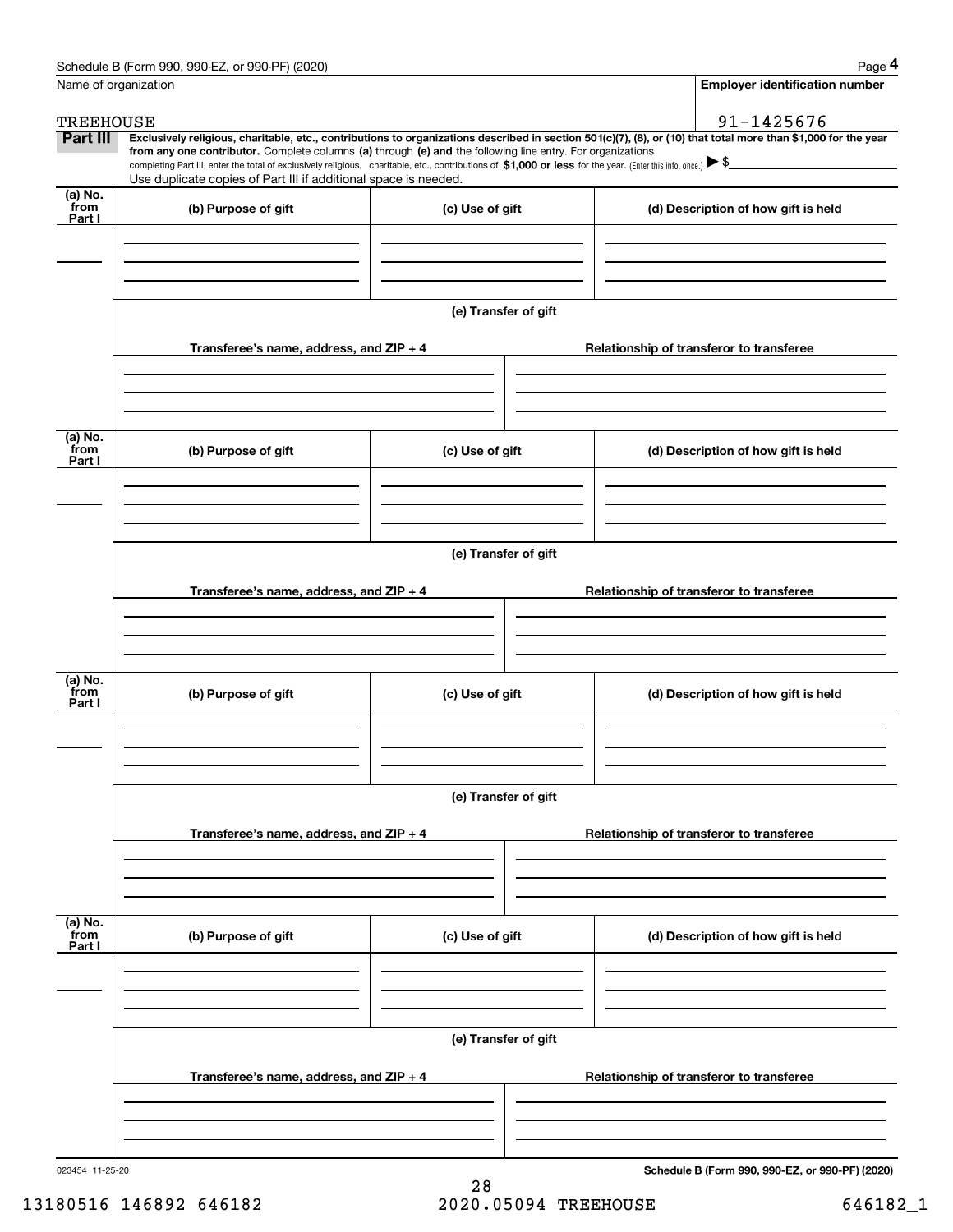### **SCHEDULE C**

**(Form 990 or 990-EZ)**

## **Political Campaign and Lobbying Activities**

**For Organizations Exempt From Income Tax Under section 501(c) and section 527** ▶ Complete if the organization is described below. ▶ Attach to Form 990 or Form 990-EZ.

Department of the Treasury Internal Revenue Service

**| Go to www.irs.gov/Form990 for instructions and the latest information.**

**Open to Public Inspection2020**

OMB No. 1545-0047

**If the organization answered "Yes," on Form 990, Part IV, line 3, or Form 990-EZ, Part V, line 46 (Political Campaign Activities), then**

● Section 501(c)(3) organizations: Complete Parts I-A and B. Do not complete Part I-C.

● Section 501(c) (other than section 501(c)(3)) organizations: Complete Parts I-A and C below. Do not complete Part I-B.

● Section 527 organizations: Complete Part I-A only.

**If the organization answered "Yes," on Form 990, Part IV, line 4, or Form 990-EZ, Part VI, line 47 (Lobbying Activities), then**

● Section 501(c)(3) organizations that have filed Form 5768 (election under section 501(h)): Complete Part II-A. Do not complete Part II-B.

¥ Section 501(c)(3) organizations that have NOT filed Form 5768 (election under section 501(h)): Complete Part II-B. Do not complete Part II-A.

#### **If the organization answered "Yes," on Form 990, Part IV, line 5 (Proxy Tax) (See separate instructions) or Form 990-EZ, Part V, line 35c (Proxy Tax) (See separate instructions), then**

● Section 501(c)(4), (5), or (6) organizations: Complete Part III.

|    | Name of organization                                                                                                                                                                                                                                                                                                                                                                                                                                                                                                                                 |                                                                                               |           |                                                                             | <b>Employer identification number</b>                                                                                                                       |
|----|------------------------------------------------------------------------------------------------------------------------------------------------------------------------------------------------------------------------------------------------------------------------------------------------------------------------------------------------------------------------------------------------------------------------------------------------------------------------------------------------------------------------------------------------------|-----------------------------------------------------------------------------------------------|-----------|-----------------------------------------------------------------------------|-------------------------------------------------------------------------------------------------------------------------------------------------------------|
|    | <b>TREEHOUSE</b>                                                                                                                                                                                                                                                                                                                                                                                                                                                                                                                                     |                                                                                               |           |                                                                             | 91-1425676                                                                                                                                                  |
|    | <b>Part I-A</b>                                                                                                                                                                                                                                                                                                                                                                                                                                                                                                                                      | Complete if the organization is exempt under section 501(c) or is a section 527 organization. |           |                                                                             |                                                                                                                                                             |
|    | 1 Provide a description of the organization's direct and indirect political campaign activities in Part IV.<br>2 Political campaign activity expenditures<br>3 Volunteer hours for political campaign activities [11] [12] [12] Columbian material in the value of the value of the value of the value of value of the value of the value of the value of value of value of value of value                                                                                                                                                           |                                                                                               |           |                                                                             |                                                                                                                                                             |
|    | $ $ Part I-B $ $                                                                                                                                                                                                                                                                                                                                                                                                                                                                                                                                     | Complete if the organization is exempt under section 501(c)(3).                               |           |                                                                             |                                                                                                                                                             |
|    | <b>b</b> If "Yes," describe in Part IV.                                                                                                                                                                                                                                                                                                                                                                                                                                                                                                              |                                                                                               |           |                                                                             | <b>Yes</b><br>No<br>Yes<br>No                                                                                                                               |
|    | Part I-C                                                                                                                                                                                                                                                                                                                                                                                                                                                                                                                                             | Complete if the organization is exempt under section 501(c), except section 501(c)(3).        |           |                                                                             |                                                                                                                                                             |
|    |                                                                                                                                                                                                                                                                                                                                                                                                                                                                                                                                                      |                                                                                               |           |                                                                             |                                                                                                                                                             |
|    | 2 Enter the amount of the filing organization's funds contributed to other organizations for section 527                                                                                                                                                                                                                                                                                                                                                                                                                                             |                                                                                               |           |                                                                             |                                                                                                                                                             |
|    | exempt function activities                                                                                                                                                                                                                                                                                                                                                                                                                                                                                                                           |                                                                                               |           |                                                                             | $\blacktriangleright$ \$                                                                                                                                    |
|    | 3 Total exempt function expenditures. Add lines 1 and 2. Enter here and on Form 1120-POL,                                                                                                                                                                                                                                                                                                                                                                                                                                                            |                                                                                               |           |                                                                             |                                                                                                                                                             |
|    |                                                                                                                                                                                                                                                                                                                                                                                                                                                                                                                                                      |                                                                                               |           |                                                                             |                                                                                                                                                             |
| 5. | Enter the names, addresses and employer identification number (EIN) of all section 527 political organizations to which the filing organization<br>made payments. For each organization listed, enter the amount paid from the filing organization's funds. Also enter the amount of political<br>contributions received that were promptly and directly delivered to a separate political organization, such as a separate segregated fund or a<br>political action committee (PAC). If additional space is needed, provide information in Part IV. |                                                                                               |           |                                                                             | Yes<br><b>No</b>                                                                                                                                            |
|    | (a) Name                                                                                                                                                                                                                                                                                                                                                                                                                                                                                                                                             | (b) Address                                                                                   | $(c)$ EIN | (d) Amount paid from<br>filing organization's<br>funds. If none, enter -0-. | (e) Amount of political<br>contributions received and<br>promptly and directly<br>delivered to a separate<br>political organization.<br>If none, enter -0-. |
|    |                                                                                                                                                                                                                                                                                                                                                                                                                                                                                                                                                      |                                                                                               |           |                                                                             |                                                                                                                                                             |
|    |                                                                                                                                                                                                                                                                                                                                                                                                                                                                                                                                                      |                                                                                               |           |                                                                             |                                                                                                                                                             |
|    |                                                                                                                                                                                                                                                                                                                                                                                                                                                                                                                                                      |                                                                                               |           |                                                                             |                                                                                                                                                             |
|    |                                                                                                                                                                                                                                                                                                                                                                                                                                                                                                                                                      |                                                                                               |           |                                                                             |                                                                                                                                                             |
|    |                                                                                                                                                                                                                                                                                                                                                                                                                                                                                                                                                      |                                                                                               |           |                                                                             |                                                                                                                                                             |
|    |                                                                                                                                                                                                                                                                                                                                                                                                                                                                                                                                                      |                                                                                               |           |                                                                             |                                                                                                                                                             |

**For Paperwork Reduction Act Notice, see the Instructions for Form 990 or 990-EZ. Schedule C (Form 990 or 990-EZ) 2020** LHA

032041 12-02-20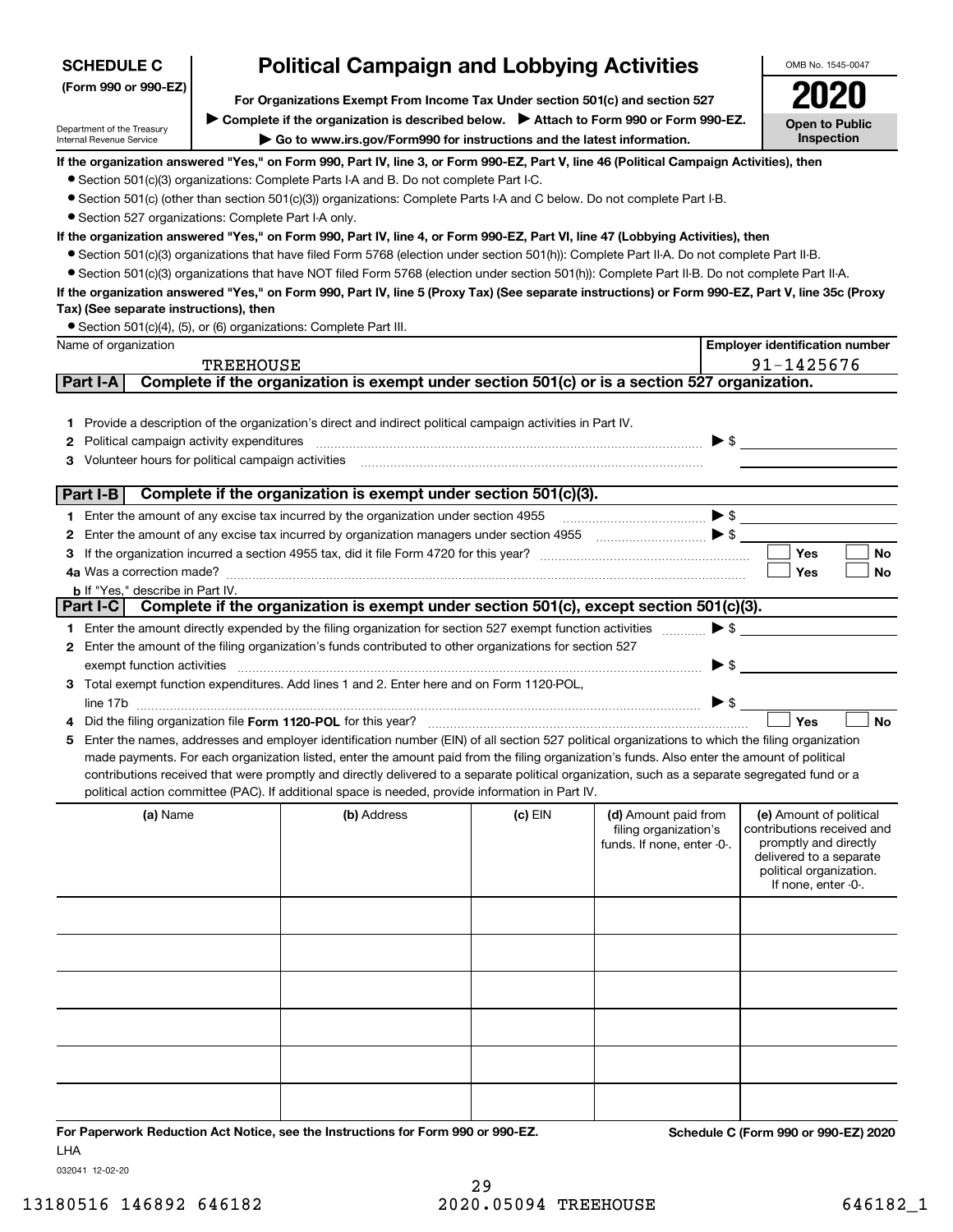| Schedule C (Form 990 or 990-EZ) 2020 TREEHOUSE                                                                                      |                                        |                                                                                  |                                                                                                                                   |                                        | $91 - 1425676$ Page 2          |  |  |
|-------------------------------------------------------------------------------------------------------------------------------------|----------------------------------------|----------------------------------------------------------------------------------|-----------------------------------------------------------------------------------------------------------------------------------|----------------------------------------|--------------------------------|--|--|
| Complete if the organization is exempt under section 501(c)(3) and filed Form 5768 (election under<br>Part II-A<br>section 501(h)). |                                        |                                                                                  |                                                                                                                                   |                                        |                                |  |  |
| A Check $\blacktriangleright$                                                                                                       |                                        |                                                                                  | if the filing organization belongs to an affiliated group (and list in Part IV each affiliated group member's name, address, EIN, |                                        |                                |  |  |
| expenses, and share of excess lobbying expenditures).                                                                               |                                        |                                                                                  |                                                                                                                                   |                                        |                                |  |  |
| <b>B</b> Check $\blacktriangleright$                                                                                                |                                        | if the filing organization checked box A and "limited control" provisions apply. |                                                                                                                                   |                                        |                                |  |  |
|                                                                                                                                     | <b>Limits on Lobbying Expenditures</b> | (The term "expenditures" means amounts paid or incurred.)                        |                                                                                                                                   | (a) Filing<br>organization's<br>totals | (b) Affiliated group<br>totals |  |  |
| 1a Total lobbying expenditures to influence public opinion (grassroots lobbying)                                                    |                                        |                                                                                  |                                                                                                                                   | 0.                                     |                                |  |  |
| <b>b</b> Total lobbying expenditures to influence a legislative body (direct lobbying)                                              |                                        |                                                                                  |                                                                                                                                   | 33,000.                                |                                |  |  |
| с                                                                                                                                   |                                        |                                                                                  |                                                                                                                                   | 33,000.                                |                                |  |  |
| d Other exempt purpose expenditures                                                                                                 |                                        |                                                                                  |                                                                                                                                   | 7,754,283.                             |                                |  |  |
|                                                                                                                                     |                                        |                                                                                  |                                                                                                                                   | 7,787,283.                             |                                |  |  |
| f Lobbying nontaxable amount. Enter the amount from the following table in both columns.                                            |                                        |                                                                                  |                                                                                                                                   | 539,364.                               |                                |  |  |
| If the amount on line 1e, column (a) or (b) is:                                                                                     |                                        | The lobbying nontaxable amount is:                                               |                                                                                                                                   |                                        |                                |  |  |
| Not over \$500,000                                                                                                                  |                                        | 20% of the amount on line 1e.                                                    |                                                                                                                                   |                                        |                                |  |  |
| Over \$500,000 but not over \$1,000,000                                                                                             |                                        | \$100,000 plus 15% of the excess over \$500,000.                                 |                                                                                                                                   |                                        |                                |  |  |
| Over \$1,000,000 but not over \$1,500,000                                                                                           |                                        | \$175,000 plus 10% of the excess over \$1,000,000.                               |                                                                                                                                   |                                        |                                |  |  |
| Over \$1,500,000 but not over \$17,000,000                                                                                          |                                        | \$225,000 plus 5% of the excess over \$1,500,000.                                |                                                                                                                                   |                                        |                                |  |  |
| Over \$17,000,000                                                                                                                   | \$1,000,000.                           |                                                                                  |                                                                                                                                   |                                        |                                |  |  |
|                                                                                                                                     |                                        |                                                                                  |                                                                                                                                   |                                        |                                |  |  |
| g Grassroots nontaxable amount (enter 25% of line 1f)                                                                               |                                        |                                                                                  |                                                                                                                                   | 134,841.                               |                                |  |  |
| h Subtract line 1g from line 1a. If zero or less, enter -0-                                                                         |                                        |                                                                                  |                                                                                                                                   | 0.                                     |                                |  |  |
| i Subtract line 1f from line 1c. If zero or less, enter -0-                                                                         |                                        |                                                                                  |                                                                                                                                   | 0.                                     |                                |  |  |
| If there is an amount other than zero on either line 1h or line 1i, did the organization file Form 4720                             |                                        |                                                                                  |                                                                                                                                   |                                        |                                |  |  |
| reporting section 4911 tax for this year?                                                                                           |                                        |                                                                                  |                                                                                                                                   |                                        | Yes<br>No                      |  |  |
|                                                                                                                                     |                                        | 4-Year Averaging Period Under Section 501(h)                                     |                                                                                                                                   |                                        |                                |  |  |
| (Some organizations that made a section 501(h) election do not have to complete all of the five columns below.                      |                                        | See the separate instructions for lines 2a through 2f.)                          |                                                                                                                                   |                                        |                                |  |  |
|                                                                                                                                     |                                        | Lobbying Expenditures During 4-Year Averaging Period                             |                                                                                                                                   |                                        |                                |  |  |
| Calendar year<br>(or fiscal year beginning in)                                                                                      | (a) $2017$                             | (b) 2018                                                                         | $(c)$ 2019                                                                                                                        | $(d)$ 2020                             | (e) Total                      |  |  |
| 2a Lobbying nontaxable amount                                                                                                       | 772,108.                               | 747,324.                                                                         | 769,460.                                                                                                                          |                                        | 539, 364.   2, 828, 256.       |  |  |
| <b>b</b> Lobbying ceiling amount<br>(150% of line 2a, column(e))                                                                    |                                        |                                                                                  |                                                                                                                                   |                                        | 4, 242, 384.                   |  |  |
| c Total lobbying expenditures                                                                                                       | 47,281.                                | 57,867.                                                                          | 48,768.                                                                                                                           | 33,000.                                | 186,916.                       |  |  |
| d Grassroots nontaxable amount                                                                                                      | 193,027.                               | 186,831.                                                                         | 192,365.                                                                                                                          | 134,841.                               | 707,064.                       |  |  |
| e Grassroots ceiling amount                                                                                                         |                                        |                                                                                  |                                                                                                                                   |                                        |                                |  |  |
| (150% of line 2d, column (e))                                                                                                       |                                        |                                                                                  |                                                                                                                                   |                                        | 1,060,596.                     |  |  |
| f Grassroots lobbying expenditures                                                                                                  |                                        |                                                                                  |                                                                                                                                   |                                        |                                |  |  |

**Schedule C (Form 990 or 990-EZ) 2020**

032042 12-02-20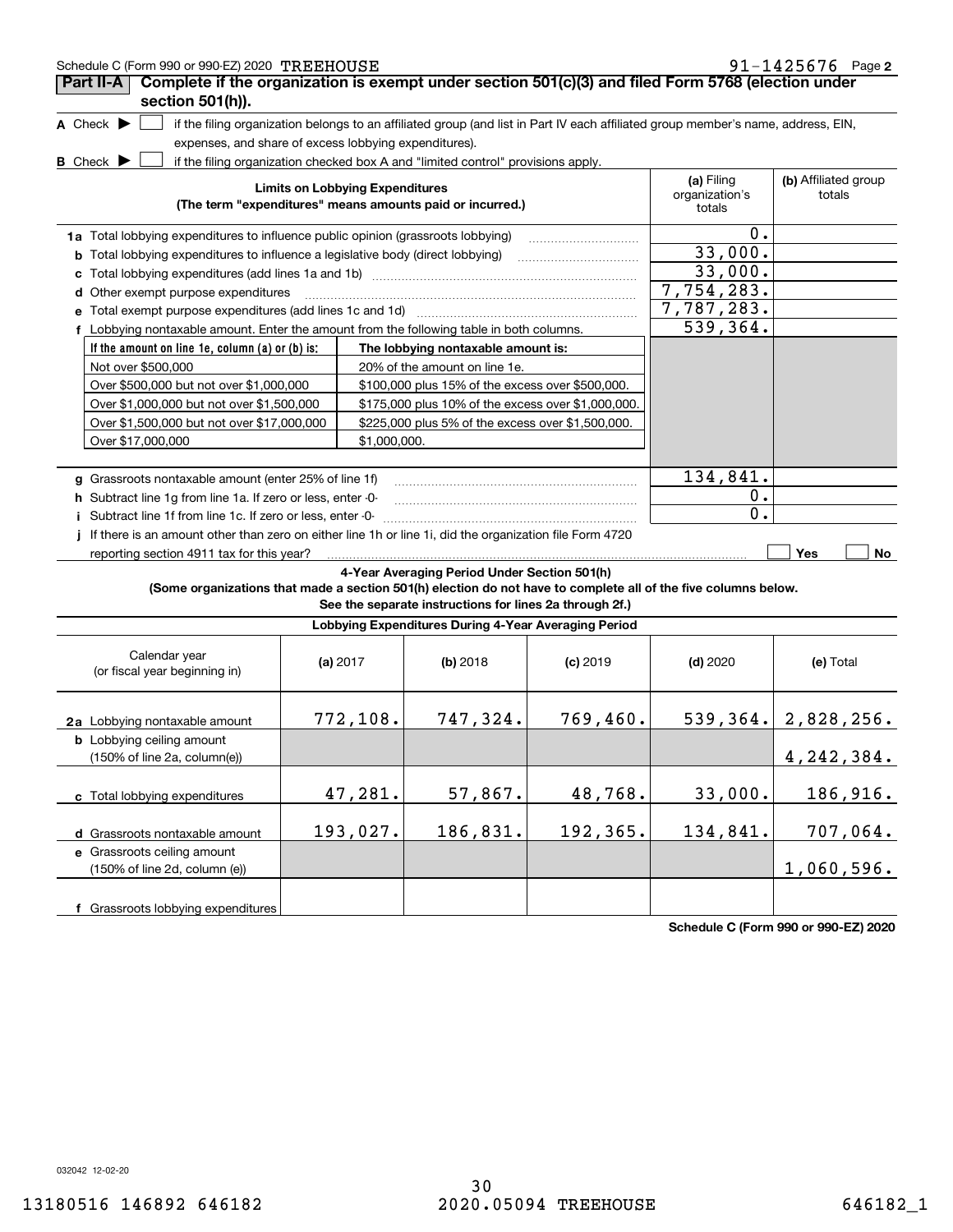#### **Part II-B** Complete if the organization is exempt under section 501(c)(3) and has NOT filed Form 5768 **(election under section 501(h)).**

|              | For each "Yes" response on lines 1a through 1i below, provide in Part IV a detailed description                                                                                                                                                                                                                                                                    | (a) |                |     | (b)    |
|--------------|--------------------------------------------------------------------------------------------------------------------------------------------------------------------------------------------------------------------------------------------------------------------------------------------------------------------------------------------------------------------|-----|----------------|-----|--------|
|              | of the lobbying activity.                                                                                                                                                                                                                                                                                                                                          | Yes | No             |     | Amount |
| 1.           | During the year, did the filing organization attempt to influence foreign, national, state, or<br>local legislation, including any attempt to influence public opinion on a legislative matter<br>or referendum, through the use of:                                                                                                                               |     |                |     |        |
|              | <b>b</b> Paid staff or management (include compensation in expenses reported on lines 1c through 1i)?                                                                                                                                                                                                                                                              |     |                |     |        |
|              |                                                                                                                                                                                                                                                                                                                                                                    |     |                |     |        |
|              |                                                                                                                                                                                                                                                                                                                                                                    |     |                |     |        |
|              | e Publications, or published or broadcast statements?                                                                                                                                                                                                                                                                                                              |     |                |     |        |
|              | f Grants to other organizations for lobbying purposes?                                                                                                                                                                                                                                                                                                             |     |                |     |        |
|              | g Direct contact with legislators, their staffs, government officials, or a legislative body?                                                                                                                                                                                                                                                                      |     |                |     |        |
|              | h Rallies, demonstrations, seminars, conventions, speeches, lectures, or any similar means?                                                                                                                                                                                                                                                                        |     |                |     |        |
|              | <i>i</i> Other activities?<br>$\begin{bmatrix} \begin{bmatrix} 0 & 0 & 0 & 0 \\ 0 & 0 & 0 & 0 \\ 0 & 0 & 0 & 0 \\ 0 & 0 & 0 & 0 \\ 0 & 0 & 0 & 0 \\ 0 & 0 & 0 & 0 \\ 0 & 0 & 0 & 0 \\ 0 & 0 & 0 & 0 & 0 \\ 0 & 0 & 0 & 0 & 0 \\ 0 & 0 & 0 & 0 & 0 \\ 0 & 0 & 0 & 0 & 0 \\ 0 & 0 & 0 & 0 & 0 \\ 0 & 0 & 0 & 0 & 0 & 0 \\ 0 & 0 & 0 & 0 & 0 & 0 \\ 0 & 0 & 0 & 0 & $ |     |                |     |        |
|              |                                                                                                                                                                                                                                                                                                                                                                    |     |                |     |        |
|              | 2a Did the activities in line 1 cause the organization to be not described in section 501(c)(3)?                                                                                                                                                                                                                                                                   |     |                |     |        |
|              |                                                                                                                                                                                                                                                                                                                                                                    |     |                |     |        |
|              | c If "Yes," enter the amount of any tax incurred by organization managers under section 4912                                                                                                                                                                                                                                                                       |     |                |     |        |
|              | d If the filing organization incurred a section 4912 tax, did it file Form 4720 for this year?                                                                                                                                                                                                                                                                     |     |                |     |        |
|              | Part III-A Complete if the organization is exempt under section 501(c)(4), section 501(c)(5), or section                                                                                                                                                                                                                                                           |     |                |     |        |
|              | $501(c)(6)$ .                                                                                                                                                                                                                                                                                                                                                      |     |                |     |        |
|              |                                                                                                                                                                                                                                                                                                                                                                    |     |                | Yes | No     |
| 1            |                                                                                                                                                                                                                                                                                                                                                                    |     | 1              |     |        |
| $\mathbf{2}$ |                                                                                                                                                                                                                                                                                                                                                                    |     | $\mathbf{2}$   |     |        |
| 3            | Did the organization agree to carry over lobbying and political campaign activity expenditures from the prior year?                                                                                                                                                                                                                                                |     | 3              |     |        |
|              | Complete if the organization is exempt under section 501(c)(4), section 501(c)(5), or section<br>Part III-B<br>501(c)(6) and if either (a) BOTH Part III-A, lines 1 and 2, are answered "No" OR (b) Part III-A, line 3, is<br>answered "Yes."                                                                                                                      |     |                |     |        |
| 1            | Dues, assessments and similar amounts from members [11] matter continuum matter and similar amounts and similar                                                                                                                                                                                                                                                    |     | 1              |     |        |
| 2            | Section 162(e) nondeductible lobbying and political expenditures (do not include amounts of political                                                                                                                                                                                                                                                              |     |                |     |        |
|              | expenses for which the section 527(f) tax was paid).                                                                                                                                                                                                                                                                                                               |     |                |     |        |
|              |                                                                                                                                                                                                                                                                                                                                                                    |     | 2a             |     |        |
|              | b Carryover from last year manufactured and contain a series of the contract of the contract of the contract of the contract of the contract of the contract of the contract of the contract of the contract of the contract o                                                                                                                                     |     | 2 <sub>b</sub> |     |        |
| c            | $\textbf{Total} \textcolor{red}{x_1 x_2 x_3 x_4 x_5 x_6 x_7 x_8 x_9 x_1 x_2 x_3 x_4 x_5 x_6 x_7 x_8 x_9 x_1 x_2 x_3 x_4 x_5 x_6 x_7 x_8 x_9 x_1 x_2 x_3 x_4 x_5 x_6 x_7 x_8 x_9 x_1 x_2 x_3 x_4 x_5 x_6 x_7 x_8 x_9 x_1 x_2 x_3 x_4 x_5 x_6 x_7 x_8 x_9 x_1 x_2 x_3 x_4 x_5 x_6 x_7 x_8 x_9 x_1 x_2 x_3 x_4 x_5 x_6 x$                                             |     | 2c             |     |        |
| з            | Aggregate amount reported in section 6033(e)(1)(A) notices of nondeductible section 162(e) dues                                                                                                                                                                                                                                                                    |     | 3              |     |        |
| 4            | If notices were sent and the amount on line 2c exceeds the amount on line 3, what portion of the excess                                                                                                                                                                                                                                                            |     |                |     |        |
|              | does the organization agree to carryover to the reasonable estimate of nondeductible lobbying and political                                                                                                                                                                                                                                                        |     |                |     |        |
|              | expenditure next year?                                                                                                                                                                                                                                                                                                                                             |     | 4              |     |        |
| 5            |                                                                                                                                                                                                                                                                                                                                                                    |     | 5              |     |        |
|              | <b>Supplemental Information</b><br> Part IV                                                                                                                                                                                                                                                                                                                        |     |                |     |        |
|              | Drovide the descriptions required for Dart LA Jine 1: Dart LR Jine 4: Dart LC Jine 5: Dart ILA (affiliated group list): Dart ILA Jines 1 and 2 (See                                                                                                                                                                                                                |     |                |     |        |

scriptions required for Part I-A, line 1; Part I-B, line 4; Part I-C, line 5; Part II-A (affiliated group list); Part II-A, lines 1 and 2 (See instructions); and Part II-B, line 1. Also, complete this part for any additional information.

**Schedule C (Form 990 or 990-EZ) 2020**

032043 12-02-20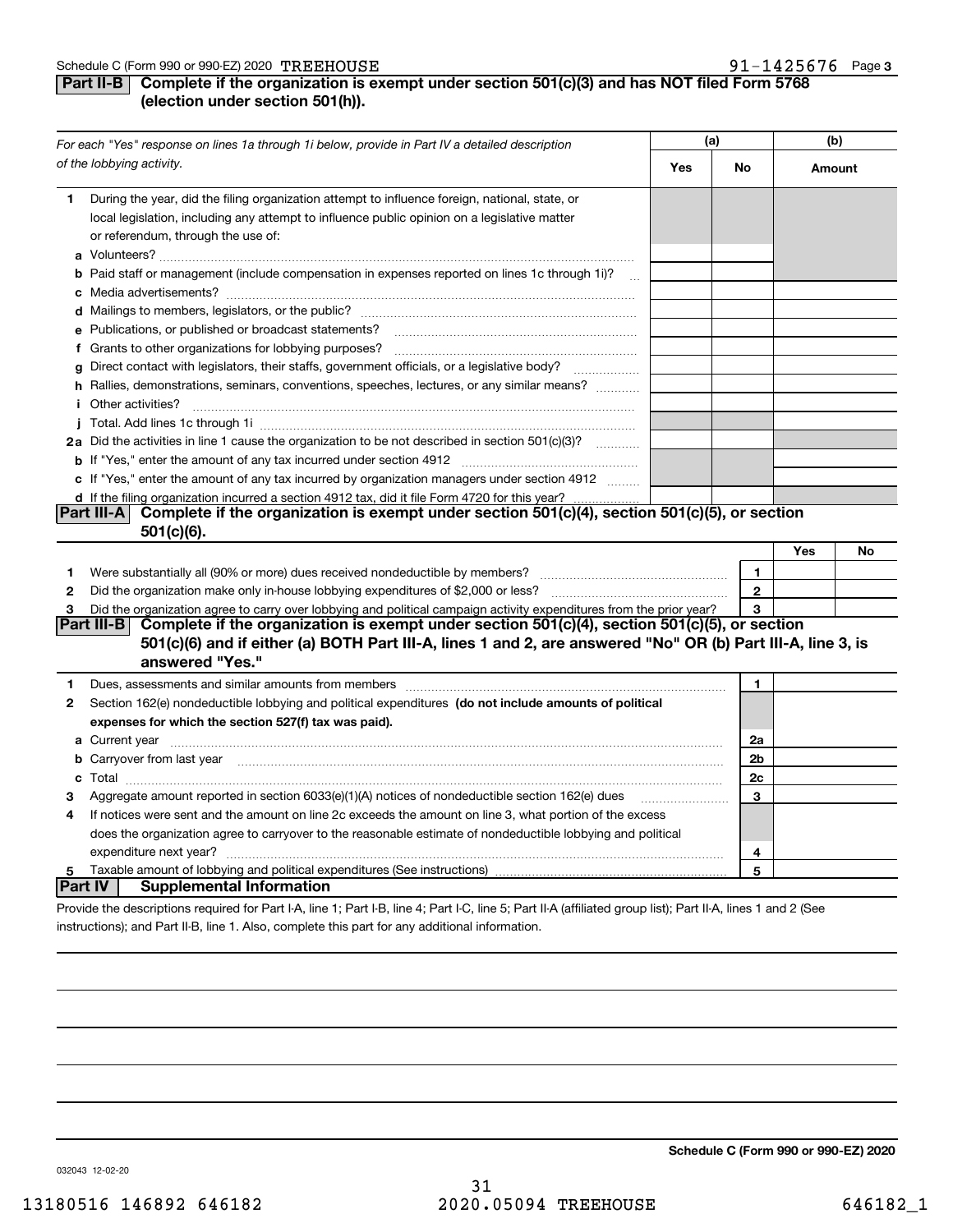Department of the Treasury Internal Revenue Service

| (Form 990) |  |
|------------|--|
|------------|--|

### **SCHEDULE D Supplemental Financial Statements**

(Form 990)<br>
Pepartment of the Treasury<br>
Department of the Treasury<br>
Department of the Treasury<br>
Department of the Treasury<br> **Co to www.irs.gov/Form990 for instructions and the latest information.**<br> **Co to www.irs.gov/Form9** 



**Name of the organization Employer identification number**

|         | <b>TREEHOUSE</b>                                                                                                                               |                         | 91-1425676                                         |
|---------|------------------------------------------------------------------------------------------------------------------------------------------------|-------------------------|----------------------------------------------------|
| Part I  | Organizations Maintaining Donor Advised Funds or Other Similar Funds or Accounts. Complete if the                                              |                         |                                                    |
|         | organization answered "Yes" on Form 990, Part IV, line 6.                                                                                      |                         |                                                    |
|         |                                                                                                                                                | (a) Donor advised funds | (b) Funds and other accounts                       |
| 1       |                                                                                                                                                |                         |                                                    |
| 2       | Aggregate value of contributions to (during year)                                                                                              |                         |                                                    |
| з       | Aggregate value of grants from (during year)                                                                                                   |                         |                                                    |
| 4       |                                                                                                                                                |                         |                                                    |
| 5       | Did the organization inform all donors and donor advisors in writing that the assets held in donor advised funds                               |                         |                                                    |
|         |                                                                                                                                                |                         | Yes<br>No                                          |
| 6       | Did the organization inform all grantees, donors, and donor advisors in writing that grant funds can be used only                              |                         |                                                    |
|         | for charitable purposes and not for the benefit of the donor or donor advisor, or for any other purpose conferring                             |                         |                                                    |
|         | impermissible private benefit?                                                                                                                 |                         | Yes<br>No                                          |
| Part II | Conservation Easements. Complete if the organization answered "Yes" on Form 990, Part IV, line 7.                                              |                         |                                                    |
| 1.      | Purpose(s) of conservation easements held by the organization (check all that apply).                                                          |                         |                                                    |
|         | Preservation of land for public use (for example, recreation or education)                                                                     |                         | Preservation of a historically important land area |
|         | Protection of natural habitat                                                                                                                  |                         | Preservation of a certified historic structure     |
|         | Preservation of open space                                                                                                                     |                         |                                                    |
| 2       | Complete lines 2a through 2d if the organization held a qualified conservation contribution in the form of a conservation easement on the last |                         |                                                    |
|         | day of the tax year.                                                                                                                           |                         | Held at the End of the Tax Year                    |
|         |                                                                                                                                                |                         | 2a                                                 |
|         | <b>b</b> Total acreage restricted by conservation easements                                                                                    |                         | 2 <sub>b</sub>                                     |
|         |                                                                                                                                                |                         | 2c                                                 |
|         | d Number of conservation easements included in (c) acquired after 7/25/06, and not on a historic structure                                     |                         |                                                    |
|         |                                                                                                                                                |                         | 2d                                                 |
| 3       | Number of conservation easements modified, transferred, released, extinguished, or terminated by the organization during the tax               |                         |                                                    |
|         | $year \blacktriangleright$                                                                                                                     |                         |                                                    |
| 4       | Number of states where property subject to conservation easement is located $\blacktriangleright$                                              |                         |                                                    |
| 5       | Does the organization have a written policy regarding the periodic monitoring, inspection, handling of                                         |                         |                                                    |
|         | violations, and enforcement of the conservation easements it holds?                                                                            |                         | Yes<br><b>No</b>                                   |
| 6       | Staff and volunteer hours devoted to monitoring, inspecting, handling of violations, and enforcing conservation easements during the year      |                         |                                                    |
|         |                                                                                                                                                |                         |                                                    |
| 7       | Amount of expenses incurred in monitoring, inspecting, handling of violations, and enforcing conservation easements during the year            |                         |                                                    |
|         | ▶ \$                                                                                                                                           |                         |                                                    |
| 8       | Does each conservation easement reported on line 2(d) above satisfy the requirements of section 170(h)(4)(B)(i)                                |                         |                                                    |
|         |                                                                                                                                                |                         | Yes<br>No                                          |
| 9       | In Part XIII, describe how the organization reports conservation easements in its revenue and expense statement and                            |                         |                                                    |
|         | balance sheet, and include, if applicable, the text of the footnote to the organization's financial statements that describes the              |                         |                                                    |
|         | organization's accounting for conservation easements.                                                                                          |                         |                                                    |
|         | Organizations Maintaining Collections of Art, Historical Treasures, or Other Similar Assets.<br>Part III                                       |                         |                                                    |
|         | Complete if the organization answered "Yes" on Form 990, Part IV, line 8.                                                                      |                         |                                                    |
|         | 1a If the organization elected, as permitted under FASB ASC 958, not to report in its revenue statement and balance sheet works                |                         |                                                    |
|         | of art, historical treasures, or other similar assets held for public exhibition, education, or research in furtherance of public              |                         |                                                    |
|         | service, provide in Part XIII the text of the footnote to its financial statements that describes these items.                                 |                         |                                                    |
|         | <b>b</b> If the organization elected, as permitted under FASB ASC 958, to report in its revenue statement and balance sheet works of           |                         |                                                    |
|         | art, historical treasures, or other similar assets held for public exhibition, education, or research in furtherance of public service,        |                         |                                                    |
|         | provide the following amounts relating to these items:                                                                                         |                         |                                                    |
|         |                                                                                                                                                |                         | \$                                                 |
|         | (ii) Assets included in Form 990, Part X                                                                                                       |                         | $\blacktriangleright$ \$                           |
| 2       | If the organization received or held works of art, historical treasures, or other similar assets for financial gain, provide                   |                         |                                                    |
|         | the following amounts required to be reported under FASB ASC 958 relating to these items:                                                      |                         |                                                    |
|         |                                                                                                                                                |                         | - \$<br>▶                                          |
|         | <b>b</b> Assets included in Form 990, Part X                                                                                                   |                         | $\blacktriangleright$ \$                           |
|         | LHA For Paperwork Reduction Act Notice, see the Instructions for Form 990.                                                                     |                         | Schedule D (Form 990) 2020                         |
|         | 032051 12-01-20                                                                                                                                |                         |                                                    |

| 32                   |  |
|----------------------|--|
| 2020.05094 TREEHOUSE |  |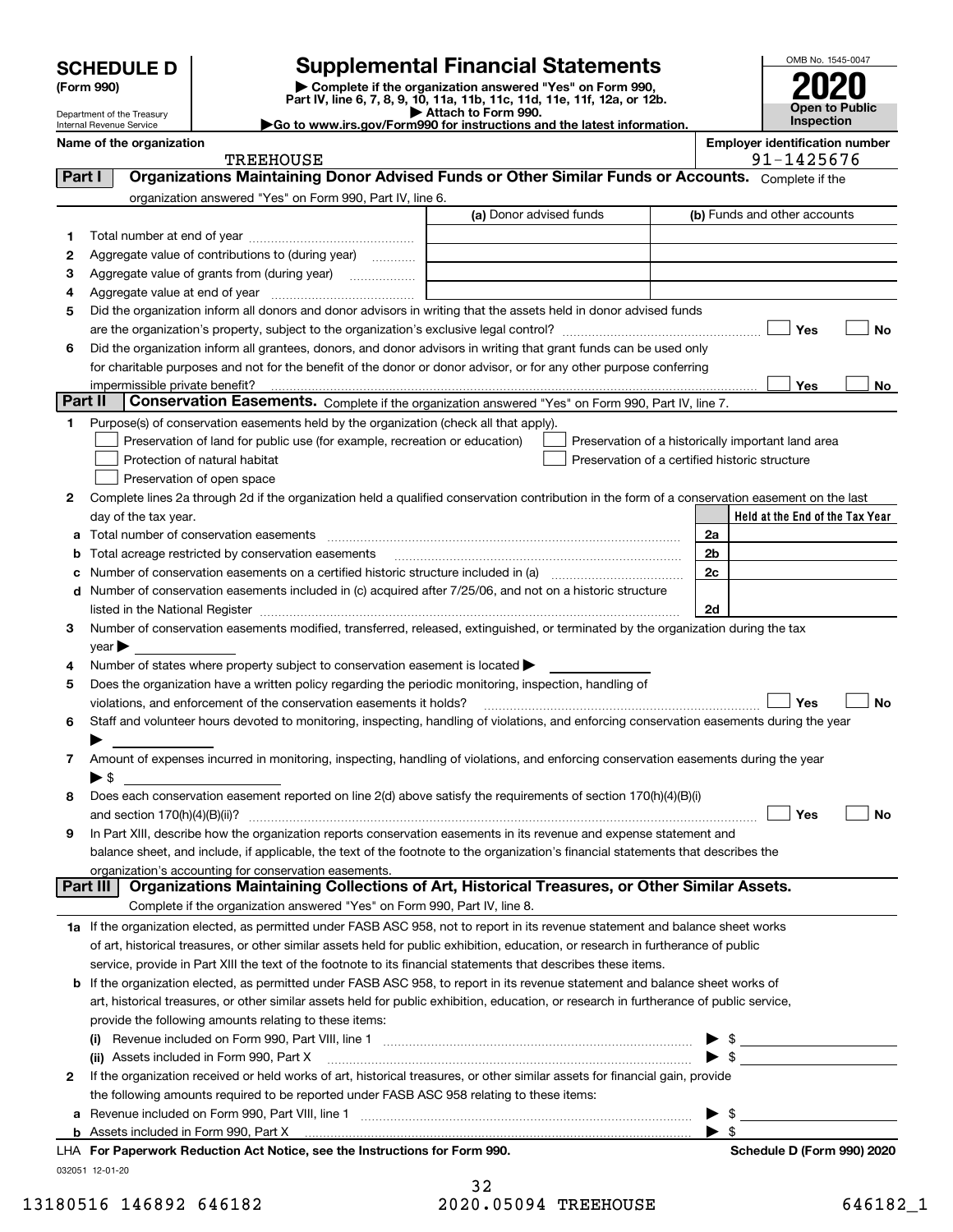|          | <b>TREEHOUSE</b><br>Schedule D (Form 990) 2020                                                                                                                                                                                 |                                         |                       |                                                                                                                                                                                                                               |                                 | 91-1425676 $Page 2$        |                     |            |         |
|----------|--------------------------------------------------------------------------------------------------------------------------------------------------------------------------------------------------------------------------------|-----------------------------------------|-----------------------|-------------------------------------------------------------------------------------------------------------------------------------------------------------------------------------------------------------------------------|---------------------------------|----------------------------|---------------------|------------|---------|
| Part III | Organizations Maintaining Collections of Art, Historical Treasures, or Other Similar Assets (continued)                                                                                                                        |                                         |                       |                                                                                                                                                                                                                               |                                 |                            |                     |            |         |
| 3        | Using the organization's acquisition, accession, and other records, check any of the following that make significant use of its                                                                                                |                                         |                       |                                                                                                                                                                                                                               |                                 |                            |                     |            |         |
|          | collection items (check all that apply):                                                                                                                                                                                       |                                         |                       |                                                                                                                                                                                                                               |                                 |                            |                     |            |         |
| a        | Public exhibition                                                                                                                                                                                                              |                                         |                       | Loan or exchange program                                                                                                                                                                                                      |                                 |                            |                     |            |         |
| b        | Scholarly research                                                                                                                                                                                                             | е                                       |                       | Other and the contract of the contract of the contract of the contract of the contract of the contract of the contract of the contract of the contract of the contract of the contract of the contract of the contract of the |                                 |                            |                     |            |         |
| c        | Preservation for future generations                                                                                                                                                                                            |                                         |                       |                                                                                                                                                                                                                               |                                 |                            |                     |            |         |
| 4        | Provide a description of the organization's collections and explain how they further the organization's exempt purpose in Part XIII.                                                                                           |                                         |                       |                                                                                                                                                                                                                               |                                 |                            |                     |            |         |
| 5        | During the year, did the organization solicit or receive donations of art, historical treasures, or other similar assets                                                                                                       |                                         |                       |                                                                                                                                                                                                                               |                                 |                            |                     |            |         |
|          | to be sold to raise funds rather than to be maintained as part of the organization's collection?                                                                                                                               |                                         |                       |                                                                                                                                                                                                                               |                                 |                            | Yes                 |            | No      |
|          | <b>Part IV</b><br>Escrow and Custodial Arrangements. Complete if the organization answered "Yes" on Form 990, Part IV, line 9, or<br>reported an amount on Form 990, Part X, line 21.                                          |                                         |                       |                                                                                                                                                                                                                               |                                 |                            |                     |            |         |
|          | 1a Is the organization an agent, trustee, custodian or other intermediary for contributions or other assets not included                                                                                                       |                                         |                       |                                                                                                                                                                                                                               |                                 |                            |                     |            |         |
|          | on Form 990, Part X? [11] matter and the contract of the contract of the contract of the contract of the contract of the contract of the contract of the contract of the contract of the contract of the contract of the contr |                                         |                       |                                                                                                                                                                                                                               |                                 |                            | Yes                 |            | No      |
|          | b If "Yes," explain the arrangement in Part XIII and complete the following table:                                                                                                                                             |                                         |                       |                                                                                                                                                                                                                               |                                 |                            |                     |            |         |
|          |                                                                                                                                                                                                                                |                                         |                       |                                                                                                                                                                                                                               |                                 |                            | Amount              |            |         |
| c        | Beginning balance                                                                                                                                                                                                              |                                         |                       |                                                                                                                                                                                                                               | 1c                              |                            |                     |            |         |
|          | Additions during the year manufactured and an annual contract of the year manufactured and all the year manufactured and all the year manufactured and all the year manufactured and all the year manufactured and all the yea |                                         |                       |                                                                                                                                                                                                                               | 1d                              |                            |                     |            |         |
|          | e Distributions during the year manufactured and continuum and contact the year manufactured and contact the year manufactured and contact the year manufactured and contact the year manufactured and contact the year manufa |                                         |                       |                                                                                                                                                                                                                               | 1e                              |                            |                     |            |         |
|          | Ending balance manufactured and contract and contract of the contract of the contract of the contract of the contract of the contract of the contract of the contract of the contract of the contract of the contract of the c |                                         |                       |                                                                                                                                                                                                                               | 1f                              |                            |                     |            |         |
|          | 2a Did the organization include an amount on Form 990, Part X, line 21, for escrow or custodial account liability?                                                                                                             |                                         |                       |                                                                                                                                                                                                                               |                                 |                            | Yes                 |            | No      |
|          | <b>b</b> If "Yes," explain the arrangement in Part XIII. Check here if the explanation has been provided on Part XIII                                                                                                          |                                         |                       |                                                                                                                                                                                                                               |                                 |                            |                     |            |         |
| Part V   | Endowment Funds. Complete if the organization answered "Yes" on Form 990, Part IV, line 10.                                                                                                                                    |                                         |                       |                                                                                                                                                                                                                               |                                 |                            |                     |            |         |
|          |                                                                                                                                                                                                                                | (a) Current year                        | (b) Prior year        | (c) Two years back                                                                                                                                                                                                            |                                 | (d) Three years back       | (e) Four years back | 4,168,590. |         |
| 1a       | Beginning of year balance                                                                                                                                                                                                      | 5, 148, 263.                            | 4,794,823.<br>74,158. | 4,975,356.                                                                                                                                                                                                                    |                                 | 4,730,394.                 |                     |            | 50,000. |
| b        |                                                                                                                                                                                                                                | 1,393,000.                              | 432,334.              | $-29,553.$                                                                                                                                                                                                                    |                                 | 387,845.                   |                     | 675,049.   |         |
|          | Net investment earnings, gains, and losses                                                                                                                                                                                     |                                         |                       |                                                                                                                                                                                                                               |                                 |                            |                     |            |         |
| d        | Grants or scholarships                                                                                                                                                                                                         |                                         |                       |                                                                                                                                                                                                                               |                                 |                            |                     |            |         |
|          | e Other expenditures for facilities                                                                                                                                                                                            | 155,660.                                | 153,052.              | 150,980.                                                                                                                                                                                                                      |                                 | 142,883.                   |                     |            |         |
|          | and programs<br>Administrative expenses                                                                                                                                                                                        | 12,189.                                 |                       |                                                                                                                                                                                                                               |                                 |                            |                     | 163,245.   |         |
|          | End of year balance                                                                                                                                                                                                            | 6, 373, 414.                            | 5, 148, 263.          | 4,794,823.                                                                                                                                                                                                                    |                                 | 4,975,356.                 |                     | 4,730,394. |         |
| g<br>2   | Provide the estimated percentage of the current year end balance (line 1g, column (a)) held as:                                                                                                                                |                                         |                       |                                                                                                                                                                                                                               |                                 |                            |                     |            |         |
|          | Board designated or quasi-endowment >                                                                                                                                                                                          | 14.3000                                 | %                     |                                                                                                                                                                                                                               |                                 |                            |                     |            |         |
| b        | Permanent endowment > 85.7000                                                                                                                                                                                                  | %                                       |                       |                                                                                                                                                                                                                               |                                 |                            |                     |            |         |
| c        | .0000<br>Term endowment >                                                                                                                                                                                                      | %                                       |                       |                                                                                                                                                                                                                               |                                 |                            |                     |            |         |
|          | The percentages on lines 2a, 2b, and 2c should equal 100%.                                                                                                                                                                     |                                         |                       |                                                                                                                                                                                                                               |                                 |                            |                     |            |         |
|          | 3a Are there endowment funds not in the possession of the organization that are held and administered for the organization                                                                                                     |                                         |                       |                                                                                                                                                                                                                               |                                 |                            |                     |            |         |
|          | by:                                                                                                                                                                                                                            |                                         |                       |                                                                                                                                                                                                                               |                                 |                            |                     | Yes        | No      |
|          | (i)                                                                                                                                                                                                                            |                                         |                       |                                                                                                                                                                                                                               |                                 |                            | 3a(i)               |            | X       |
|          |                                                                                                                                                                                                                                |                                         |                       |                                                                                                                                                                                                                               |                                 |                            | 3a(ii)              |            | X       |
|          |                                                                                                                                                                                                                                |                                         |                       |                                                                                                                                                                                                                               |                                 |                            | 3b                  |            |         |
|          | Describe in Part XIII the intended uses of the organization's endowment funds.                                                                                                                                                 |                                         |                       |                                                                                                                                                                                                                               |                                 |                            |                     |            |         |
|          | Land, Buildings, and Equipment.<br>Part VI                                                                                                                                                                                     |                                         |                       |                                                                                                                                                                                                                               |                                 |                            |                     |            |         |
|          | Complete if the organization answered "Yes" on Form 990, Part IV, line 11a. See Form 990, Part X, line 10.                                                                                                                     |                                         |                       |                                                                                                                                                                                                                               |                                 |                            |                     |            |         |
|          | Description of property                                                                                                                                                                                                        | (a) Cost or other<br>basis (investment) |                       | (b) Cost or other<br>basis (other)                                                                                                                                                                                            | (c) Accumulated<br>depreciation |                            | (d) Book value      |            |         |
|          |                                                                                                                                                                                                                                |                                         |                       |                                                                                                                                                                                                                               |                                 |                            |                     |            |         |
| b        |                                                                                                                                                                                                                                |                                         |                       |                                                                                                                                                                                                                               |                                 |                            |                     |            |         |
|          |                                                                                                                                                                                                                                |                                         |                       | 1,144,665.                                                                                                                                                                                                                    | 335,485.                        |                            |                     | 809, 180.  |         |
| d        |                                                                                                                                                                                                                                |                                         |                       | 1,702,753.                                                                                                                                                                                                                    | 1,304,196.                      |                            |                     | 398,557.   |         |
|          |                                                                                                                                                                                                                                |                                         |                       | $20,025$ .                                                                                                                                                                                                                    |                                 |                            |                     | 20,025.    |         |
|          |                                                                                                                                                                                                                                |                                         |                       |                                                                                                                                                                                                                               |                                 |                            | 1,227,762.          |            |         |
|          |                                                                                                                                                                                                                                |                                         |                       |                                                                                                                                                                                                                               |                                 | Schodule D (Form 000) 2020 |                     |            |         |

**Schedule D (Form 990) 2020**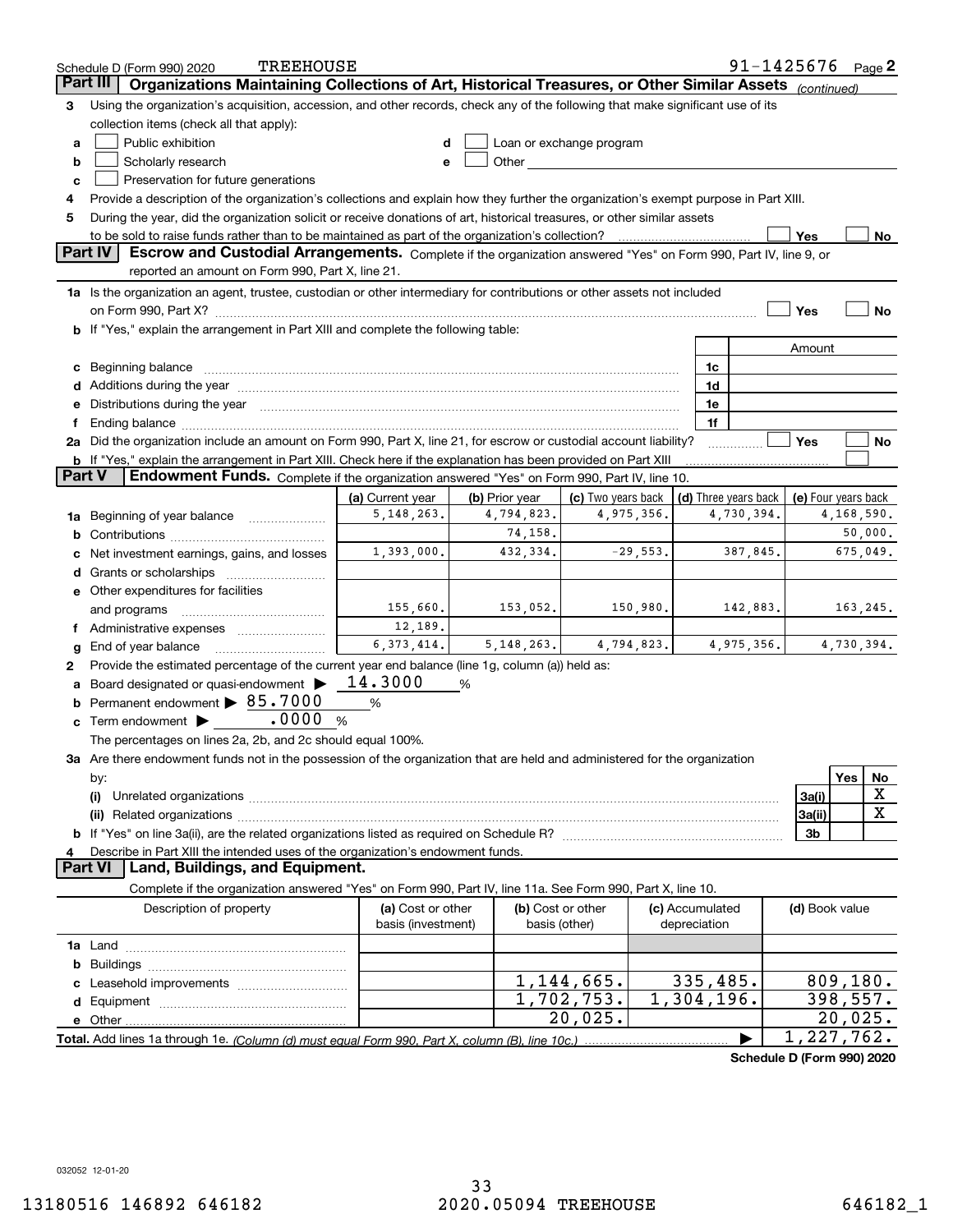| chedule D (Form 990) 2020 | TREEHOUSE                                | 91-1425676 | Page J |
|---------------------------|------------------------------------------|------------|--------|
|                           | Part VII Investments - Other Securities. |            |        |

Complete if the organization answered "Yes" on Form 990, Part IV, line 11b. See Form 990, Part X, line 12.

| (a) Description of security or category (including name of security)                          | (b) Book value | (c) Method of valuation: Cost or end-of-year market value |
|-----------------------------------------------------------------------------------------------|----------------|-----------------------------------------------------------|
| (1) Financial derivatives                                                                     |                |                                                           |
| (2) Closely held equity interests                                                             |                |                                                           |
| $(3)$ Other                                                                                   |                |                                                           |
| (A)                                                                                           |                |                                                           |
| (B)                                                                                           |                |                                                           |
| (C)                                                                                           |                |                                                           |
| (D)                                                                                           |                |                                                           |
| (E)                                                                                           |                |                                                           |
| (F)                                                                                           |                |                                                           |
| (G)                                                                                           |                |                                                           |
| (H)                                                                                           |                |                                                           |
| <b>Total.</b> (Col. (b) must equal Form 990, Part X, col. (B) line 12.) $\blacktriangleright$ |                |                                                           |

#### **Part VIII Investments - Program Related.**

Complete if the organization answered "Yes" on Form 990, Part IV, line 11c. See Form 990, Part X, line 13.

| (a) Description of investment                                                          | (b) Book value | (c) Method of valuation: Cost or end-of-year market value |
|----------------------------------------------------------------------------------------|----------------|-----------------------------------------------------------|
| (1)                                                                                    |                |                                                           |
| (2)                                                                                    |                |                                                           |
| (3)                                                                                    |                |                                                           |
| (4)                                                                                    |                |                                                           |
| $\frac{1}{2}$                                                                          |                |                                                           |
| (6)                                                                                    |                |                                                           |
| $\sqrt{(7)}$                                                                           |                |                                                           |
| (8)                                                                                    |                |                                                           |
| (9)                                                                                    |                |                                                           |
| Total. (Col. (b) must equal Form 990, Part X, col. (B) line 13.) $\blacktriangleright$ |                |                                                           |

#### **Part IX Other Assets.**

Complete if the organization answered "Yes" on Form 990, Part IV, line 11d. See Form 990, Part X, line 15.

| (a) Description                                                                                                   | (b) Book value |
|-------------------------------------------------------------------------------------------------------------------|----------------|
| (1)                                                                                                               |                |
| (2)                                                                                                               |                |
| (3)                                                                                                               |                |
| (4)                                                                                                               |                |
| (5)                                                                                                               |                |
| (6)                                                                                                               |                |
| (7)                                                                                                               |                |
| (8)                                                                                                               |                |
| (9)                                                                                                               |                |
|                                                                                                                   |                |
| Part X<br><b>Other Liabilities.</b>                                                                               |                |
| Complete if the organization answered "Yes" on Form 990, Part IV, line 11e or 11f. See Form 990, Part X, line 25. |                |
| (a) Description of liability<br>1.                                                                                | (b) Book value |

|               | (a) Description of Ilability | (b) BOOK Value |
|---------------|------------------------------|----------------|
| (1)           | Federal income taxes         |                |
| (2)           |                              |                |
| $\frac{1}{2}$ |                              |                |
| (4)           |                              |                |
| (5)           |                              |                |
| (6)           |                              |                |
| (7)           |                              |                |
| (8)           |                              |                |
| (9)           |                              |                |
|               |                              |                |

**Total.**  *(Column (b) must equal Form 990, Part X, col. (B) line 25.)* 

**2.**Liability for uncertain tax positions. In Part XIII, provide the text of the footnote to the organization's financial statements that reports the organization's liability for uncertain tax positions under FASB ASC 740. Check here if the text of the footnote has been provided in Part XIII

 $\boxed{\text{X}}$ 

**Schedule D (Form 990) 2020**

032053 12-01-20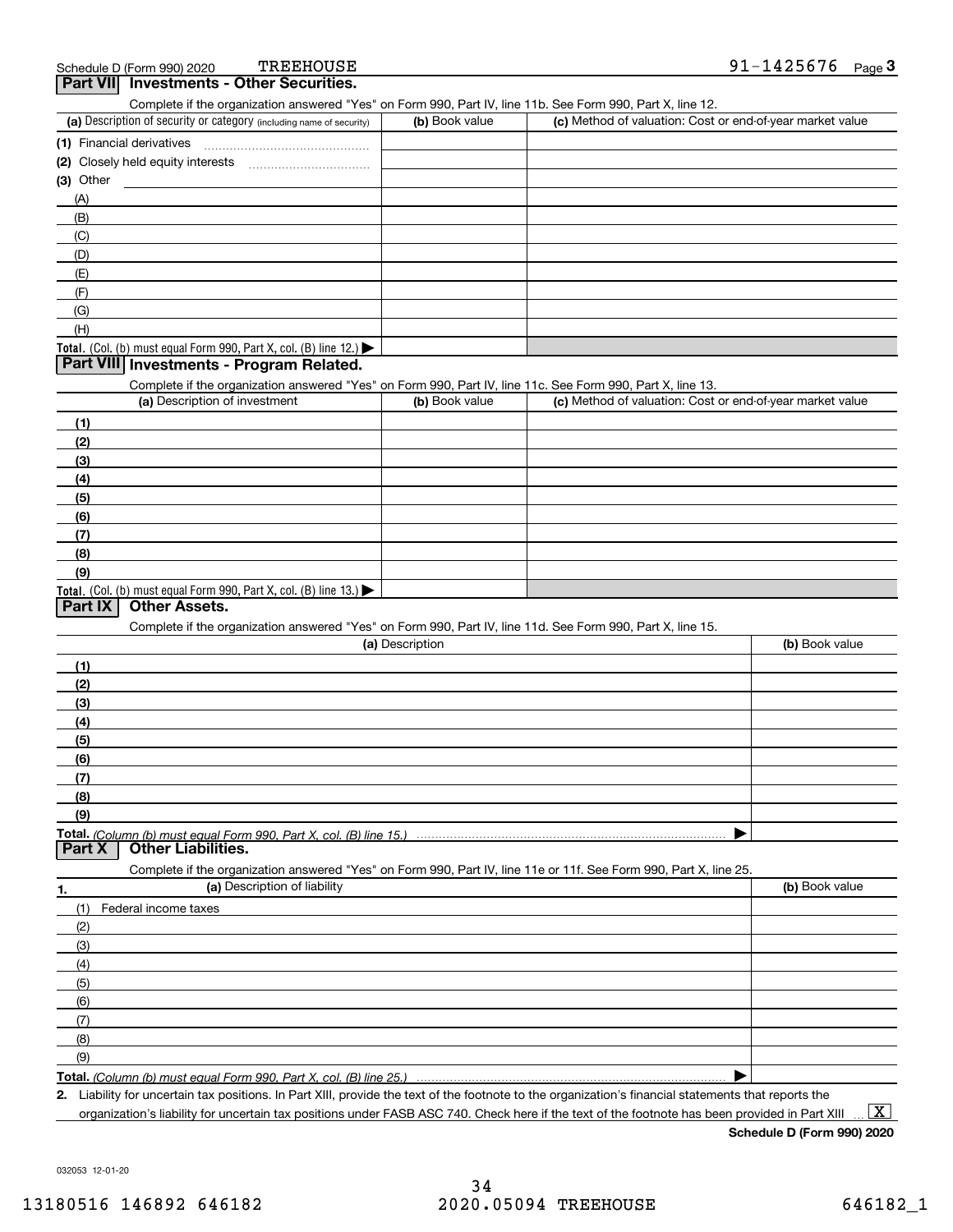|    | <b>TREEHOUSE</b><br>Schedule D (Form 990) 2020                                                                                                                                                                                      |                |              |                | $91 - 1425676$ Page 4 |
|----|-------------------------------------------------------------------------------------------------------------------------------------------------------------------------------------------------------------------------------------|----------------|--------------|----------------|-----------------------|
|    | Reconciliation of Revenue per Audited Financial Statements With Revenue per Return.<br>Part XI                                                                                                                                      |                |              |                |                       |
|    | Complete if the organization answered "Yes" on Form 990, Part IV, line 12a.                                                                                                                                                         |                |              |                |                       |
| 1  | Total revenue, gains, and other support per audited financial statements                                                                                                                                                            |                |              | $\mathbf{1}$   | 14,838,131.           |
| 2  | Amounts included on line 1 but not on Form 990, Part VIII, line 12:                                                                                                                                                                 |                |              |                |                       |
| a  | Net unrealized gains (losses) on investments [11] matter contracts and the unrealized gains (losses) on investments                                                                                                                 | 2a             | 1, 263, 040. |                |                       |
|    |                                                                                                                                                                                                                                     | 2 <sub>b</sub> | 455,431.     |                |                       |
| c  |                                                                                                                                                                                                                                     | 2c             |              |                |                       |
| d  |                                                                                                                                                                                                                                     | 2d             | 42,588.      |                |                       |
| е  | Add lines 2a through 2d                                                                                                                                                                                                             |                |              | 2e             | 1,761,059.            |
| з  |                                                                                                                                                                                                                                     |                |              | $\mathbf{a}$   | 13,077,072.           |
| 4  | Amounts included on Form 990. Part VIII. line 12, but not on line 1:                                                                                                                                                                |                |              |                |                       |
|    |                                                                                                                                                                                                                                     | 4a             |              |                |                       |
| b  | Other (Describe in Part XIII.) <b>2006</b> 2007 2010 2010 2010 2010 2011 2012 2013 2014 2014 2015 2016 2017 2018 2019 2016 2017 2018 2019 2016 2017 2018 2019 2016 2017 2018 2019 2018 2019 2019 2016 2017 2018 2019 2018 2019 2019 | 4 <sub>b</sub> |              |                |                       |
| c. | Add lines 4a and 4b                                                                                                                                                                                                                 |                |              | 4c             |                       |
|    |                                                                                                                                                                                                                                     |                |              | 5              | 13,077,072.           |
|    |                                                                                                                                                                                                                                     |                |              |                |                       |
|    | Part XII   Reconciliation of Expenses per Audited Financial Statements With Expenses per Return.                                                                                                                                    |                |              |                |                       |
|    | Complete if the organization answered "Yes" on Form 990, Part IV, line 12a.                                                                                                                                                         |                |              |                |                       |
| 1  | Total expenses and losses per audited financial statements [11, 11] manuscription control expenses and losses per audited financial statements [11] manuscription of the statements [11] manuscription of the statements and s      |                |              | $\blacksquare$ | 10,663,689.           |
| 2  | Amounts included on line 1 but not on Form 990, Part IX, line 25:                                                                                                                                                                   |                |              |                |                       |
| a  |                                                                                                                                                                                                                                     | 2a             | 391,148.     |                |                       |
| b  |                                                                                                                                                                                                                                     | 2 <sub>b</sub> |              |                |                       |
| c  |                                                                                                                                                                                                                                     | 2c             |              |                |                       |
| d  |                                                                                                                                                                                                                                     | 2d             | 42,588.      |                |                       |
| е  | Add lines 2a through 2d <b>manufactures</b> in the contract of the contract of the contract of the contract of the contract of the contract of the contract of the contract of the contract of the contract of the contract of the  |                |              | 2e             | 433,736.              |
| 3  | Subtract line 2e from line 1 <b>manufacture in the contract of the 2e</b> from line 1                                                                                                                                               |                |              | 3              | 10,229,953.           |
| 4  | Amounts included on Form 990, Part IX, line 25, but not on line 1:                                                                                                                                                                  |                |              |                |                       |
| a  |                                                                                                                                                                                                                                     | 4a             |              |                |                       |
|    | Other (Describe in Part XIII.)                                                                                                                                                                                                      | 4b             |              |                |                       |
|    | c Add lines 4a and 4b                                                                                                                                                                                                               |                |              | 4c             |                       |
|    | Part XIII Supplemental Information.                                                                                                                                                                                                 |                |              | 5              | 10, 229, 953.         |

Provide the descriptions required for Part II, lines 3, 5, and 9; Part III, lines 1a and 4; Part IV, lines 1b and 2b; Part V, line 4; Part X, line 2; Part XI, lines 2d and 4b; and Part XII, lines 2d and 4b. Also complete this part to provide any additional information.

#### PART V, LINE 4:

TWO SEPARATE ENDOWMENTS WERE ESTABLISHED BY DONORS THAT ALLOW 5% OF EACH

FUNDS' BALANCE TO BE RELEASED ANNUALLY TO FUND EDUCATIONAL PROGRAMS AND

OPERATIONAL NEEDS. THE THIRD IS A QUASI-ENDOWMENT CREATED TO MEET TARGETED

GOALS OF TREEHOUSE ONCE THE FUND GROWS TO A SPECIFIED LEVEL.

PART X, LINE 2:

THE INTERNAL REVENUE SERVICE HAS RECOGNIZED TREEHOUSE AS EXEMPT FROM

FEDERAL INCOME TAXES UNDER PROVISIONS OF SECTION 501(C)(3) OF THE INTERNAL

REVENUE CODE (IRC) EXCEPT TO THE EXTENT OF UNRELATED BUSINESS TAXABLE

INCOME AS DEFINED UNDER IRC SECTIONS 511 THROUGH 515. ANY UNRELATED

BUSINESS INCOME GENERATED IS NOT SIGNIFICANT; THEREFORE, NO PROVISION FOR

032054 12-01-20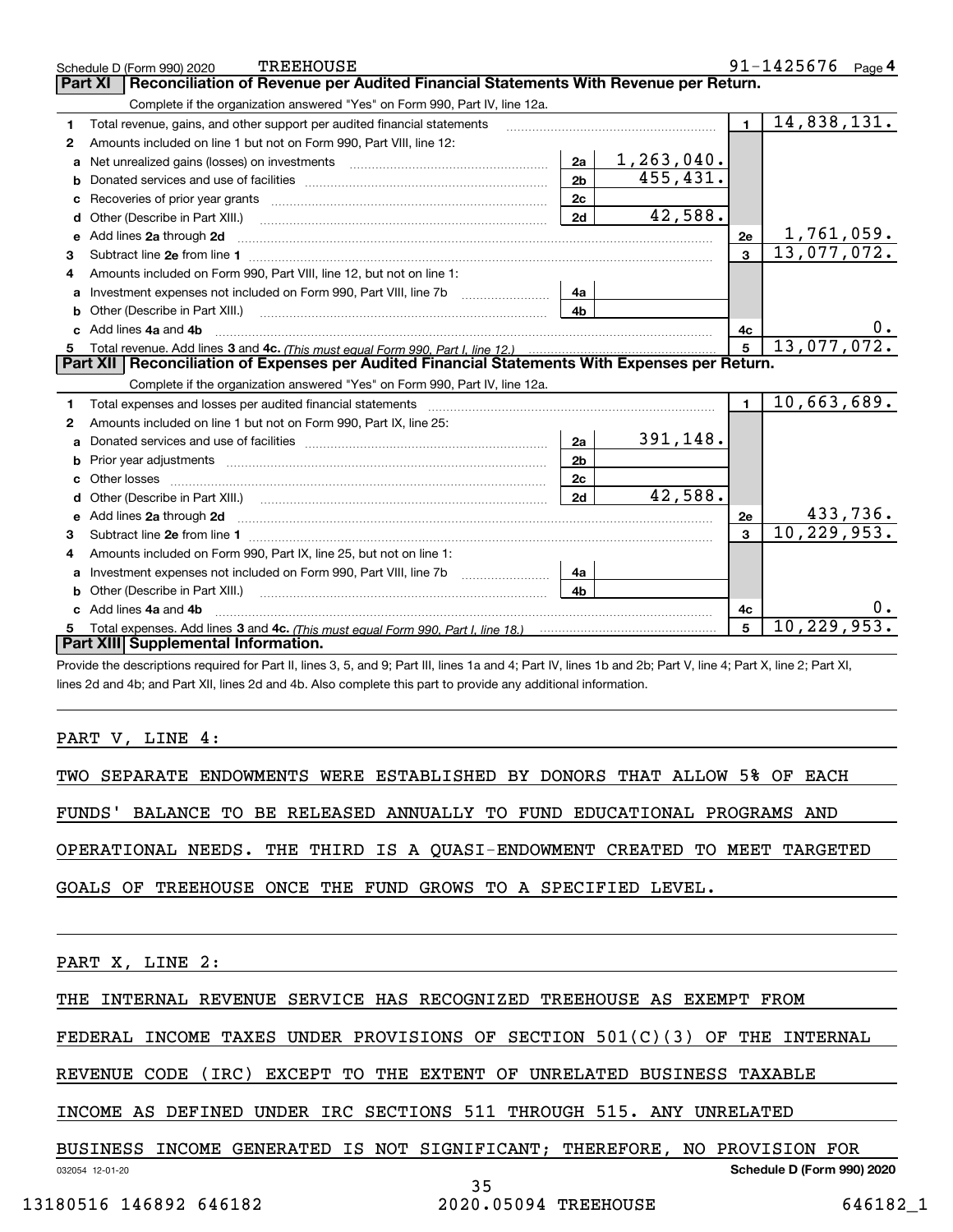#### **5**TREEHOUSE 91-1425676

#### Schedule D (Form 990) 2020 TREEHOUSE

*(continued)* **Part XIII Supplemental Information** 

INCOME TAXES HAS BEEN RECORDED. TREEHOUSE FOLLOWS THE FASB ACCOUNTING STANDARDS CODIFICATION (ASC) 740-10, INCOME TAXES, RELATING TO ACCOUNTING FOR UNCERTAIN TAX POSITIONS. ASC 740-10 PRESCRIBES A RECOGNITION THRESHOLD AND MEASUREMENT PROCESS FOR ACCOUNTING FOR UNCERTAIN TAX POSITIONS AND ALSO PROVIDES GUIDANCE ON VARIOUS RELATED MATTERS SUCH AS DERECOGNITION, INTEREST, PENALTIES AND DISCLOSURES REQUIRED. MANAGEMENT DOES NOT BELIEVE TREEHOUSE HAS AN UNCERTAIN TAX POSITION AS OF AND FOR THE FISCAL PERIOD FROM OCTOBER 1, 2020, TO JUNE 30, 2021, OR THE FISCAL YEAR ENDED SEPTEMBER 30, 2020.

| PART XI, LINE 2D - OTHER ADJUSTMENTS:      |         |
|--------------------------------------------|---------|
| LOSS ON SALE OF FIXED ASSETS               | 4,560.  |
| FUNDRAISING EVENT EXPENSE RECLASSIFICATION | 38,028. |
| TOTAL TO SCHEDULE D, PART XI, LINE 2D      | 42,588. |
| PART XII, LINE 2D - OTHER ADJUSTMENTS:     |         |
| LOSS ON SALE OF FIXED ASSETS               | 4,560.  |
| FUNDRAISING EVENT EXPENSE RECLASSIFICATION | 38,028. |
| TOTAL TO SCHEDULE D, PART XII, LINE 2D     | 42,588. |

**Schedule D (Form 990) 2020**

032055 12-01-20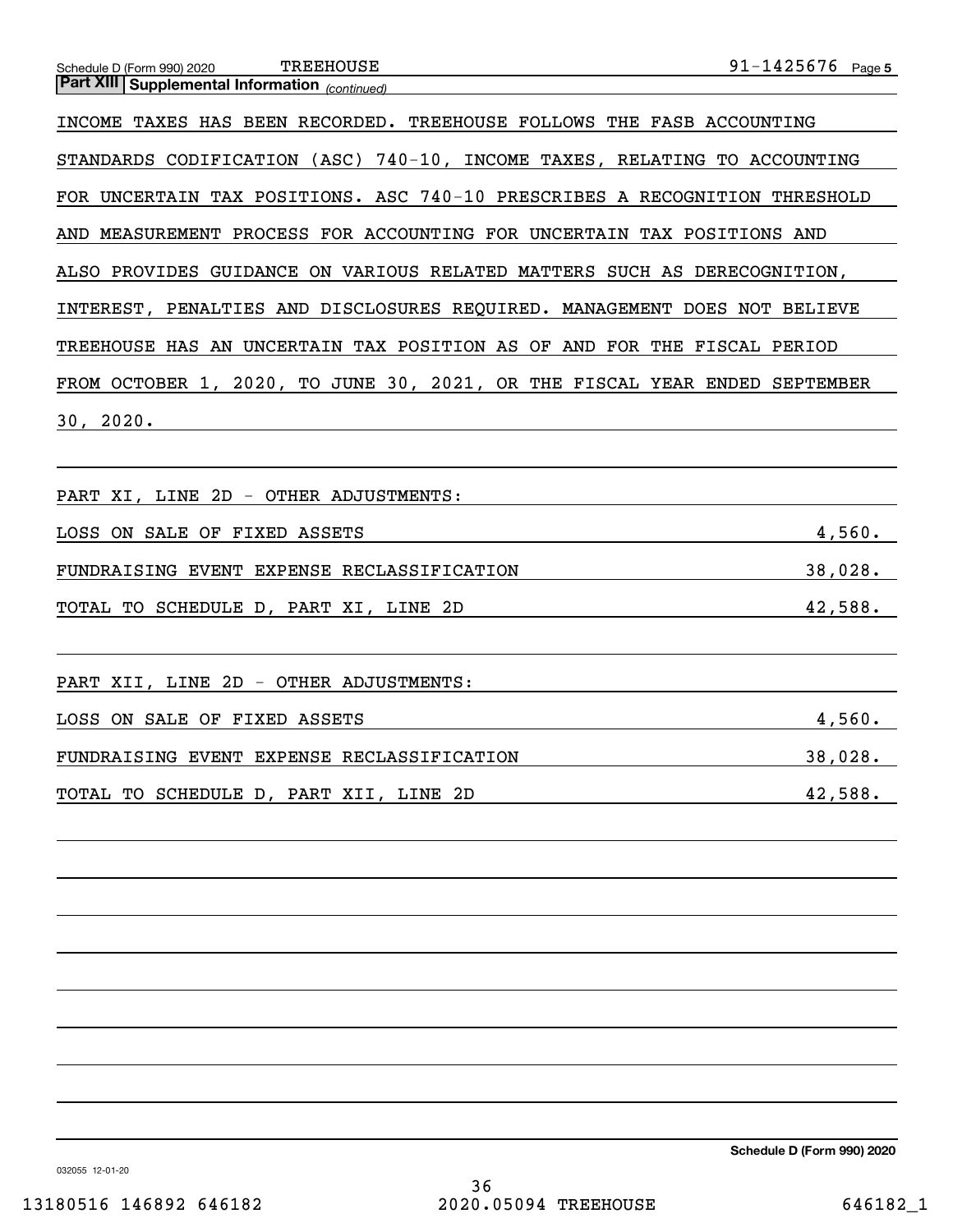| <b>SCHEDULE G</b>                                                                                                                             |                                                                                                                                                                     | Supplemental Information Regarding Fundraising or Gaming Activities                                                                                                                                                                                                                                                                                                                                                                                                                                                                           |                                              |                            |                                                                            |  |                                                                            | OMB No. 1545-0047                                       |
|-----------------------------------------------------------------------------------------------------------------------------------------------|---------------------------------------------------------------------------------------------------------------------------------------------------------------------|-----------------------------------------------------------------------------------------------------------------------------------------------------------------------------------------------------------------------------------------------------------------------------------------------------------------------------------------------------------------------------------------------------------------------------------------------------------------------------------------------------------------------------------------------|----------------------------------------------|----------------------------|----------------------------------------------------------------------------|--|----------------------------------------------------------------------------|---------------------------------------------------------|
| (Form 990 or 990-EZ)                                                                                                                          | Complete if the organization answered "Yes" on Form 990, Part IV, line 17, 18, or 19, or if the<br>organization entered more than \$15,000 on Form 990-EZ, line 6a. |                                                                                                                                                                                                                                                                                                                                                                                                                                                                                                                                               |                                              |                            |                                                                            |  |                                                                            |                                                         |
| Department of the Treasury                                                                                                                    |                                                                                                                                                                     |                                                                                                                                                                                                                                                                                                                                                                                                                                                                                                                                               | Open to Public                               |                            |                                                                            |  |                                                                            |                                                         |
| Internal Revenue Service<br>Name of the organization                                                                                          |                                                                                                                                                                     | Go to www.irs.gov/Form990 for instructions and the latest information.                                                                                                                                                                                                                                                                                                                                                                                                                                                                        |                                              |                            |                                                                            |  |                                                                            | Inspection<br><b>Employer identification number</b>     |
|                                                                                                                                               | <b>TREEHOUSE</b>                                                                                                                                                    |                                                                                                                                                                                                                                                                                                                                                                                                                                                                                                                                               |                                              |                            |                                                                            |  | 91-1425676                                                                 |                                                         |
| Part I                                                                                                                                        | required to complete this part.                                                                                                                                     | Fundraising Activities. Complete if the organization answered "Yes" on Form 990, Part IV, line 17. Form 990-EZ filers are not                                                                                                                                                                                                                                                                                                                                                                                                                 |                                              |                            |                                                                            |  |                                                                            |                                                         |
| Mail solicitations<br>a<br>b<br>Phone solicitations<br>с<br>In-person solicitations<br>d<br>compensated at least \$5,000 by the organization. | Internet and email solicitations                                                                                                                                    | 1 Indicate whether the organization raised funds through any of the following activities. Check all that apply.<br>е<br>Special fundraising events<br>g<br>2 a Did the organization have a written or oral agreement with any individual (including officers, directors, trustees, or<br>key employees listed in Form 990, Part VII) or entity in connection with professional fundraising services?<br>b If "Yes," list the 10 highest paid individuals or entities (fundraisers) pursuant to agreements under which the fundraiser is to be |                                              |                            | Solicitation of non-government grants<br>Solicitation of government grants |  | Yes                                                                        | No                                                      |
| (i) Name and address of individual<br>or entity (fundraiser)                                                                                  |                                                                                                                                                                     | (ii) Activity                                                                                                                                                                                                                                                                                                                                                                                                                                                                                                                                 | fundraiser<br>have custody<br>contributions? | (iii) Did<br>or control of | (iv) Gross receipts<br>from activity                                       |  | (v) Amount paid<br>to (or retained by)<br>fundraiser<br>listed in col. (i) | (vi) Amount paid<br>to (or retained by)<br>organization |
|                                                                                                                                               |                                                                                                                                                                     |                                                                                                                                                                                                                                                                                                                                                                                                                                                                                                                                               | Yes                                          | No                         |                                                                            |  |                                                                            |                                                         |
|                                                                                                                                               |                                                                                                                                                                     |                                                                                                                                                                                                                                                                                                                                                                                                                                                                                                                                               |                                              |                            |                                                                            |  |                                                                            |                                                         |
|                                                                                                                                               |                                                                                                                                                                     |                                                                                                                                                                                                                                                                                                                                                                                                                                                                                                                                               |                                              |                            |                                                                            |  |                                                                            |                                                         |
|                                                                                                                                               |                                                                                                                                                                     |                                                                                                                                                                                                                                                                                                                                                                                                                                                                                                                                               |                                              |                            |                                                                            |  |                                                                            |                                                         |
|                                                                                                                                               |                                                                                                                                                                     |                                                                                                                                                                                                                                                                                                                                                                                                                                                                                                                                               |                                              |                            |                                                                            |  |                                                                            |                                                         |
|                                                                                                                                               |                                                                                                                                                                     |                                                                                                                                                                                                                                                                                                                                                                                                                                                                                                                                               |                                              |                            |                                                                            |  |                                                                            |                                                         |
|                                                                                                                                               |                                                                                                                                                                     |                                                                                                                                                                                                                                                                                                                                                                                                                                                                                                                                               |                                              |                            |                                                                            |  |                                                                            |                                                         |
|                                                                                                                                               |                                                                                                                                                                     |                                                                                                                                                                                                                                                                                                                                                                                                                                                                                                                                               |                                              |                            |                                                                            |  |                                                                            |                                                         |
|                                                                                                                                               |                                                                                                                                                                     |                                                                                                                                                                                                                                                                                                                                                                                                                                                                                                                                               |                                              |                            |                                                                            |  |                                                                            |                                                         |
|                                                                                                                                               |                                                                                                                                                                     |                                                                                                                                                                                                                                                                                                                                                                                                                                                                                                                                               |                                              |                            |                                                                            |  |                                                                            |                                                         |
|                                                                                                                                               |                                                                                                                                                                     |                                                                                                                                                                                                                                                                                                                                                                                                                                                                                                                                               |                                              |                            |                                                                            |  |                                                                            |                                                         |
| Total                                                                                                                                         |                                                                                                                                                                     |                                                                                                                                                                                                                                                                                                                                                                                                                                                                                                                                               |                                              |                            |                                                                            |  |                                                                            |                                                         |
| or licensing.                                                                                                                                 |                                                                                                                                                                     | 3 List all states in which the organization is registered or licensed to solicit contributions or has been notified it is exempt from registration                                                                                                                                                                                                                                                                                                                                                                                            |                                              |                            |                                                                            |  |                                                                            |                                                         |
|                                                                                                                                               |                                                                                                                                                                     |                                                                                                                                                                                                                                                                                                                                                                                                                                                                                                                                               |                                              |                            |                                                                            |  |                                                                            |                                                         |
|                                                                                                                                               |                                                                                                                                                                     |                                                                                                                                                                                                                                                                                                                                                                                                                                                                                                                                               |                                              |                            |                                                                            |  |                                                                            |                                                         |
|                                                                                                                                               |                                                                                                                                                                     |                                                                                                                                                                                                                                                                                                                                                                                                                                                                                                                                               |                                              |                            |                                                                            |  |                                                                            |                                                         |
|                                                                                                                                               |                                                                                                                                                                     |                                                                                                                                                                                                                                                                                                                                                                                                                                                                                                                                               |                                              |                            |                                                                            |  |                                                                            |                                                         |
|                                                                                                                                               |                                                                                                                                                                     |                                                                                                                                                                                                                                                                                                                                                                                                                                                                                                                                               |                                              |                            |                                                                            |  |                                                                            |                                                         |
|                                                                                                                                               |                                                                                                                                                                     |                                                                                                                                                                                                                                                                                                                                                                                                                                                                                                                                               |                                              |                            |                                                                            |  |                                                                            |                                                         |
|                                                                                                                                               |                                                                                                                                                                     |                                                                                                                                                                                                                                                                                                                                                                                                                                                                                                                                               |                                              |                            |                                                                            |  |                                                                            |                                                         |
|                                                                                                                                               |                                                                                                                                                                     | LHA For Paperwork Reduction Act Notice, see the Instructions for Form 990 or 990-EZ.                                                                                                                                                                                                                                                                                                                                                                                                                                                          |                                              |                            |                                                                            |  |                                                                            | Schedule G (Form 990 or 990-EZ) 2020                    |

032081 11-25-20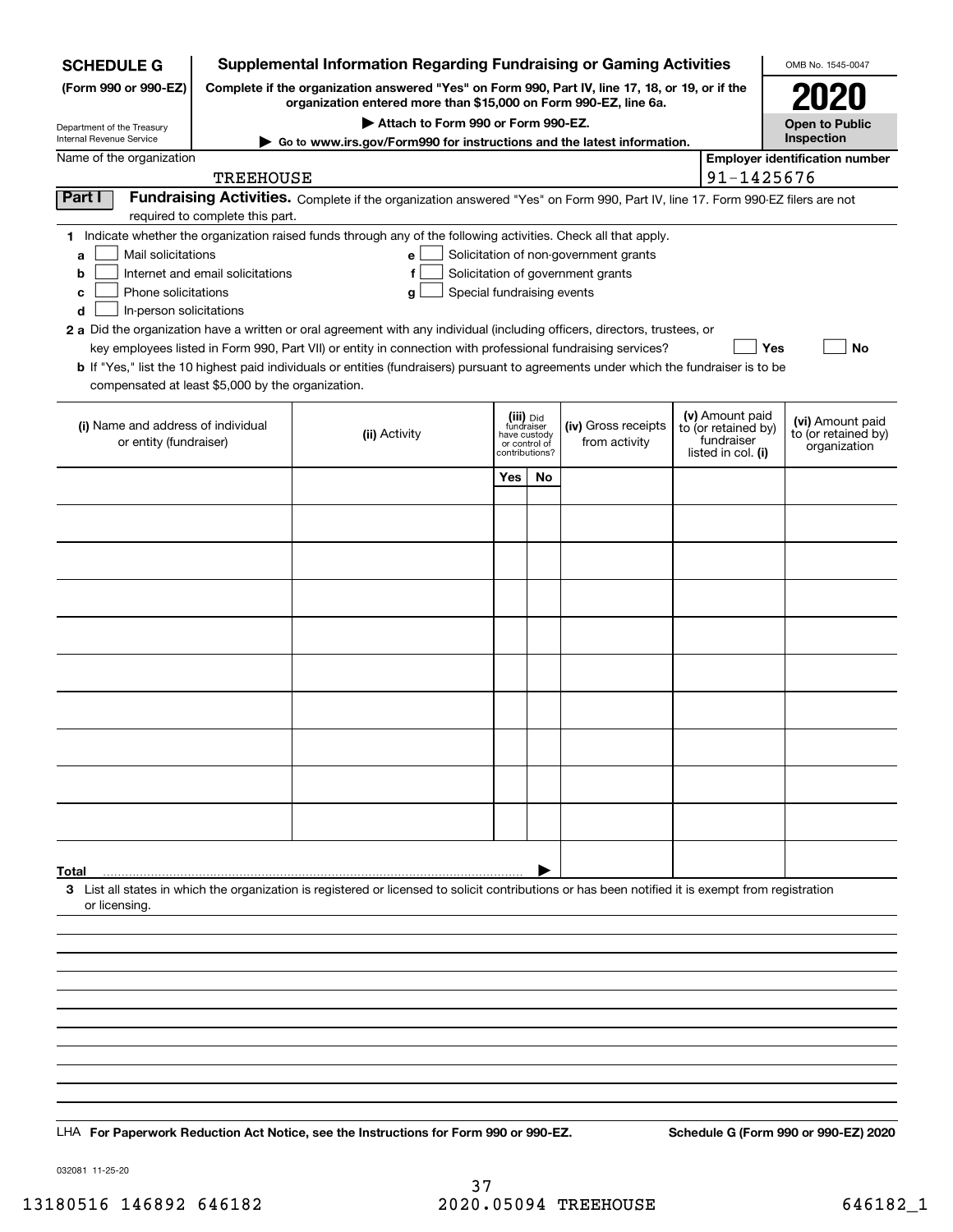#### Schedule G (Form 990 or 990-EZ) 2020 TREEHOUSE

#### **2** TREEHOUSE 91-1425676

**Part II** | Fundraising Events. Complete if the organization answered "Yes" on Form 990, Part IV, line 18, or reported more than \$15,000

|                 |          | of fundraising event contributions and gross income on Form 990-EZ, lines 1 and 6b. List events with gross receipts greater than \$5,000. |              |                         |                  |                            |
|-----------------|----------|-------------------------------------------------------------------------------------------------------------------------------------------|--------------|-------------------------|------------------|----------------------------|
|                 |          |                                                                                                                                           | (a) Event #1 | (b) Event #2            | (c) Other events | (d) Total events           |
|                 |          |                                                                                                                                           | CHAMPIONS    |                         | <b>NONE</b>      |                            |
|                 |          |                                                                                                                                           | FOR KIDS     |                         |                  | (add col. (a) through      |
|                 |          |                                                                                                                                           | (event type) | (event type)            | (total number)   | col. (c)                   |
|                 |          |                                                                                                                                           |              |                         |                  |                            |
| Revenue         |          |                                                                                                                                           | 517,397.     |                         |                  | <u>517,397.</u>            |
|                 | 1.       |                                                                                                                                           |              |                         |                  |                            |
|                 |          |                                                                                                                                           |              |                         |                  |                            |
|                 |          |                                                                                                                                           | 517,397.     |                         |                  | 517,397.                   |
|                 |          |                                                                                                                                           |              |                         |                  |                            |
|                 | 3        | Gross income (line 1 minus line 2)                                                                                                        |              |                         |                  |                            |
|                 |          |                                                                                                                                           |              |                         |                  |                            |
|                 |          |                                                                                                                                           |              |                         |                  |                            |
|                 |          |                                                                                                                                           |              |                         |                  |                            |
|                 | 5        |                                                                                                                                           |              |                         |                  |                            |
|                 |          |                                                                                                                                           |              |                         |                  |                            |
|                 | 6        |                                                                                                                                           |              |                         |                  |                            |
| Direct Expenses |          |                                                                                                                                           |              |                         |                  |                            |
|                 |          | 7 Food and beverages                                                                                                                      |              |                         |                  |                            |
|                 |          |                                                                                                                                           |              |                         |                  |                            |
|                 |          |                                                                                                                                           |              |                         |                  |                            |
|                 | 8        |                                                                                                                                           | 38,028.      |                         |                  | 38,028.                    |
|                 | 9        |                                                                                                                                           |              |                         |                  | 38,028.                    |
|                 | 10       | Direct expense summary. Add lines 4 through 9 in column (d)                                                                               |              |                         |                  |                            |
|                 |          | 11 Net income summary. Subtract line 10 from line 3, column (d)                                                                           |              |                         |                  | $-38,028.$                 |
|                 | Part III | Gaming. Complete if the organization answered "Yes" on Form 990, Part IV, line 19, or reported more than                                  |              |                         |                  |                            |
|                 |          | \$15,000 on Form 990-EZ, line 6a.                                                                                                         |              |                         |                  |                            |
|                 |          |                                                                                                                                           | (a) Bingo    | (b) Pull tabs/instant   | (c) Other gaming | (d) Total gaming (add      |
|                 |          |                                                                                                                                           |              | bingo/progressive bingo |                  | col. (a) through col. (c)) |
| Revenue         |          |                                                                                                                                           |              |                         |                  |                            |
|                 |          |                                                                                                                                           |              |                         |                  |                            |
|                 |          |                                                                                                                                           |              |                         |                  |                            |
|                 |          |                                                                                                                                           |              |                         |                  |                            |
| Expenses        |          |                                                                                                                                           |              |                         |                  |                            |
|                 | 3        |                                                                                                                                           |              |                         |                  |                            |
|                 |          |                                                                                                                                           |              |                         |                  |                            |
| <b>Direct</b>   |          |                                                                                                                                           |              |                         |                  |                            |
|                 |          |                                                                                                                                           |              |                         |                  |                            |
|                 |          |                                                                                                                                           |              |                         |                  |                            |
|                 |          | 5 Other direct expenses                                                                                                                   |              |                         |                  |                            |
|                 |          |                                                                                                                                           | %<br>Yes     | %<br>Yes                | Yes<br>%         |                            |
|                 |          | 6 Volunteer labor                                                                                                                         | No           | No                      | No               |                            |
|                 |          |                                                                                                                                           |              |                         |                  |                            |
|                 | 7        | Direct expense summary. Add lines 2 through 5 in column (d)                                                                               |              |                         |                  |                            |
|                 |          |                                                                                                                                           |              |                         |                  |                            |
|                 |          |                                                                                                                                           |              |                         |                  |                            |
|                 |          |                                                                                                                                           |              |                         |                  |                            |
|                 |          | <b>9</b> Enter the state(s) in which the organization conducts gaming activities:                                                         |              |                         |                  |                            |
|                 |          |                                                                                                                                           |              |                         |                  | Yes<br>No                  |
|                 |          |                                                                                                                                           |              |                         |                  |                            |
|                 |          |                                                                                                                                           |              |                         |                  |                            |
|                 |          |                                                                                                                                           |              |                         |                  |                            |
|                 |          |                                                                                                                                           |              |                         |                  | Yes<br>No                  |
|                 |          |                                                                                                                                           |              |                         |                  |                            |
|                 |          |                                                                                                                                           |              |                         |                  |                            |
|                 |          |                                                                                                                                           |              |                         |                  |                            |
|                 |          |                                                                                                                                           |              |                         |                  |                            |

032082 11-25-20

**Schedule G (Form 990 or 990-EZ) 2020**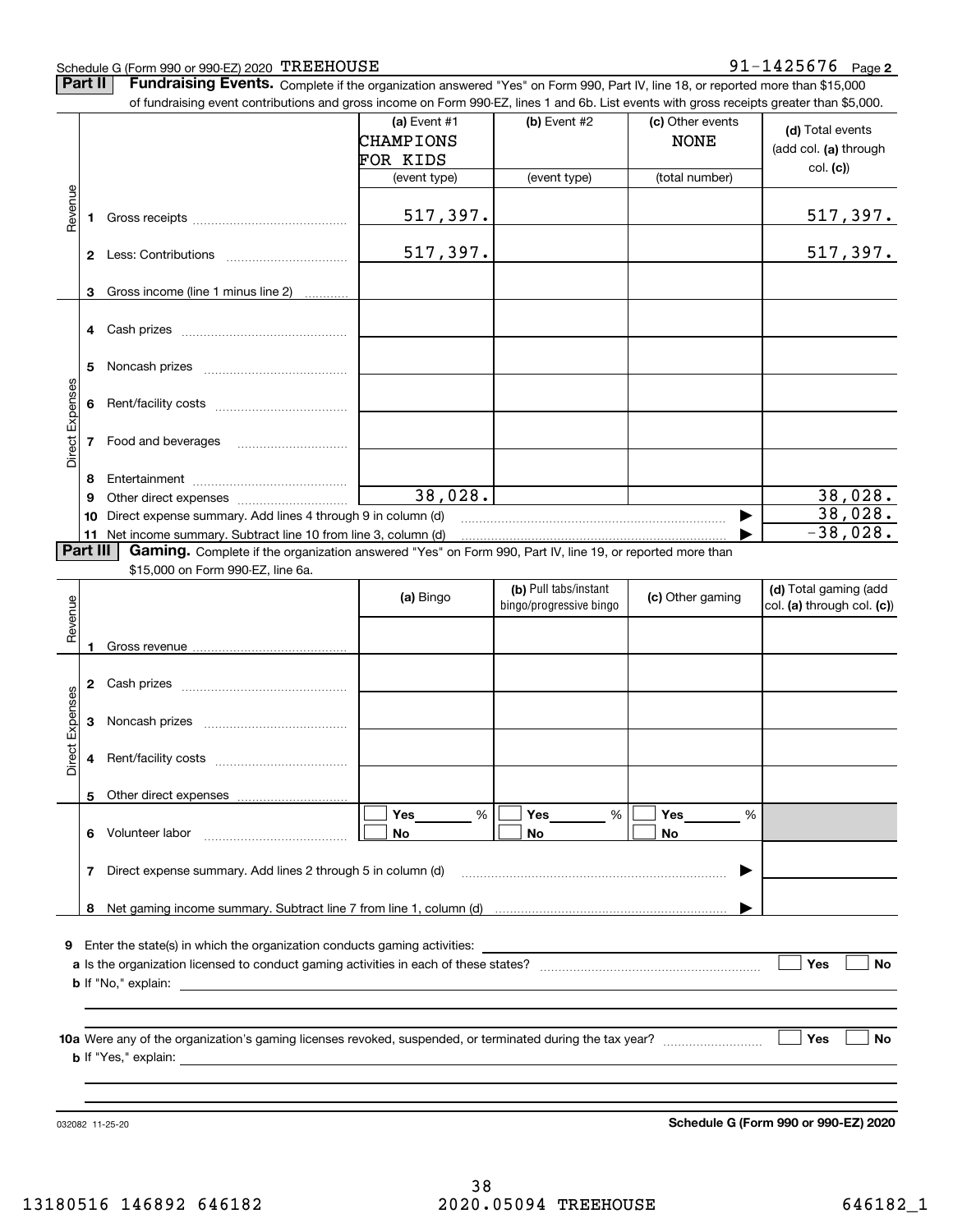|    | Schedule G (Form 990 or 990-EZ) 2020 TREEHOUSE                                                                                                      | 91-1425676                           | Page 3    |
|----|-----------------------------------------------------------------------------------------------------------------------------------------------------|--------------------------------------|-----------|
|    |                                                                                                                                                     | Yes                                  | No        |
|    | 12 Is the organization a grantor, beneficiary or trustee of a trust, or a member of a partnership or other entity formed                            |                                      |           |
|    |                                                                                                                                                     | Yes                                  | No        |
|    | 13 Indicate the percentage of gaming activity conducted in:                                                                                         |                                      |           |
|    |                                                                                                                                                     | 13а                                  | %         |
|    |                                                                                                                                                     | 13 <sub>b</sub>                      | %         |
|    | 14 Enter the name and address of the person who prepares the organization's gaming/special events books and records:                                |                                      |           |
|    |                                                                                                                                                     |                                      |           |
|    | Name $\blacktriangleright$<br><u> 1989 - Johann Harry Harry Harry Harry Harry Harry Harry Harry Harry Harry Harry Harry Harry Harry Harry Harry</u> |                                      |           |
|    |                                                                                                                                                     |                                      |           |
|    |                                                                                                                                                     |                                      |           |
|    |                                                                                                                                                     |                                      |           |
|    |                                                                                                                                                     | Yes                                  | <b>No</b> |
|    |                                                                                                                                                     |                                      |           |
|    |                                                                                                                                                     |                                      |           |
|    | of gaming revenue retained by the third party $\triangleright$ \$                                                                                   |                                      |           |
|    | c If "Yes," enter name and address of the third party:                                                                                              |                                      |           |
|    |                                                                                                                                                     |                                      |           |
|    | Name $\blacktriangleright$ $\bot$                                                                                                                   |                                      |           |
|    |                                                                                                                                                     |                                      |           |
|    |                                                                                                                                                     |                                      |           |
| 16 | Gaming manager information:                                                                                                                         |                                      |           |
|    |                                                                                                                                                     |                                      |           |
|    | $Name \rightarrow$                                                                                                                                  |                                      |           |
|    |                                                                                                                                                     |                                      |           |
|    | Gaming manager compensation > \$                                                                                                                    |                                      |           |
|    |                                                                                                                                                     |                                      |           |
|    | $Description of services provided$ $\triangleright$                                                                                                 |                                      |           |
|    |                                                                                                                                                     |                                      |           |
|    |                                                                                                                                                     |                                      |           |
|    |                                                                                                                                                     |                                      |           |
|    | Director/officer<br>Employee<br>Independent contractor                                                                                              |                                      |           |
|    |                                                                                                                                                     |                                      |           |
|    | <b>17</b> Mandatory distributions:                                                                                                                  |                                      |           |
|    | a Is the organization required under state law to make charitable distributions from the gaming proceeds to<br>retain the state gaming license?     | $\Box$ Yes                           | $\Box$ No |
|    | <b>b</b> Enter the amount of distributions required under state law to be distributed to other exempt organizations or spent in the                 |                                      |           |
|    | organization's own exempt activities during the tax year $\triangleright$ \$                                                                        |                                      |           |
|    | Part IV<br>Supplemental Information. Provide the explanations required by Part I, line 2b, columns (iii) and (v); and Part III, lines 9, 9b, 10b,   |                                      |           |
|    | 15b, 15c, 16, and 17b, as applicable. Also provide any additional information. See instructions.                                                    |                                      |           |
|    |                                                                                                                                                     |                                      |           |
|    |                                                                                                                                                     |                                      |           |
|    |                                                                                                                                                     |                                      |           |
|    |                                                                                                                                                     |                                      |           |
|    |                                                                                                                                                     |                                      |           |
|    |                                                                                                                                                     |                                      |           |
|    |                                                                                                                                                     |                                      |           |
|    |                                                                                                                                                     |                                      |           |
|    |                                                                                                                                                     |                                      |           |
|    |                                                                                                                                                     |                                      |           |
|    |                                                                                                                                                     |                                      |           |
|    |                                                                                                                                                     |                                      |           |
|    |                                                                                                                                                     |                                      |           |
|    |                                                                                                                                                     |                                      |           |
|    |                                                                                                                                                     |                                      |           |
|    |                                                                                                                                                     |                                      |           |
|    | 032083 11-25-20                                                                                                                                     | Schedule G (Form 990 or 990-EZ) 2020 |           |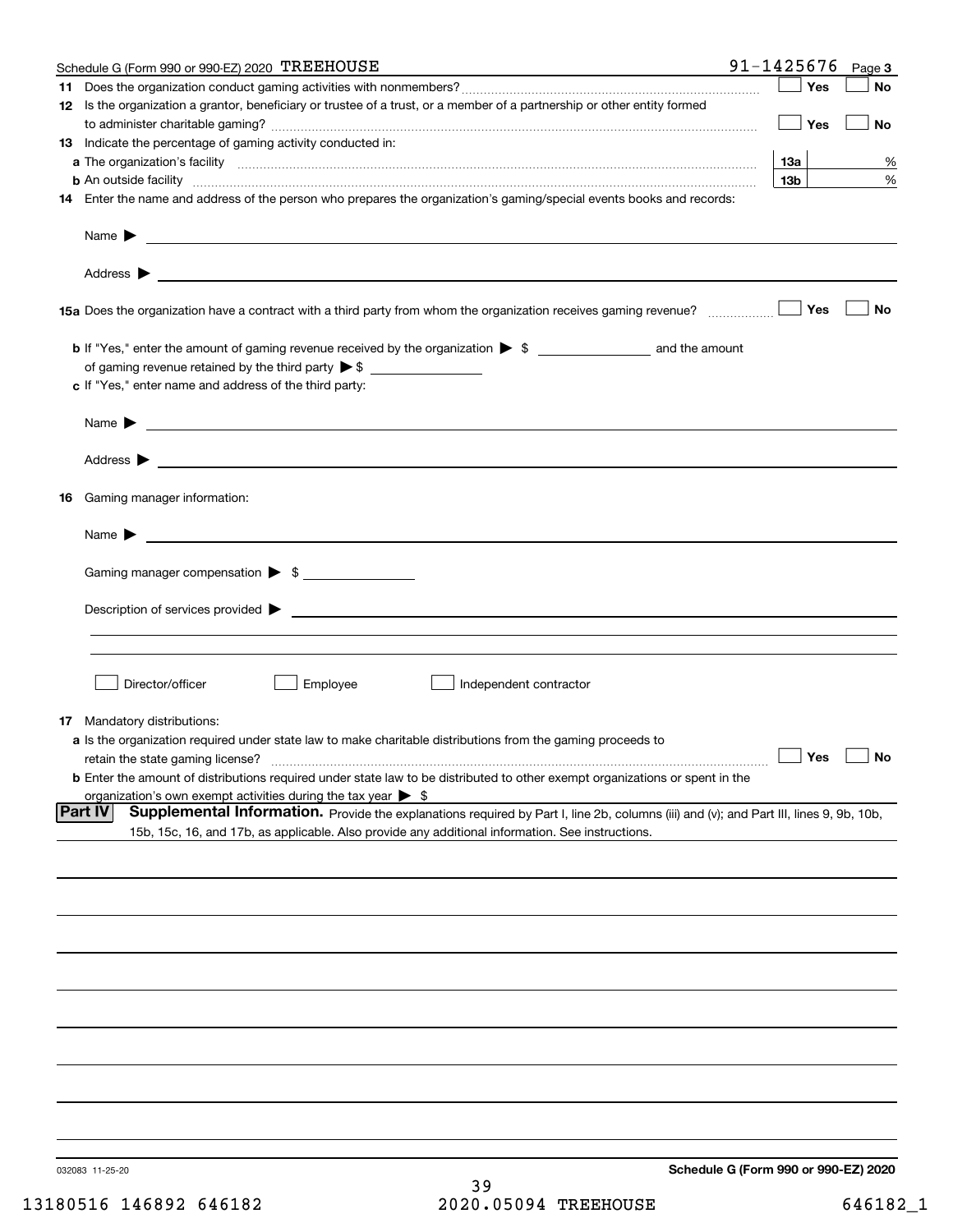**Schedule G (Form 990 or 990-EZ)**

032084 04-01-20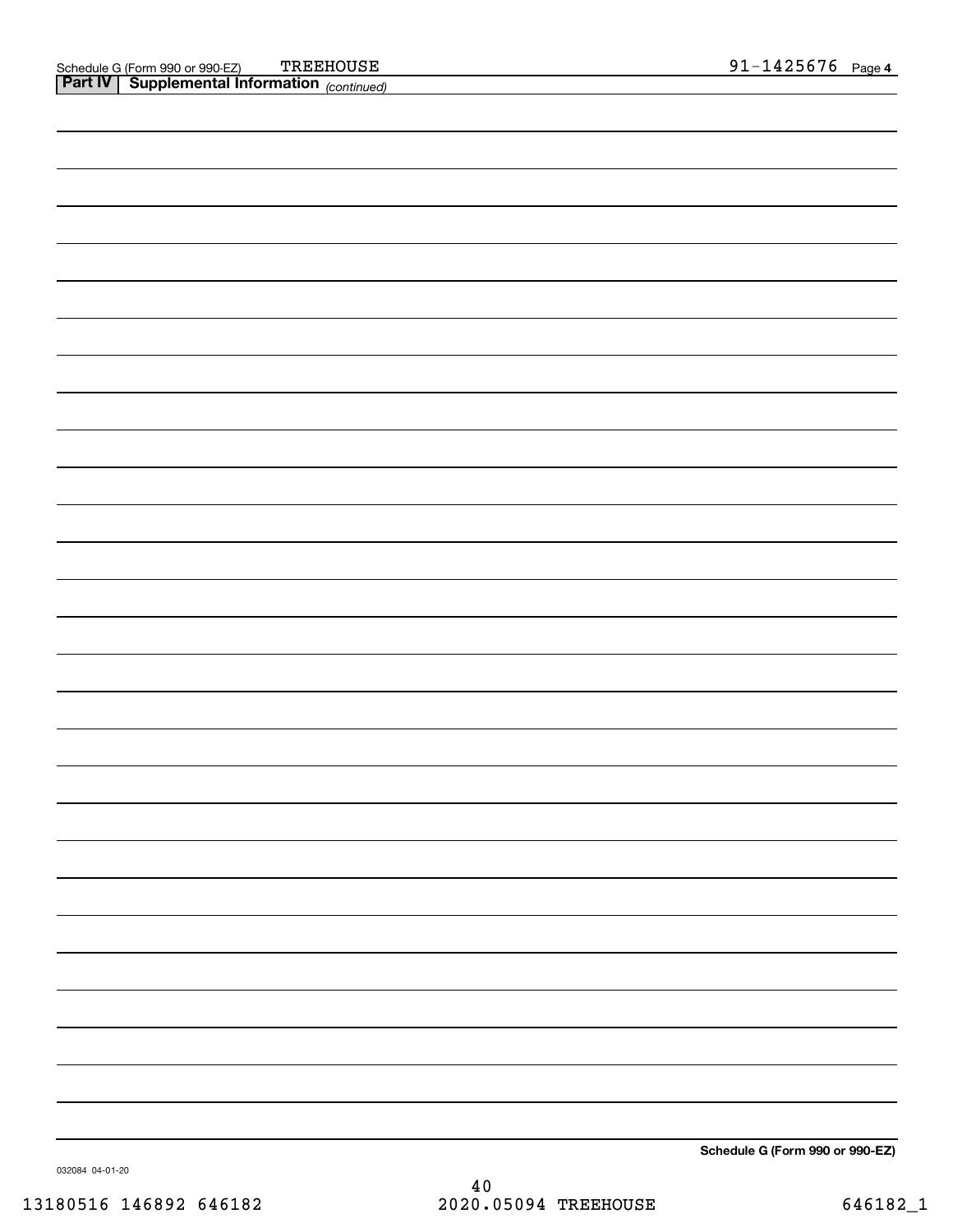| <b>SCHEDULE I</b>                                                          |                                                                                                                                                                          |           | <b>Grants and Other Assistance to Organizations,</b> |               |                        |                                               |                    | OMB No. 1545-0047                                   |  |
|----------------------------------------------------------------------------|--------------------------------------------------------------------------------------------------------------------------------------------------------------------------|-----------|------------------------------------------------------|---------------|------------------------|-----------------------------------------------|--------------------|-----------------------------------------------------|--|
| (Form 990)                                                                 | Governments, and Individuals in the United States                                                                                                                        |           |                                                      |               |                        |                                               |                    |                                                     |  |
| Department of the Treasury                                                 | 2020<br>Complete if the organization answered "Yes" on Form 990, Part IV, line 21 or 22.<br><b>Open to Public</b><br>Attach to Form 990.                                 |           |                                                      |               |                        |                                               |                    |                                                     |  |
| Internal Revenue Service                                                   | Inspection<br>Go to www.irs.gov/Form990 for the latest information.                                                                                                      |           |                                                      |               |                        |                                               |                    |                                                     |  |
| Name of the organization                                                   | <b>TREEHOUSE</b>                                                                                                                                                         |           |                                                      |               |                        |                                               |                    | <b>Employer identification number</b><br>91-1425676 |  |
| Part I                                                                     | <b>General Information on Grants and Assistance</b>                                                                                                                      |           |                                                      |               |                        |                                               |                    |                                                     |  |
| $\mathbf 1$                                                                | Does the organization maintain records to substantiate the amount of the grants or assistance, the grantees' eligibility for the grants or assistance, and the selection |           |                                                      |               |                        |                                               |                    | $\boxed{\text{X}}$ Yes<br>  No                      |  |
| $\mathbf{2}$                                                               | Describe in Part IV the organization's procedures for monitoring the use of grant funds in the United States.                                                            |           |                                                      |               |                        |                                               |                    |                                                     |  |
| Part II                                                                    | Grants and Other Assistance to Domestic Organizations and Domestic Governments. Complete if the organization answered "Yes" on Form 990, Part IV, line 21, for any       |           |                                                      |               |                        |                                               |                    |                                                     |  |
|                                                                            | recipient that received more than \$5,000. Part II can be duplicated if additional space is needed.<br>1 (a) Name and address of organization                            | $(b)$ EIN | (c) IRC section                                      | (d) Amount of | (e) Amount of          | (f) Method of                                 | (g) Description of | (h) Purpose of grant                                |  |
|                                                                            | or government                                                                                                                                                            |           | (if applicable)                                      | cash grant    | non-cash<br>assistance | valuation (book,<br>FMV, appraisal,<br>other) | noncash assistance | or assistance                                       |  |
|                                                                            |                                                                                                                                                                          |           |                                                      |               |                        |                                               |                    |                                                     |  |
|                                                                            |                                                                                                                                                                          |           |                                                      |               |                        |                                               |                    |                                                     |  |
|                                                                            |                                                                                                                                                                          |           |                                                      |               |                        |                                               |                    |                                                     |  |
|                                                                            |                                                                                                                                                                          |           |                                                      |               |                        |                                               |                    |                                                     |  |
|                                                                            |                                                                                                                                                                          |           |                                                      |               |                        |                                               |                    |                                                     |  |
|                                                                            |                                                                                                                                                                          |           |                                                      |               |                        |                                               |                    |                                                     |  |
|                                                                            |                                                                                                                                                                          |           |                                                      |               |                        |                                               |                    |                                                     |  |
|                                                                            |                                                                                                                                                                          |           |                                                      |               |                        |                                               |                    |                                                     |  |
|                                                                            |                                                                                                                                                                          |           |                                                      |               |                        |                                               |                    |                                                     |  |
|                                                                            |                                                                                                                                                                          |           |                                                      |               |                        |                                               |                    |                                                     |  |
|                                                                            |                                                                                                                                                                          |           |                                                      |               |                        |                                               |                    |                                                     |  |
|                                                                            |                                                                                                                                                                          |           |                                                      |               |                        |                                               |                    |                                                     |  |
|                                                                            |                                                                                                                                                                          |           |                                                      |               |                        |                                               |                    |                                                     |  |
|                                                                            |                                                                                                                                                                          |           |                                                      |               |                        |                                               |                    |                                                     |  |
|                                                                            |                                                                                                                                                                          |           |                                                      |               |                        |                                               |                    |                                                     |  |
|                                                                            |                                                                                                                                                                          |           |                                                      |               |                        |                                               |                    |                                                     |  |
|                                                                            |                                                                                                                                                                          |           |                                                      |               |                        |                                               |                    |                                                     |  |
|                                                                            |                                                                                                                                                                          |           |                                                      |               |                        |                                               |                    |                                                     |  |
| 2                                                                          | Enter total number of section $501(c)(3)$ and government organizations listed in the line 1 table                                                                        |           |                                                      |               |                        |                                               |                    |                                                     |  |
| 3                                                                          | Enter total number of other organizations listed in the line 1 table                                                                                                     |           |                                                      |               |                        |                                               |                    |                                                     |  |
| LHA For Paperwork Reduction Act Notice, see the Instructions for Form 990. |                                                                                                                                                                          |           |                                                      |               |                        |                                               |                    | Schedule I (Form 990) 2020                          |  |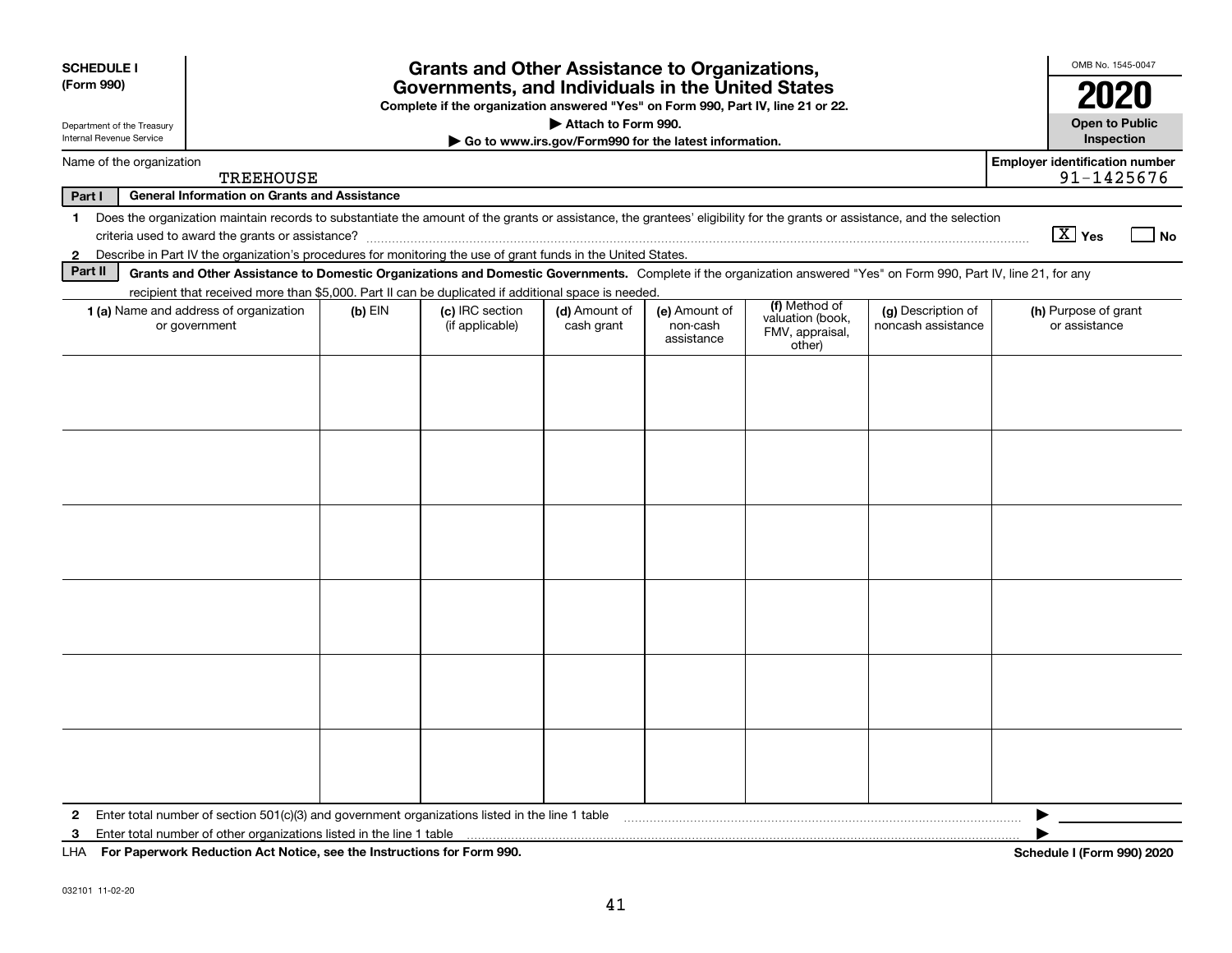Schedule I (Form 990) 2020 TREEHOUSE

**2**91-1425676

**Part III | Grants and Other Assistance to Domestic Individuals. Complete if the organization answered "Yes" on Form 990, Part IV, line 22.** Part III can be duplicated if additional space is needed.

| (a) Type of grant or assistance                                                                                                                      | (b) Number of<br>recipients | (c) Amount of<br>cash grant | (d) Amount of non-<br>cash assistance | (e) Method of valuation<br>(book, FMV, appraisal, other) | (f) Description of noncash assistance |
|------------------------------------------------------------------------------------------------------------------------------------------------------|-----------------------------|-----------------------------|---------------------------------------|----------------------------------------------------------|---------------------------------------|
|                                                                                                                                                      |                             |                             |                                       |                                                          |                                       |
| EDUCATION AND RESOURCE SERVICES TO FOSTER YOUTH                                                                                                      | 3794                        | 566,844.                    | $\mathbf{0}$ .                        |                                                          |                                       |
|                                                                                                                                                      |                             |                             |                                       |                                                          |                                       |
| HOLIDAY MAGIC                                                                                                                                        | 4493                        | 7,750.                      | $\mathbf{0}$ .                        |                                                          |                                       |
|                                                                                                                                                      |                             |                             |                                       |                                                          |                                       |
| CARES ASSISTANCE                                                                                                                                     | 272                         | 233,447.                    | $\mathbf{0}$ .                        |                                                          |                                       |
|                                                                                                                                                      |                             |                             |                                       |                                                          |                                       |
|                                                                                                                                                      |                             |                             |                                       |                                                          |                                       |
|                                                                                                                                                      |                             |                             |                                       |                                                          |                                       |
|                                                                                                                                                      |                             |                             |                                       |                                                          |                                       |
| Part IV<br>Supplemental Information. Provide the information required in Part I, line 2; Part III, column (b); and any other additional information. |                             |                             |                                       |                                                          |                                       |
| PART I, LINE 2:                                                                                                                                      |                             |                             |                                       |                                                          |                                       |
| GRANTS AND ASSISTANCE PROVIDED BY TREEHOUSE ARE MONITORED AND REVIEWED BY                                                                            |                             |                             |                                       |                                                          |                                       |
| RESOURCE SERVICES STAFF. RESOURCE SERVICES INCLUDES THE TREEHOUSE STORE,                                                                             |                             |                             |                                       |                                                          |                                       |
| JUST IN TIME FUNDING, DRIVER'S ASSISTANCE AND HOLIDAY MAGIC. ALL REQUESTS                                                                            |                             |                             |                                       |                                                          |                                       |
| SUBMITTED ARE REVIEWED FOR ELIGIBILITY AND ARE THEN APPROVED (OR DENIED) BY                                                                          |                             |                             |                                       |                                                          |                                       |
| THE RESPECTIVE DEPARTMENTAL MANAGER BEFORE BEING SUBMITTED TO ACCOUNTING.                                                                            |                             |                             |                                       |                                                          |                                       |
| APPROVED REQUESTS ARE RECORDED IN A PROGRAM AND RESOURCE DATABASE AND                                                                                |                             |                             |                                       |                                                          |                                       |

ALLOWS TREEHOUSE TO ANALYZE AND MONITOR OUTCOMES AS WELL AS TRACKING USE OF

#### RESOURCES.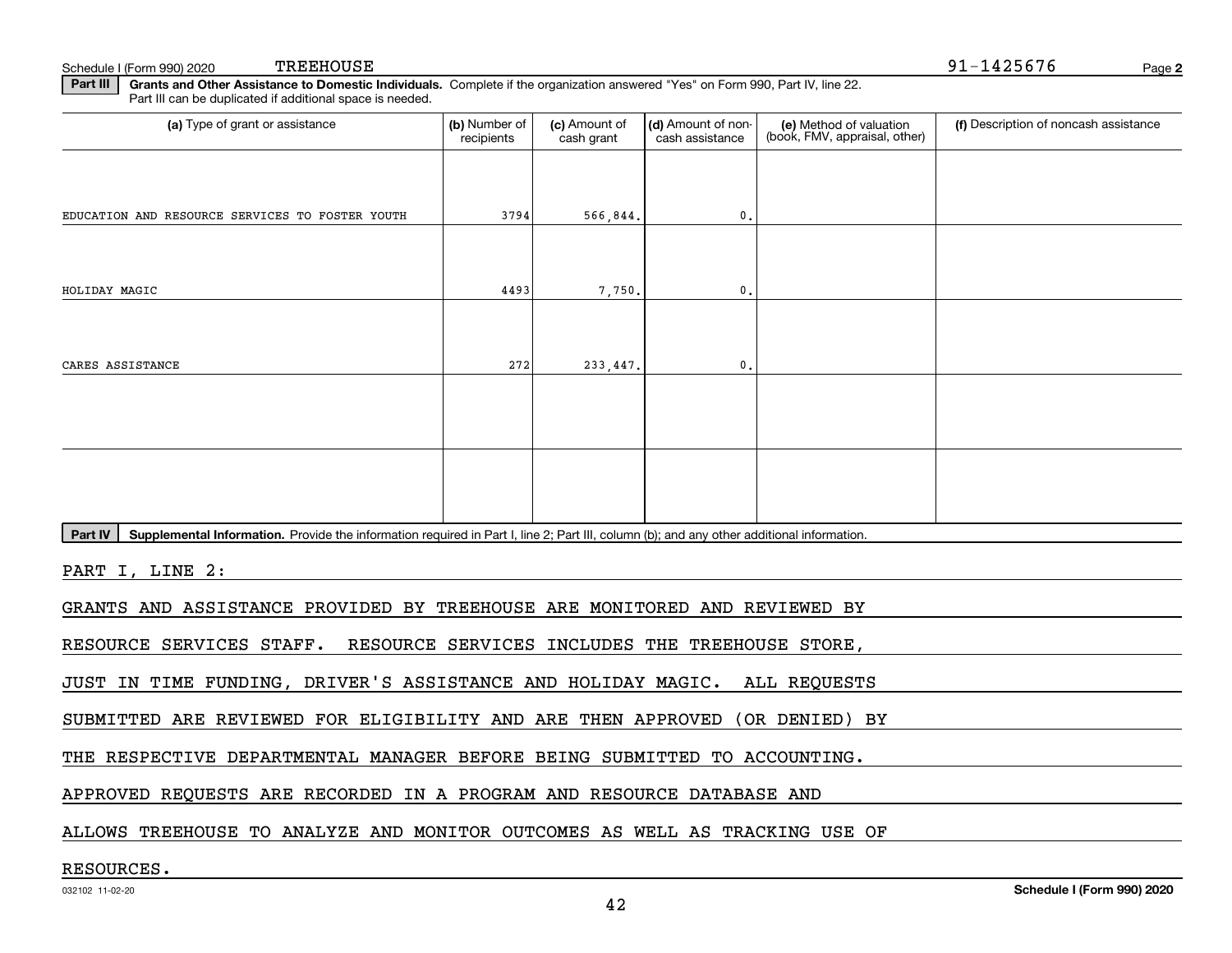|                                                                                                               | <b>SCHEDULE J</b>                                                                                                                | <b>Compensation Information</b>                                                               |                                       | OMB No. 1545-0047          |     |                              |
|---------------------------------------------------------------------------------------------------------------|----------------------------------------------------------------------------------------------------------------------------------|-----------------------------------------------------------------------------------------------|---------------------------------------|----------------------------|-----|------------------------------|
|                                                                                                               | (Form 990)                                                                                                                       | For certain Officers, Directors, Trustees, Key Employees, and Highest                         |                                       |                            |     |                              |
|                                                                                                               |                                                                                                                                  | <b>Compensated Employees</b>                                                                  |                                       |                            |     |                              |
|                                                                                                               |                                                                                                                                  | Complete if the organization answered "Yes" on Form 990, Part IV, line 23.                    |                                       | <b>Open to Public</b>      |     |                              |
|                                                                                                               | Department of the Treasury<br>Internal Revenue Service                                                                           | Attach to Form 990.<br>Go to www.irs.gov/Form990 for instructions and the latest information. |                                       | Inspection                 |     |                              |
|                                                                                                               | Name of the organization                                                                                                         |                                                                                               | <b>Employer identification number</b> |                            |     |                              |
|                                                                                                               | TREEHOUSE                                                                                                                        |                                                                                               |                                       | 91-1425676                 |     |                              |
|                                                                                                               | <b>Questions Regarding Compensation</b><br>Part I                                                                                |                                                                                               |                                       |                            |     |                              |
|                                                                                                               |                                                                                                                                  |                                                                                               |                                       |                            | Yes | No                           |
|                                                                                                               | <b>1a</b> Check the appropriate box(es) if the organization provided any of the following to or for a person listed on Form 990, |                                                                                               |                                       |                            |     |                              |
|                                                                                                               | Part VII, Section A, line 1a. Complete Part III to provide any relevant information regarding these items.                       |                                                                                               |                                       |                            |     |                              |
|                                                                                                               | First-class or charter travel                                                                                                    | Housing allowance or residence for personal use                                               |                                       |                            |     |                              |
|                                                                                                               | Travel for companions                                                                                                            | Payments for business use of personal residence                                               |                                       |                            |     |                              |
|                                                                                                               | Tax indemnification and gross-up payments                                                                                        | Health or social club dues or initiation fees                                                 |                                       |                            |     |                              |
|                                                                                                               | Discretionary spending account                                                                                                   | Personal services (such as maid, chauffeur, chef)                                             |                                       |                            |     |                              |
|                                                                                                               |                                                                                                                                  |                                                                                               |                                       |                            |     |                              |
|                                                                                                               | <b>b</b> If any of the boxes on line 1a are checked, did the organization follow a written policy regarding payment or           |                                                                                               |                                       |                            |     |                              |
|                                                                                                               | reimbursement or provision of all of the expenses described above? If "No," complete Part III to explain                         |                                                                                               |                                       | 1b                         |     |                              |
| 2                                                                                                             | Did the organization require substantiation prior to reimbursing or allowing expenses incurred by all directors,                 |                                                                                               |                                       |                            |     |                              |
|                                                                                                               |                                                                                                                                  |                                                                                               |                                       | $\mathbf 2$                |     |                              |
|                                                                                                               |                                                                                                                                  |                                                                                               |                                       |                            |     |                              |
| 3                                                                                                             | Indicate which, if any, of the following the organization used to establish the compensation of the organization's               |                                                                                               |                                       |                            |     |                              |
|                                                                                                               | CEO/Executive Director. Check all that apply. Do not check any boxes for methods used by a related organization to               |                                                                                               |                                       |                            |     |                              |
|                                                                                                               | establish compensation of the CEO/Executive Director, but explain in Part III.                                                   |                                                                                               |                                       |                            |     |                              |
|                                                                                                               | $\lfloor x \rfloor$ Compensation committee                                                                                       | Written employment contract                                                                   |                                       |                            |     |                              |
|                                                                                                               | $\lfloor x \rfloor$ Independent compensation consultant                                                                          | Compensation survey or study                                                                  |                                       |                            |     |                              |
|                                                                                                               | $\boxed{\textbf{X}}$ Form 990 of other organizations                                                                             | Approval by the board or compensation committee                                               |                                       |                            |     |                              |
|                                                                                                               |                                                                                                                                  |                                                                                               |                                       |                            |     |                              |
| 4                                                                                                             | During the year, did any person listed on Form 990, Part VII, Section A, line 1a, with respect to the filing                     |                                                                                               |                                       |                            |     |                              |
|                                                                                                               | organization or a related organization:                                                                                          |                                                                                               |                                       |                            |     |                              |
|                                                                                                               | Receive a severance payment or change-of-control payment?                                                                        |                                                                                               |                                       | 4a                         |     | х<br>$\overline{\mathtt{x}}$ |
|                                                                                                               | Participate in or receive payment from a supplemental nonqualified retirement plan?                                              |                                                                                               |                                       | 4b                         |     | $\overline{\mathbf{x}}$      |
|                                                                                                               | Participate in or receive payment from an equity-based compensation arrangement?                                                 |                                                                                               |                                       | 4c                         |     |                              |
| If "Yes" to any of lines 4a-c, list the persons and provide the applicable amounts for each item in Part III. |                                                                                                                                  |                                                                                               |                                       |                            |     |                              |
|                                                                                                               |                                                                                                                                  |                                                                                               |                                       |                            |     |                              |
|                                                                                                               | Only section 501(c)(3), 501(c)(4), and 501(c)(29) organizations must complete lines 5-9.                                         |                                                                                               |                                       |                            |     |                              |
| 5.                                                                                                            | For persons listed on Form 990, Part VII, Section A, line 1a, did the organization pay or accrue any compensation                |                                                                                               |                                       |                            |     |                              |
|                                                                                                               | contingent on the revenues of:                                                                                                   |                                                                                               |                                       | 5a                         |     | <u>x</u>                     |
|                                                                                                               |                                                                                                                                  |                                                                                               |                                       | 5b                         |     | $\overline{\mathbf{x}}$      |
|                                                                                                               | If "Yes" on line 5a or 5b, describe in Part III.                                                                                 |                                                                                               |                                       |                            |     |                              |
|                                                                                                               | 6 For persons listed on Form 990, Part VII, Section A, line 1a, did the organization pay or accrue any compensation              |                                                                                               |                                       |                            |     |                              |
|                                                                                                               | contingent on the net earnings of:                                                                                               |                                                                                               |                                       |                            |     |                              |
|                                                                                                               |                                                                                                                                  |                                                                                               |                                       | 6а                         |     | x                            |
|                                                                                                               |                                                                                                                                  |                                                                                               |                                       | 6b                         |     | $\overline{\mathbf{x}}$      |
|                                                                                                               | If "Yes" on line 6a or 6b, describe in Part III.                                                                                 |                                                                                               |                                       |                            |     |                              |
|                                                                                                               | 7 For persons listed on Form 990, Part VII, Section A, line 1a, did the organization provide any nonfixed payments               |                                                                                               |                                       |                            |     |                              |
|                                                                                                               |                                                                                                                                  |                                                                                               |                                       | 7                          |     | х                            |
| 8                                                                                                             | Were any amounts reported on Form 990, Part VII, paid or accrued pursuant to a contract that was subject to the                  |                                                                                               |                                       |                            |     |                              |
|                                                                                                               |                                                                                                                                  |                                                                                               |                                       | 8                          |     | x                            |
| 9                                                                                                             | If "Yes" on line 8, did the organization also follow the rebuttable presumption procedure described in                           |                                                                                               |                                       |                            |     |                              |
|                                                                                                               |                                                                                                                                  |                                                                                               |                                       | 9                          |     |                              |
|                                                                                                               | LHA For Paperwork Reduction Act Notice, see the Instructions for Form 990.                                                       |                                                                                               |                                       | Schedule J (Form 990) 2020 |     |                              |

032111 12-07-20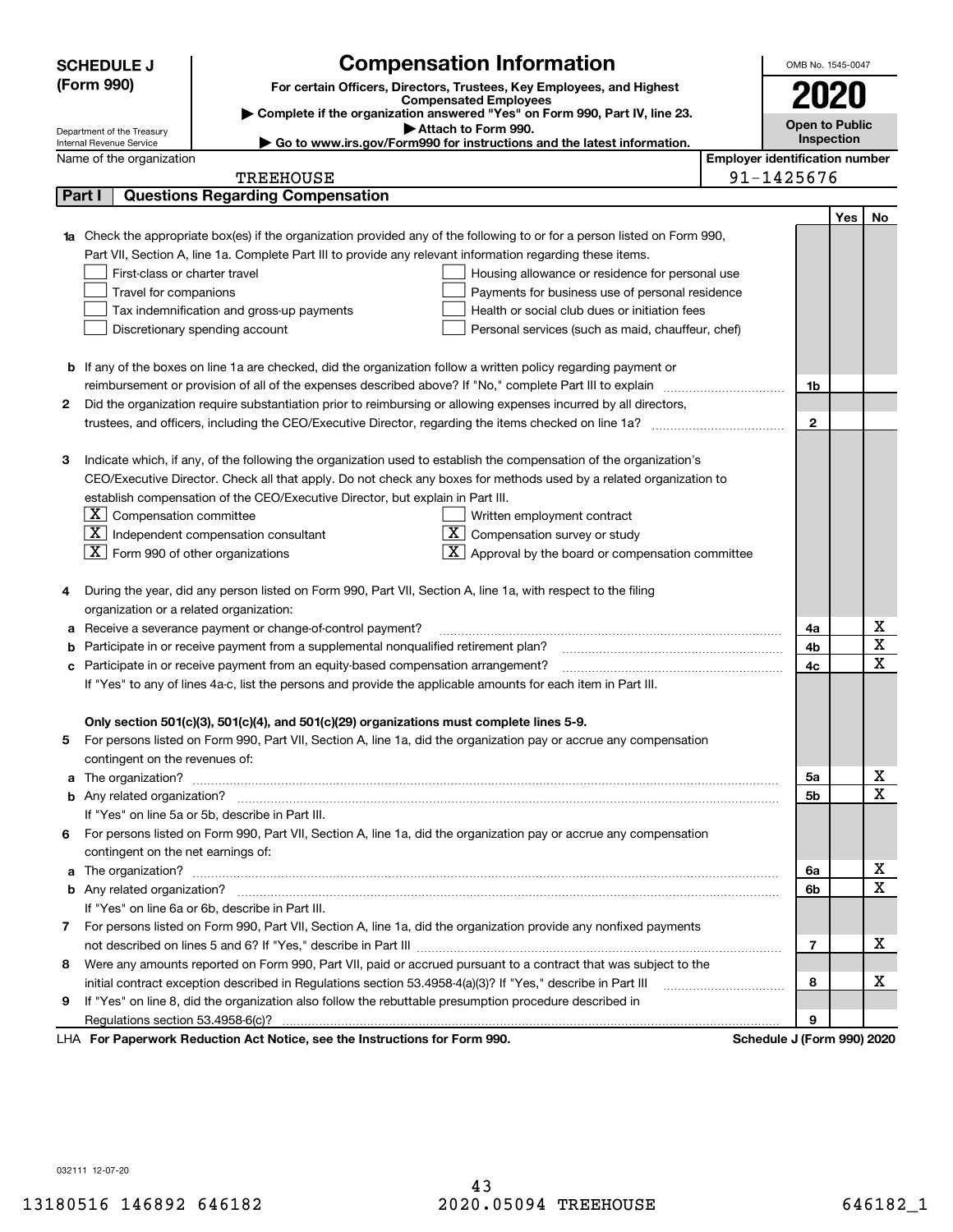#### 91-1425676

**2**

# **Part II Officers, Directors, Trustees, Key Employees, and Highest Compensated Employees.**  Schedule J (Form 990) 2020 Page Use duplicate copies if additional space is needed.

For each individual whose compensation must be reported on Schedule J, report compensation from the organization on row (i) and from related organizations, described in the instructions, on row (ii). Do not list any individuals that aren't listed on Form 990, Part VII.

**Note:**  The sum of columns (B)(i)-(iii) for each listed individual must equal the total amount of Form 990, Part VII, Section A, line 1a, applicable column (D) and (E) amounts for that individual.

|                         |      |                          | (B) Breakdown of W-2 and/or 1099-MISC compensation |                                           | (C) Retirement and<br>other deferred | (D) Nontaxable<br>benefits | (E) Total of columns | (F) Compensation                                           |
|-------------------------|------|--------------------------|----------------------------------------------------|-------------------------------------------|--------------------------------------|----------------------------|----------------------|------------------------------------------------------------|
| (A) Name and Title      |      | (i) Base<br>compensation | (ii) Bonus &<br>incentive<br>compensation          | (iii) Other<br>reportable<br>compensation | compensation                         |                            | $(B)(i)-(D)$         | in column (B)<br>reported as deferred<br>on prior Form 990 |
| LISA CHIN<br>(1)        | (i)  | 249,350.                 | $\overline{0}$ .                                   | $\overline{0}$ .                          | 4,731.                               | 8,532.                     | 262,613.             | 0.                                                         |
| CEO                     | (ii) | $\overline{0}$ .         | $\overline{0}$ .                                   | $\overline{0}$ .                          | $\overline{0}$ .                     | $\overline{0}$ .           | $\overline{0}$ .     | $\overline{0}$ .                                           |
| (2)<br>DAWN RAINS       | (i)  | 187,872.                 | $\overline{0}$ .                                   | $\overline{0}$ .                          | 4,401.                               | 8,546.                     | 200, 819.            | $\overline{0}$ .                                           |
| CPSO                    | (ii) | $\overline{0}$ .         | $\overline{0}$ .                                   | $\overline{0}$ .                          | $\overline{0}$ .                     | $\overline{0}$ .           | $\overline{0}$ .     | $\overline{0}$ .                                           |
| STEFANI COVERSON<br>(3) | (i)  | 170,424.                 | $\overline{0}$ .                                   | $\overline{0}$ .                          | 4,493.                               | 8,540.                     | 183, 457.            | $\overline{0}$ .                                           |
| CHRO (THRU 11/21)       | (ii) | $\overline{0}$ .         | $\overline{0}$ .                                   | $\overline{0}$ .                          | $\overline{0}$ .                     | $\overline{0}$ .           | $\overline{0}$ .     | $\overline{0}$ .                                           |
|                         | (i)  |                          |                                                    |                                           |                                      |                            |                      |                                                            |
|                         | (ii) |                          |                                                    |                                           |                                      |                            |                      |                                                            |
|                         | (i)  |                          |                                                    |                                           |                                      |                            |                      |                                                            |
|                         | (ii) |                          |                                                    |                                           |                                      |                            |                      |                                                            |
|                         | (i)  |                          |                                                    |                                           |                                      |                            |                      |                                                            |
|                         | (ii) |                          |                                                    |                                           |                                      |                            |                      |                                                            |
|                         | (i)  |                          |                                                    |                                           |                                      |                            |                      |                                                            |
|                         | (ii) |                          |                                                    |                                           |                                      |                            |                      |                                                            |
|                         | (i)  |                          |                                                    |                                           |                                      |                            |                      |                                                            |
|                         | (ii) |                          |                                                    |                                           |                                      |                            |                      |                                                            |
|                         | (i)  |                          |                                                    |                                           |                                      |                            |                      |                                                            |
|                         | (ii) |                          |                                                    |                                           |                                      |                            |                      |                                                            |
|                         | (i)  |                          |                                                    |                                           |                                      |                            |                      |                                                            |
|                         | (ii) |                          |                                                    |                                           |                                      |                            |                      |                                                            |
|                         | (i)  |                          |                                                    |                                           |                                      |                            |                      |                                                            |
|                         | (ii) |                          |                                                    |                                           |                                      |                            |                      |                                                            |
|                         | (i)  |                          |                                                    |                                           |                                      |                            |                      |                                                            |
|                         | (ii) |                          |                                                    |                                           |                                      |                            |                      |                                                            |
|                         | (i)  |                          |                                                    |                                           |                                      |                            |                      |                                                            |
|                         | (ii) |                          |                                                    |                                           |                                      |                            |                      |                                                            |
|                         | (i)  |                          |                                                    |                                           |                                      |                            |                      |                                                            |
|                         | (ii) |                          |                                                    |                                           |                                      |                            |                      |                                                            |
|                         | (i)  |                          |                                                    |                                           |                                      |                            |                      |                                                            |
|                         | (ii) |                          |                                                    |                                           |                                      |                            |                      |                                                            |
|                         | (i)  |                          |                                                    |                                           |                                      |                            |                      |                                                            |
|                         | (ii) |                          |                                                    |                                           |                                      |                            |                      |                                                            |

**Schedule J (Form 990) 2020**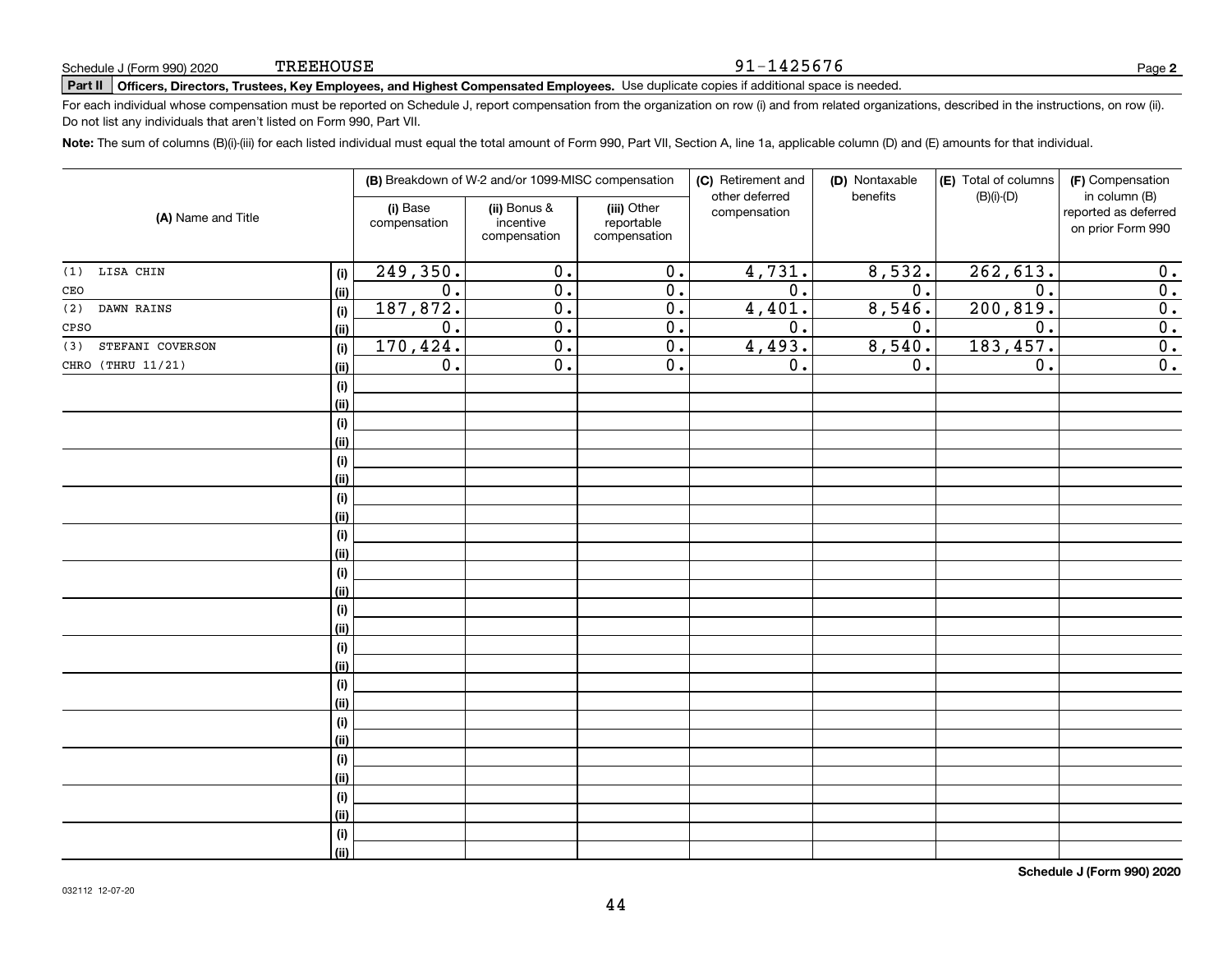**Part III Supplemental Information**

Schedule J (Form 990) 2020 TREEHOUSE<br>Part III Supplemental Information<br>Provide the information, explanation, or descriptions required for Part I, lines 1a, 1b, 3, 4a, 4b, 4c, 5a, 5b, 6a, 6b, 7, and 8, and for Part II. Also

**Schedule J (Form 990) 2020**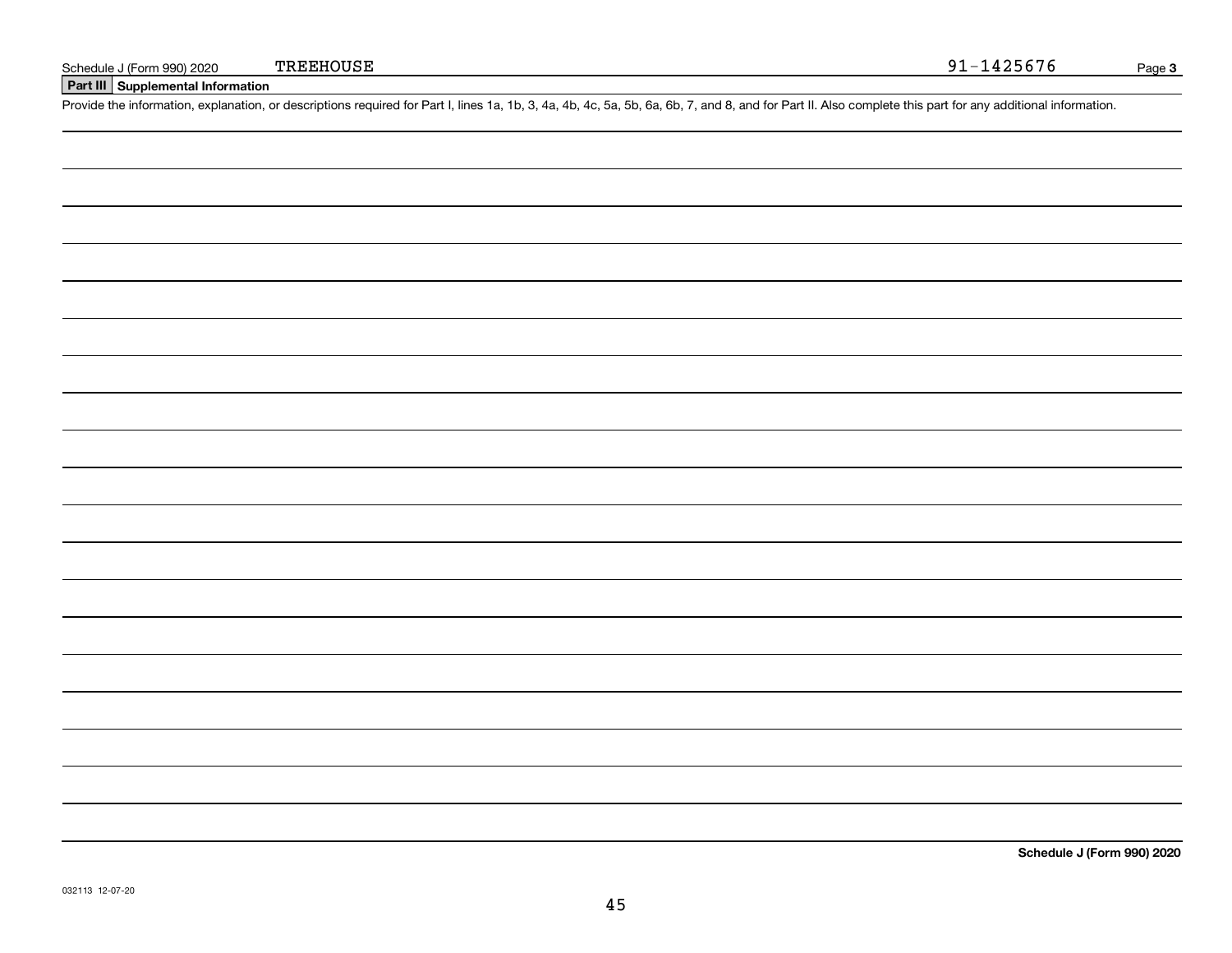#### **SCHEDULE M (Form 990)**

# **Noncash Contributions**

OMB No. 1545-0047

| Department of the Treasury |
|----------------------------|
| Internal Revenue Service   |

**Complete if the organizations answered "Yes" on Form 990, Part IV, lines 29 or 30.** <sup>J</sup>**2020 Attach to Form 990.** J

**Open to Public Inspection**

| Name of the organization |
|--------------------------|
|--------------------------|

TREEHOUSE

| Go to www.irs.gov/Form990 for instructions and the latest information. |
|------------------------------------------------------------------------|
|                                                                        |

**Employer identification number** 91-1425676

| Part I |       |                             | <b>Types of Property</b>                                                                                                       |                               |                                      |                                                                                                      |                                                              |     |     |    |
|--------|-------|-----------------------------|--------------------------------------------------------------------------------------------------------------------------------|-------------------------------|--------------------------------------|------------------------------------------------------------------------------------------------------|--------------------------------------------------------------|-----|-----|----|
|        |       |                             |                                                                                                                                | (a)<br>Check if<br>applicable | (b)<br>Number of<br>contributions or | (c)<br>Noncash contribution<br>amounts reported on<br>items contributed Form 990, Part VIII, line 1g | (d)<br>Method of determining<br>noncash contribution amounts |     |     |    |
| 1.     |       |                             |                                                                                                                                |                               |                                      |                                                                                                      |                                                              |     |     |    |
| 2      |       |                             | Art - Historical treasures                                                                                                     |                               |                                      |                                                                                                      |                                                              |     |     |    |
| з      |       |                             | Art - Fractional interests                                                                                                     |                               |                                      |                                                                                                      |                                                              |     |     |    |
| 4      |       |                             | Books and publications                                                                                                         |                               |                                      |                                                                                                      |                                                              |     |     |    |
| 5      |       |                             | Clothing and household goods                                                                                                   | $\mathbf X$                   |                                      | 389,934.FMV                                                                                          |                                                              |     |     |    |
| 6      |       |                             |                                                                                                                                | $\overline{\mathbf{x}}$       | 11                                   | 18,842.FMV                                                                                           |                                                              |     |     |    |
| 7      |       |                             |                                                                                                                                |                               |                                      |                                                                                                      |                                                              |     |     |    |
| 8      |       | Intellectual property       |                                                                                                                                |                               |                                      |                                                                                                      |                                                              |     |     |    |
| 9      |       |                             | Securities - Publicly traded                                                                                                   | $\overline{\mathbf{x}}$       | 30                                   | 204,988.FMV                                                                                          |                                                              |     |     |    |
| 10     |       |                             | Securities - Closely held stock                                                                                                |                               |                                      |                                                                                                      |                                                              |     |     |    |
| 11     |       |                             | Securities - Partnership, LLC, or                                                                                              |                               |                                      |                                                                                                      |                                                              |     |     |    |
|        |       | trust interests             |                                                                                                                                |                               |                                      |                                                                                                      |                                                              |     |     |    |
| 12     |       |                             | Securities - Miscellaneous                                                                                                     |                               |                                      |                                                                                                      |                                                              |     |     |    |
| 13     |       |                             | Qualified conservation contribution -                                                                                          |                               |                                      |                                                                                                      |                                                              |     |     |    |
|        |       | Historic structures         |                                                                                                                                |                               |                                      |                                                                                                      |                                                              |     |     |    |
| 14     |       |                             | Qualified conservation contribution - Other                                                                                    |                               |                                      |                                                                                                      |                                                              |     |     |    |
| 15     |       |                             | Real estate - Residential                                                                                                      |                               |                                      |                                                                                                      |                                                              |     |     |    |
| 16     |       |                             | Real estate - Commercial                                                                                                       |                               |                                      |                                                                                                      |                                                              |     |     |    |
| 17     |       |                             |                                                                                                                                | $\mathbf x$                   | 1                                    | 2,023.FMV                                                                                            |                                                              |     |     |    |
| 18     |       |                             |                                                                                                                                |                               |                                      |                                                                                                      |                                                              |     |     |    |
| 19     |       |                             |                                                                                                                                |                               |                                      |                                                                                                      |                                                              |     |     |    |
| 20     |       |                             | Drugs and medical supplies                                                                                                     |                               |                                      |                                                                                                      |                                                              |     |     |    |
| 21     |       |                             |                                                                                                                                |                               |                                      |                                                                                                      |                                                              |     |     |    |
| 22     |       |                             |                                                                                                                                |                               |                                      |                                                                                                      |                                                              |     |     |    |
| 23     |       |                             |                                                                                                                                |                               |                                      |                                                                                                      |                                                              |     |     |    |
| 24     |       |                             |                                                                                                                                |                               |                                      |                                                                                                      |                                                              |     |     |    |
| 25     |       | Other $\blacktriangleright$ |                                                                                                                                |                               |                                      |                                                                                                      |                                                              |     |     |    |
| 26     | Other |                             |                                                                                                                                |                               |                                      |                                                                                                      |                                                              |     |     |    |
| 27     | Other |                             |                                                                                                                                |                               |                                      |                                                                                                      |                                                              |     |     |    |
| 28     | Other |                             |                                                                                                                                |                               |                                      |                                                                                                      |                                                              |     |     |    |
| 29     |       |                             | Number of Forms 8283 received by the organization during the tax year for contributions                                        |                               |                                      |                                                                                                      |                                                              |     |     |    |
|        |       |                             | for which the organization completed Form 8283, Part V, Donee Acknowledgement                                                  |                               |                                      | 29                                                                                                   |                                                              |     | 1   |    |
|        |       |                             |                                                                                                                                |                               |                                      |                                                                                                      |                                                              |     | Yes | No |
|        |       |                             | 30a During the year, did the organization receive by contribution any property reported in Part I, lines 1 through 28, that it |                               |                                      |                                                                                                      |                                                              |     |     |    |
|        |       |                             | must hold for at least three years from the date of the initial contribution, and which isn't required to be used for          |                               |                                      |                                                                                                      |                                                              |     |     |    |
|        |       |                             | exempt purposes for the entire holding period?                                                                                 |                               |                                      |                                                                                                      |                                                              | 30a |     | х  |
|        |       |                             | <b>b</b> If "Yes," describe the arrangement in Part II.                                                                        |                               |                                      |                                                                                                      |                                                              |     |     |    |
| 31     |       |                             | Does the organization have a gift acceptance policy that requires the review of any nonstandard contributions?                 |                               |                                      |                                                                                                      |                                                              | 31  | x   |    |
|        |       |                             | 32a Does the organization hire or use third parties or related organizations to solicit, process, or sell noncash              |                               |                                      |                                                                                                      |                                                              |     |     |    |
|        |       | contributions?              |                                                                                                                                |                               |                                      |                                                                                                      |                                                              | 32a |     | Х  |
|        |       |                             | <b>b</b> If "Yes," describe in Part II.                                                                                        |                               |                                      |                                                                                                      |                                                              |     |     |    |
| 33     |       |                             | If the organization didn't report an amount in column (c) for a type of property for which column (a) is checked,              |                               |                                      |                                                                                                      |                                                              |     |     |    |
|        |       | describe in Part II.        |                                                                                                                                |                               |                                      |                                                                                                      |                                                              |     |     |    |

For Paperwork Reduction Act Notice, see the Instructions for Form 990. Schedule M (Form 990) 2020 LHA

032141 11-23-20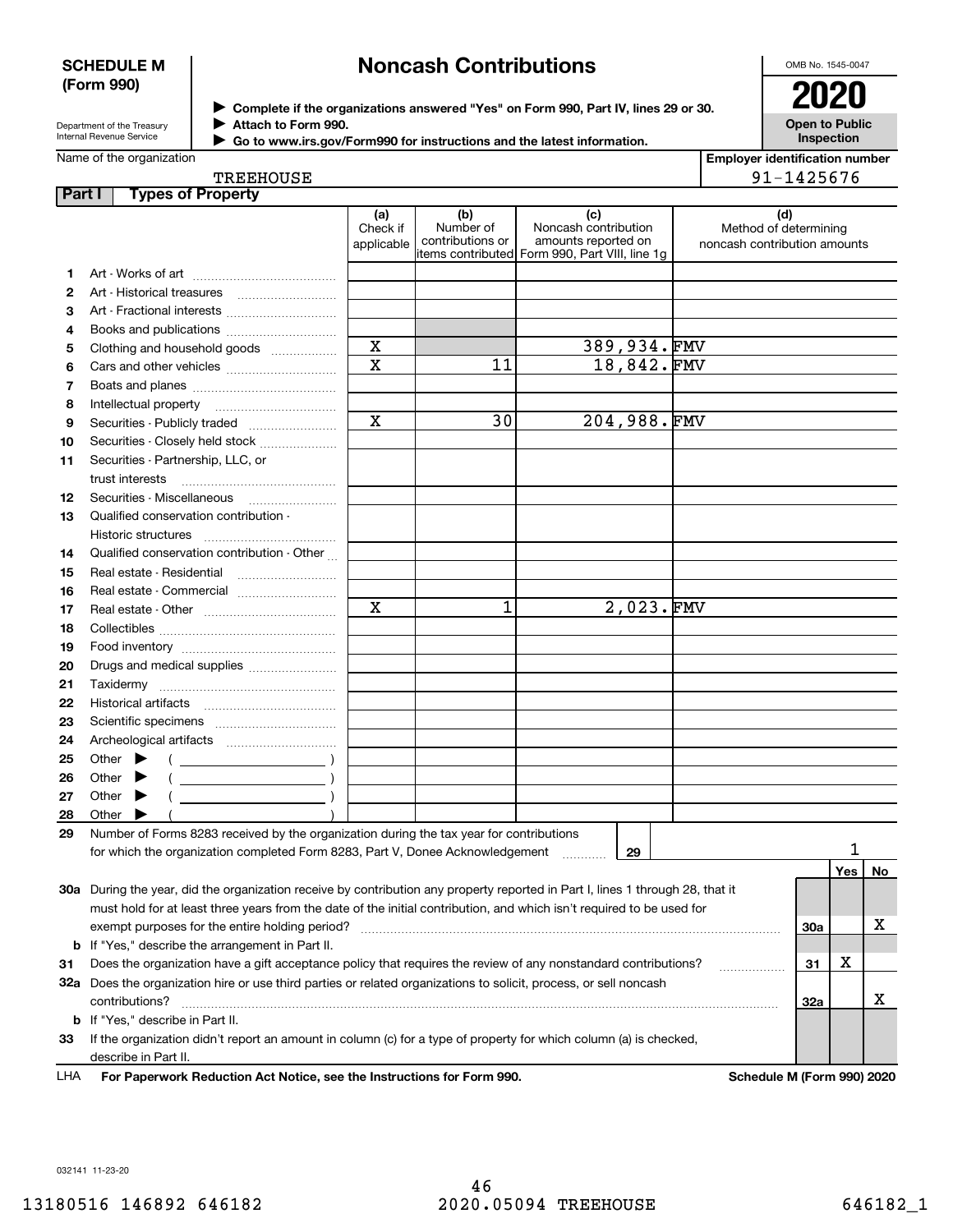# Schedule M (Form 990) 2020 TREEHOUSE<br>**Part II** Supplemental Information.

Part II | Supplemental Information. Provide the information required by Part I, lines 30b, 32b, and 33, and whether the organization is reporting in Part I, column (b), the number of contributions, the number of items received, or a combination of both. Also complete this part for any additional information.

#### SCHEDULE M, PART I, COLUMN (B):

#### THE NUMBER REPORTED IN COLUMN (B) REPRESENTS THE NUMBER OF

CONTRIBUTIONS.

**Schedule M (Form 990) 2020**

91-1425676

**2**

032142 11-23-20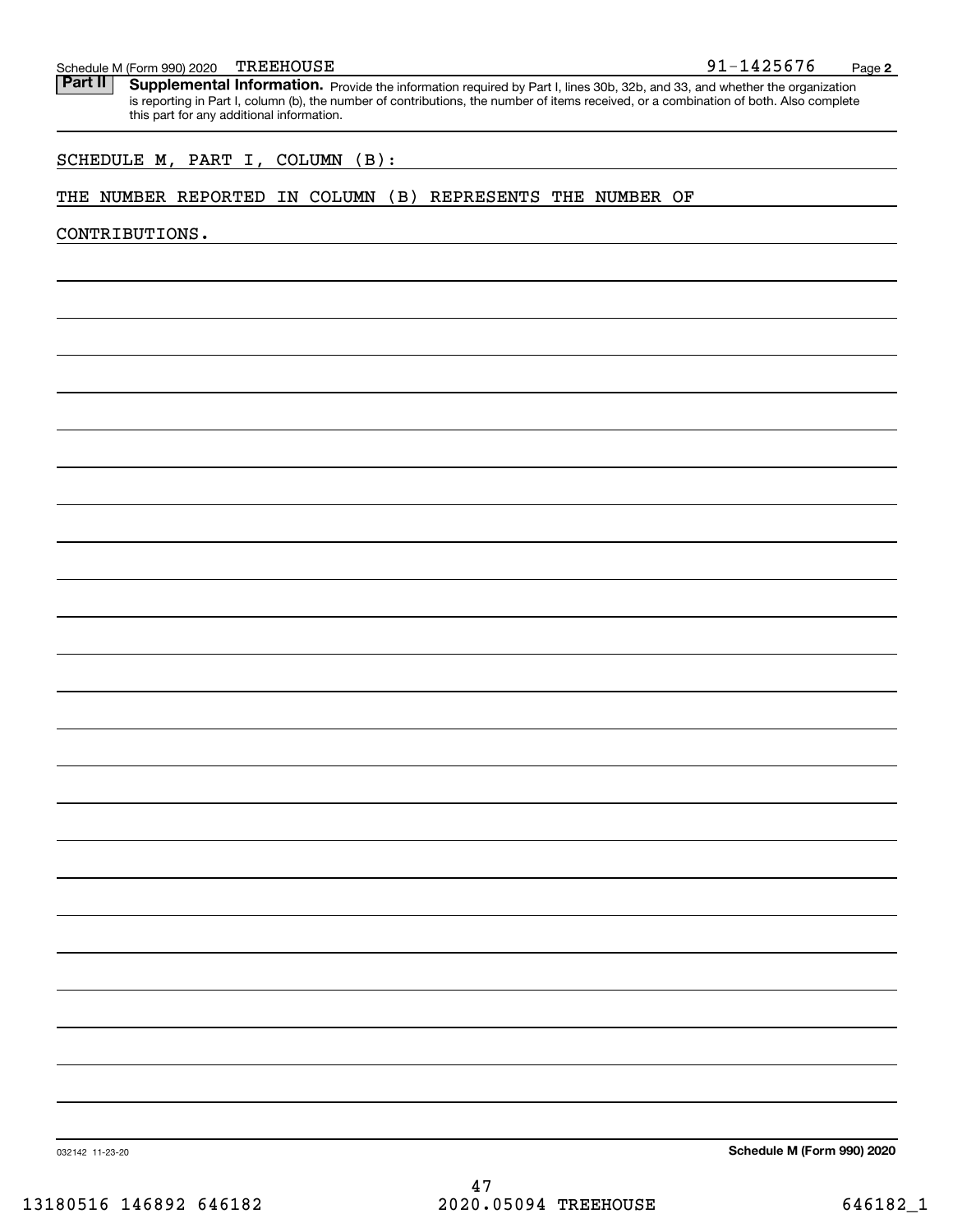**(Form 990 or 990-EZ)**

Department of the Treasury Internal Revenue Service Name of the organization

# **SCHEDULE O Supplemental Information to Form 990 or 990-EZ**

**Complete to provide information for responses to specific questions on Form 990 or 990-EZ or to provide any additional information. | Attach to Form 990 or 990-EZ. | Go to www.irs.gov/Form990 for the latest information.**



TREEHOUSE 91-1425676

#### FORM 990, PART III, LINE 4A, PROGRAM SERVICE ACCOMPLISHMENTS:

SCHOOLS AND MIDDLE SCHOOLS IN KING COUNTY AND HAS EXPANDED SERVICES TO

BENTON, FRANKLIN, PIERCE, SKAGIT, SNOHOMISH, SPOKANE, THURSTON AND

WHATCOM COUNTIES.

FORM 990, PART III, LINE 4D, OTHER PROGRAM SERVICES:

FOSTER YOUTH DRIVERS ASSISTANCE: FOSTER YOUTH DRIVERS ASSISTANCE

PROGRAM PROVIDES YOUTH ACROSS THE STATE WITH FINANCIAL ASSISTANCE

COVERING COSTS OF DRIVERS EDUCATION PROGRAMS, ID/TESTING FEES, DRIVERS

LICENSE FEES, AND INSURANCE PREMIUMS.

EXPENSES \$ 334,964. INCLUDING GRANTS OF \$ 264,562. REVENUE \$ 412,497.

FORM 990, PART VI, SECTION A, LINE 4:

THE GOVERNING DOCUMENTS WERE UPDATED TO HAVE A FORM 990 FISCAL YEAR END OF

6/30 INSTEAD OF 9/30.

FORM 990, PART VI, SECTION B, LINE 11B:

THE 990 DOCUMENTATION IS PREPARED BY THE CONTROLLER WITH OVERSIGHT FROM THE AGENCY'S SENIOR MANAGEMENT. ONCE COMPLETED IT IS SENT TO AN OUTSIDE ACCOUNTING FIRM FOR FINAL PREPARATION. THE DRAFT DOCUMENT IS RETURNED FOR INTERNAL MANAGEMENT REVIEW AND FOR REVIEW BY THE FINANCE COMMITTEE AND THE BOARD TREASURER. IT IS ALSO MADE AVAILABLE IN DRAFT FORM TO ALL BOARD MEMBERS. ADJUSTMENTS, IF ANY, ARE MADE AND RETURNED TO THE OUTSIDE ACCOUNTANT FOR FINAL REVISIONS. THE FINAL FORM 990 IS RECEIVED BY SENIOR MANAGEMENT FOR FINAL REVIEW AND IS THEN E-MAILED TO THE COMPLETE BOARD OF DIRECTORS PRIOR TO FILING FOR THEIR FINAL REVIEW.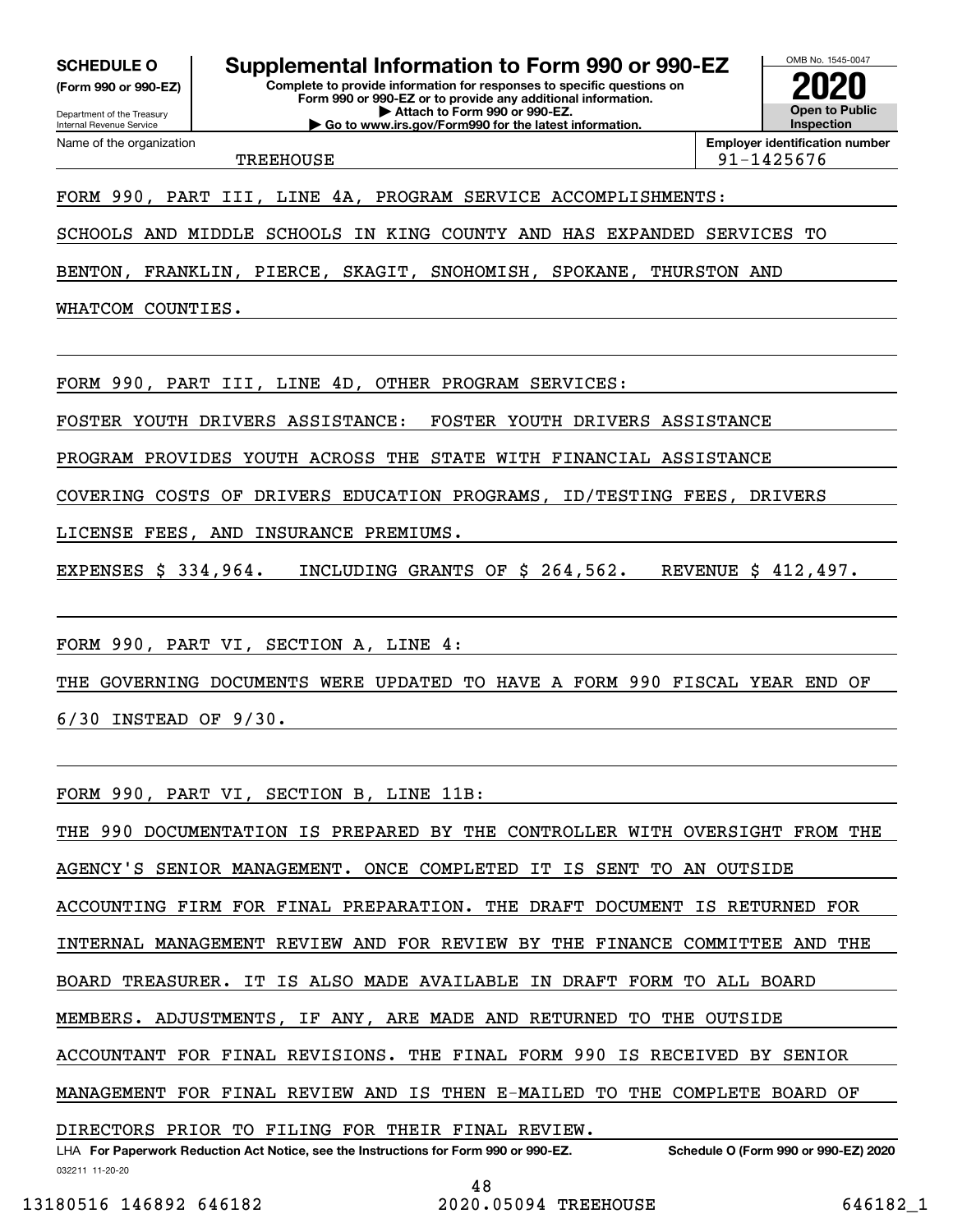FORM 990, PART VI, SECTION B, LINE 12C:

ALL BOARD MEMBERS AND STAFF REVIEW AND SIGN THEIR AGREEMENT TO OUR PUBLISHED POLICY UPON JOINING TREEHOUSE. ANNUALLY, THIS POLICY IS REVIEWED AND UPDATED FOR ONGOING COMPLIANCE. CURRENTLY, NO BOARD MEMBERS ARE IN A FINANCIALLY BENEFICIAL RELATIONSHIP WITH TREEHOUSE.

FORM 990, PART VI, SECTION B, LINE 15:

TREEHOUSE REVIEWS SALARY INFORMATION ANNUALLY PROVIDED IN THE WASHINGTON EMPLOYERS/UNITED WAY SALARY SURVEY (WE/UWSS) OF NORTHWEST NON-PROFITS AND COMPARES THE SALARY CATEGORIES AND TITLES FOR POSITIONAL FIT WITH ALL TREEHOUSE POSITIONS. THE SALARY DATA IS AGED AS NECESSARY TO GET TO CURRENT YEAR STATUS AND THEN ALL POSITIONS ARE REVIEWED FOR COMPARABILITY TO POSITIONS THAT FIT IN OUR CATEGORY OF GREATER THAN 50 EMPLOYEES, BUDGETS BETWEEN \$5 AND \$10 MILLION FOR SOCIAL SERVICE AGENCIES IN KING COUNTY. DURING THE ANNUAL EMPLOYEE PERFORMANCE APPRAISAL PROCESS EACH STAFF POSITION IS REVIEWED BY THEIR SUPERVISOR. THE EXECUTIVE COMMITTEE OF THE BOARD OF DIRECTORS CONDUCTS THIS ANNUAL REVIEW OF THE CEO. THE CEO CONDUCTS THE REVIEWS OF ALL DIRECTORS AND EACH DIRECTOR CONDUCTS THE REVIEW OF THEIR DIRECT STAFF WITH OVERSIGHT OF THE REVIEWS DONE BY THEIR DIRECT STAFF.

032212 11-20-20 **Schedule O (Form 990 or 990-EZ) 2020** AFTER THE ANNUAL REVIEW PROCESS IS COMPLETED, THE LEADERSHIP TEAM MAKES RECOMMENDATIONS TO THE DIRECTORS FOR APPROPRIATE MERIT INCREASES BASED ON A NUMBER OF FACTORS INCLUDING THE ANNUAL PERFORMANCE EVALUATION INFORMATION. THE EXECUTIVE DIRECTOR REVIEWS ALL OF THESE RECOMMENDATIONS AND WITH THE DIRECTOR OF ADMINISTRATION AND FINANCE FINALIZES MERIT AND ANY MARKET ADJUSTMENT BASED ON THESE RECOMMENDATIONS. THE ANNUAL COMPENSATION ANALYSIS FOR EXECUTIVE DIRECTOR POSITIONS OF COMPARABLE NORTHWEST NON-PROFITS FROM 49

13180516 146892 646182 2020.05094 TREEHOUSE 646182\_1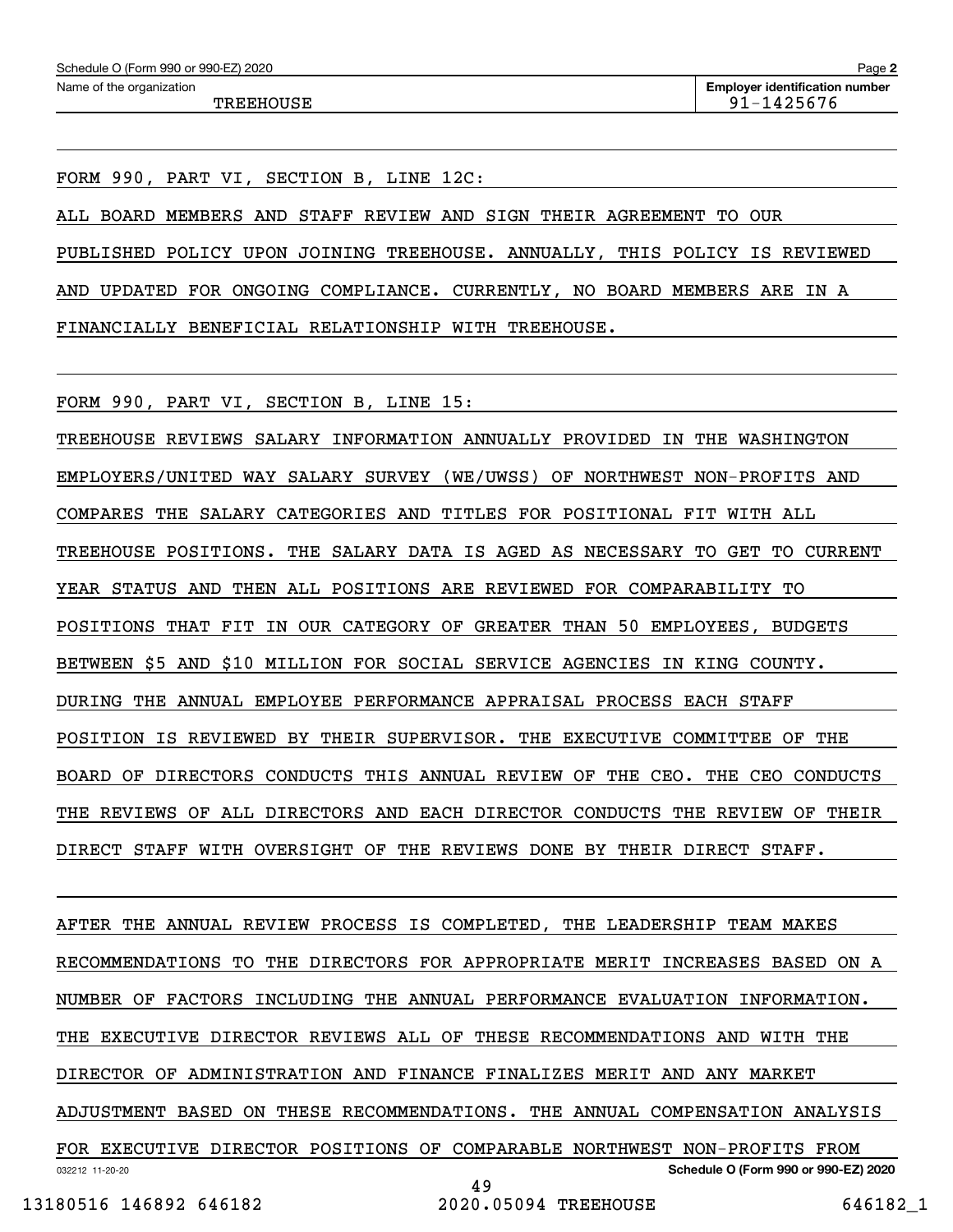| Schedule O (Form 990 or 990-EZ) 2020                                                                             | Page 2                                              |  |  |  |
|------------------------------------------------------------------------------------------------------------------|-----------------------------------------------------|--|--|--|
| Name of the organization<br><b>TREEHOUSE</b>                                                                     | <b>Employer identification number</b><br>91-1425676 |  |  |  |
| WE/UWSS IS FORWARDED<br>TO.<br>THE<br>COMMITTEE<br>THE<br><b>EXECUTIVE</b><br>ΟF<br>THE                          | BOARD<br>OF                                         |  |  |  |
| DIRECTORS<br>IT.<br>MAKE<br>RECOMMENDATION<br>TО<br>THE<br>REVIEW<br>AND<br><b>WHO</b><br>A                      | FULL<br><b>TREEHOUSE</b>                            |  |  |  |
| <b>DIRECTORS</b><br>FOR ANY<br>ANNUAL<br>MERIT<br>OR MARKET<br>ADJUSTMENT<br>THE<br>ΟF<br>SALARY.<br>BOARD<br>TО |                                                     |  |  |  |
| DISCUSSES<br>THIS RECOMMENDATION<br><b>BEFORE</b><br>REVIEWS<br>AND<br>THE<br>BOARD                              | BOARD<br>VOTES<br>ON<br>A                           |  |  |  |
| STAFF<br>BENEFITS ARE ALSO REVIEWED<br>TO PAY.<br>FINAL ADJUSTMENT                                               | ANNUALLY<br>THE<br>BY                               |  |  |  |
| PRIMARILY<br>CONSIST OF<br><b>VACATION</b><br>SICK<br>LEADERSHIP<br>TEAM AND<br>AND<br>TIME OFF.                 |                                                     |  |  |  |
| PAY FOR APPROVED<br>HOLIDAYS, MEDICAL INSURANCE<br>COVERAGE,<br>HOLIDAY                                          | LONG TERM                                           |  |  |  |
| ACCESS TO<br>SECTION 125 FLEX<br>SPENDING<br>DISABILITY<br>AND                                                   | PLAN FOR APPROVED                                   |  |  |  |

CATEGORIES OF DEDUCTIBLE EXPENSES AND A VOLUNTARY 403B RETIREMENT PROGRAM.

IN ADDITION, OFFICERS AND DIRECTORS OF THE BOARD RECEIVE NO COMPENSATION OR

BENEFITS FOR THEIR ROLES.

FORM 990, PART VI, SECTION C, LINE 19:

COPIES OF FORM 990, FORM 1023, AUDITED FINANCIAL STATEMENTS, GOVERNING DOCUMENTS, AND THE CONFLICT OF INTEREST POLICY ARE AVAILABLE UPON REQUEST VIS ELECTRONIC OR REGULAR MAIL. INTERESTED INDIVIDUALS MAY ALSO VIEW THEM IN PERSON AT OUR MAIN OFFICE. WE CURRENTLY ALSO POST ON OUR WEBSITE THE FORM 990 AND AUDITED FINANCIALS STATEMENTS FOR THE PAST 3 YEARS.

032212 11-20-20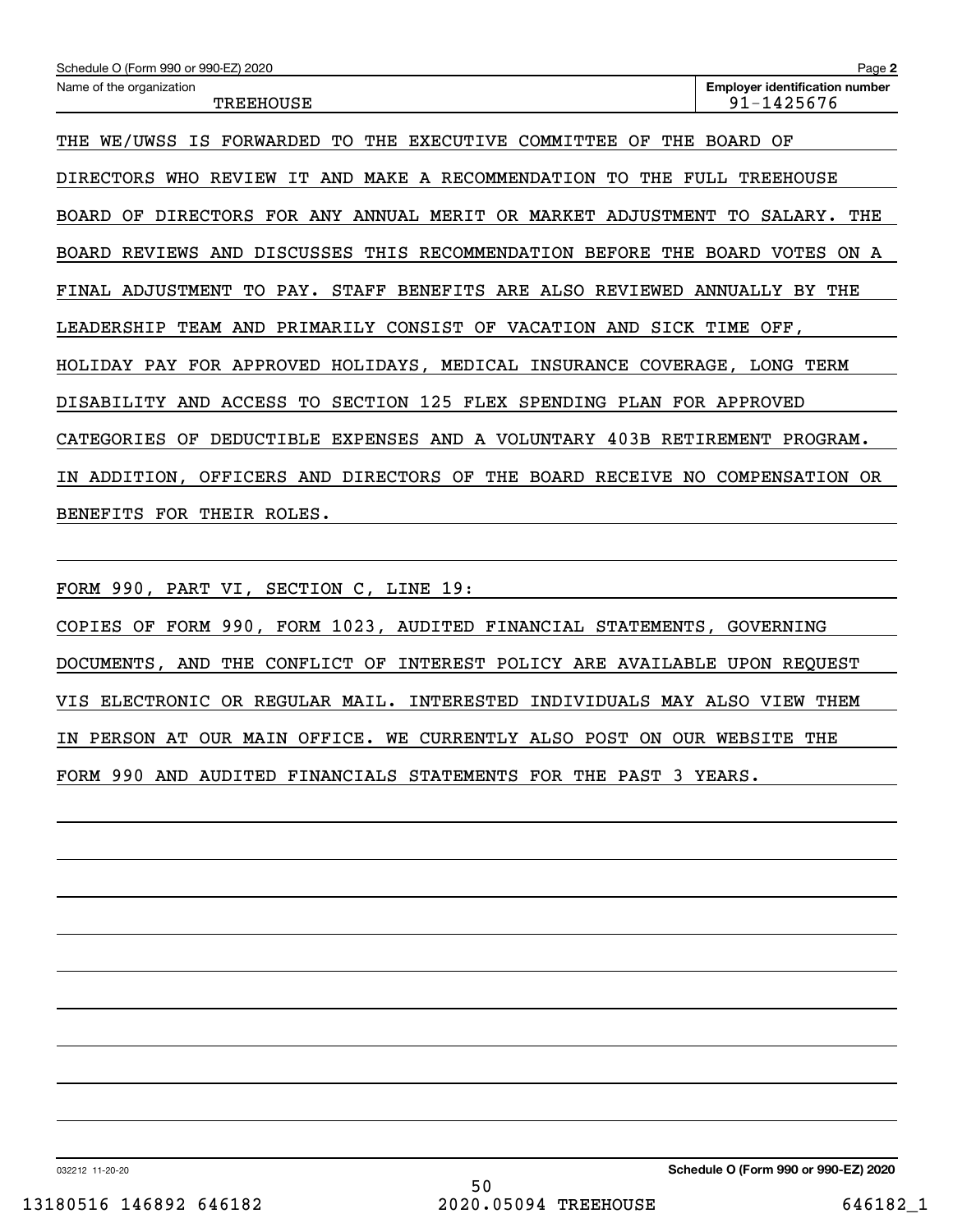(Rev. January 2020)

### **Application for Automatic Extension of Time To File an Exempt Organization Return**

Department of the Treasury Internal Revenue Service

**| File a separate application for each return.**

**| Go to www.irs.gov/Form8868 for the latest information.**

**Electronic filing (e-file).**  You can electronically file Form 8868 to request a 6-month automatic extension of time to file any of the filing of this form, visit www.irs.gov/e-file-providers/e-file-for-charities-and-non-profits. forms listed below with the exception of Form 8870, Information Return for Transfers Associated With Certain Personal Benefit Contracts, for which an extension request must be sent to the IRS in paper format (see instructions). For more details on the electronic

#### **Automatic 6-Month Extension of Time.** Only submit original (no copies needed).

All corporations required to file an income tax return other than Form 990-T (including 1120-C filers), partnerships, REMICs, and trusts must use Form 7004 to request an extension of time to file income tax returns.

| Type or                                                                                                                                                                | Name of exempt organization or other filer, see instructions.                                                                                                                                                                                                                                                                                                                                                                                                                                                                                                                                                                               | Taxpayer identification number (TIN) |                                                                                                                                                 |              |    |                                              |
|------------------------------------------------------------------------------------------------------------------------------------------------------------------------|---------------------------------------------------------------------------------------------------------------------------------------------------------------------------------------------------------------------------------------------------------------------------------------------------------------------------------------------------------------------------------------------------------------------------------------------------------------------------------------------------------------------------------------------------------------------------------------------------------------------------------------------|--------------------------------------|-------------------------------------------------------------------------------------------------------------------------------------------------|--------------|----|----------------------------------------------|
| print                                                                                                                                                                  | <b>TREEHOUSE</b>                                                                                                                                                                                                                                                                                                                                                                                                                                                                                                                                                                                                                            |                                      | 91-1425676                                                                                                                                      |              |    |                                              |
| File by the<br>Number, street, and room or suite no. If a P.O. box, see instructions.<br>due date for<br>filing your<br>2100 24TH AVENUE SOUTH, NO. 200<br>return. See |                                                                                                                                                                                                                                                                                                                                                                                                                                                                                                                                                                                                                                             |                                      |                                                                                                                                                 |              |    |                                              |
| instructions.                                                                                                                                                          | City, town or post office, state, and ZIP code. For a foreign address, see instructions.<br>SEATTLE, WA<br>98144                                                                                                                                                                                                                                                                                                                                                                                                                                                                                                                            |                                      |                                                                                                                                                 |              |    |                                              |
|                                                                                                                                                                        | Enter the Return Code for the return that this application is for (file a separate application for each return)                                                                                                                                                                                                                                                                                                                                                                                                                                                                                                                             |                                      |                                                                                                                                                 |              |    | $\mathbf{0}$<br>$7\phantom{.0}$              |
| Application                                                                                                                                                            |                                                                                                                                                                                                                                                                                                                                                                                                                                                                                                                                                                                                                                             | Return                               | <b>Application</b>                                                                                                                              |              |    | Return                                       |
| Is For                                                                                                                                                                 |                                                                                                                                                                                                                                                                                                                                                                                                                                                                                                                                                                                                                                             | Code                                 | Is For                                                                                                                                          |              |    | Code                                         |
|                                                                                                                                                                        | Form 990 or Form 990-EZ                                                                                                                                                                                                                                                                                                                                                                                                                                                                                                                                                                                                                     | 01                                   | Form 990-T (corporation)                                                                                                                        |              |    | 07                                           |
| Form 990-BL                                                                                                                                                            |                                                                                                                                                                                                                                                                                                                                                                                                                                                                                                                                                                                                                                             | 02                                   | Form 1041-A                                                                                                                                     |              |    | 08                                           |
|                                                                                                                                                                        | Form 4720 (individual)                                                                                                                                                                                                                                                                                                                                                                                                                                                                                                                                                                                                                      | 03                                   | Form 4720 (other than individual)                                                                                                               |              |    | 09                                           |
| Form 990-PF                                                                                                                                                            |                                                                                                                                                                                                                                                                                                                                                                                                                                                                                                                                                                                                                                             | 04                                   | Form 5227                                                                                                                                       |              |    | 10                                           |
|                                                                                                                                                                        | Form 990-T (sec. 401(a) or 408(a) trust)                                                                                                                                                                                                                                                                                                                                                                                                                                                                                                                                                                                                    | 05                                   | Form 6069                                                                                                                                       |              |    | 11                                           |
|                                                                                                                                                                        | Form 990-T (trust other than above)                                                                                                                                                                                                                                                                                                                                                                                                                                                                                                                                                                                                         | 06                                   | Form 8870                                                                                                                                       |              |    | 12                                           |
| $box \blacktriangleright$<br>1<br>$\mathbf{2}$                                                                                                                         | • If this is for a Group Return, enter the organization's four digit Group Exemption Number (GEN) _________. If this is for the whole group, check this<br>. If it is for part of the group, check this box $\blacktriangleright$<br>I request an automatic 6-month extension of time until<br>the organization named above. The extension is for the organization's return for:<br>calendar year _______ or<br>$\blacktriangleright$ $\boxed{\text{X}}$ tax year beginning $\boxed{\text{OCT}}$ 1, 2020<br>If the tax year entered in line 1 is for less than 12 months, check reason:<br>$\boxed{\textbf{X}}$ Change in accounting period |                                      | and attach a list with the names and TINs of all members the extension is for.<br>MAY 16, 2022<br>, and ending $JUN$ 30, 2021<br>Initial return | Final return |    | , to file the exempt organization return for |
| За                                                                                                                                                                     | If this application is for Forms 990-BL, 990-PF, 990-T, 4720, or 6069, enter the tentative tax, less<br>any nonrefundable credits. See instructions.                                                                                                                                                                                                                                                                                                                                                                                                                                                                                        |                                      |                                                                                                                                                 | За           | \$ | 15,000.                                      |
| If this application is for Forms 990-PF, 990-T, 4720, or 6069, enter any refundable credits and<br>b                                                                   |                                                                                                                                                                                                                                                                                                                                                                                                                                                                                                                                                                                                                                             |                                      |                                                                                                                                                 |              |    | 0.                                           |
| 3 <sub>b</sub><br>\$<br>estimated tax payments made. Include any prior year overpayment allowed as a credit.                                                           |                                                                                                                                                                                                                                                                                                                                                                                                                                                                                                                                                                                                                                             |                                      |                                                                                                                                                 |              |    |                                              |
| c                                                                                                                                                                      | <b>Balance due.</b> Subtract line 3b from line 3a. Include your payment with this form, if required, by<br>using EFTPS (Electronic Federal Tax Payment System). See instructions.                                                                                                                                                                                                                                                                                                                                                                                                                                                           |                                      |                                                                                                                                                 | 3c           | \$ | 15,000.                                      |
| instructions.<br>LHA                                                                                                                                                   | Caution: If you are going to make an electronic funds withdrawal (direct debit) with this Form 8868, see Form 8453-EO and Form 8879-EO for payment<br>For Privacy Act and Paperwork Reduction Act Notice, see instructions.                                                                                                                                                                                                                                                                                                                                                                                                                 |                                      |                                                                                                                                                 |              |    | Form 8868 (Rev. 1-2020)                      |

023841 04-01-20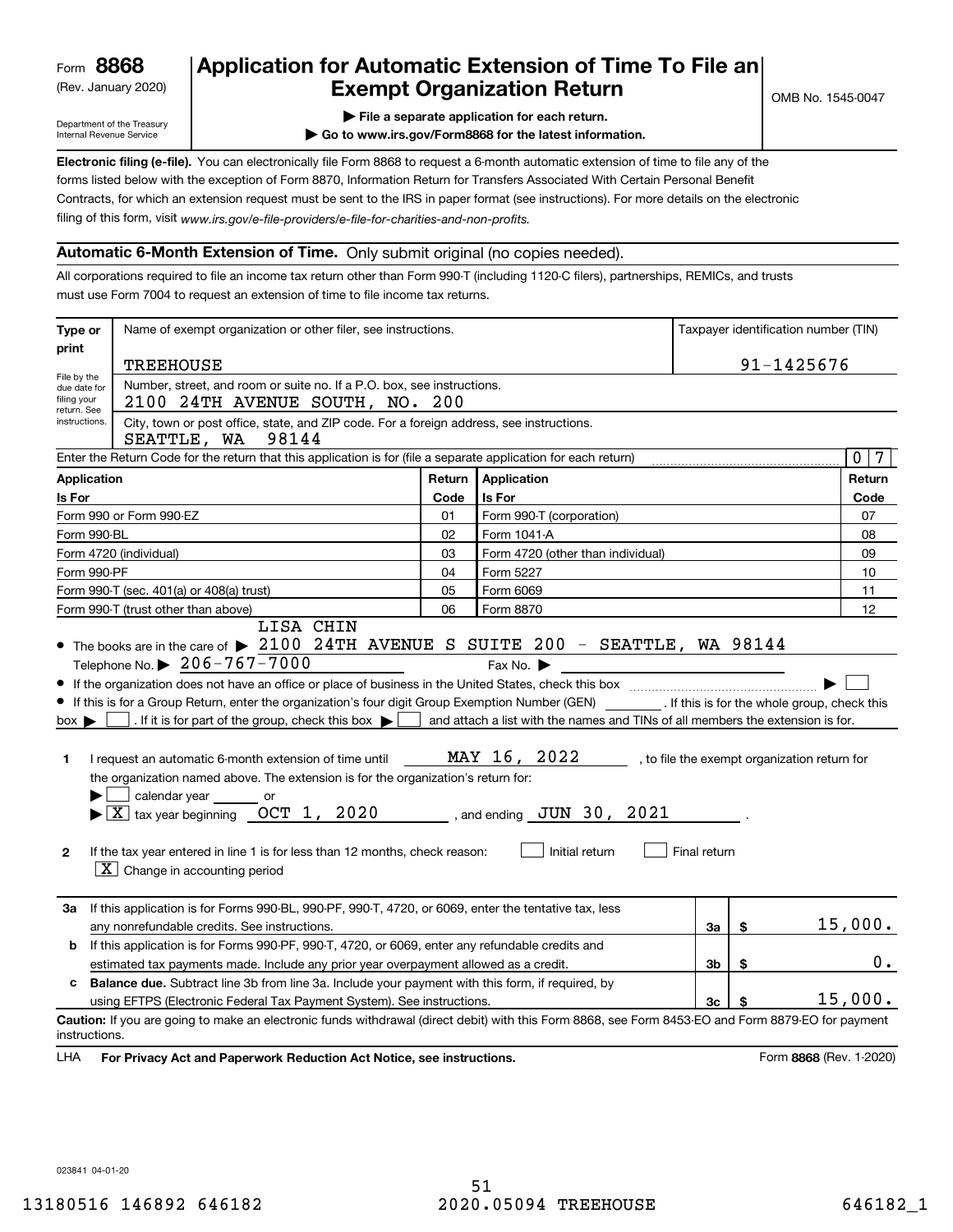|                |                                               |                                                            | EXTENDED TO MAY 16, 2022                                                                                                                                                                                                       |                |                                                |                                                               |  |  |
|----------------|-----------------------------------------------|------------------------------------------------------------|--------------------------------------------------------------------------------------------------------------------------------------------------------------------------------------------------------------------------------|----------------|------------------------------------------------|---------------------------------------------------------------|--|--|
|                | Form 990-T                                    |                                                            | <b>Exempt Organization Business Income Tax Return</b>                                                                                                                                                                          |                |                                                | OMB No. 1545-0047                                             |  |  |
|                |                                               |                                                            | (and proxy tax under section 6033(e))                                                                                                                                                                                          |                |                                                |                                                               |  |  |
|                |                                               |                                                            | For calendar year 2020 or other tax year beginning $OCT$ 1, $2020$ and ending $JUN$ 30, $2021$                                                                                                                                 |                |                                                | 2020                                                          |  |  |
|                | Department of the Treasury                    |                                                            | Go to www.irs.gov/Form990T for instructions and the latest information.                                                                                                                                                        |                |                                                |                                                               |  |  |
|                | Internal Revenue Service                      |                                                            | bo not enter SSN numbers on this form as it may be made public if your organization is a $501(c)(3)$ .                                                                                                                         |                |                                                | Open to Public Inspection for<br>501(c)(3) Organizations Only |  |  |
|                | Check box if<br>address changed.              |                                                            | Name of organization $($ $\Box$ Check box if name changed and see instructions.)                                                                                                                                               |                |                                                | <b>DEmployer identification number</b>                        |  |  |
|                | <b>B</b> Exempt under section                 | Print                                                      | <b>TREEHOUSE</b>                                                                                                                                                                                                               |                |                                                | 91-1425676                                                    |  |  |
|                | $X \ 501(c)$ (3                               | 0ľ                                                         | Number, street, and room or suite no. If a P.O. box, see instructions.                                                                                                                                                         |                | E Group exemption number<br>(see instructions) |                                                               |  |  |
|                | 7220(e)<br>408(e)                             | Type                                                       | 2100 24TH AVENUE SOUTH, NO. 200                                                                                                                                                                                                |                |                                                |                                                               |  |  |
|                | 530(a) <br>408A                               |                                                            | City or town, state or province, country, and ZIP or foreign postal code                                                                                                                                                       |                |                                                |                                                               |  |  |
|                | 529S<br>529(a)                                |                                                            | SEATTLE, WA 98144                                                                                                                                                                                                              |                |                                                | Check box if                                                  |  |  |
|                |                                               |                                                            | 21, 107, 002.<br>C Book value of all assets at end of year $\ldots$                                                                                                                                                            |                |                                                | an amended return.                                            |  |  |
| G              |                                               |                                                            | Check organization type $\blacktriangleright \boxed{\textbf{X}}$ 501(c) corporation<br>501(c) trust<br>Other trust<br>401(a) trust                                                                                             |                |                                                | Applicable reinsurance entity                                 |  |  |
| H              | Check if filing only to $\blacktriangleright$ |                                                            | Claim credit from Form 8941<br>Claim a refund shown on Form 2439                                                                                                                                                               |                |                                                |                                                               |  |  |
|                |                                               |                                                            | Check if a 501(c)(3) organization filing a consolidated return with a 501(c)(2) titleholding corporation                                                                                                                       |                |                                                |                                                               |  |  |
| J              |                                               |                                                            | Enter the number of attached Schedules A (Form 990-T)                                                                                                                                                                          |                |                                                |                                                               |  |  |
| Κ              |                                               |                                                            | During the tax year, was the corporation a subsidiary in an affiliated group or a parent-subsidiary controlled group?                                                                                                          |                | Yes                                            | $\boxed{\text{X}}$ No                                         |  |  |
|                |                                               |                                                            | If "Yes," enter the name and identifying number of the parent corporation.                                                                                                                                                     |                |                                                |                                                               |  |  |
|                |                                               |                                                            | Telephone number $\triangleright$ 206-767-7000<br>The books are in care of $\blacktriangleright$ LISA CHIN                                                                                                                     |                |                                                |                                                               |  |  |
| Part I         |                                               |                                                            | <b>Total Unrelated Business Taxable Income</b>                                                                                                                                                                                 |                |                                                |                                                               |  |  |
| 1              |                                               |                                                            | Total of unrelated business taxable income computed from all unrelated trades or businesses (see                                                                                                                               |                |                                                |                                                               |  |  |
|                | instructions)                                 |                                                            |                                                                                                                                                                                                                                | 1              |                                                | 18,944.                                                       |  |  |
| $\mathbf{2}$   | Reserved                                      |                                                            |                                                                                                                                                                                                                                | $\mathbf{2}$   |                                                |                                                               |  |  |
| 3              | Add lines 1 and 2                             |                                                            |                                                                                                                                                                                                                                | 3              |                                                | 18,944.                                                       |  |  |
| 4              |                                               |                                                            | Charitable contributions (see instructions for limitation rules)                                                                                                                                                               | 4              |                                                | $0$ .                                                         |  |  |
| 5              |                                               |                                                            | Total unrelated business taxable income before net operating losses. Subtract line 4 from line 3                                                                                                                               | 5              |                                                | 18,944.                                                       |  |  |
| 6              |                                               |                                                            | Deduction for net operating loss. See instructions                                                                                                                                                                             | 6              |                                                |                                                               |  |  |
| $\overline{7}$ |                                               |                                                            | Total of unrelated business taxable income before specific deduction and section 199A deduction.                                                                                                                               |                |                                                |                                                               |  |  |
|                | Subtract line 6 from line 5                   |                                                            |                                                                                                                                                                                                                                | $\overline{7}$ |                                                | <u> 18,944.</u><br>1,000.                                     |  |  |
| 8              |                                               |                                                            | Specific deduction (generally \$1,000, but see instructions for exceptions) manufactured controller and the set                                                                                                                | 8              |                                                |                                                               |  |  |
| 9              |                                               |                                                            | Trusts. Section 199A deduction. See instructions [11] material content in the section 199A deduction. See instructions [11] material content in the section of the section of the section of the section of the section of the | 9              |                                                | 1,000.                                                        |  |  |
| 10             | Total deductions. Add lines 8 and 9           |                                                            |                                                                                                                                                                                                                                | 10             |                                                |                                                               |  |  |
| 11             |                                               |                                                            | Unrelated business taxable income. Subtract line 10 from line 7. If line 10 is greater than line 7,                                                                                                                            |                |                                                | 17,944.                                                       |  |  |
| Part II        | enter zero<br><b>Tax Computation</b>          |                                                            |                                                                                                                                                                                                                                | 11             |                                                |                                                               |  |  |
| 1              |                                               |                                                            |                                                                                                                                                                                                                                | $\mathbf{1}$   |                                                | 3,768.                                                        |  |  |
| 2              |                                               |                                                            | Trusts taxable at trust rates. See instructions for tax computation. Income tax on the amount on                                                                                                                               |                |                                                |                                                               |  |  |
|                | Part I, line 11 from:                         |                                                            | Tax rate schedule or                                                                                                                                                                                                           | $\mathbf{2}$   |                                                |                                                               |  |  |
| з              | Proxy tax. See instructions                   |                                                            |                                                                                                                                                                                                                                | $\mathbf{3}$   |                                                |                                                               |  |  |
| 4              | Other tax amounts. See instructions           |                                                            |                                                                                                                                                                                                                                | 4              |                                                |                                                               |  |  |
| 5              | Alternative minimum tax (trusts only)         |                                                            |                                                                                                                                                                                                                                | 5              |                                                |                                                               |  |  |
| 6              |                                               | 6<br>Tax on noncompliant facility income. See instructions |                                                                                                                                                                                                                                |                |                                                |                                                               |  |  |
| 7              |                                               |                                                            | Total. Add lines 3 through 6 to line 1 or 2, whichever applies                                                                                                                                                                 | $\overline{7}$ |                                                | 3,768.                                                        |  |  |
| LHA            |                                               |                                                            | For Paperwork Reduction Act Notice, see instructions.                                                                                                                                                                          |                |                                                | Form 990-T (2020)                                             |  |  |

023701 02-02-21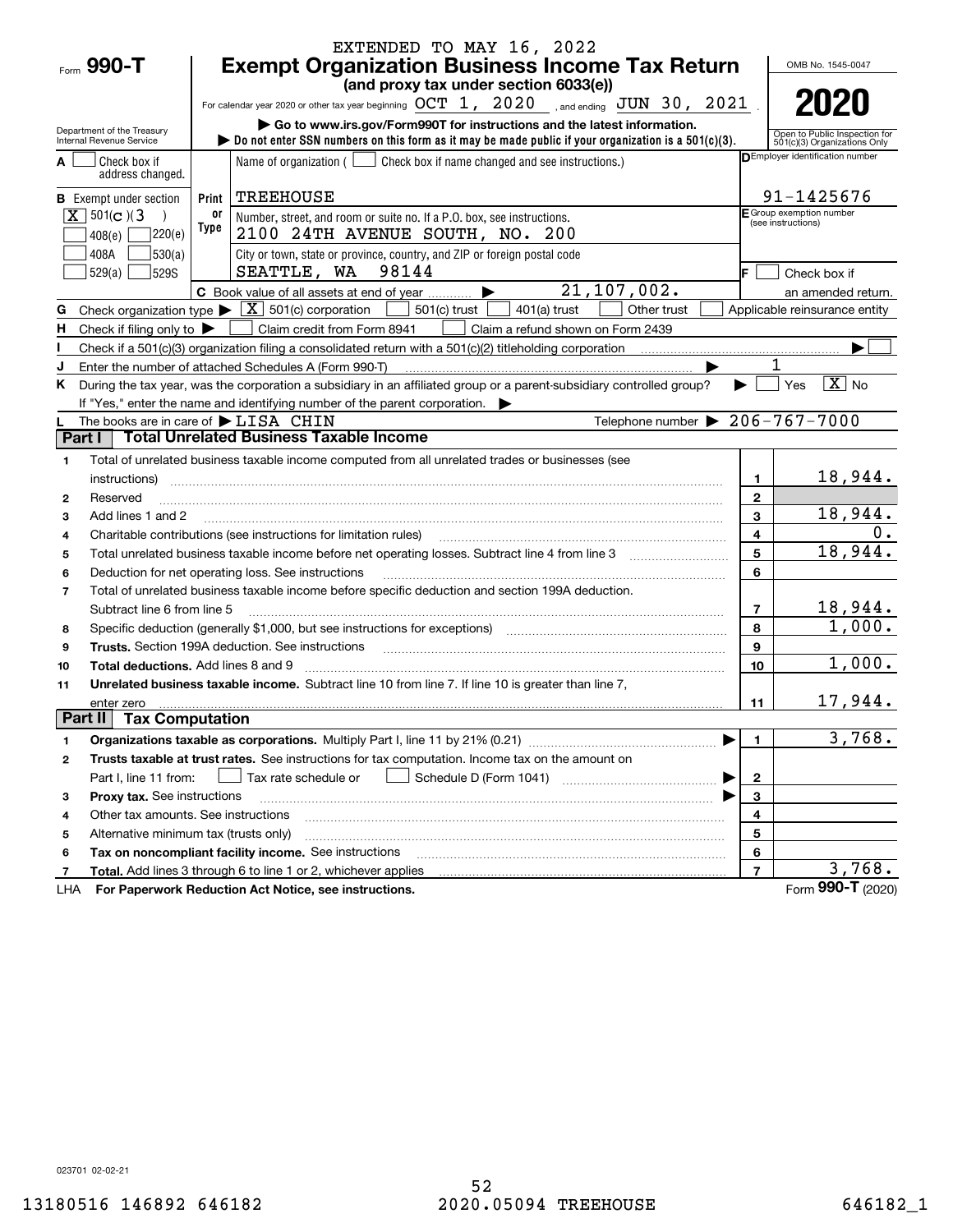|                | Form 990-T (2020)                                                                                                                 |                | Page 2    |  |  |  |
|----------------|-----------------------------------------------------------------------------------------------------------------------------------|----------------|-----------|--|--|--|
| Part III       | <b>Tax and Payments</b>                                                                                                           |                |           |  |  |  |
| 1a             | Foreign tax credit (corporations attach Form 1118; trusts attach Form 1116)<br>1a                                                 |                |           |  |  |  |
| b              | Other credits (see instructions)<br>1b                                                                                            |                |           |  |  |  |
| c              | 1 <sub>c</sub>                                                                                                                    |                |           |  |  |  |
| d              | 1 <sub>d</sub>                                                                                                                    |                |           |  |  |  |
| e              |                                                                                                                                   | 1е             |           |  |  |  |
| 2              | Subtract line 1e from Part II, line 7                                                                                             | $\mathbf{2}$   | 3,768.    |  |  |  |
| 3              | Form 4255<br>$\vert$ Form 8866<br>Other taxes. Check if from:<br>Other (attach statement)                                         | 3              |           |  |  |  |
| 4              | Check if includes tax previously deferred under<br><b>Total tax.</b> Add lines 2 and 3 (see instructions).                        |                |           |  |  |  |
|                | section 1294. Enter tax amount here                                                                                               | 4              | 3,768.    |  |  |  |
| 5              | 2020 net 965 tax liability paid from Form 965-A or Form 965-B, Part II, column (k), line 4                                        | 5              | 0.        |  |  |  |
| 6a             | 6a                                                                                                                                |                |           |  |  |  |
| b              | 2020 estimated tax payments. Check if section 643(g) election applies $\qquad \qquad \bullet$<br>6b                               |                |           |  |  |  |
| c              | 15,000.<br>Tax deposited with Form 8868<br>6с                                                                                     |                |           |  |  |  |
| d              | Foreign organizations: Tax paid or withheld at source (see instructions) [<br>6d                                                  |                |           |  |  |  |
| е              | 6e                                                                                                                                |                |           |  |  |  |
| f              | 6f                                                                                                                                |                |           |  |  |  |
| g              | Other credits, adjustments, and payments:   Form 2439 _ _ _ _ _ _ _                                                               |                |           |  |  |  |
|                | Form 4136 <b>b</b> Other Total $\rightarrow$ 6g                                                                                   |                |           |  |  |  |
| 7              |                                                                                                                                   | $\overline{7}$ | 15,000.   |  |  |  |
| 8              |                                                                                                                                   | 8              | 72.       |  |  |  |
| 9              | Tax due. If line 7 is smaller than the total of lines 4, 5, and 8, enter amount owed <i>manumenon containers</i>                  | 9              |           |  |  |  |
| 10             |                                                                                                                                   | 10             | 11,160.   |  |  |  |
| 11             | Enter the amount of line 10 you want: Credited to 2021 estimated tax $\blacktriangleright$ 4, 000. Refunded $\blacktriangleright$ | 11             | 7,160.    |  |  |  |
| <b>Part IV</b> | <b>Statements Regarding Certain Activities and Other Information</b> (see instructions)                                           |                |           |  |  |  |
| 1              | At any time during the 2020 calendar year, did the organization have an interest in or a signature or other authority             |                | No<br>Yes |  |  |  |
|                | over a financial account (bank, securities, or other) in a foreign country? If "Yes," the organization may have to file           |                |           |  |  |  |
|                | FinCEN Form 114, Report of Foreign Bank and Financial Accounts. If "Yes," enter the name of the foreign country                   |                |           |  |  |  |
|                | here $\blacktriangleright$                                                                                                        |                | x         |  |  |  |
| $\mathbf{2}$   | During the tax year, did the organization receive a distribution from, or was it the grantor of, or transferor to, a              |                |           |  |  |  |
|                |                                                                                                                                   |                | Х         |  |  |  |
|                | If "Yes," see instructions for other forms the organization may have to file.                                                     |                |           |  |  |  |
| 3              | Enter the amount of tax-exempt interest received or accrued during the tax year matures and the summary settles                   |                |           |  |  |  |
| 4a             | Did the organization change its method of accounting? (see instructions)                                                          |                | x         |  |  |  |
| b              | If 4a is "Yes," has the organization described the change on Form 990, 990-EZ, 990-PF, or Form 1128? If "No,"                     |                |           |  |  |  |
|                | explain in Part V                                                                                                                 |                |           |  |  |  |
| Part V         | <b>Supplemental Information</b>                                                                                                   |                |           |  |  |  |

Provide the explanation required by Part IV, line 4b. Also, provide any other additional information. See instructions.

| Sign            |                               | Under penalties of perjury, I declare that I have examined this return, including accompanying schedules and statements, and to the best of my knowledge and belief, it is true,<br>correct, and complete. Declaration of preparer (other than taxpayer) is based on all information of which preparer has any knowledge. |                      |         |          |               |    |                                                                       |
|-----------------|-------------------------------|---------------------------------------------------------------------------------------------------------------------------------------------------------------------------------------------------------------------------------------------------------------------------------------------------------------------------|----------------------|---------|----------|---------------|----|-----------------------------------------------------------------------|
| Here            |                               |                                                                                                                                                                                                                                                                                                                           |                      | CEO     |          |               |    | May the IRS discuss this return with<br>the preparer shown below (see |
|                 |                               | Signature of officer                                                                                                                                                                                                                                                                                                      | Date                 | Title   |          |               |    | $\overline{\mathrm{x}}$<br>instructions)?<br>Yes<br>No                |
|                 |                               | Print/Type preparer's name                                                                                                                                                                                                                                                                                                | Preparer's signature |         | Date     | Check         | if | PTIN                                                                  |
| Paid            |                               |                                                                                                                                                                                                                                                                                                                           |                      |         |          | self-employed |    |                                                                       |
| Preparer        |                               | RAMIRES<br><b>COLLEEN</b>                                                                                                                                                                                                                                                                                                 | <b>COLLEEN</b>       | RAMIRES | 05/16/22 |               |    | P01251320                                                             |
| <b>Use Only</b> |                               | LLP<br>ADAMS<br>Firm's name MOSS                                                                                                                                                                                                                                                                                          |                      |         |          |               |    | $91 - 0189318$                                                        |
|                 | SUITE 801<br>AVENUE,<br>COLBY |                                                                                                                                                                                                                                                                                                                           |                      |         |          |               |    |                                                                       |
|                 |                               | WA 98201<br>EVERETT,<br>Firm's address $\blacktriangleright$<br>Phone no.                                                                                                                                                                                                                                                 |                      |         |          |               |    | $425 - 259 - 7227$                                                    |
|                 |                               |                                                                                                                                                                                                                                                                                                                           |                      |         |          |               |    | OMT                                                                   |

023711 02-02-21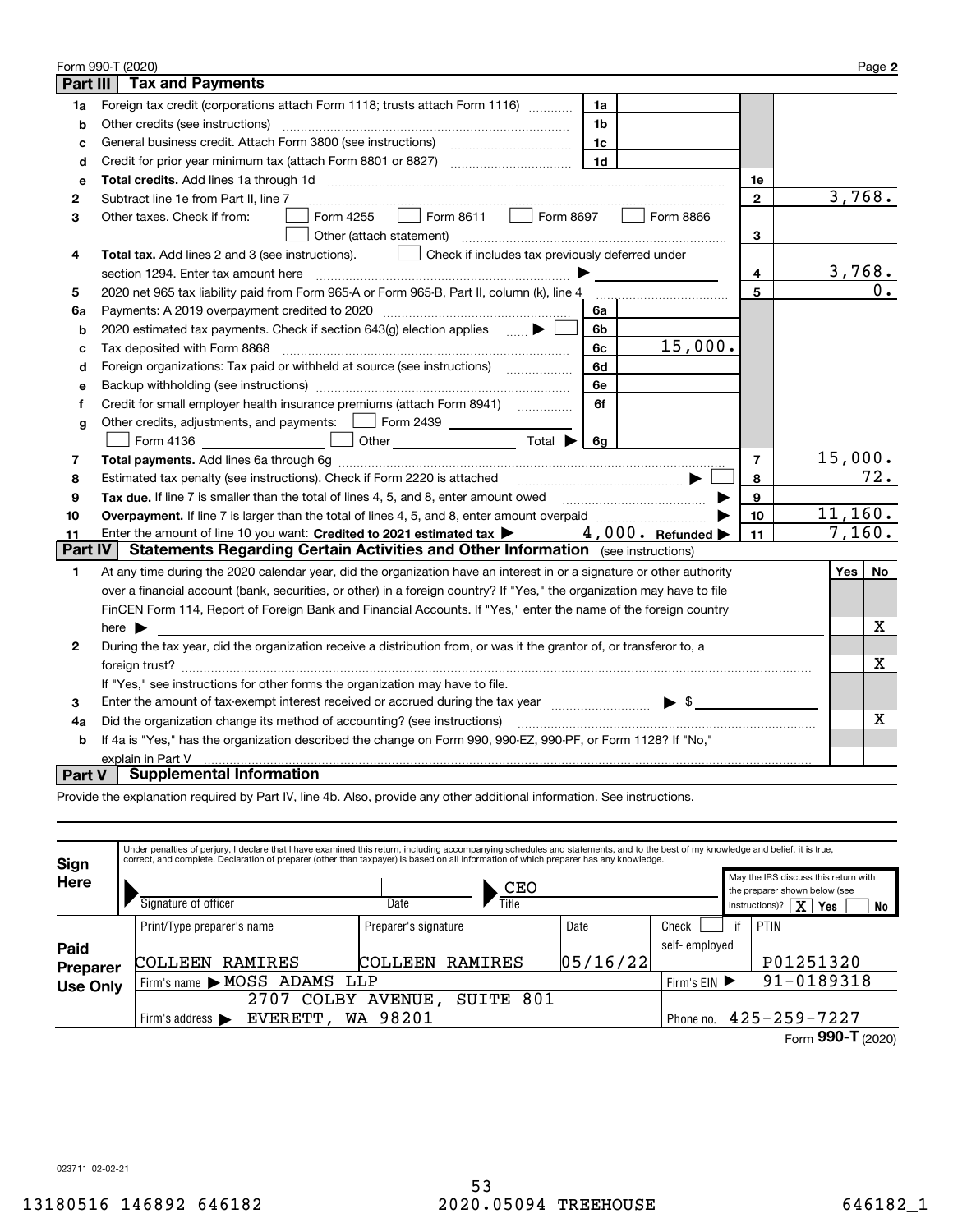#### **SCHEDULE A (Form 990-T)**

Department of the Treasury Internal Revenue Service

### **Unrelated Business Taxable Income From an Unrelated Trade or Business**

**| Go to www.irs.gov/Form990T for instructions and the latest information.**

**Do not enter SSN numbers on this form as it may be made public if your organization is a 501(c)(3). |** 

Open to Public Inspection for 501(c)(3) Organizations Only

**2020**

| n | Name of the organization | Ð<br>P | $- - - -$<br><b>Emplover identification number</b>                   |
|---|--------------------------|--------|----------------------------------------------------------------------|
|   | <b>TREEHOUSE</b>         |        | $\overline{\phantom{a}}$<br>$\overline{\phantom{0}}$<br>. סר<br>- 12 |
|   |                          |        |                                                                      |

|  | -<br>. . | , business activity<br>ructions)<br>: (see<br>. ınstr.<br>---<br>Unrelater<br>coae |  |  |  |  | uence<br>3F<br>100 |  |  |  |  |  |
|--|----------|------------------------------------------------------------------------------------|--|--|--|--|--------------------|--|--|--|--|--|
|--|----------|------------------------------------------------------------------------------------|--|--|--|--|--------------------|--|--|--|--|--|

91-1425676

#### **E**Describe the unrelated trade or business  $\blacktriangleright \text{PROPERTIES}$  MANAGEMENT SERVICES

| Part I | <b>Unrelated Trade or Business Income</b>                         | (A) Income     | (B) Expenses | (C) Net |         |
|--------|-------------------------------------------------------------------|----------------|--------------|---------|---------|
| 1a     | Gross receipts or sales                                           |                |              |         |         |
| b      |                                                                   | 1c             |              |         |         |
| 2      |                                                                   | 2              |              |         |         |
| 3      | Gross profit. Subtract line 2 from line 1c                        | 3              |              |         |         |
| 4а     | Capital gain net income (attach Sch D (Form 1041 or Form          |                |              |         |         |
|        |                                                                   | 4a             |              |         |         |
| b      | Net gain (loss) (Form 4797) (attach Form 4797) (see instructions) | 4b             |              |         |         |
| c      |                                                                   | 4 <sub>c</sub> |              |         |         |
| 5      | Income (loss) from a partnership or an S corporation (attach      |                |              |         |         |
|        | statement)                                                        | 5              |              |         |         |
| 6      |                                                                   | 6              |              |         |         |
| 7      |                                                                   |                |              |         |         |
| 8      | Interest, annuities, royalties, and rents from a controlled       |                |              |         |         |
|        |                                                                   | 8              |              |         |         |
| 9      | Investment income of section $501(c)(7)$ , $(9)$ , or $(17)$      |                |              |         |         |
|        |                                                                   | 9              |              |         |         |
| 10     |                                                                   | 10             |              |         |         |
| 11     |                                                                   | 11             |              |         |         |
| 12     | Other income (see instructions; attach statement) STMT 1          | 12             | 54,000.      |         | 54,000. |
| 13     |                                                                   | 13             | 54,000.      |         | 54,000. |

**Part II** Deductions Not Taken Elsewhere (See instructions for limitations on deductions) Deductions must be directly connected with the unrelated business income

|     | Compensation of officers, directors, and trustees (Part X) [11] [2000] [2000] [2000] [2000] [2000] [2000] [2000] [2000] [2000] [2000] [2000] [2000] [2000] [2000] [2000] [2000] [2000] [2000] [2000] [2000] [2000] [2000] [200       | $\mathbf{1}$   |                                     |
|-----|--------------------------------------------------------------------------------------------------------------------------------------------------------------------------------------------------------------------------------------|----------------|-------------------------------------|
| 2   | Salaries and wages with the continuum contract of the contract of the contract of the contract of the contract of the contract of the contract of the contract of the contract of the contract of the contract of the contract       | $\overline{2}$ |                                     |
| 3   | Repairs and maintenance material content content content and material content and maintenance material content                                                                                                                       | 3              |                                     |
| 4   |                                                                                                                                                                                                                                      | 4              |                                     |
| 5   | Interest (attach statement) (see instructions)                                                                                                                                                                                       | 5              |                                     |
| 6   | Taxes and licenses <b>with a construction of the construction of the construction of the construction</b>                                                                                                                            | 6              |                                     |
| 7   |                                                                                                                                                                                                                                      |                |                                     |
| 8   |                                                                                                                                                                                                                                      | 8b             |                                     |
| 9   | Depletion <b>construction in the construction of the construction of the construction of the construction of the construction of the construction of the construction of the construction of the construction of the constructio</b> | 9              |                                     |
| 10  | Contributions to deferred compensation plans                                                                                                                                                                                         | 10             |                                     |
| 11  |                                                                                                                                                                                                                                      | 11             |                                     |
| 12  |                                                                                                                                                                                                                                      | 12             |                                     |
| 13  | Excess readership costs (Part IX) [11] [2000] [2000] [2010] [3000] [3000] [3000] [3000] [3000] [3000] [3000] [                                                                                                                       | 13             |                                     |
| 14  | Other deductions (attach statement) material material SEE STATEMENT 2                                                                                                                                                                | 14             | 35,056.                             |
| 15  | <b>Total deductions.</b> Add lines 1 through 14                                                                                                                                                                                      | 15             | 35,056.                             |
| 16  | Unrelated business income before net operating loss deduction. Subtract line 15 from Part I, line 13,                                                                                                                                |                |                                     |
|     | column (C)                                                                                                                                                                                                                           | 16             | 18,944.                             |
| 17  |                                                                                                                                                                                                                                      | 17             | 0.                                  |
| 18  |                                                                                                                                                                                                                                      | 18             | 18,944.                             |
| LHA | For Paperwork Reduction Act Notice, see instructions.                                                                                                                                                                                |                | <b>Schedule A (Form 990-T) 2020</b> |

1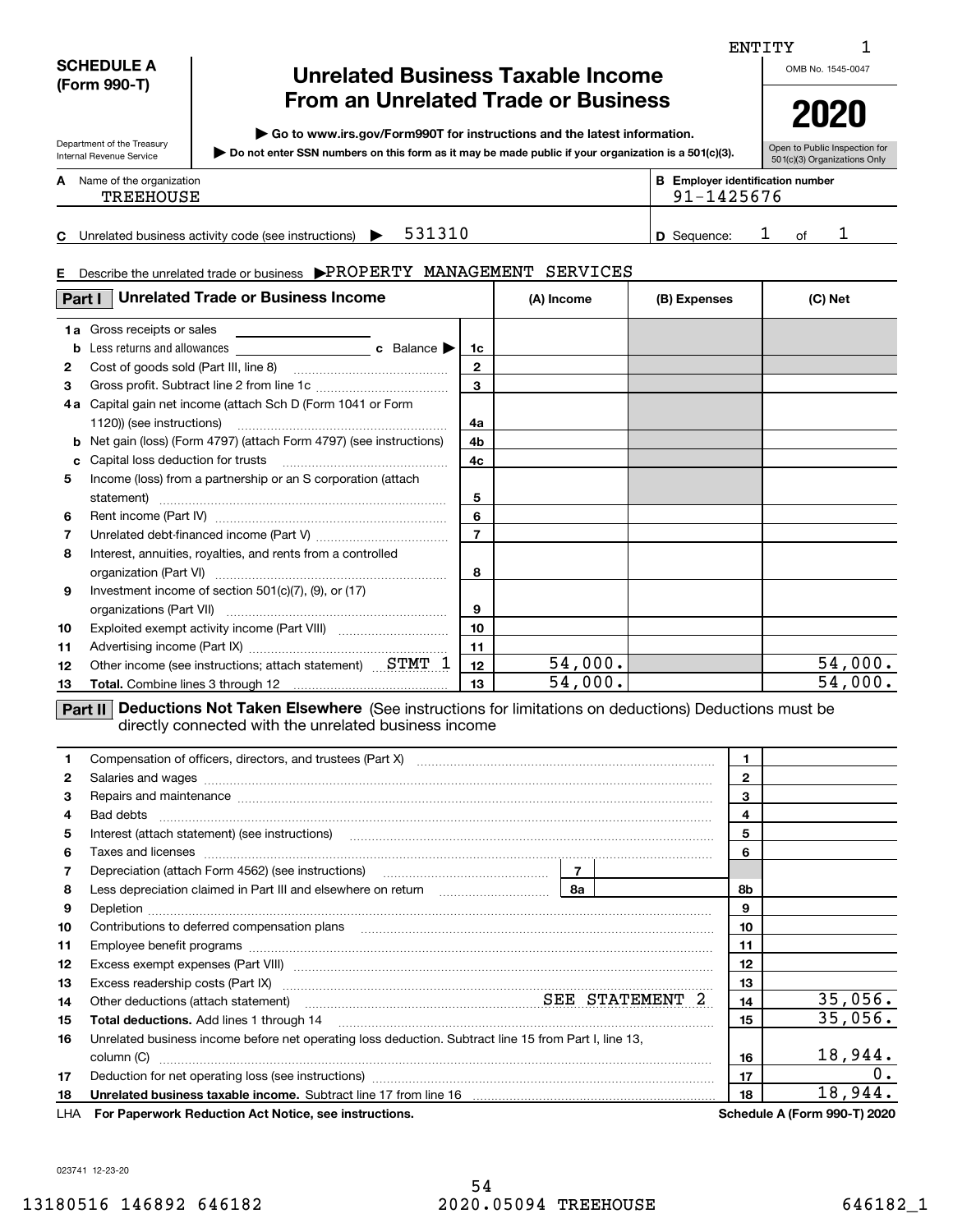|                  | Schedule A (Form 990-T) 2020                                                                                                                                                                                                   |                                     |   |                | Page 2    |
|------------------|--------------------------------------------------------------------------------------------------------------------------------------------------------------------------------------------------------------------------------|-------------------------------------|---|----------------|-----------|
| Part III         | <b>Cost of Goods Sold</b>                                                                                                                                                                                                      | Enter method of inventory valuation | ▶ |                |           |
| 1                | Inventory at beginning of year                                                                                                                                                                                                 |                                     |   | 1              |           |
| 2                | Purchases                                                                                                                                                                                                                      |                                     |   | $\mathbf{2}$   |           |
| 3                | $Cost of labor  \label{thm:main}$                                                                                                                                                                                              |                                     |   | 3              |           |
| 4                | Additional section 263A costs (attach statement) material content and according to the Additional section 263A                                                                                                                 |                                     |   | 4              |           |
| 5                | Other costs (attach statement) manufactured and contract and contract and contract and contract and contract and contract and contract and contract and contract and contract and contract and contract and contract and contr |                                     |   | 5              |           |
| 6                |                                                                                                                                                                                                                                |                                     |   | 6              |           |
| 7                | Inventory at end of year                                                                                                                                                                                                       |                                     |   | $\overline{7}$ |           |
| 8                | Cost of goods sold. Subtract line 7 from line 6. Enter here and in Part I. line 2                                                                                                                                              |                                     |   | 8              |           |
| 9                | Do the rules of section 263A (with respect to property produced or acquired for resale) apply to the organization?                                                                                                             |                                     |   |                | Yes<br>No |
| Part IV          | Rent Income (From Real Property and Personal Property Leased with Real Property)                                                                                                                                               |                                     |   |                |           |
| 1                | Description of property (property street address, city, state, ZIP code). Check if a dual-use (see instructions)                                                                                                               |                                     |   |                |           |
|                  | A                                                                                                                                                                                                                              |                                     |   |                |           |
|                  | В                                                                                                                                                                                                                              |                                     |   |                |           |
|                  | C                                                                                                                                                                                                                              |                                     |   |                |           |
|                  | D                                                                                                                                                                                                                              |                                     |   |                |           |
|                  |                                                                                                                                                                                                                                | Α                                   | В | C              | D         |
| 2                | Rent received or accrued                                                                                                                                                                                                       |                                     |   |                |           |
| a                | From personal property (if the percentage of                                                                                                                                                                                   |                                     |   |                |           |
|                  | rent for personal property is more than 10%                                                                                                                                                                                    |                                     |   |                |           |
|                  |                                                                                                                                                                                                                                |                                     |   |                |           |
| b                | From real and personal property (if the                                                                                                                                                                                        |                                     |   |                |           |
|                  | percentage of rent for personal property exceeds                                                                                                                                                                               |                                     |   |                |           |
|                  | 50% or if the rent is based on profit or income)<br>$\ldots$                                                                                                                                                                   |                                     |   |                |           |
| c                | Total rents received or accrued by property.                                                                                                                                                                                   |                                     |   |                |           |
|                  | Add lines 2a and 2b, columns A through D                                                                                                                                                                                       |                                     |   |                |           |
| 4<br>5<br>Part V | Deductions directly connected with the income<br>in lines 2(a) and 2(b) (attach statement)<br><b>Unrelated Debt-Financed Income</b>                                                                                            | (see instructions)                  |   |                | $0$ .     |
| 1                | Description of debt-financed property (street address, city, state, ZIP code). Check if a dual-use (see instructions)                                                                                                          |                                     |   |                |           |
|                  | A                                                                                                                                                                                                                              |                                     |   |                |           |
|                  | в                                                                                                                                                                                                                              |                                     |   |                |           |
|                  | C.                                                                                                                                                                                                                             |                                     |   |                |           |
|                  | D                                                                                                                                                                                                                              |                                     |   |                |           |
|                  |                                                                                                                                                                                                                                | A                                   | В | $\mathbf c$    | D         |
| 2                | Gross income from or allocable to debt-financed                                                                                                                                                                                |                                     |   |                |           |
|                  | property                                                                                                                                                                                                                       |                                     |   |                |           |
| з                | Deductions directly connected with or allocable                                                                                                                                                                                |                                     |   |                |           |
|                  | to debt-financed property                                                                                                                                                                                                      |                                     |   |                |           |
| а                | Straight line depreciation (attach statement)<br>1.1.1.1.1.1.1                                                                                                                                                                 |                                     |   |                |           |
| b                | Other deductions (attach statement)                                                                                                                                                                                            |                                     |   |                |           |
| с                | Total deductions (add lines 3a and 3b,                                                                                                                                                                                         |                                     |   |                |           |
|                  |                                                                                                                                                                                                                                |                                     |   |                |           |
| 4                | Amount of average acquisition debt on or allocable                                                                                                                                                                             |                                     |   |                |           |
|                  | to debt-financed property (attach statement)<br>.                                                                                                                                                                              |                                     |   |                |           |
| 5                | Average adjusted basis of or allocable to debt-                                                                                                                                                                                |                                     |   |                |           |
|                  |                                                                                                                                                                                                                                |                                     |   |                |           |
| 6                |                                                                                                                                                                                                                                | %                                   | % | %              | $\%$      |
| 7                | Gross income reportable. Multiply line 2 by line 6                                                                                                                                                                             |                                     |   |                |           |
| 8                |                                                                                                                                                                                                                                |                                     |   |                | 0.        |
|                  |                                                                                                                                                                                                                                |                                     |   |                |           |
| 9                | Allocable deductions. Multiply line 3c by line 6                                                                                                                                                                               |                                     |   |                |           |
|                  | Total allocable deductions. Add line 9, columns A through D. Enter here and on Part I, line 7, column (B)                                                                                                                      |                                     |   |                | 0.        |

| Total dividends-received deductions included in line 1 | 10 |  |
|--------------------------------------------------------|----|--|
|                                                        |    |  |

023721 12-23-20

0.

**Schedule A (Form 990-T) 2020**

 $\blacktriangleright$ 

**2**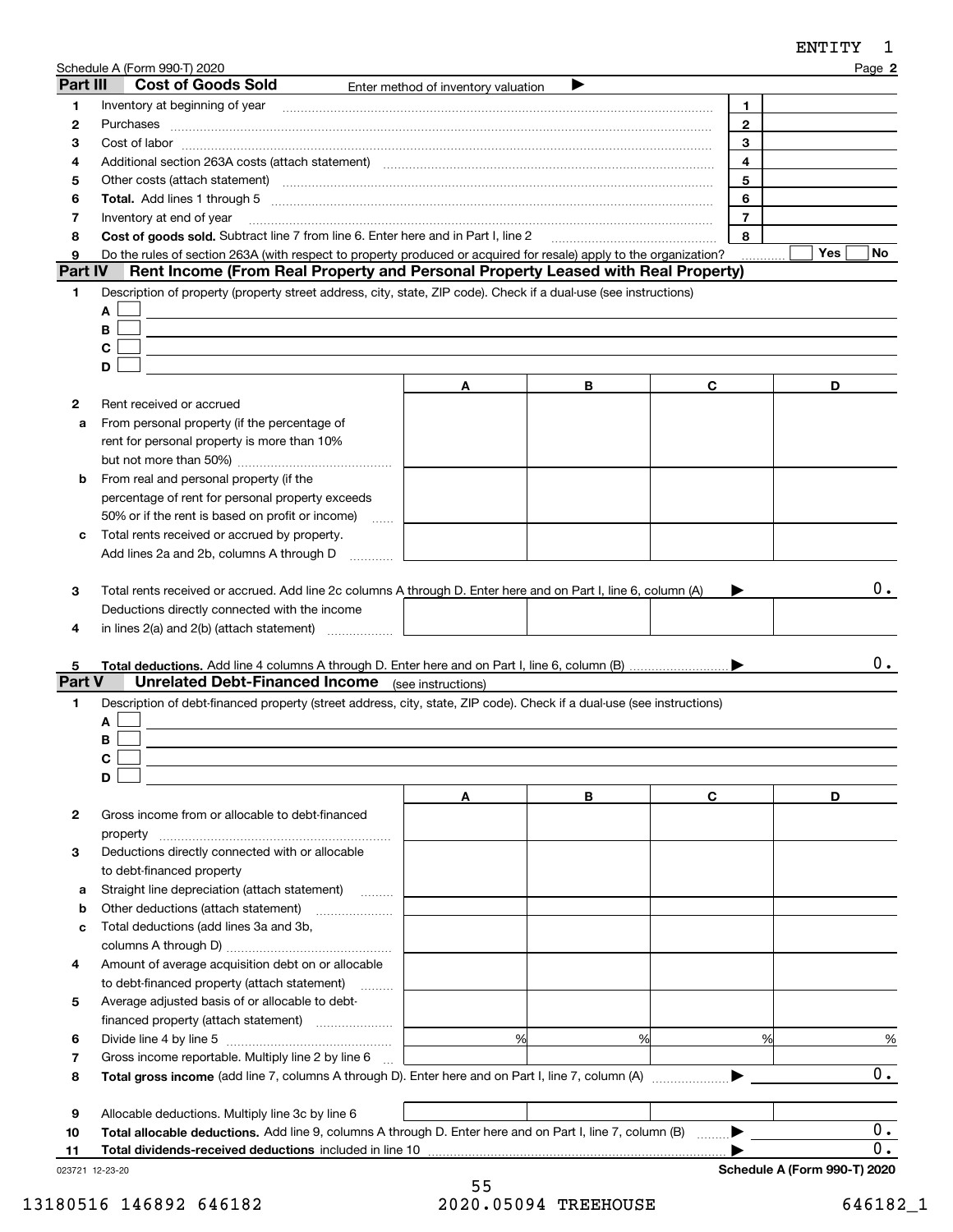|                                  | Schedule A (Form 990-T) 2020                                                                                                                                                                                                                                                                                                                                                                                                                                                           |                                                                                                       |  |                                        |    |                                     |                                                 |                                     | ≖≖ → → → →<br>Page 3                                 |  |
|----------------------------------|----------------------------------------------------------------------------------------------------------------------------------------------------------------------------------------------------------------------------------------------------------------------------------------------------------------------------------------------------------------------------------------------------------------------------------------------------------------------------------------|-------------------------------------------------------------------------------------------------------|--|----------------------------------------|----|-------------------------------------|-------------------------------------------------|-------------------------------------|------------------------------------------------------|--|
|                                  |                                                                                                                                                                                                                                                                                                                                                                                                                                                                                        | Part VI Interest, Annuities, Royalties, and Rents from Controlled Organizations                       |  |                                        |    |                                     | (see instructions)                              |                                     |                                                      |  |
|                                  |                                                                                                                                                                                                                                                                                                                                                                                                                                                                                        |                                                                                                       |  |                                        |    |                                     | <b>Exempt Controlled Organizations</b>          |                                     |                                                      |  |
|                                  | 1. Name of controlled                                                                                                                                                                                                                                                                                                                                                                                                                                                                  | 2. Employer                                                                                           |  | 3. Net unrelated                       |    | 4. Total of specified               | 5. Part of column 4<br>that is included in the  |                                     | 6. Deductions directly                               |  |
| organization                     |                                                                                                                                                                                                                                                                                                                                                                                                                                                                                        | identification<br>number                                                                              |  | income (loss)<br>(see instructions)    |    | payments made                       | controlling organiza-                           |                                     | connected with<br>income in column 5                 |  |
|                                  |                                                                                                                                                                                                                                                                                                                                                                                                                                                                                        |                                                                                                       |  |                                        |    |                                     | tion's gross income                             |                                     |                                                      |  |
| (1)                              |                                                                                                                                                                                                                                                                                                                                                                                                                                                                                        |                                                                                                       |  |                                        |    |                                     |                                                 |                                     |                                                      |  |
| (2)                              |                                                                                                                                                                                                                                                                                                                                                                                                                                                                                        |                                                                                                       |  |                                        |    |                                     |                                                 |                                     |                                                      |  |
| (3)<br>(4)                       |                                                                                                                                                                                                                                                                                                                                                                                                                                                                                        |                                                                                                       |  |                                        |    |                                     |                                                 |                                     |                                                      |  |
|                                  |                                                                                                                                                                                                                                                                                                                                                                                                                                                                                        |                                                                                                       |  | Nonexempt Controlled Organizations     |    |                                     |                                                 |                                     |                                                      |  |
|                                  | 7. Taxable Income                                                                                                                                                                                                                                                                                                                                                                                                                                                                      | 8. Net unrelated                                                                                      |  | 9. Total of specified                  |    | 10. Part of column 9                |                                                 |                                     | <b>11.</b> Deductions directly                       |  |
|                                  |                                                                                                                                                                                                                                                                                                                                                                                                                                                                                        | income (loss)                                                                                         |  | payments made                          |    |                                     | that is included in the                         |                                     | connected with                                       |  |
|                                  |                                                                                                                                                                                                                                                                                                                                                                                                                                                                                        | (see instructions)                                                                                    |  |                                        |    |                                     | controlling organization's<br>gross income      |                                     | income in column 10                                  |  |
| (1)                              |                                                                                                                                                                                                                                                                                                                                                                                                                                                                                        |                                                                                                       |  |                                        |    |                                     |                                                 |                                     |                                                      |  |
| (2)                              |                                                                                                                                                                                                                                                                                                                                                                                                                                                                                        |                                                                                                       |  |                                        |    |                                     |                                                 |                                     |                                                      |  |
| (3)                              |                                                                                                                                                                                                                                                                                                                                                                                                                                                                                        |                                                                                                       |  |                                        |    |                                     |                                                 |                                     |                                                      |  |
| (4)                              |                                                                                                                                                                                                                                                                                                                                                                                                                                                                                        |                                                                                                       |  |                                        |    |                                     |                                                 |                                     |                                                      |  |
|                                  |                                                                                                                                                                                                                                                                                                                                                                                                                                                                                        |                                                                                                       |  |                                        |    |                                     | Add columns 5 and 10.                           |                                     | Add columns 6 and 11.                                |  |
|                                  |                                                                                                                                                                                                                                                                                                                                                                                                                                                                                        |                                                                                                       |  |                                        |    |                                     | Enter here and on Part I,<br>line 8, column (A) |                                     | Enter here and on Part I.<br>line $8$ , column $(B)$ |  |
|                                  |                                                                                                                                                                                                                                                                                                                                                                                                                                                                                        |                                                                                                       |  |                                        |    |                                     |                                                 |                                     |                                                      |  |
| <b>Totals</b><br><b>Part VII</b> |                                                                                                                                                                                                                                                                                                                                                                                                                                                                                        |                                                                                                       |  |                                        |    |                                     | О.                                              |                                     | 0.                                                   |  |
|                                  |                                                                                                                                                                                                                                                                                                                                                                                                                                                                                        | Investment Income of a Section 501(c)(7), (9), or (17) Organization                                   |  |                                        |    |                                     | (see instructions)                              |                                     |                                                      |  |
|                                  |                                                                                                                                                                                                                                                                                                                                                                                                                                                                                        | 1. Description of income                                                                              |  | 2. Amount of<br>income                 |    | 3. Deductions<br>directly connected |                                                 | 4. Set-asides<br>(attach statement) | 5. Total deductions<br>and set-asides                |  |
|                                  |                                                                                                                                                                                                                                                                                                                                                                                                                                                                                        |                                                                                                       |  |                                        |    | (attach statement)                  |                                                 |                                     | (add cols 3 and 4)                                   |  |
| (1)                              |                                                                                                                                                                                                                                                                                                                                                                                                                                                                                        |                                                                                                       |  |                                        |    |                                     |                                                 |                                     |                                                      |  |
| (2)                              |                                                                                                                                                                                                                                                                                                                                                                                                                                                                                        |                                                                                                       |  |                                        |    |                                     |                                                 |                                     |                                                      |  |
| (3)                              |                                                                                                                                                                                                                                                                                                                                                                                                                                                                                        |                                                                                                       |  |                                        |    |                                     |                                                 |                                     |                                                      |  |
| (4)                              |                                                                                                                                                                                                                                                                                                                                                                                                                                                                                        |                                                                                                       |  |                                        |    |                                     |                                                 |                                     |                                                      |  |
|                                  |                                                                                                                                                                                                                                                                                                                                                                                                                                                                                        |                                                                                                       |  | Add amounts in                         |    |                                     |                                                 |                                     | Add amounts in                                       |  |
|                                  |                                                                                                                                                                                                                                                                                                                                                                                                                                                                                        |                                                                                                       |  | column 2. Enter<br>here and on Part I. |    |                                     |                                                 |                                     | column 5. Enter<br>here and on Part I,               |  |
|                                  |                                                                                                                                                                                                                                                                                                                                                                                                                                                                                        |                                                                                                       |  | line 9, column (A)                     |    |                                     |                                                 |                                     | line 9, column (B)                                   |  |
| <b>Totals</b>                    |                                                                                                                                                                                                                                                                                                                                                                                                                                                                                        |                                                                                                       |  |                                        | 0. |                                     |                                                 |                                     | 0.                                                   |  |
| <b>Part VIII</b>                 |                                                                                                                                                                                                                                                                                                                                                                                                                                                                                        | <b>Exploited Exempt Activity Income, Other Than Advertising Income</b>                                |  |                                        |    |                                     | (see instructions)                              |                                     |                                                      |  |
| 1                                | Description of exploited activity:                                                                                                                                                                                                                                                                                                                                                                                                                                                     |                                                                                                       |  |                                        |    |                                     |                                                 |                                     |                                                      |  |
| 2                                |                                                                                                                                                                                                                                                                                                                                                                                                                                                                                        | Gross unrelated business income from trade or business. Enter here and on Part I, line 10, column (A) |  |                                        |    |                                     |                                                 | 2                                   |                                                      |  |
| 3                                |                                                                                                                                                                                                                                                                                                                                                                                                                                                                                        | Expenses directly connected with production of unrelated business income. Enter here and on Part I,   |  |                                        |    |                                     |                                                 |                                     |                                                      |  |
|                                  | line 10, column (B)<br>3                                                                                                                                                                                                                                                                                                                                                                                                                                                               |                                                                                                       |  |                                        |    |                                     |                                                 |                                     |                                                      |  |
| 4                                | Net income (loss) from unrelated trade or business. Subtract line 3 from line 2. If a gain, complete                                                                                                                                                                                                                                                                                                                                                                                   |                                                                                                       |  |                                        |    |                                     |                                                 |                                     |                                                      |  |
|                                  |                                                                                                                                                                                                                                                                                                                                                                                                                                                                                        |                                                                                                       |  |                                        |    |                                     |                                                 | 4                                   |                                                      |  |
| 5                                | Gross income from activity that is not unrelated business income [11] [11] content material content from activity that is not unrelated business income [11] [11] $\alpha$ [12] $\alpha$ [12] $\alpha$ [12] $\alpha$ [12] $\alpha$ [12] $\alpha$ [12]<br>Expenses attributable to income entered on line 5 [[11] manufacture manufacture attributable to income entered on line 5 [[11] manufacture manufacture attributable to income entered on line 5 [[11] manufacture manufacture |                                                                                                       |  |                                        |    | 5                                   |                                                 |                                     |                                                      |  |
| 6                                |                                                                                                                                                                                                                                                                                                                                                                                                                                                                                        |                                                                                                       |  |                                        |    |                                     |                                                 | 6                                   |                                                      |  |
| 7                                |                                                                                                                                                                                                                                                                                                                                                                                                                                                                                        | Excess exempt expenses. Subtract line 5 from line 6, but do not enter more than the amount on line    |  |                                        |    |                                     |                                                 |                                     |                                                      |  |
|                                  |                                                                                                                                                                                                                                                                                                                                                                                                                                                                                        |                                                                                                       |  |                                        |    |                                     |                                                 | 7                                   |                                                      |  |

**Schedule A (Form 990-T) 2020**

023731 12-23-20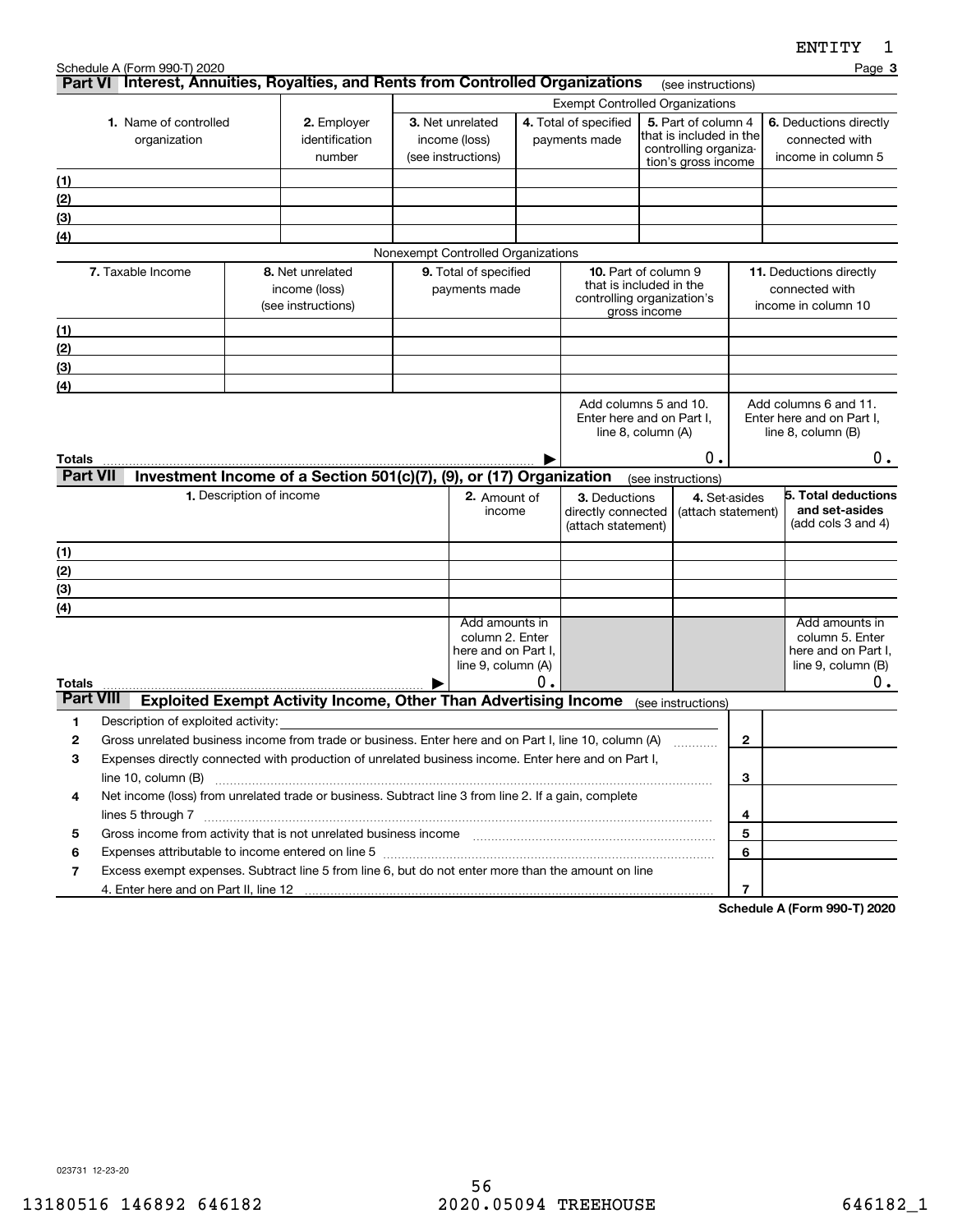| Part IX        | Schedule A (Form 990-T) 2020<br><b>Advertising Income</b>                                                        |                    |   |                 |                    | Page 4          |  |
|----------------|------------------------------------------------------------------------------------------------------------------|--------------------|---|-----------------|--------------------|-----------------|--|
| 1              | Name(s) of periodical(s). Check box if reporting two or more periodicals on a consolidated basis.<br>A<br>B<br>C |                    |   |                 |                    |                 |  |
|                | D                                                                                                                |                    |   |                 |                    |                 |  |
|                | Enter amounts for each periodical listed above in the corresponding column.                                      |                    |   |                 |                    |                 |  |
|                |                                                                                                                  |                    | A | В               | C                  | D               |  |
| 2              | Gross advertising income                                                                                         |                    |   |                 |                    |                 |  |
|                |                                                                                                                  |                    |   |                 | ▶                  | $0$ .           |  |
| a              |                                                                                                                  |                    |   |                 |                    |                 |  |
| 3              | Direct advertising costs by periodical                                                                           |                    |   |                 |                    |                 |  |
| a              |                                                                                                                  |                    |   |                 |                    | 0.              |  |
|                |                                                                                                                  |                    |   |                 |                    |                 |  |
| 4              | Advertising gain (loss). Subtract line 3 from line                                                               |                    |   |                 |                    |                 |  |
|                | 2. For any column in line 4 showing a gain,                                                                      |                    |   |                 |                    |                 |  |
|                | complete lines 5 through 8. For any column in                                                                    |                    |   |                 |                    |                 |  |
|                | line 4 showing a loss or zero, do not complete                                                                   |                    |   |                 |                    |                 |  |
|                |                                                                                                                  |                    |   |                 |                    |                 |  |
| 5              | lines 5 through 7, and enter zero on line 8                                                                      |                    |   |                 |                    |                 |  |
| 6              |                                                                                                                  |                    |   |                 |                    |                 |  |
| $\overline{7}$ | Excess readership costs. If line 6 is less than                                                                  |                    |   |                 |                    |                 |  |
|                | line 5, subtract line 6 from line 5. If line 5 is less                                                           |                    |   |                 |                    |                 |  |
|                |                                                                                                                  |                    |   |                 |                    |                 |  |
| 8              | Excess readership costs allowed as a                                                                             |                    |   |                 |                    |                 |  |
|                | deduction. For each column showing a gain on                                                                     |                    |   |                 |                    |                 |  |
|                |                                                                                                                  |                    |   |                 |                    |                 |  |
| a              | Add line 8, columns A through D. Enter the greater of the line 8a, columns total or zero here and on             |                    |   |                 |                    |                 |  |
|                | Part II, line 13.                                                                                                |                    |   |                 |                    | $0$ .           |  |
| Part X         | <b>Compensation of Officers, Directors, and Trustees</b> (see instructions)                                      |                    |   |                 |                    |                 |  |
|                |                                                                                                                  |                    |   |                 | 3. Percentage      | 4. Compensation |  |
|                | 1. Name                                                                                                          | 2. Title           |   | of time devoted | attributable to    |                 |  |
|                |                                                                                                                  |                    |   | to business     | unrelated business |                 |  |
|                |                                                                                                                  |                    |   |                 | %                  |                 |  |
| (1)<br>(2)     |                                                                                                                  |                    |   |                 | %                  |                 |  |
| (3)            |                                                                                                                  |                    |   |                 | %                  |                 |  |
| (4)            |                                                                                                                  |                    |   |                 | %                  |                 |  |
|                |                                                                                                                  |                    |   |                 |                    |                 |  |
|                | Total. Enter here and on Part II, line 1                                                                         |                    |   |                 |                    | $0$ .           |  |
| Part XI        | <b>Supplemental Information</b>                                                                                  | (see instructions) |   |                 |                    |                 |  |
|                |                                                                                                                  |                    |   |                 |                    |                 |  |
|                |                                                                                                                  |                    |   |                 |                    |                 |  |
|                |                                                                                                                  |                    |   |                 |                    |                 |  |

023732 12-23-20

**Schedule A (Form 990-T) 2020**